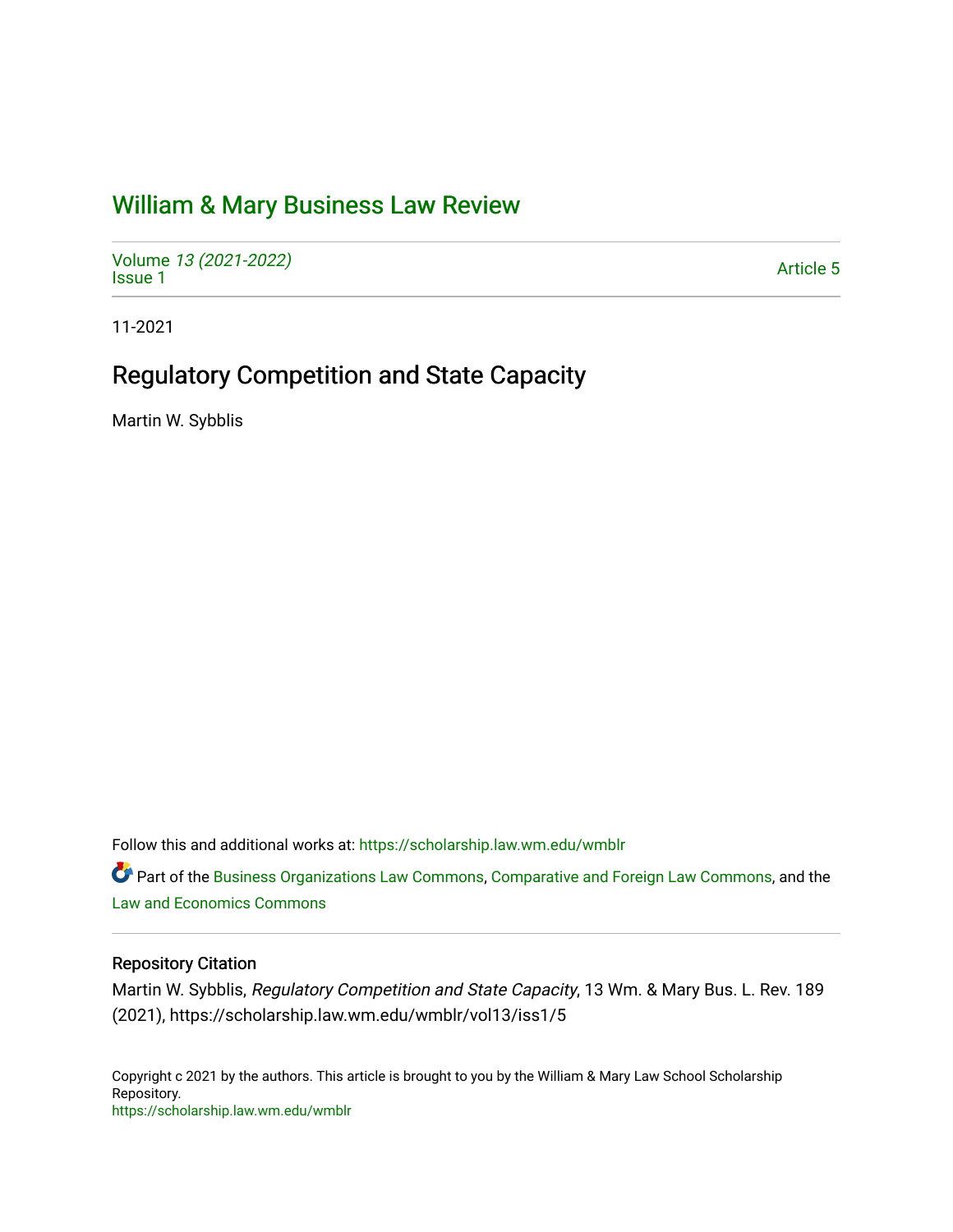# REGULATORY COMPETITION AND STATE CAPACITY

# MARTIN W. SYBBLIS\*

# ABSTRACT

*This Article explores an underlying tension in the regulatory competition literature regarding why some jurisdictions are more attractive to firms than others. It pays special attention to offshore financial centers (OFCs). OFCs court the business of nonresidents, offer business friendly regulatory environments, and provide for minimal, if any, taxation on their customers. On the one extreme, OFCs are theorized as merely products of legislative capture thereby lacking any meaningful agency of their own. On the other hand, OFCs are conceptualized as well-governed jurisdictions that attract investment because of the high quality of their laws and legal institutions—indicating some ability to manage legislative capture. This Article argues that the prevailing explanatory frameworks for OFC development and success overlook deeper institutional structures within these jurisdictions. Drawing on the political* 

<sup>\*</sup> Assistant Professor of Law, Emory University School of Law. For their time, detailed comments and invaluable insights, I would like to thank Bart Bonikowski, Dorothy Brown, Jay Butler, Miguel A. Centeno, Guy-Uriel Charles, Henry A. Coleman, Kevin E. Davis, Dhammika Dharmapala, Elaine Enriquez, Trevor G. Gardner, G. Mitu Gulati, J. Benton Heath, Timothy Holbrook, Kristin Johnson, Hon. Ian Kawaley, Vikramaditya Khanna, Matthew B. Lawrence, Kay Levine, Bartlett Morgan, Jonathan Nash, Trang (Mae) Nguyen, Jide Okechuku Nzelibe, Raphael Pardo, Angela Robinson, Bertrall Ross, Joshua S. Sellers, Joanna Shephard, Kim Lane Scheppele, Langston Sibblies, Fred Smith, Wilbert W. Sybblis and Sheea Sybblis. I also thank the participants in the spring 2021 Identity, Politics, and the Law seminar at Duke Law School and the 2020 Culp Colloquium hosted virtually by Stanford Law School. I am grateful to Trevor Fortenberry, Rayja Fowler, Michael Kolvek, and Remya Menon for excellent research assistance. I am also grateful to the editors of the *William & Mary Business Law Review*. I thank them for their flexibility, commitment, and hard work throughout the publication process. I owe a special debt to my wife, Martha T. Kim, for her feedback, terrific sense of humor, and enduring support. I take full responsibility for all errors.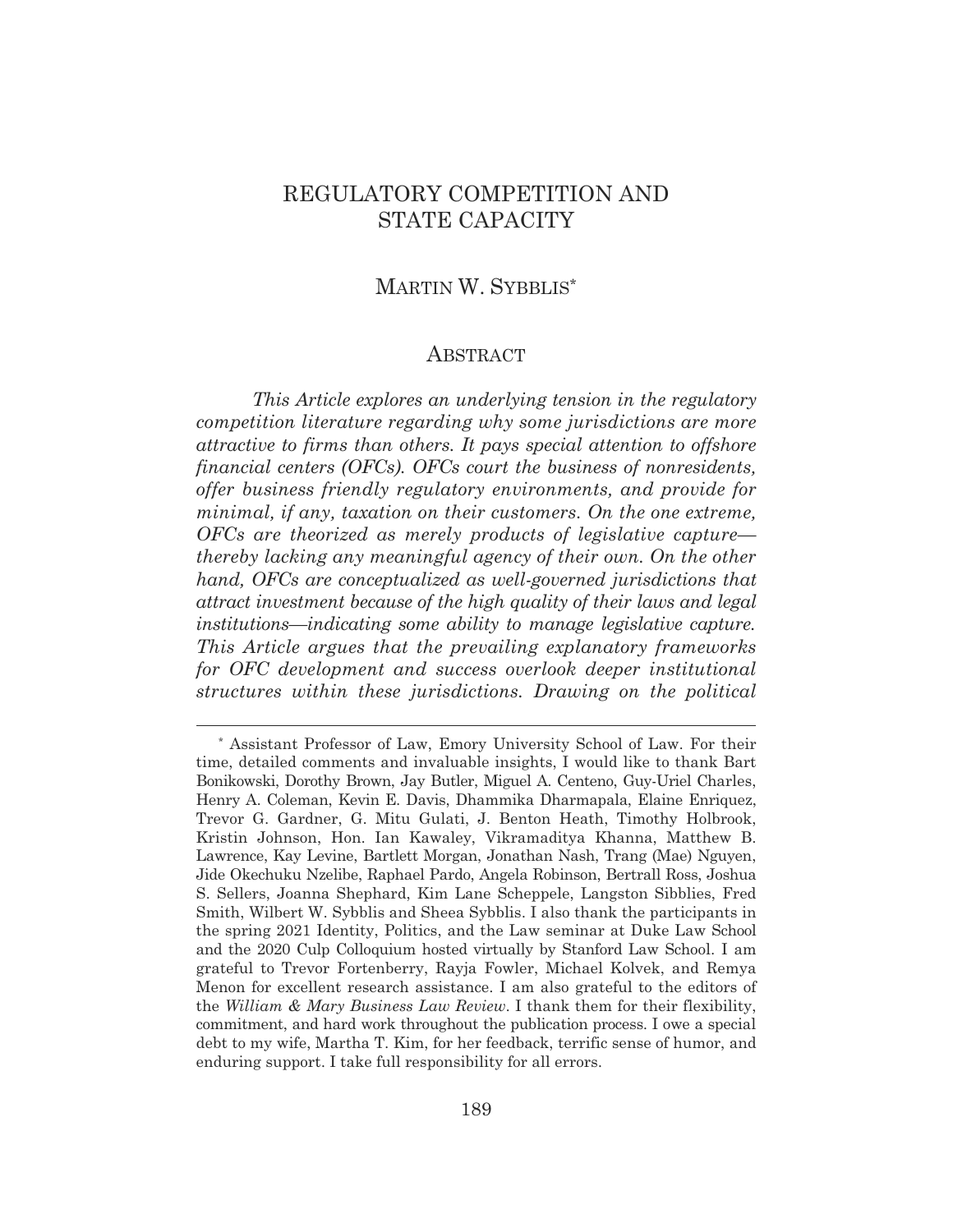# 190 WILLIAM & MARY BUSINESS LAW REVIEW [Vol. 13:189

*sociology literature on state development, this Article offers a new theoretical framework. It suggests that some OFCs may have experienced more success than others because of how they developed "state capacity"—i.e., their ability to formulate and implement specific kinds of policy choices skillfully and effectively. This Article makes two important contributions to the regulatory competition and OFC literatures. First, it places the institutional quality of jurisdictions at the center of the discourse and analysis of OFC achievements in the business law arena. Second, it introduces the interdisciplinary concept of "state capacity" into the growing scholarly debate concerning the rise of OFCs.*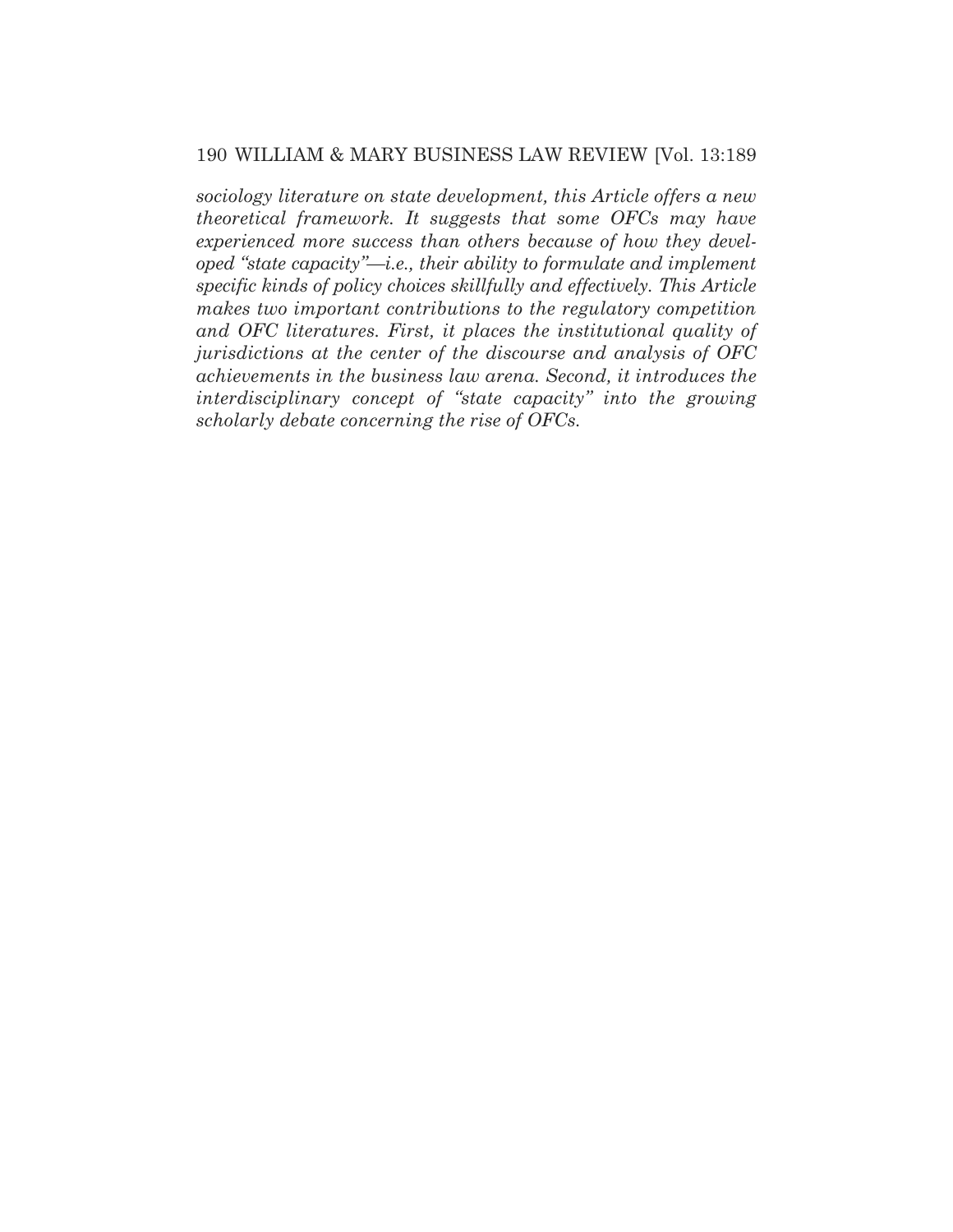# 2021] STATE CAPACITY 191

# TABLE OF CONTENTS

| I. THE COMPETITION FOR CORPORATE CHARTERS 201             |
|-----------------------------------------------------------|
| <b>B.</b> Theorizing Regulatory Competition for Corporate |
|                                                           |
|                                                           |
|                                                           |
|                                                           |
|                                                           |
|                                                           |
|                                                           |
|                                                           |
| C. State Capacity, Bureaucracy, and Development 229       |
| III. COLONIALISM, INSTITUTIONS AND DEVELOPMENT  233       |
|                                                           |
|                                                           |
|                                                           |
| D. Institutional Learning and State Capacity 242          |
| IV. INSTITUTIONAL LEARNING AND OFC DEVELOPMENT  244       |
| A. Learning Confidence in Lawmaking: Barbados v.<br>246   |
| B. Procedural Knowledge in Cayman-Learning Through        |
|                                                           |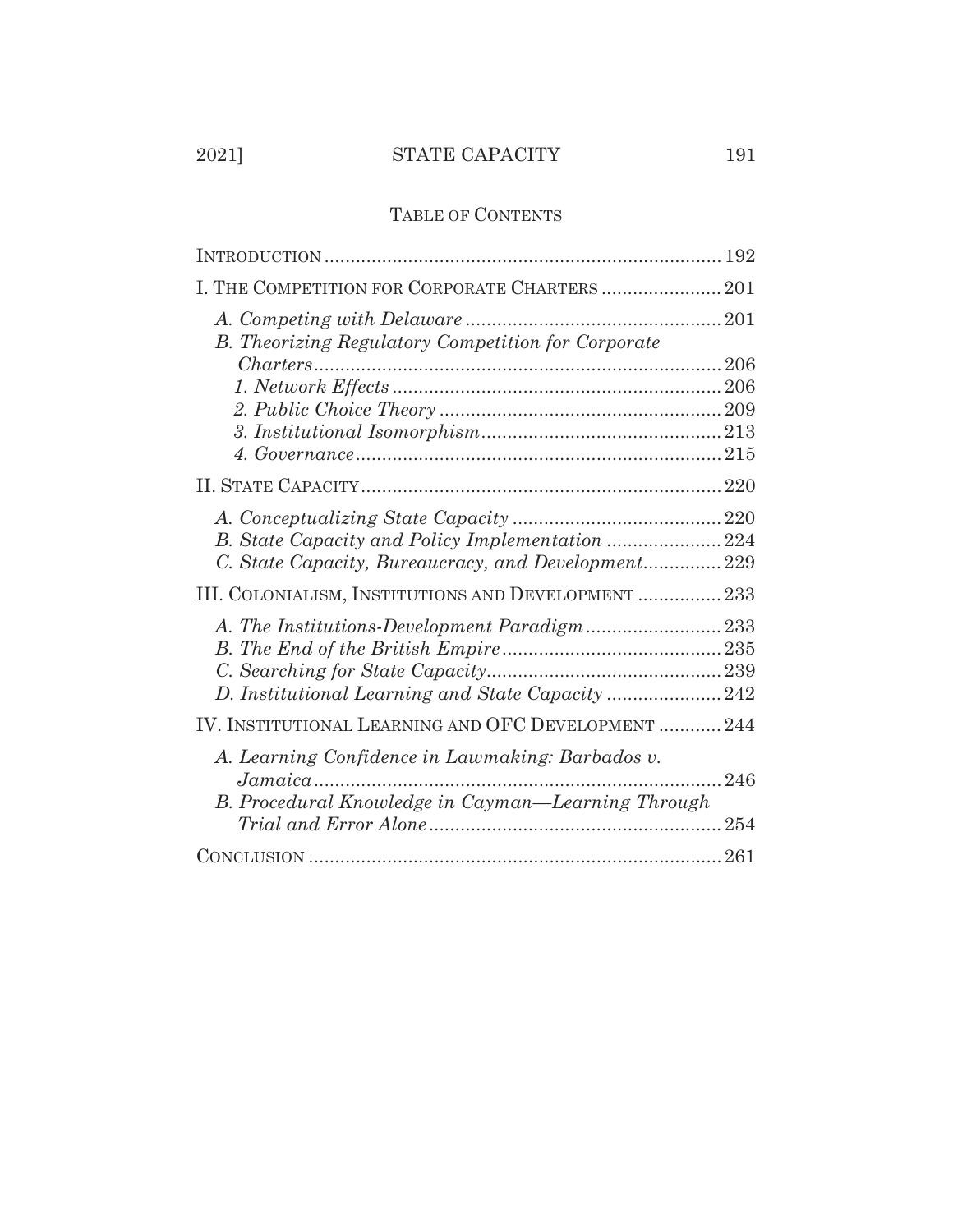## **INTRODUCTION**

This Article explores an underlying tension regarding how the competition for corporate charters is conceived. The regulatory competition literature seeks to explain why some jurisdictions are more attractive to corporations and other business entities compared to others.<sup>1</sup> The prevailing scholarship argues that successful jurisdictions engage in a race to the bottom and are fueled primarily by legislative capture.2 In this kind of race, jurisdictions compete with each other to provide corporate charters by enacting laws that benefit managers at the expense of shareholders.3 Jurisdictions are able to do so because legislators are beholden to special interests.4 Nowhere is this theoretical framework more prevalent than where it concerns the rise and competitiveness of offshore financial centers (OFCs).5 These jurisdictions are generally defined as having: "(i) [a] primary orientation of business toward nonresidents; (ii) [a] favorable regulatory environment (low supervisory requirements and minimal information disclosure) and; (iii) low- or zero-taxation schemes."6 Unlike the tax haven label, which is also attached to OFC jurisdictions, the "[OFC] concept avoids [the] exclusive focus on tax."7

<sup>1</sup> *See* William Moon, *Delaware's New Competition*, 114 NW. U. L. REV. 1403, 1406 (2020) [hereinafter Moon, *Delaware's New Competition*]; Eric L. Talley, *Corporate Inversions and the Unbundling of Regulatory Competition*, 101 VA. L. REV. 1649, 1748–51 (2015). 2 *See, e.g.*, William L. Cary, *Federalism and Corporate Law: Reflections* 

*Upon Delaware*, 83 YALE L.J. 663, 666 (1974); Moon, *Delaware's New Competition*, *supra* note 1, at 1413.

<sup>3</sup> Moon, *Delaware's New Competition*, *supra* note 1, at 1413. 4 *Id.*

<sup>5</sup> According to William Moon:

Legislative capture is a phenomenon especially vulnerable to the governments of small offshore jurisdictions looking to convert lawmaking authority into staple revenue streams. It is no secret that private parties work intimately with local legislatures in offshore financial havens.

William Moon, *Regulating Offshore Finance*, 72 VAND. L. REV. 1, 48–49 (2019) [hereinafter Moon, *Regulating Offshore Finance*].

<sup>6</sup> Ahmed Zorome, *Concept of Offshore Financial Centers: In Search of an Operational Definition* 3–4 (Int'l Monetary Fund Working Paper No. 07/87, 2007); *see also* Moon, *Regulating Offshore Finance*, *supra* note 5, at 48–49.

<sup>7</sup> CHRISTOPHER M. BRUNER, RE-IMAGINING OFFSHORE FINANCE: MARKET DOMINANT SMALL JURISDICTIONS IN A GLOBALIZING WORLD 23 (2016).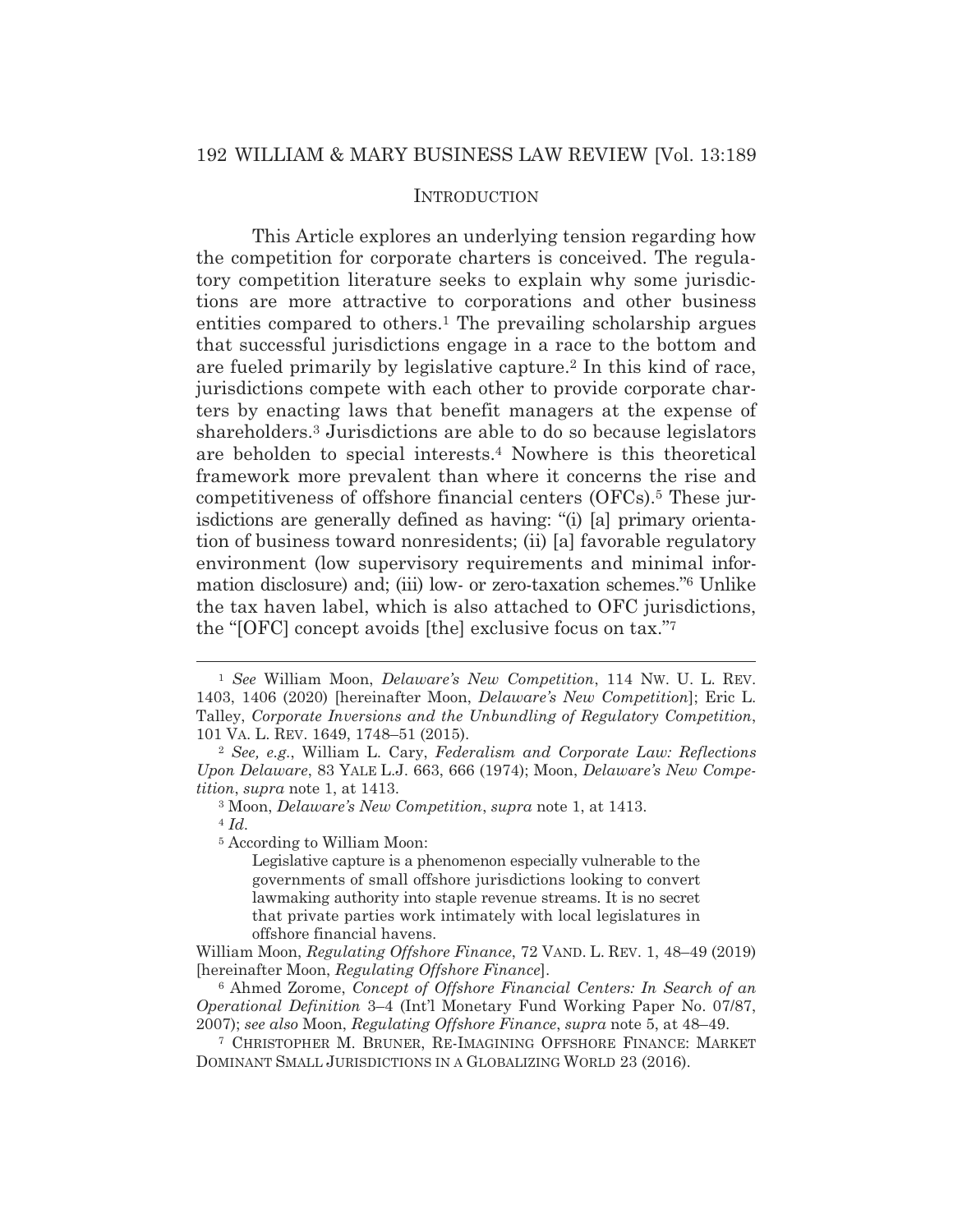An important feature of OFCs is "a more general focus on cross-border services" and a significant "reliance on financial services for nonresidents."8 According to some narratives, approximately 19 trillion dollars in wealth (personal and corporate) are said to be held in OFCs.<sup>9</sup> By other accounts, "about 10% of world [Gross Domestic Product (GDP)] is held in [OFCs] globally."10 Further, some small jurisdiction OFCs "have become big players in cross-border financial services," siphoning immense capital away from powerful countries.11

 OFCs have garnered special attention over the past two decades because of "concerns regarding money laundering and terrorism financing following the 9/11 attacks in 2001."12 The Panama and Paradise papers debacles have also helped to draw attention to these secretive jurisdictions where the wealthy hide their money from their home tax authorities.13 More recently, OFC jurisdictions have been identified as "corporate law havens" due to the growing number of companies using them as their place of incorporation.14 But, despite their poor reputations, some scholars have argued that OFCs are well-governed and attribute their growth, in part, to the quality of their governance.15 According

<sup>13</sup> *See* Will Fitzgibbon & Michael Hudson, *Five Years Later, Panama Papers Still Having a Big Impac*t, INT'L CONSORTIUM OF INVESTIGATIVE JOURNALISTS (Apr. 3, 2021), https://www.icij.org/investigations/panama-papers/five-years-later -panama-papers-still-having-a-big-impact/ [https://perma.cc/GC2Y-9DKN]. 14 Moon, *Delaware's New Competition*, *supra* note 1, at 1409 (arguing that

OFCs tend to offer more favorable regulatory environments than the natural home jurisdiction for the companies).

<sup>15</sup> *See* Dhammika Dharmapala & James Hines, *Which Countries Become Tax Havens?*, 93 J. PUB. ECON. 1058, 1058–59 (2009) [hereinafter Dharmapala & Hines, *Which Countries*]; ANNA MANASCO DIONNE & JONATHAN R. MACEY, *Offshore Finance and Onshore Markets: Racing to the Bottom, or Moving Toward Efficient*, *in* OFFSHORE FINANCIAL CENTERS AND REGULATORY COMPETITION 26 (Andrew P. Morriss ed., 2010); Andrew P. Morriss & Clifford C. Henson, *Regulatory Effectiveness of Offshore Financial Centers*, 53 VA. J. INT'L L. 417, 425 (2013).

<sup>8</sup> *Id.*

<sup>&</sup>lt;sup>9</sup> See Jannick Damgaard et al., *Piercing the Veil*, 55 FINA. & DEV. 51, 52 (2018).

<sup>10</sup> Annette Alstadsaeter et al., *Who Owns the Wealth in Tax Havens? Macro Evidence and Implications for Global Inequality* 12 (Nat'l Bureau of Econ. Rsch. Working Paper No. 23805, 2017). 11 BRUNER, *supra* note 7, at 3. 12 *Id.*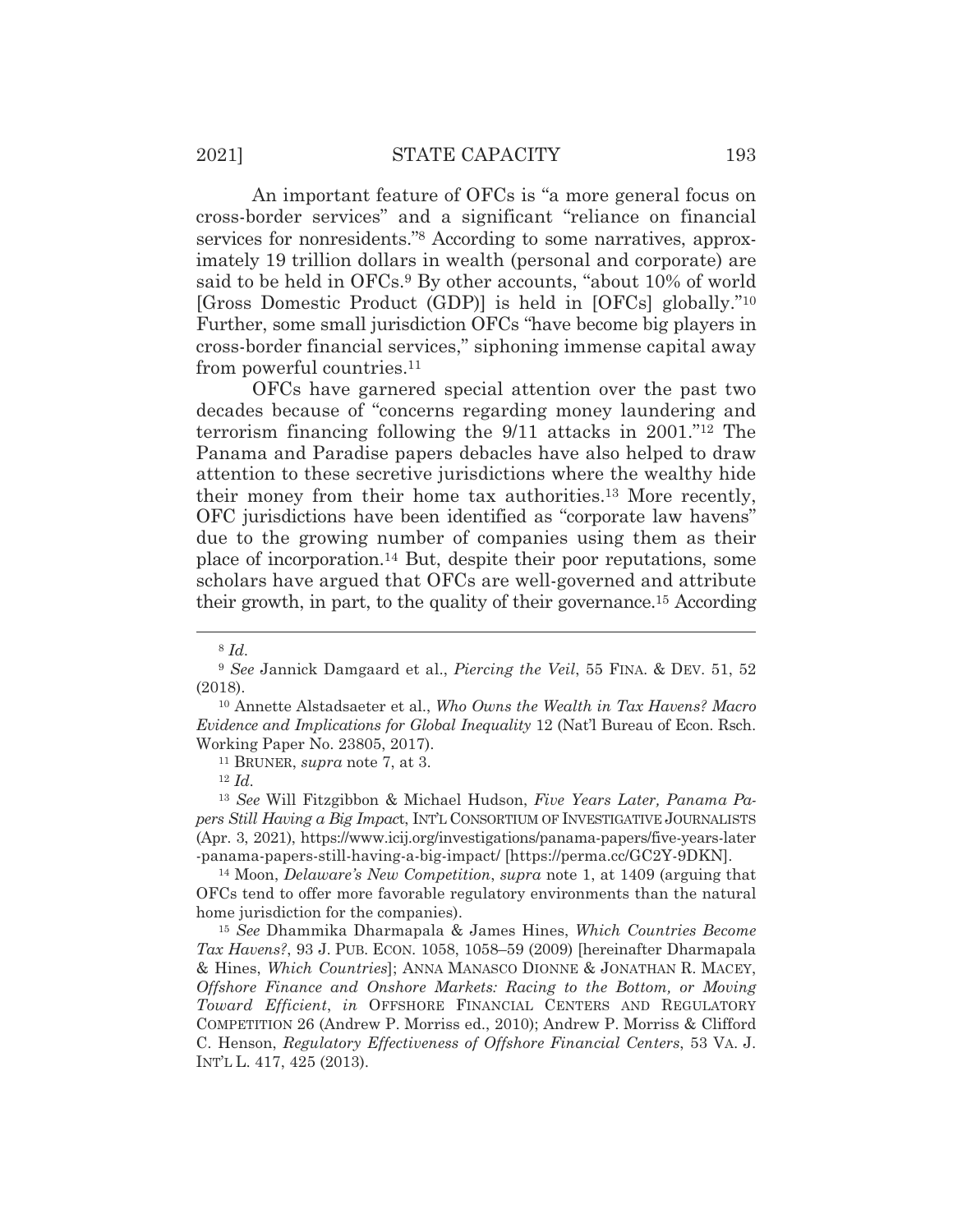# 194 WILLIAM & MARY BUSINESS LAW REVIEW [Vol. 13:189

to this view, it is feasible that well-governed countries choose to become OFCs because they are more likely to see greater returns i.e., "higher foreign investment flows, and economic benefits that accompany them."16 Consistent with the attention to "good governance" is the argument that OFCs provide a crucial service by "promoting the development of innovative regulatory regimes that offer improved asset and risk management and financial planning."17 This good governance perspective seems to undermine the thrust of the legislative capture narrative and suggests an apparent contradiction in the literature.18

 There appears to be two divergent perspectives. On the one hand, OFCs are merely products of legislative capture, thereby lacking any meaningful agency of their own.19 On the other hand, OFCs are well-governed jurisdictions that attract investment because of the high quality of their laws and legal institutions, indicating some ability to manage legislative capture.20

 This Article seeks to reconcile these two positions. This Article argues that the legislative capture and good governance explanations for OFC competitiveness overlook deeper sociohistories and institutional structures that influence how well some jurisdictions are able to compete for corporate charters.<sup>21</sup> This is a critical omission with immense significance for economic development in non-OFC jurisdictions. If OFCs have special institutional backgrounds, their developmental trajectories may provide an invaluable roadmap for how institutions, especially those that are legal in nature, can be utilized for economic growth purposes.<sup>22</sup>

<sup>16</sup> Dharmapala & Hines, *Which Countries*, *supra* note 15, at 1059 ("American evidence is consistent with this explanation, in that tax rate differences among well-governed countries are associated with much larger differences in U.S. investment levels than are tax rate differences among poorly governed countries.").

<sup>17</sup> DIONNE & MACEY, *supra* note 15, at 7.

<sup>18</sup> *Id*.

<sup>19</sup> Moon, *Delaware's New Competition*, *supra* note 1, at 1411 ("[L]awmakers in these jurisdictions are 'captured' by foreign corporations by being heavily reliant on annual incorporation fees for government revenue.").

<sup>20</sup> Dharmapala & Hines, *Which Countries*, *supra* note 15, at 1059 ("suggest[ing] that governance quality is an important, and hitherto largely neglected, factor affecting the tax elasticity of foreign investment"); DIONNE & MACEY, *supra* note 15, at 9 ("[O]ffshore regimes guard against excessive regulatory burdens and support innovation in financial products and services and flexible regulatory regimes."). 21 *See infra* Section I.B.3. 22 *See infra* Section III.B.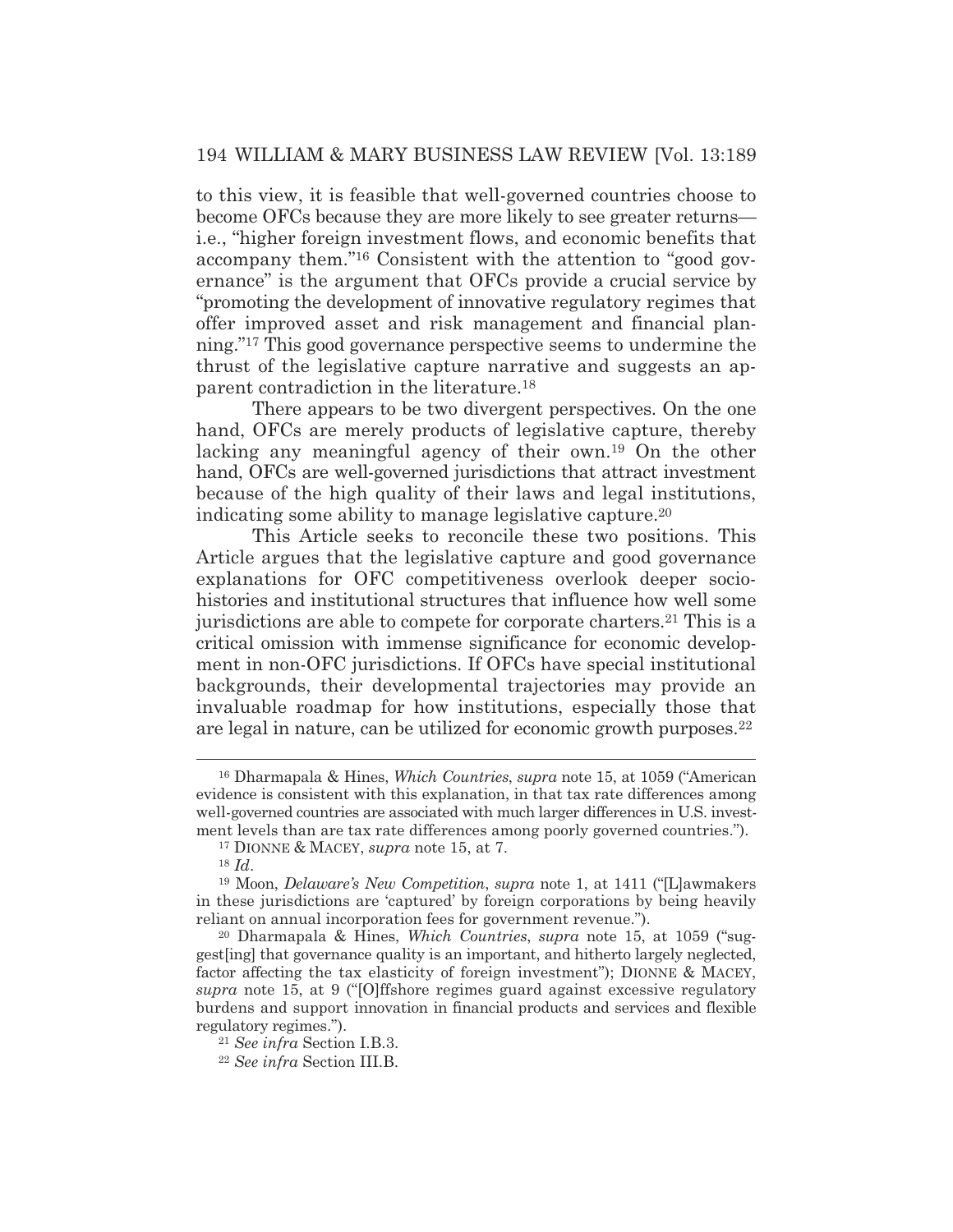# 2021] STATE CAPACITY 195

 Drawing on the political sociology literature concerning state development, this Article argues that some OFCs may be more successful than others due to how they developed "state capacity"—i.e., their ability to formulate and implement policy choices, as well as enforce legal rules skillfully and effectively in a chosen arena or economic sector.23 Consider Delaware's legendary success in the area of corporate law.24 Commentators agree that much of Delaware's gains in attracting firms for incorporation is a direct result of the expertise honed and embodied in the corporate law bar and the Delaware Court of Chancery, the state's specialized business court.25

healthcare, and the like. *See* Davis & Trebilcock, *supra*, at 902–05. 24 *See, e.g.*, Roberto Romano, *Law as a Product: Some Pieces of the Incorporation Puzzle*, 1 J.L. ECON. ORG. 225, 226 (1985); Marcel Kahan, *The Demand for Corporate Law: Statutory Flexibility, Judicial Quality, or Takeover Protection?*, 22 J.L. ECON.&ORG. 340, 344 (2006).

<sup>25</sup> *See* Moon, *Delaware's New Competition*, *supra* note 1, at 1437. *But see* Sarath Sanga, *The Origins of the Market for Corporate Law* 20 (March 3, 2020), http://dx.doi.org/10.2139/ssrn.3503628 [https://perma.cc/C48G-NF2Z] (suggesting

<sup>23</sup> *See* BRUNER, *supra* note 7; *infra* Parts II, III (discussing successful and failed OFCs, which Bruner refers to as Market-Dominant Small Jurisdictions ("MDSJs")); *see also* FRANCIS FUKUYAMA, STATE BUILDING: GOVERNANCE AND WORLD ORDER IN THE TWENTY-FIRST CENTURY 7 (2004) (defining state capacity as "the ability of states to plan and execute policies and to enforce laws cleanly and transparently").

Scholars have long studied the types of capabilities that make jurisdictions successful in economic development*. See* Kevin E. Davis & Michael Trebilcock, *The Relationship Between Law and Development: Optimists Versus Skeptics*, 56 AM. J. COMP. L. 895, 902–05 (2008). While economists, political scientists, and sociologists have been at the forefront of this research agenda, with the notable exception of law and development scholars, legal scholars have largely taken a backseat. *See, e.g.*, DARON ACEMOGLU & JAMES A. ROBINSON, WHY NATIONS FAIL 4 (2012); DANI RODRIK, ONE ECONOMICS, MANY RECIPES: GLOBAL-IZATION, INSTITUTIONS, AND ECONOMIC GROWTH 6 (2007); ATUL KOHLI, STATE DIRECTED DEVELOPMENT: POLITICAL POWER AND INDUSTRIALIZATION IN THE GLOBAL PERIPHERY 1 (2004) [hereinafter KOHLI, STATE DIRECTED DEVELOPMENT]; DIANE DAVIS, DISCIPLINE AND DEVELOPMENT: MIDDLE CLASSES AND PROS-PERITY IN EAST ASIA AND LATIN AMERICA 5 (2004); *see also* Davis & Trebilcock, *supra*, at 902–05; David M. Trubek, *Law and Development: 40 Years After 'Scholars in Self Estrangement'*, 66 U. TORONTO L.J. 301, 329 (2016). Consequently, the more conspicuous examples of effective states in the area of economic development have tended to come outside of commercial and corporate law arenas with special emphasis on issues of democracy, poverty, education,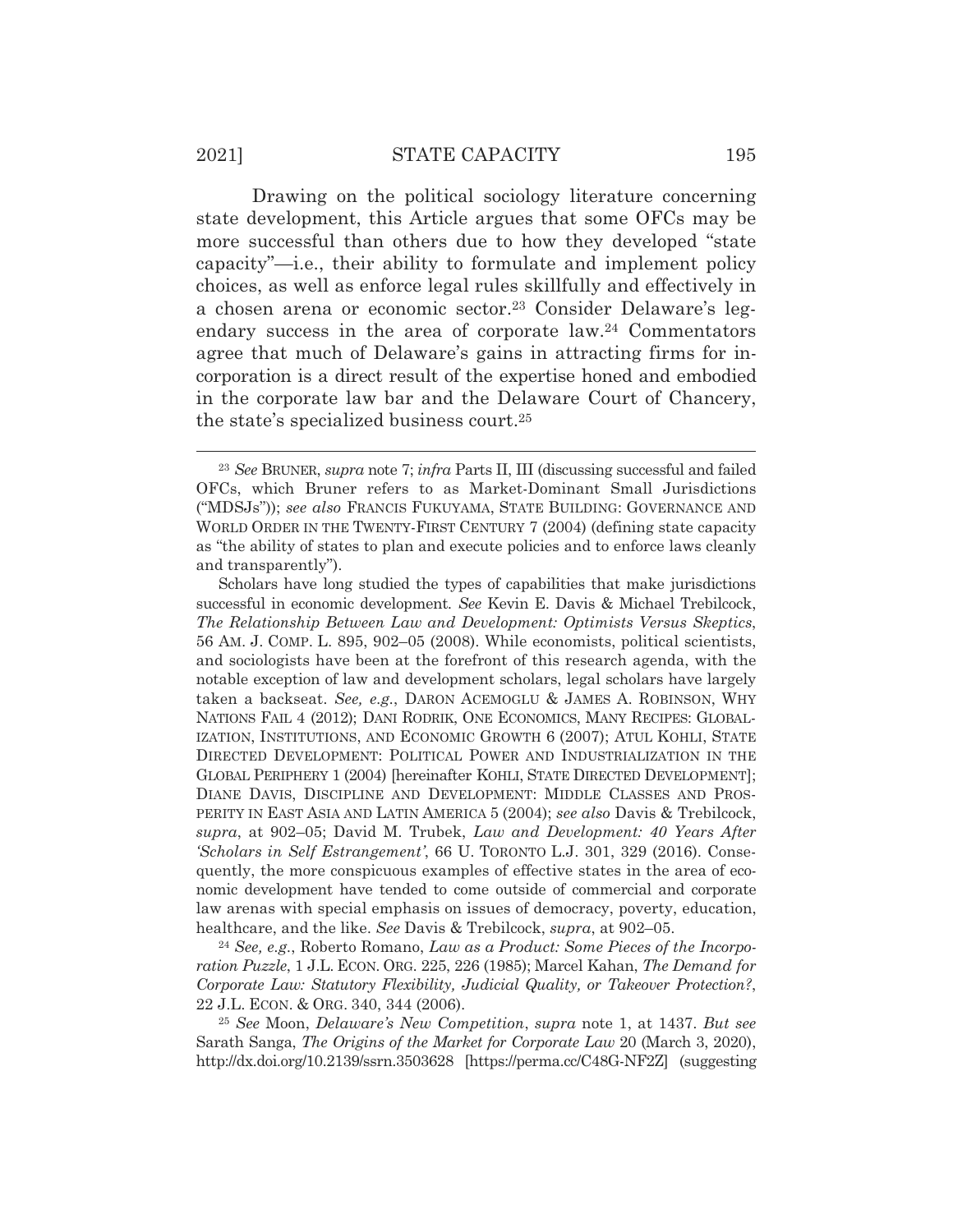### 196 WILLIAM & MARY BUSINESS LAW REVIEW [Vol. 13:189

 The Court of Chancery offers distinct advantages to corporations including, but not limited to, judges with expertise in corporate law and a well-developed body of judicial opinions.26 These features are a crucial part of the "network benefits [that emanate] from [its] longstanding status as the leading incorporation jurisdiction," and its demonstrated commitment to corporate law.27 These attributes required time and a confluence of social, economic and political experiences to develop.28 Delaware's Court of Chancery draws on 220 plus years of rich institutional history.29 This history suggests that *how* an institution develops could be relevant to its long-term success.30

 OFCs that effectively compete with Delaware for corporate charters31 may also be the products of a specific kind of institutional history.32 While OFCs rely on input from transnational lawyers, accountants, and bankers, their capabilities may also emanate from other sources, including colonial histories that encouraged a sustained engagement with the rule of law.33

This Article seeks to promote a well-needed and long overdue assessment of the OFC enterprise from the ground up—i.e.,

that "the market for corporate charters emerged as a collateral consequence of interstate commerce").

<sup>26</sup> Marcel Kahan & Ehud Kamar, *The Myth of State Competition in Corporate Law*, 55 STAN. L. REV. 679, 708–15 (2002) (discussing the impact of the Court of Chancery on Delaware's attractiveness to corporations).

<sup>27</sup> Ehud Kamar, *A Regulatory Competition Theory of Indeterminacy in Corporate Law*, 98 COLUM. L. REV. 1908, 1910 (1998).

<sup>28</sup> *See, e.g.*, Kahan & Kamar, *supra* note 26, at 708.

<sup>29</sup> *See* William T. Quillen & Michael Hanrahan, *A Short History of the Delaware Court of Chancery—1792–1992*, 18 DEL. J. CORP. L. 819, 819–20 (1993).

<sup>30</sup> *See* David Nelken, *Towards a Sociology of Legal Adaptation*, *in* ADAPTING LEGAL CULTURES 21 (David Nelken & Johannes Feest eds., 2001).

<sup>31</sup> *See, e.g.*, Moon, *Delaware's New Competition*, *supra* note 1, at 1437; Lucian Bebchuk et al., *Does the Evidence Favor State Competition in Corporate Law?* 2 (Nat'l Bureau of Econ. Rsch. Working Paper No. 9380, 2002).

<sup>32</sup> *See, e.g.*, Yon-Shik Lee, *General Theory of Law and Development*, 50 CORNELL INT'L L.J. 415, 436–46 (2019) (discussing the importance of regulatory design to law and development theory).

<sup>33</sup> *See infra* Parts III, IV; *see also* ORLANDO PATTERSON, THE CONFOUNDING ISLAND: JAMAICA AND THE POSTCOLONIAL PREDICAMENT 94–96 (2019); Ronald J. Daniels et al., *The Legacy of Empire: The Common Law Inheritance and Commitments to Legality in Former British Colonies*, 59 AM. J. COMP. L. 111, 127 (2011).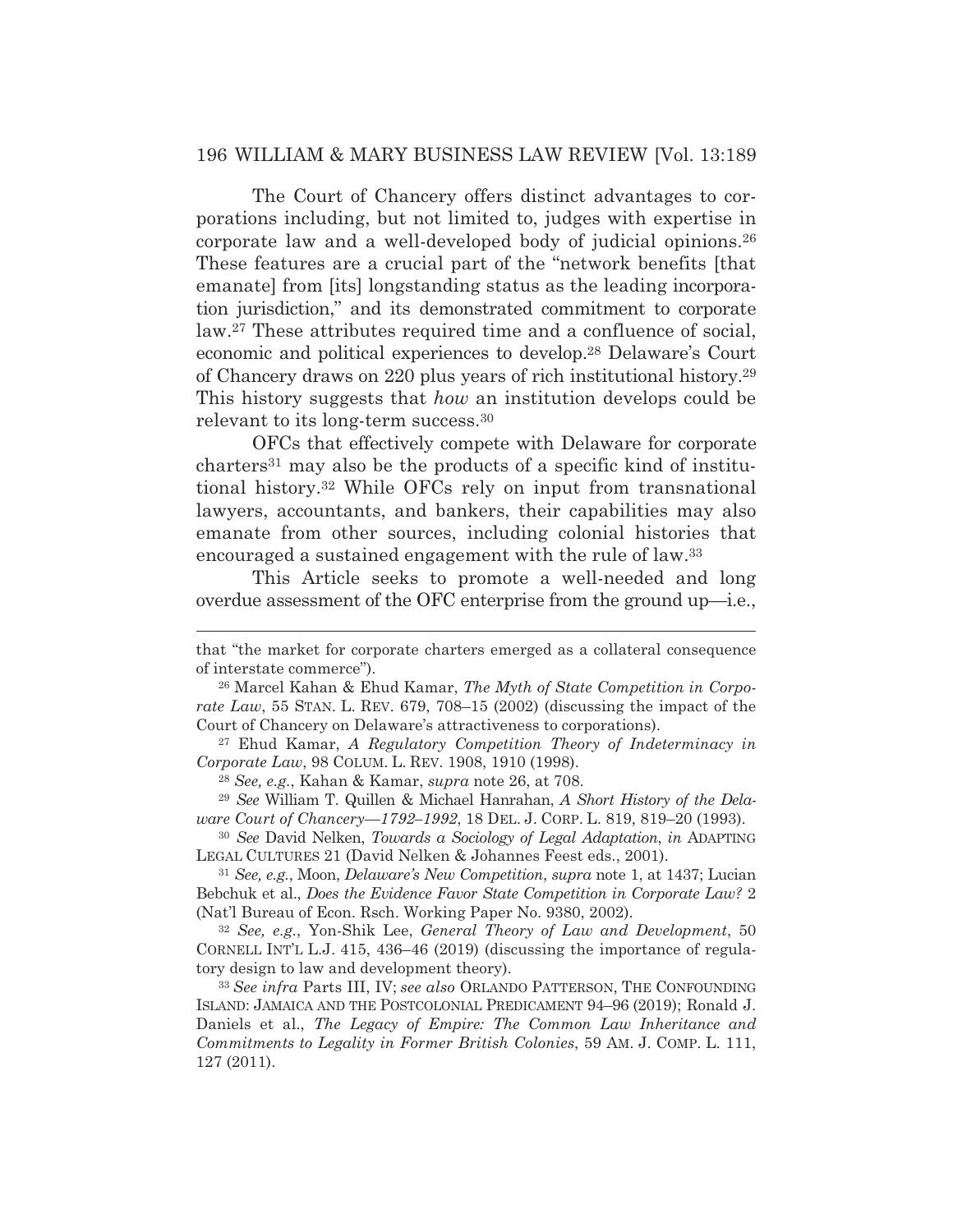from the perspective of OFCs, as opposed to non-OFC (onshore) jurisdictions. It specifically contemplates *institution building* for purposes of economic growth from a law and sociology perspective.34 Sociologists understand institutions to be more than the "rules of the game." This is the definition often used by some economists and legal scholars.35 Instead, sociologists conceive of institutions as far more complex.36 For example, according to historical sociologist Orlando Patterson:

> Institutions are durable structures of knowledge that define the rules and expectations of recurrent behavior. They range from weakly sanctioned, intermittent interactions (such as ritualized greetings) to formally sanctioned, continuous networks of rules, roles, and activities designed to achieve specific goals, such as organizations. Nearly all institutions involve formal and informal norms and are efficient to the degree that the two are smoothly coupled. An important aspect of institutions is institutional strength. Formal institutional rules may or may not be enforced and, instead of stably taking root, are often contested, violated, and changed.37

While scholars of development have long celebrated state leadership and high-quality institutions—including legal institutions—as crucial for late economic growth, few legal scholars have attempted to analyze the social conditions that led to the effectiveness of those states that became successful.38 For the first time, this Article brings in the political sociology literature on bureaucratic quality to help make sense of the legal scholarship on the regulatory competitiveness of OFCs.39 To date, these literatures have developed independently and persist in intellectual

<sup>34</sup> *See infra* Part IV.

<sup>35</sup> DOUGLASS C. NORTH, INSTITUTIONS, INSTITUTIONAL CHANGE AND ECO-NOMIC PERFORMANCE 4 (1990); *see* Chantal Thomas, *Law and Neoclassical Economic Development: Toward an Institutionalist Critique of Institutionalism*, 96 CORNELL L. REV. 967, 1018–23 (2011) [hereinafter Thomas, *Institutions*]. Similarly, legal scholars have long considered law relevant for national development but have paid insufficient attention to the embeddedness of law in society and how this impacts development outcomes. *See* Davis & Trebilcock, *supra* note 23, at 905.

<sup>36</sup> *See* PATTERSON, *supra* note 33, at 23–24.

<sup>37</sup> *See id.*

<sup>38</sup> *See* Thomas, *Institutions*, *supra* note 35, at 1018–23.

<sup>39</sup> *See infra* Part IV.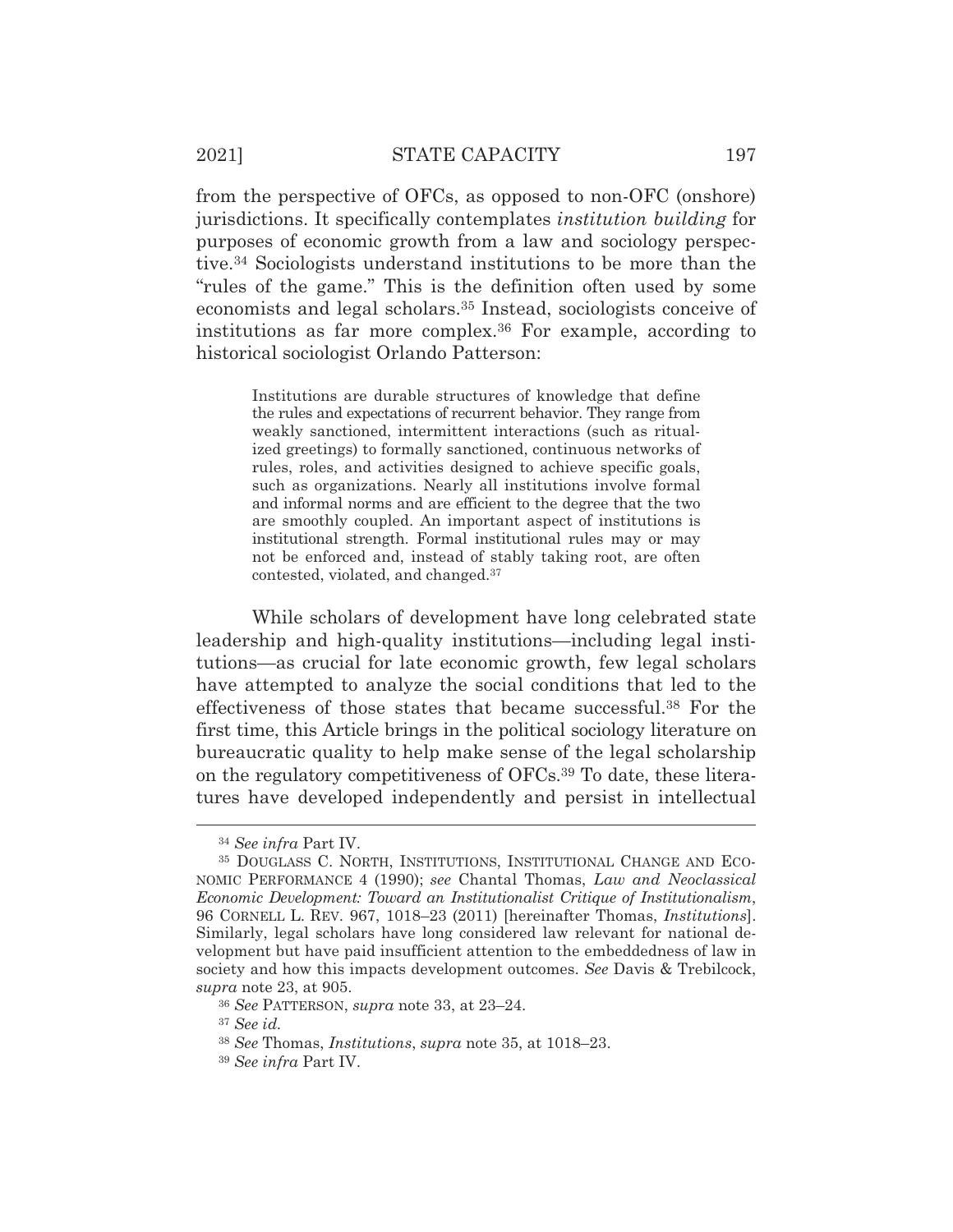silos.40 By connecting the theoretical insights from both, this Article sheds light on how scholars and policymakers may be able to learn from the experience of a group of what may be considered developmental jurisdictions: those capable of strategically intervening in the economy to promote economic growth.41

 This Article suggests that a jurisdiction's well-honed capabilities in a particular domain42—i.e., "state capacity"—provides a

*Rule of Law: The Challenge of the New Developmental State*, 1 HAGUE J. RULE L. 28, 31 (2009).<br><sup>42</sup> As discussed in Part II, jurisdictions may have strengths in particular

<sup>40</sup> *See, e.g.*, KENNETH W. DAM, THE LAW-GROWTH NEXUS: THE RULE OF LAW AND ECONOMIC DEVELOPMENT 3–6 (2006); Davis & Trebilcock, *supra* note 23, at 905. In legal scholarship, more emphasis has been placed on institutional quality, with distinctions made between formal and informal norms, as well as between the enforcement and under-enforcement of rules. *See, e.g.*, DAM, *supra*, at 17–23. With respect to the norms literature, scholars have suggested that social norms may replace formal law in some circumstances and be just, if not more, effective. *See, e.g.*, ROBERT C. ELLICKSON, ORDER WITHOUT LAW: HOW NEIGHBORS SETTLE DISPUTES i (1991); Lisa Bernstein, *Opting Out of the Legal System: Extralegal Contractual Relations in the Diamond Industry*, 21 J.L. STUD. 115, 115 (1992); Cass R. Sunstein, *Social Norms and Social Roles*, 96 COLUM. L. REV. 903, 907 (1996); *see also* Bryan H. Druzin, *Social Norms as a Substitute for Law*, 79 ALBANY L. REV. 67, 67 (2016). Regarding the matter of enforcement, scholars suggest that the efficacy of law is directly tied to how well it is enforced. DAM, *supra*, at 93. For example, Kenneth Dam argues that "no degree of improvement in substantive law—even world 'best practice' substantive law—will bring the rule of law to a country that does not have effective enforcement." *Id*. The prevailing assumption appears to be that the right type of rules (formal or informal and accounting for social context) combined with adequate enforcement will achieve the desired policy goals. *See, e.g.*, Kevin E. Davis, *Legal Universalism: Persistent Objections*, 60 U. TORONTO L.J. 537, 552 (2010). 41 *See infra* Section III.B; David M. Trubek, *The Political Economy of the* 

economic sectors or domains. For example, in the public health arena consider the various responses to the COVID-19 pandemic across developed and developing countries. *See* Ryan Heath & Beatrice Jin, *Ranking the Global Impact of the Coronavirus Pandemic, Country by Country*, POLITICO (May 21, 2020), https:// www.politico.com/interactives/2020/ranking-countries-coronavirus-impact/ [https://perma.cc/M6AS-XHRE]; Ian Bremmer, *The Best Global Response to Covid-19 Pandemic*, TIME (June 12, 2020), https://time.com/5851633/best-global-re sponses-covid-19/ [https://perma.cc/C9CY-FZGP]; Roosa Tikkanen et al., *The 2020 International Profiles of Health Care Systems: A Useful Resource for Interpreting Country Responses to the COVID-19 Pandemic*, THE COMMONWEALTH FUND, https://www.commonwealthfund.org/blog/2020/2020-international-profiles-use ful-resource-interpreting-responses-covid-19 [https://perma.cc/MT54-NNFV].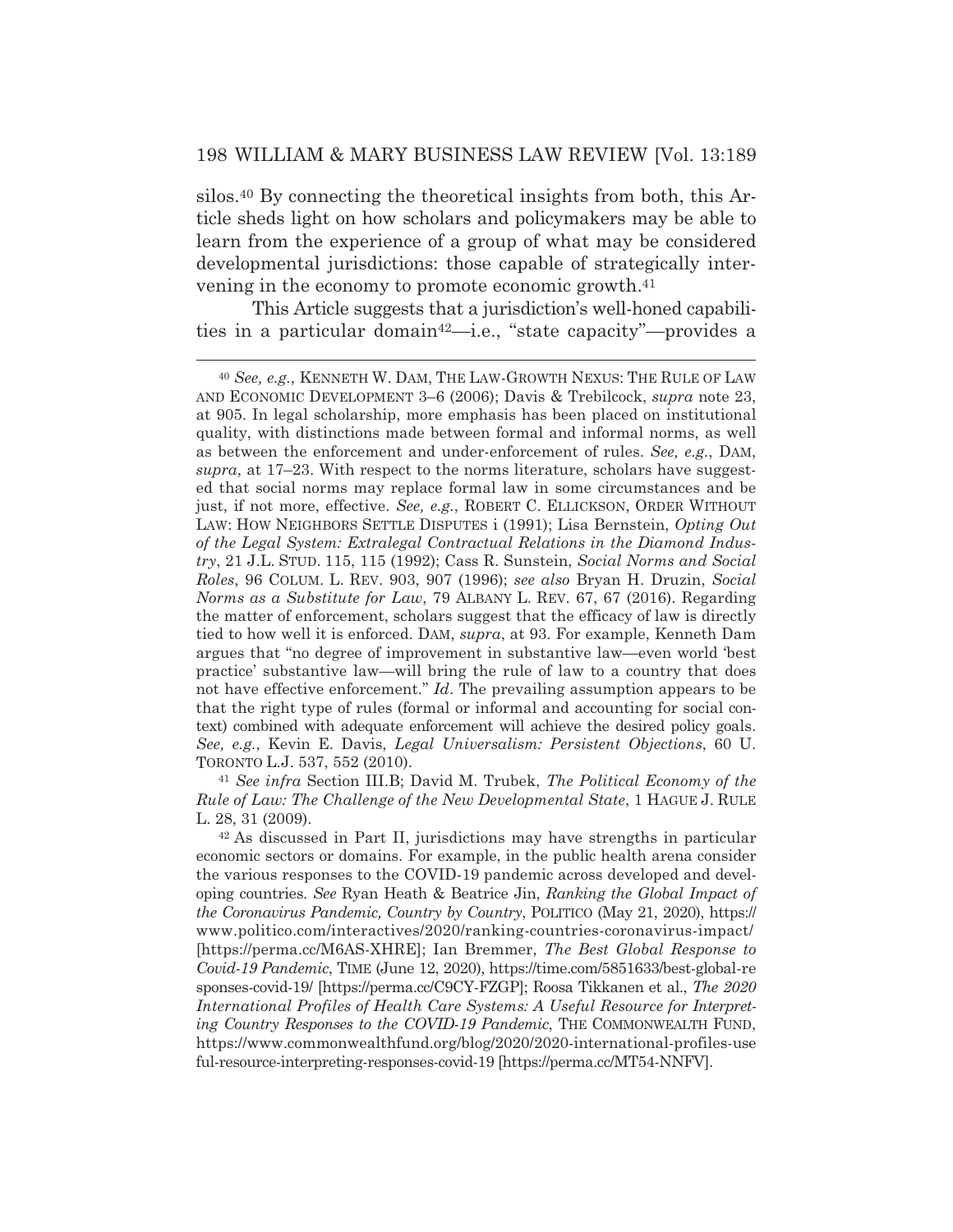framework for conceptualizing regulatory competitiveness.43 OFCs have primarily been framed and analyzed in the context of international tax and corporate law.44 This Article takes a different track by engaging in an institutional analysis of OFCs. This raises the stakes in the OFC debate by focusing on the quality of institutional learning in a jurisdiction as one key variable for predicting its competitiveness for corporate charters, as well as

Commentators note that Bhutan's response to COVID-19 was a product of leaders leaning on the country's other strengths, including "mutual trust," engaged leadership and good preparation in light of weaknesses, and the skillful coordination of existing resources. *Id*. In this regard, the small developing nation has important lessons for bigger and wealthier countries, namely how states can plan and execute policies to achieve complex goals that countries with more wealth and resources struggle to accomplish. *See, e.g.*, PETER BLAIR HENRY, TURNAROUND: THIRD WORLD LESSONS FOR FIRSTWORLD GROWTH 135–50 (2013).

<sup>43</sup> *See, e.g.*, Miguel Centeno et al., *Unpacking States in the Developing World: Capacity, Performance, and Politics*, *in* STATES IN THE DEVELOPING WORLD 1– 34 (Miguel Centeno et al. eds., 2017). 44 *See* Moon, *Regulating Offshore Finance*, *supra* note 5, at 3.

While it is still too early to determine the long-term effectiveness of state responses to COVID-19, commentators made some early observations. *See* Heath & Jin, *supra*. According to The Atlantic magazine, Bhutan—one of the least developed countries with a per capita GDP of \$3,412—has been "the unlikeliest pandemic success story." Madeline Drexler, *The Unlikeliest Pandemic Success Story: How Did a Tiny, Poor Nation Manage to Suffer Only One Death from the Coronavirus*, THE ATLANTIC (Feb. 10, 2021), https://www.theatlantic.com /international/archive/2021/02/coronavirus-pandemic-bhutan/617976/ [https:// perma.cc/NPM7-HA8C]. As of January 2021—a little over a year after COVID-19 ravaged complex health systems and devastated wealthy economies—Bhutan had only one COVID-19 related death compared to almost 400,000 in the United States in about the same time frame. *Id*.; Ralph Ellis et al., *US Approaches 400,000 Coronavirus Deaths*, CNN (Jan. 19, 2021), https://www.cnn .com/2021/01/18/health/us-coronavirus-monday/index.html [https://perma.cc /2QG9-DRBG].

Perhaps what is most remarkable about this nation of 760,000 people is that it has approximately 337 doctors, "less than half the World Health Organization's recommended ratio of doctors to people—and only one of these physicians had advanced training in critical care." Drexler, *supra*. To many, every indication was that countries like Bhutan with an inadequate health infrastructure could not feasibly manage a pandemic. *Id*. Yet the government began preparing for the virus's onslaught in early January 2020, and by March had implemented effective screening, contact tracing, regular health updates, and the containment of public gatherings. *Id*. The country's leaders also "launched a relief fund that has so far handed out \$19 million in assistance to more than 34,000 Bhutanese whose livelihoods have been hurt by the pandemic." *Id*.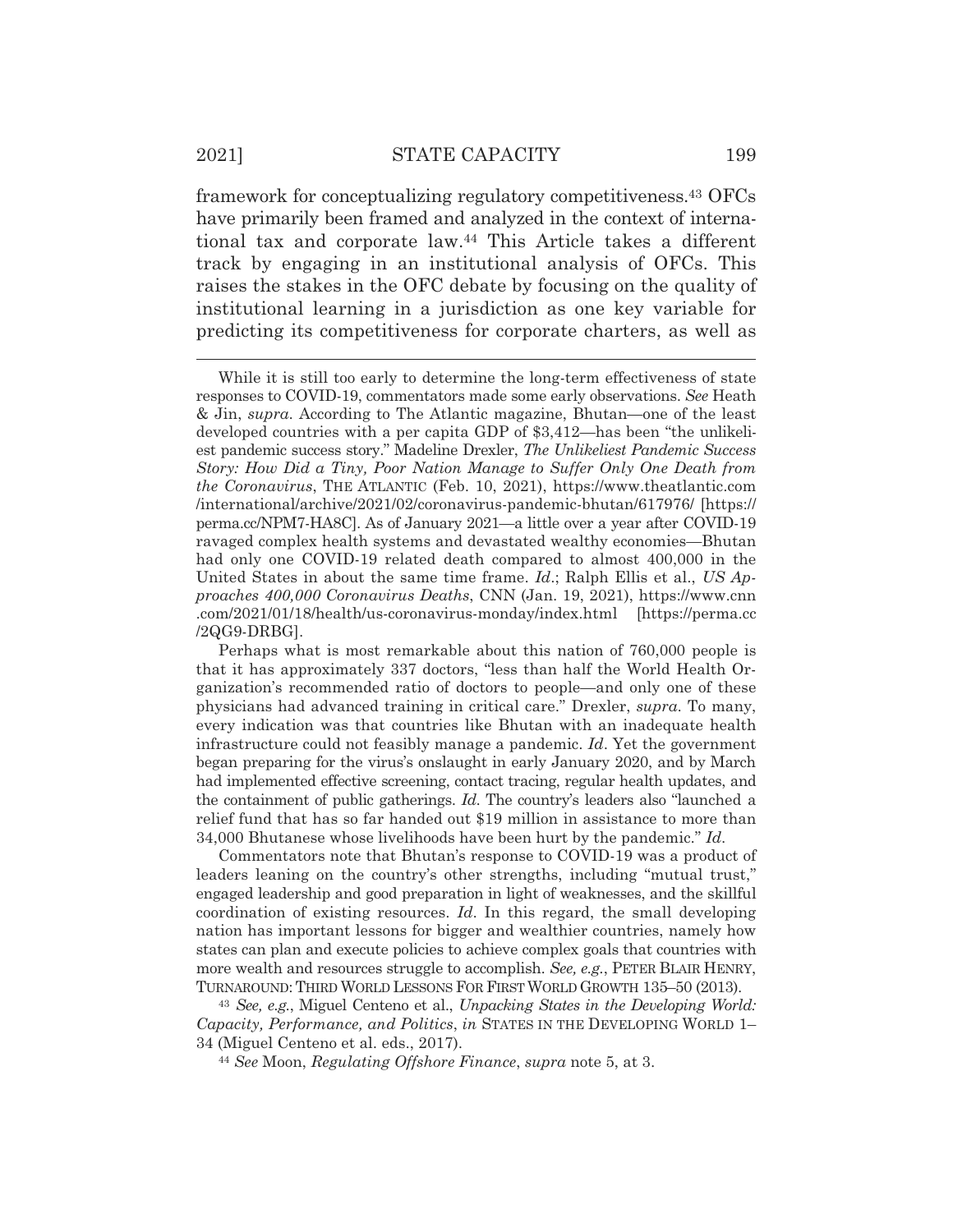economic growth more broadly. This approach provides invaluable insights into a broad range of national and subnational levels of government interested in coordinating business laws and various actors for purposes of enhancing economic activity.45

 This Article makes two important contributions to the regulatory competition and OFC literatures. First, it places the institutional quality of states at the center of the discourse and analysis of jurisdictional achievements in the business law arena.46 Second, it introduces the interdisciplinary concept of state capacity into the longstanding scholarly debate concerning the growing prominence of OFCs.47

 The remainder of this Article is organized into four parts. Part I discusses the prevailing viewpoints in the regulatory competition literature.48 Specifically, it suggests that prominent theories incorrectly relegate OFCs to passive jurisdictions that are rule-takers, as opposed to rule-makers. This view undervalues the agency of these jurisdictions and undertheorizes the role of well-honed capabilities in their economic development efforts.<sup>49</sup>

Part II draws attention to the developing literature on state capacity from political sociology.50 This Part further suggests a need for legal scholars to keenly contemplate a role for the relationship between policy choices and bureaucratic competence in the regulatory competition arena.51 Part III demonstrates the connection between policy choices and bureaucratic competence by way of an overview of the development of a set OFCs with similar colonial backgrounds and development trajectories.52 This Part focuses on colonies with ties to Britain, given the strong

<sup>45</sup> *See* PATTERSON, *supra* note 33, at 24; *see also* BRUNER, *supra* note 7, at 3–4; Kevin E. Davis, *Data and Decentralization: Measuring Performance of Legal Institutions in Multilevel Systems of Governance*, 102 MINN. L. REV. 1619, 1621 (2018) (discussing the need to measure "the performance of legal institutions—namely, institutions involved in promulgating and administering norms—within multilevel systems of governance").

<sup>46</sup> *See infra* Part I.

<sup>47</sup> *See infra* Part II.

<sup>48</sup> *See infra* Part I.

<sup>49</sup> *See infra* Part I.

<sup>50</sup> *See infra* Part II.

<sup>51</sup> *See infra* Part II.

<sup>52</sup> *See infra* Part III.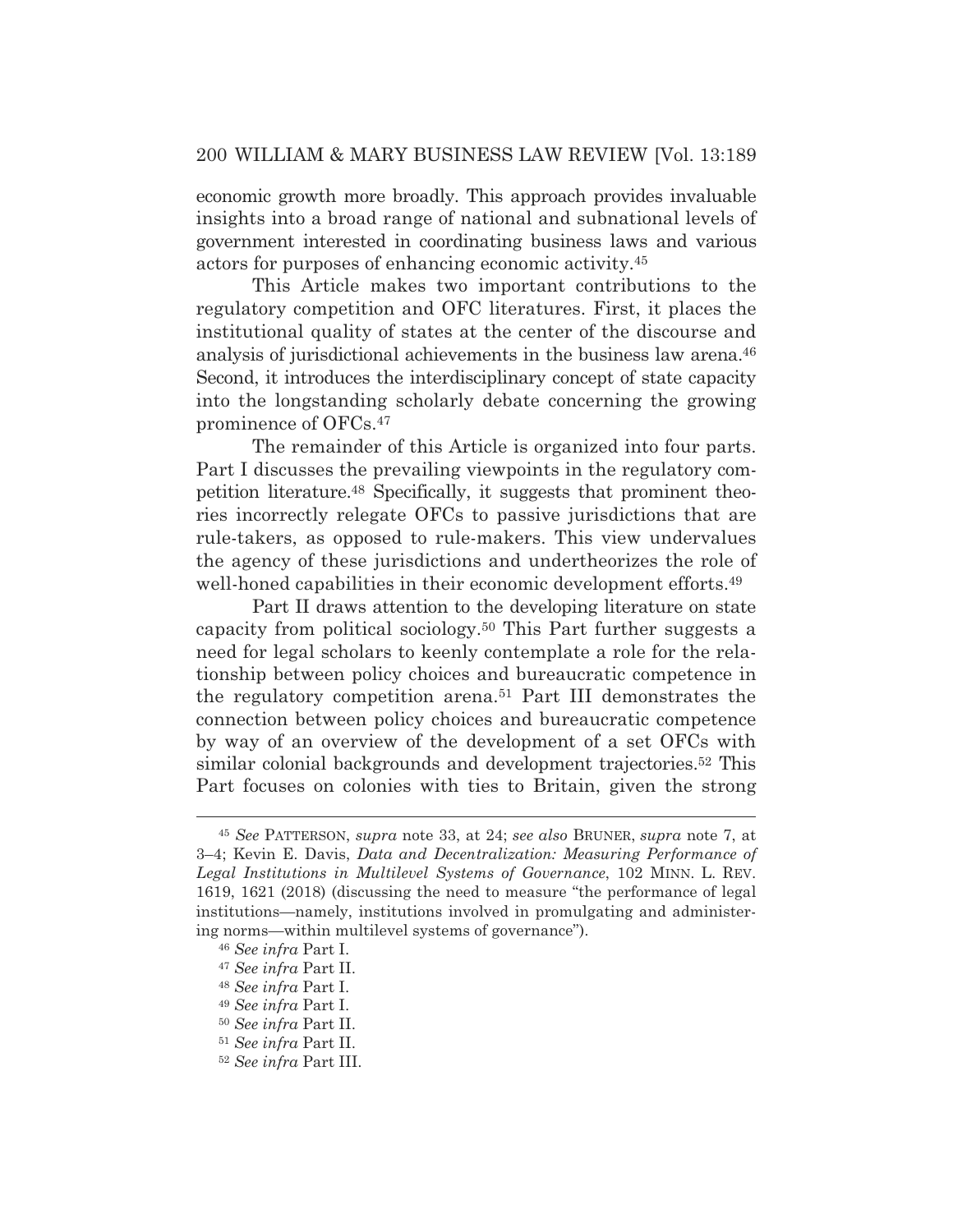historical connection between the United Kingdom and several prominent OFCs.53

Part IV analyzes the cases of Barbados, The Cayman Islands (Cayman) and Jamaica—British colonies and territories in the Caribbean—through the state capacity-institutional learning framework.54 These islands represent a prominent OFC, a reasonably well-developed OFC, and a non-OFC, respectively.<sup>55</sup> This Part suggests that differences in institutional learning during the colonial period may explain why some OFCs have become more successful than others, and why a subset of OFCs are capable of competing with Delaware when it comes to corporate law.56

#### I. THE COMPETITION FOR CORPORATE CHARTERS

This Part suggests that the prevailing discourse about the race for corporate charters (e.g., race to the top, race to the middle, and race to the bottom) rest on at least four interrelated theories: network externalities, public choice, institutional isomorphism, and governance. Section A highlights the scholarly discourse about how OFCs have become competitors of Delaware in the race for corporate charters.57 Section B then unpacks the theoretical frameworks that currently explain OFC competition with Delaware and highlight their respective weaknesses.58

#### *A. Competing with Delaware*

The State of Delaware is often the central actor in the regulatory competition literature regarding corporate charters.59 This literature theorizes how states attract firms to use their jurisdiction for incorporation.<sup>60</sup> Scholars generally agree that

<sup>53</sup> *See, e.g*., RONEN PALAN ET AL., TAX HAVENS: HOW GLOBALIZATION REALLY WORKS 124–49 (2010).

<sup>54</sup> *See infra* Part IV.

<sup>55</sup> *See infra* Part IV.

<sup>56</sup> *See infra* Part IV.

<sup>57</sup> *See infra* Section I.A.

<sup>58</sup> *See infra* Section I.B.

<sup>59</sup> *See* Kahan & Kamar, *supra* note 26, at 724.

<sup>60</sup> *See* Romano, *supra* note 24, at 226; Moon, *Delaware's New Competition*, *supra* note 1; Robert Anderson IV & Jeffrey Manns, *The Delaware Delusion*, 93 N.C. L. REV. 1049, 1104 (2015); William Magnuson, *The Race to the Middle*, 95 NOTRE DAME L. REV. 1183, 1183 (2020). It bears noting that scholars also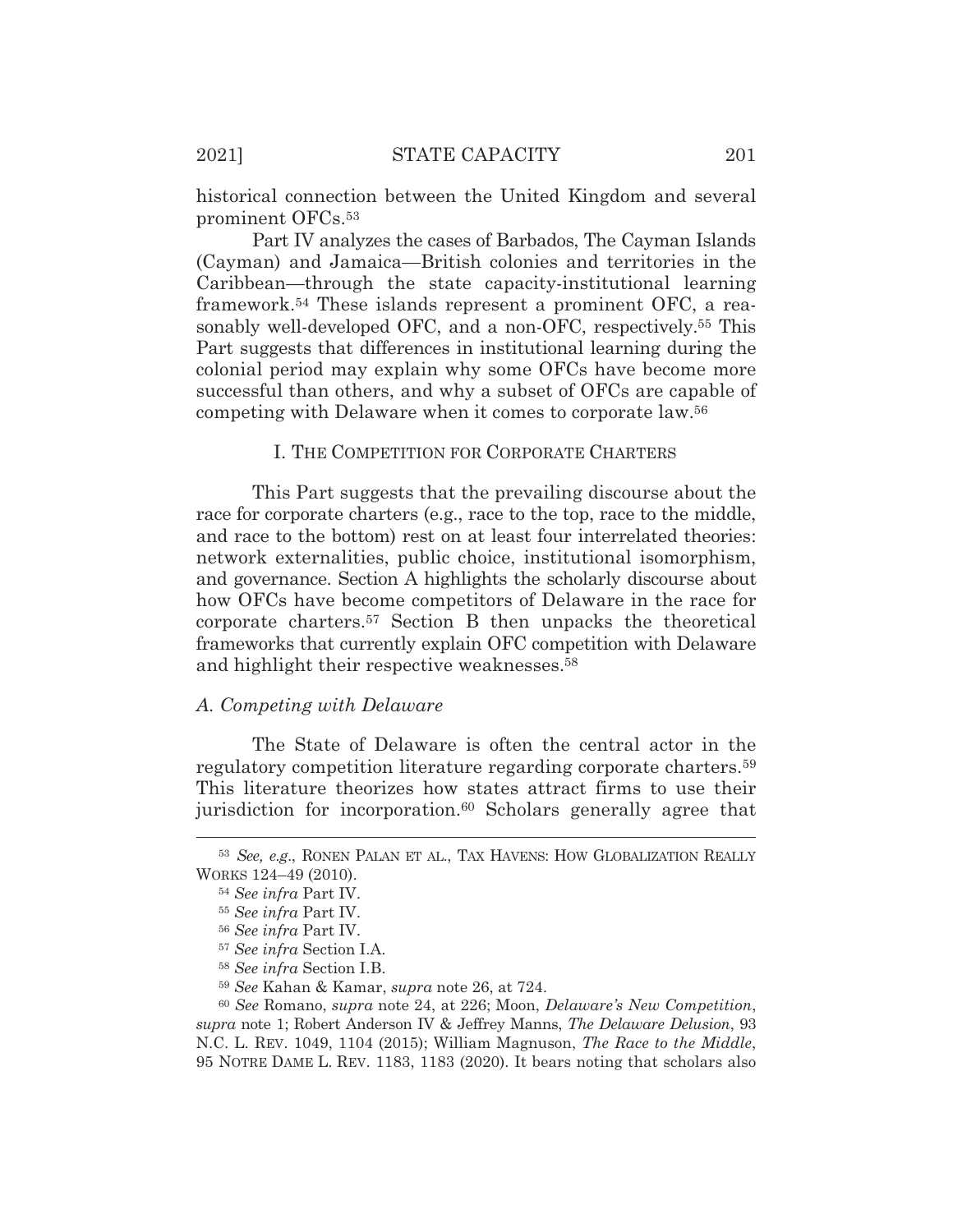"Delaware's dominance of corporate law is indisputable, although the reasons for its appeal are strongly contested."61 Some commentators have argued that the competition for corporate charters has produced a race to the top, whereby competition among states lead to rules that protect shareholders.62 But the longstanding view by many commentators is that Delaware's perch in the area of corporate law is due to the production of predominantly managerfriendly rules.63 This has been referred to as a race to the bottom and is generally considered harmful to shareholders.64 In essence, the attempt to attract corporations to their states leads policymakers to adopt lax regulation that insufficiently protects investors.65 More recently, a new narrative proffers that states aim to

discuss regulatory competition in other areas. *Id.* For example, there is a literature that addresses regulatory competition and environmental law. *See, e.g.*, Peter R. Swire, *The Race to Laxity and the Race to Undesirability: Explaining Failures in Competition Among Jurisdictions in Environmental Law*, 14 YALE L. & POL'Y REV. 67, 68 (1996); *see also* DAVID VOGEL, TRADING UP: CON-SUMER AND ENVIRONMENTAL REGULATION IN A GLOBAL ECONOMY 259 (1995).

61 Anderson & Manns, *supra* note 60, at 1104*.*

<sup>62</sup> *See, e.g.*, VOGEL, *supra* note 60, at 259; *see also* Ralph K. Winter, *The 'Race for the Top' Revisited: A Comment on Eisenberg*, 89 COLUM. L. REV. 1526, 1526–29 (1989); Ralph K. Winter, Jr., *State Law, Shareholder Protection, and the Theory of the Corporation*, 6 J.L. STUD. 251, 257 (1977); Richard L. Revesz, *Rehabilitating Interstate Competition: Rethinking the "Race-to-the-Bottom" Rationale for Federal Environmental Regulation*, 67 N.Y.U. L. REV. 1210, 1211–12 (1992).

<sup>63</sup> *See, e.g.*, Lucian Arye Bebchuk, *Federalism and the Corporation: The Desirable Limits on State Competition in Corporate Law*, 105 HARV. L. REV. 1435, 1488 (1992).

64 Corporate law scholar William Magnuson artfully explains:

[S]tate legislatures desire to attract corporations to their jurisdictions in order to increase tax revenues, create jobs, and generally improve their economies. But in order to appeal to the corporations and corporate executives that make decisions about where to locate business, states must adopt regulations that are *more permissive* than the regulations in force in other states. As each state adopts progressively looser regulations in order to outdo their neighbors, the resulting degradation of standards leads to suboptimal levels of regulation, whether it be in shareholder protections, labor laws, tax levels, or environmental standards.

Magnuson, *supra* note 60, at 1185.

<sup>65</sup> *Id.* It bears noting that Delaware's development as a leader in corporate law has also been linked to a few notable institutional and socio-historical factors. Quillen & Hanrahan, *supra* note 29, at 825–26. For example, as it pertains Delaware's well-known specialized business courts, corporate law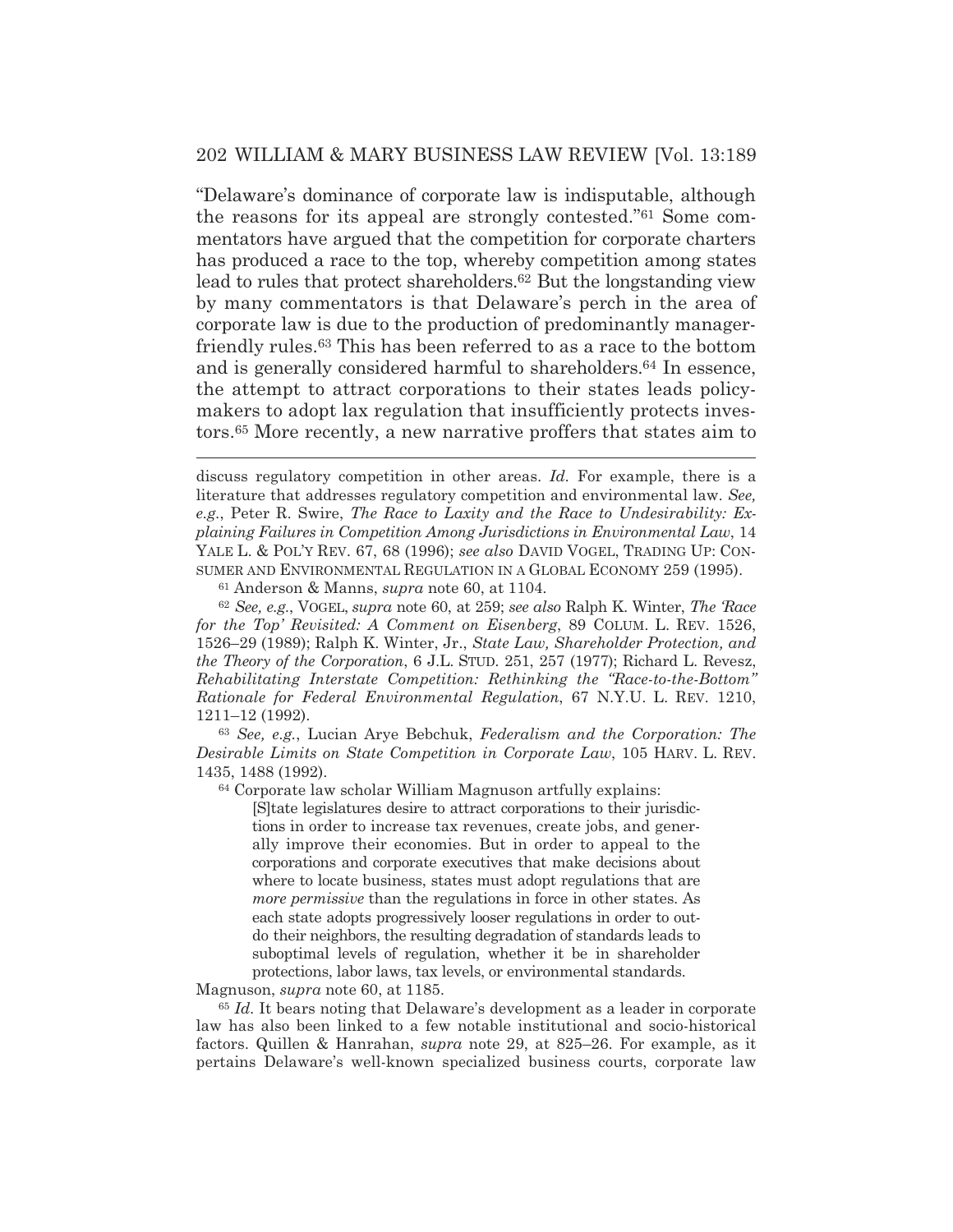avoid extremes (race to the top or race to the bottom)<sup>66</sup> when competing with each other in the corporate charter arena.<sup>67</sup> Instead, states aim to copy each other for efficiency reasons and resist too much difference—in part to avoid the attention of federal regulators.68 It bears acknowledging that some scholars see

experts William Quillen and Michael Hanrahan suggest Delaware's lack of an institutionalized court of Chancery, tied to the Crown, during the colonial period—which was present in other colonies—prevented the development of "long lasting prejudices against equity and chancery courts." *Id*. Further, a set of "highly qualified nineteenth century chancellors in [the] small conservative state not bothered by urban or agrarian radicalism developed principles and procedures, and practice that enabled the Court to evolve into a form nationally recognized for resolution of corporate disputes." *Id.* at 831. Additionally, social and physical context mattered in at least two ways. First, "[t]he egalitarian movement of the 1840s and 1850s never gained momentum in Delaware where there was strong conservative influence from mercantile interests." *Id.* at 832. Second, "Delaware's small size enabled equity to be efficiently administered in a single, centralized chancery court, unlike large states where it was more practical to administer equity in county courts." *Id.* 

66 This Article addresses the race to the bottom theory in sentences that follow. *See infra* notes 67–70 and accompanying text.

<sup>67</sup> *See* Magnuson, *supra* note 60, at 1186.

<sup>68</sup> *Id.* Competition between states therefore does not lead to divergence in rules as much as it leads to convergence. *Id.* According to William Magnuson: "This dynamic, which may usefully be called the '[race to the middle],' pushes states toward regulatory schemes that are similar or identical to the schemes adopted by sufficiently large numbers of other states. The [race to the middle] encourages states to focus on harmonizing, not differentiating, their regulatory structures." *Id.* But there is a well-developed argument from neo-institutional theory that convergence in this regard isn't for purposes of efficiency but helps to bolster the legitimacy of competitors. *See* Paul J. DiMaggio & Walter W. Powell, *The Iron Cage Revisited: Institutional Isomorphism and Collective Rationality in Organizational Fields*, 48 AM. SOCIO. REV. 147, 147–48 (1983).

The race to the middle theory has several component parts. First, organizations, including states, find it inefficient to reinvent the wheel. *See* Magnuson, *supra* note 60, at 1186–87*.* If a rule in another state works well, states are inclined to follow that model. *Id.* Second, network effects are important. *See infra* Section II.B. If the pre-existing rule has a strong following among firms, lawyers, and other actors; it is worthwhile to adopt that rule to lower learning and other costs. Magnuson, *supra* note 60, at 1186. Third, an interest in similarity allows for harmonization of rules among states, which can facilitate cross-border transactions. *Id.* Finally, as indicated earlier, states are encouraged to pursue similar rules to avoid standing out to federal policymakers. *Id.* Difference could prove problematic if it signals to the federal government that some rule or practice may need to be tamped down or curbed in some significant way. *Id.*; *see also* Mark J. Roe, *Delaware's Competition*, 117 HARV. L. REV. 591, 597 (2003).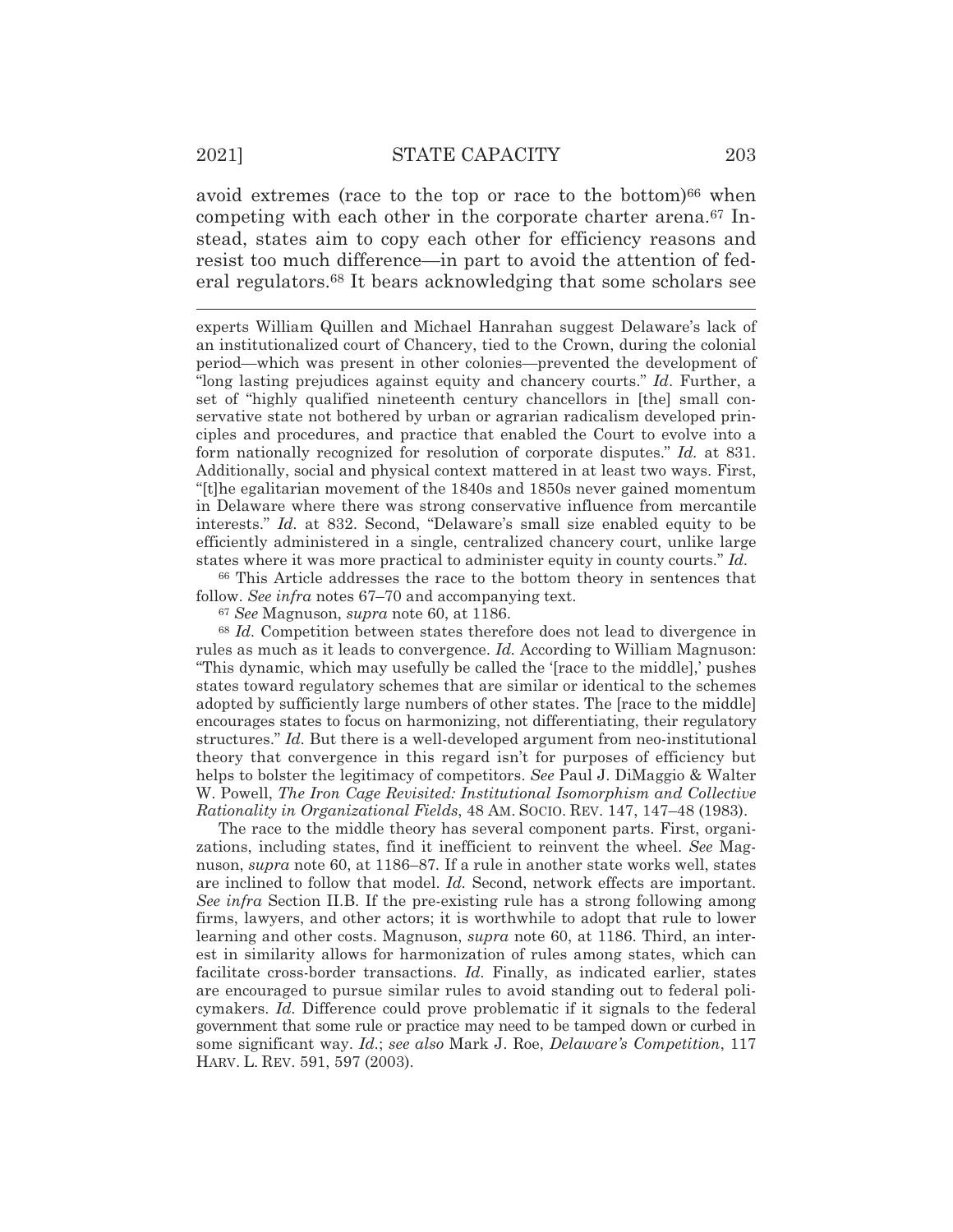no significant race for corporate charters because Delaware already has such a commanding<sup>69</sup> lead on would-be state competitors.<sup>70</sup>

 The shared assumption among theories that articulate a race for corporate charters has largely been that the competitors are predominantly within the United States—whether states or the federal government.71 For example, legal scholar William Moon has noted that "[t]here is virtually no literature on whether and to what extent foreign nations compete with American states to supply corporate law."<sup>72</sup> But interest has grown in this area. A small group of scholars and commentators, including Moon, have begun to discuss the prospect of OFCs as active competitors for corporate charters.73 Importantly, the contemporary

<sup>71</sup> *See* Robert Anderson IV, *The Delaware Trap: An Empirical Analysis of Incorporation Decisions*, 91 S. CAL. L. REV. 657, 659 (2018). This is unsurprising because the scholarship on jurisdictional competition has predominantly focused on the competition between American states. *Id.* Perhaps this domestic focus led to an assumption about a minimum quality of institutions throughout the country. *See* James E. Alt & David D. Lassen, *Political and Judicial Checks on Corruption: Evidence from American State Governments*, 20 ECON. & POL. 33, 56 (2008) (finding that "divided government in American states is associated with lower corruption"). Consequently, discussing the capabilities of states where it concerns the passage and implementation of legislation impacting corporate charters may be seen as unnecessary. *See* Roe, *supra* note 68, at 591–92; Romano, *supra* note 24, at 225; Kahan & Kamar, *supra* note 26, at 681; Kahan, *supra* note 24, at 340; Ehud Kamar, *A Regulatory Competition Theory of Indeterminacy in Corporate Law*, 98 COLUM. L. REV. 1908, 1909–11 (1998).

72 Moon, *Delaware's New Competition*, *supra* note 1, at 1407.

<sup>73</sup> *See* BRUNER, *supra* note 7, at 3; Moon, *Delaware's New Competition*, *supra* note 1, at 1406; DIONNE & MACEY, *supra* note 15, at 14. On the heels of the Panama Papers debacle, which revealed the financial holdings of prominent world figures in OFC jurisdictions, Christopher Bruner expertly "re-imagine[d] offshore finance" and showed how these jurisdictions "have become big players in cross-border financial services." BRUNER, *supra* note 7, at 3; *see also* Ian

<sup>69</sup> One could equate Delaware's lead over competitors to that of world class sprinter Usain Bolt over rivals. *See* Doug Mills, *100? 200? Doesn't Matter. They Still Can't Catch Usain Bolt*, N.Y. TIMES (Aug. 18, 2016), https://www.nytimes .com/2016/08/19/sports/olympics/usain-bolt-200-meters-results.html [https:// perma.cc/A6JF-Y7DY].

<sup>70</sup> *See, e.g.*, Kahan & Kamar, *supra* note 26, at 684–85. In this vein, it cannot be discounted that variables such as state politics and professional talent among lawyers and accountants in particular—have contributed to Delaware's enduring preeminence. *Id.* at 694. With the aid of empirical data, Robert Anderson IV and Jeffrey Manns have argued that Delaware's continued prominence is tied to the risk aversion of lawyers and Delaware's past reputation. Anderson & Manns, *supra* note 60, at 1090.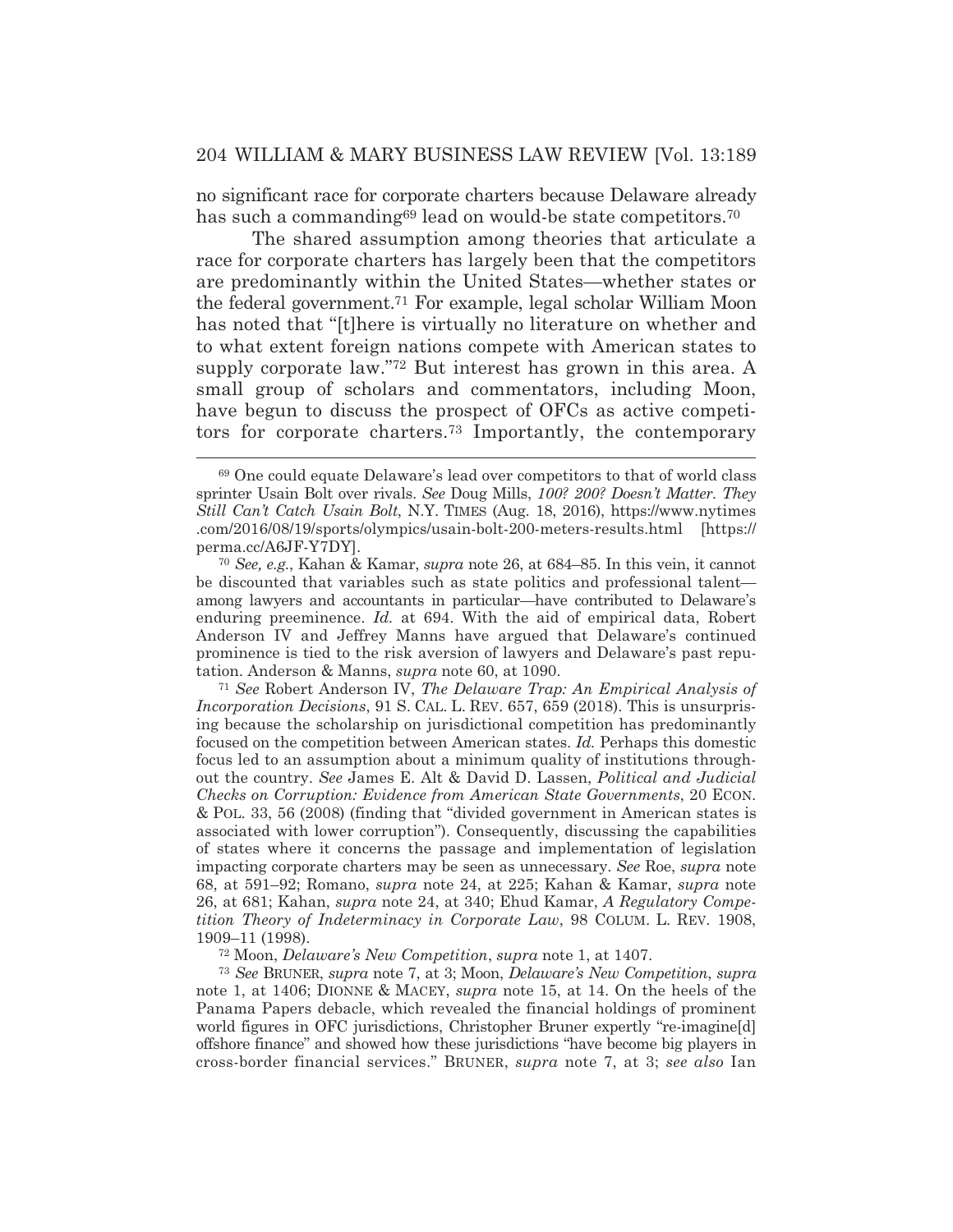arguments for the relative success of OFCs seem to fold neatly into those previously made about Delaware's potential race to the bottom approach,<sup>74</sup> including various related theories that underpin this perspective.75

Bremmer, *These 5 Facts Explain the Massive Political Fallout from the Panama Papers*, TIME (Apr. 6, 2016, 11:36 AM), https://time.com/4283587/these-5 -facts-explain-the-massive-political-fallout-from-the-panama-papers/ [https:// perma.cc/L2QU-SPVP]. According to Bruner, OFCs are not only attractive to financiers because of the tax benefits they offer to foreign corporations but OFCs are also viable alternatives to Delaware due to the regulatory environments they provide. BRUNER, *supra* note 7, at 10, 47. Anna Manasco Dionne and Jonathan R. Macey have long proffered that "the modern OFC tends to offer not only low taxation rates and company registry services, but also regulatory advantages and financial products competition." DIONNE & MACEY, *supra* note 15, at 14. Taking this argument further in a series of insightful articles, William Moon argues that OFCs are producers of corporate law and are growing rivals to Delaware. Moon, *Regulating Offshore Finance*, *supra* note 5, at 3–4; *see also* Moon, *Delaware's New Competition*, *supra* note 1, at 1406. Moon draws attention to OFCs as part of "an emerging international market for corporate law." Moon, *Delaware's New Competition*, *supra* note 1, at 1403. To support this argument, Moon notes that, of the growing number of American firms incorporated overseas, approximately a quarter are located in "the Cayman Islands ['Cayman'], Bermuda, and the British Virgin Islands ['BVI']." *Id.* at 1426. Consistent with Moon's assessment, political economy scholars posit that "[i]n some of their earliest forms, tax havens emerged as a reaction more to regulation than to taxation as such." Ronen Palan et al., *Tax Havens: How Globalization Really Works*, CORNELL STUDIES IN MONEY 109 (Eric Helleiner & Jonathan Kirshner eds., 2010).

74 While scholars and commentators highlight the impact of influential professionals—primarily powerful lawyers and accountants—and the role of legislative capture by foreign firms as key explanations for how OFCs compete with each other, let alone Delaware or other "onshore" jurisdictions, a deeper analysis is required. *See, e.g.*, Moon, *Delaware's New Competition*, *supra* note 1, at 1426; NICHOLAS SHAXSON, TREASURE ISLANDS: UNCOVERING THE DAMAGE OF OFFSHORE BANKING AND TAX HAVENS 105–06 (2011); PALAN ET AL., *supra* note 53, at 140. These variables undoubtedly have a role to play in understanding the operations of OFCs, as they pertain to who has power in the OFC world and how that power is used. *See, e.g.*, STEVEN LUKES, POWER: A RADICAL VIEW 1 (2d ed. 2005) (discussing the dimensions of power). But they do not alone offer a comprehensive theory for why OFCs have become prominent in the competition for corporate charters. *See* Centeno et al., *supra* note 43, at 1. To this end, an OFC's capabilities—its "state capacity"—is sorely undertheorized in legal scholarship. *See id.* at 1, 7 (noting that Max Weber suggests "the state, and particularly the rule of law, is a façade covering the reality of relations of power").

<sup>75</sup> *See* BRUNER, *supra* note 7, at 10–11 (reflecting on the debate that MDSJs reflect a "race to the bottom"); *see also* Cary, *supra* note 2, at 666.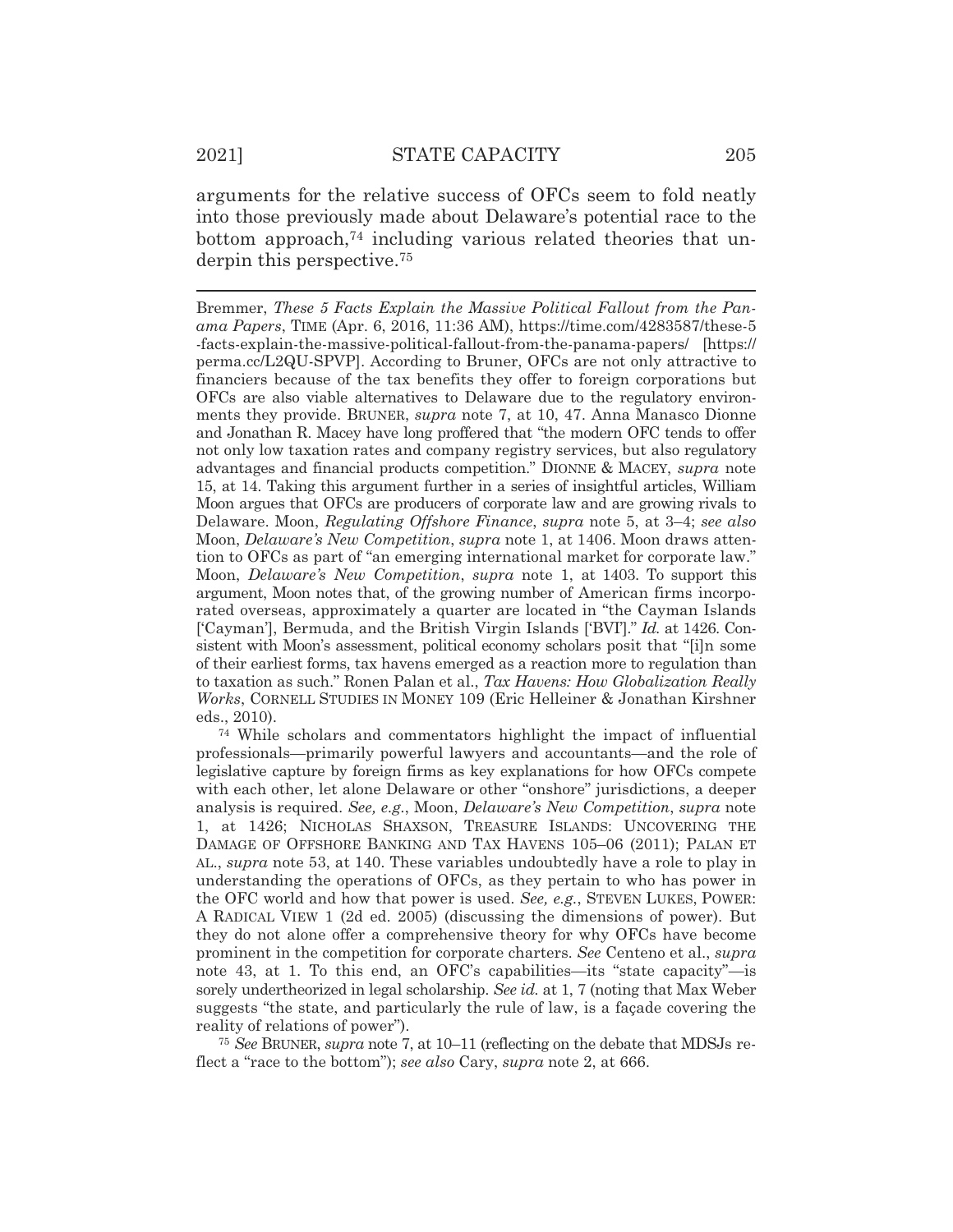# 206 WILLIAM & MARY BUSINESS LAW REVIEW [Vol. 13:189

### *B. Theorizing Regulatory Competition for Corporate Charters*

 Subsumed in the legislative capture and good governance perspectives on regulatory competition are four interrelated theories that help to explain the corporate charter competition and, ultimately, the rise of OFCs. They are  $(1)$  network effects,<sup>76</sup> $(2)$ public choice,<sup>77</sup> (3) institutional isomorphism,<sup>78</sup> and (4) governance.79 While these theories provide important insights into the jurisdictional competition for firms, they are limited in their explanatory power.

# *1. Network Effects*

 Network effects are considered a main driver in industry development.80 They allow some places to thrive more than others from specific types of economic activities.81 According to this theory, "[c]ertain products become more valuable as their use, or the use of compatible products, becomes more widespread."82 The legal scholarship that incorporates this approach examines the relationship between a critical mass of industry actors (e.g., professionals, experts, companies, etc.), the viability of an economic activity, and the choice of legal rules in a jurisdiction.83 For example, scholars

<sup>76</sup> *See* Michael Klausner, *Corporations, Corporate Law, and Networks of Contracts*, 81 VA. L. REV. 763, 763–64 (1995); Michael L. Katz & Carl Shapiro, *Network Externalities, Competition, and Compatibility*, 75 AM. ECON. REV. 424, 424 (1985).

<sup>77</sup> William W. Bratton, *Delaware Law as Applied Public Choice Theory: Bill Cary and the Basic Course After Twenty-Five Years*, 34 GA. L. REV. 447, 452–53 (2000); *see* Moon, *Regulating Offshore Finance*, *supra* note 5, at 45–46; *see also* Moon, *Delaware's New Competition*, *supra* note 1, at 1434.

<sup>78</sup> DiMaggio & Powell, *supra* note 68, at 149–50.

<sup>79</sup> *See, e.g.*, Dharmapala & Hines, *Which Countries*, *supra* note 15, at 1058–59; *see also* BRUNER, *supra* note 7, at 3–4; DIONNE & MACEY, *supra* note 15, at 10–11.

<sup>80</sup> Klausner, *supra* note 76, at 763.

<sup>81</sup> *Id.*; Katz & Shapiro, *supra* note 76, at 424.

<sup>82</sup> Klausner, *supra* note 76, at 772.

<sup>83</sup> *See, e.g.*, Anupam Chander, *How Law Made Silicon Valley*, 63 EMORY L.J. 639, 642 (2014); AnnaLee Saxenian, *Inside-Out: Regional Networks and Industrial Adaptation in Silicon Valley and Route 128*, 2 CITYSCAPE, 41, 41 (1996); *see also* Karen Bradshaw, *Stakeholder Dynamics in Development Projects*, 50 J. LEGAL STUD. (accepted following peer review; forthcoming 2021).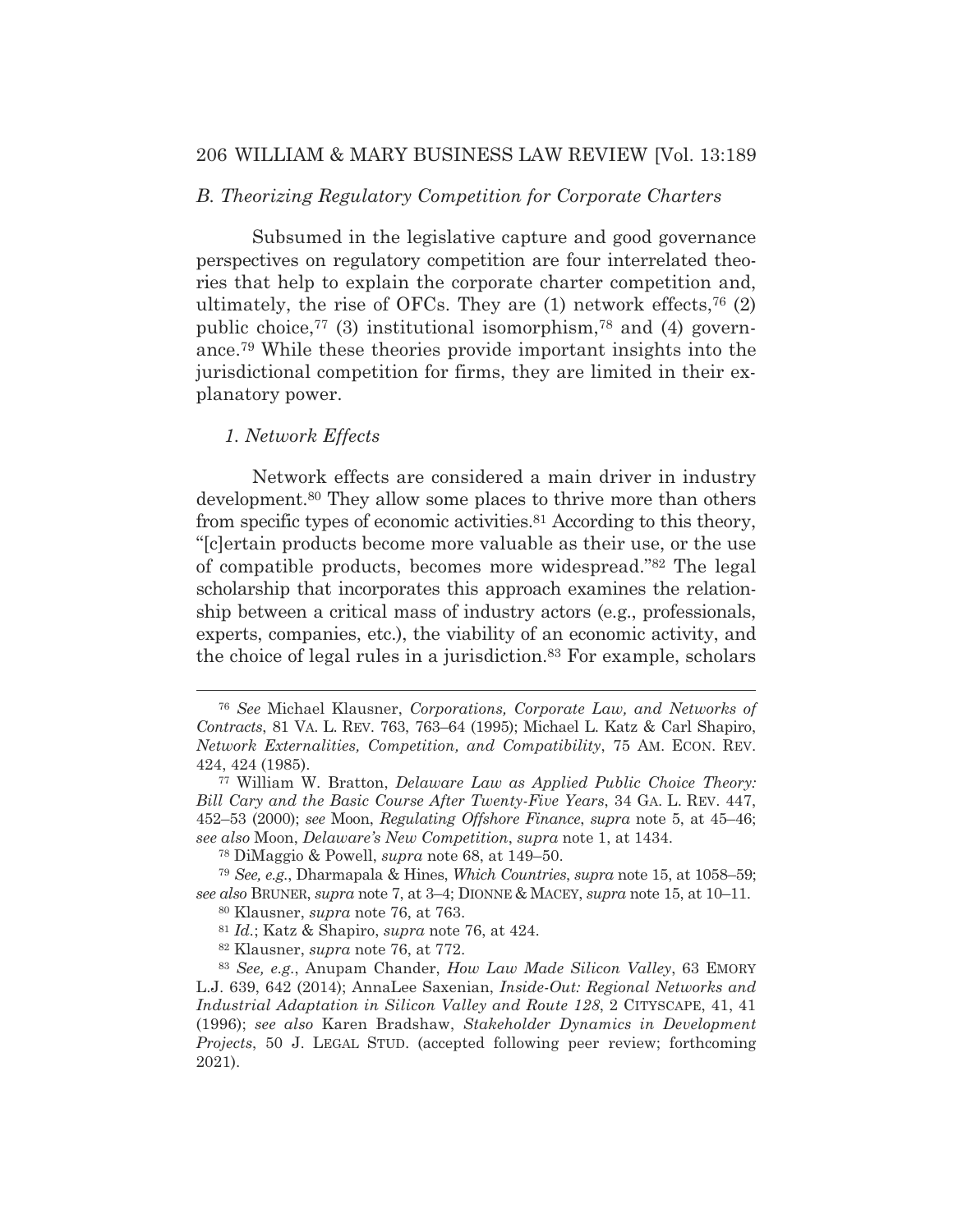have suggested that popular legal provisions in documents—or legal rules more generally—can grow in importance, in part, because they have achieved a certain threshold of prior use.<sup>84</sup>

 In the case of Delaware, Michael Klausner proposes that the importance of Delaware's corporate law:

depends in part on interpretive network externalities and legal services externalities—the present value of future judicial decisions interpreting Delaware law and the net present value of legal services applying Delaware law. Consequently, as the number of firms incorporated in a state increases, the value of its charter increases.85

Given that Delaware has long established a sophisticated and well-known network of actors (e.g., laws, lawyers, courts, etc.)<sup>86</sup> to service the legal needs of firms, other states may find it difficult to overcome its first-mover advantage.87 According to William

Klausner, *supra* note 76, at 761.

<sup>85</sup> *Id.* at 843–44. Klausner suggests that:

A state's charter is a large package of contract terms, which includes the state's substantive and procedural laws, the right to use the state's judiciary to resolve disputes, and access to its bar for legal advice and representation. Just as the value of a single corporate contract term may include network externalities, so too may the value of a particular state's charter. These network externalities parallel those associated with individual corporate contract terms.

*Id.* at 843.

<sup>86</sup> *See* Ron Levi & Mariana Valverde, *Studying Law by Association: Bruno Latour Goes to the Conseil d'État*, 33 L. & SOC. INQUIRY 805, 809 (2008) (discussing how various actors (humans and objects) are connected in the production of law).

<sup>87</sup> *See* Kahan & Kamar, *supra* note 26, at 725–26. But how do networks develop to the extent that they create positive externalities? The theory of agglomeration economies explains role for geography in the development of industries. *See, e.g.*, Paul Krugman, *Increasing Returns and Economic Geography*, 99 J. POL. ECON. 483, 483 (1991).

<sup>84</sup> Michael Klausner uses contract language as a prime example: When the use of a contract term becomes widespread, its value may rise because of several phenomena. More judicial precedents can be expected, on average, to enhance the clarity of the term. Common business practices implementing the term may become established, further reducing uncertainty. Legal advice, opinion letters and related documentation will be more readily available, more timely, less costly, and more certain. Finally, firms may find it easier to market their securities.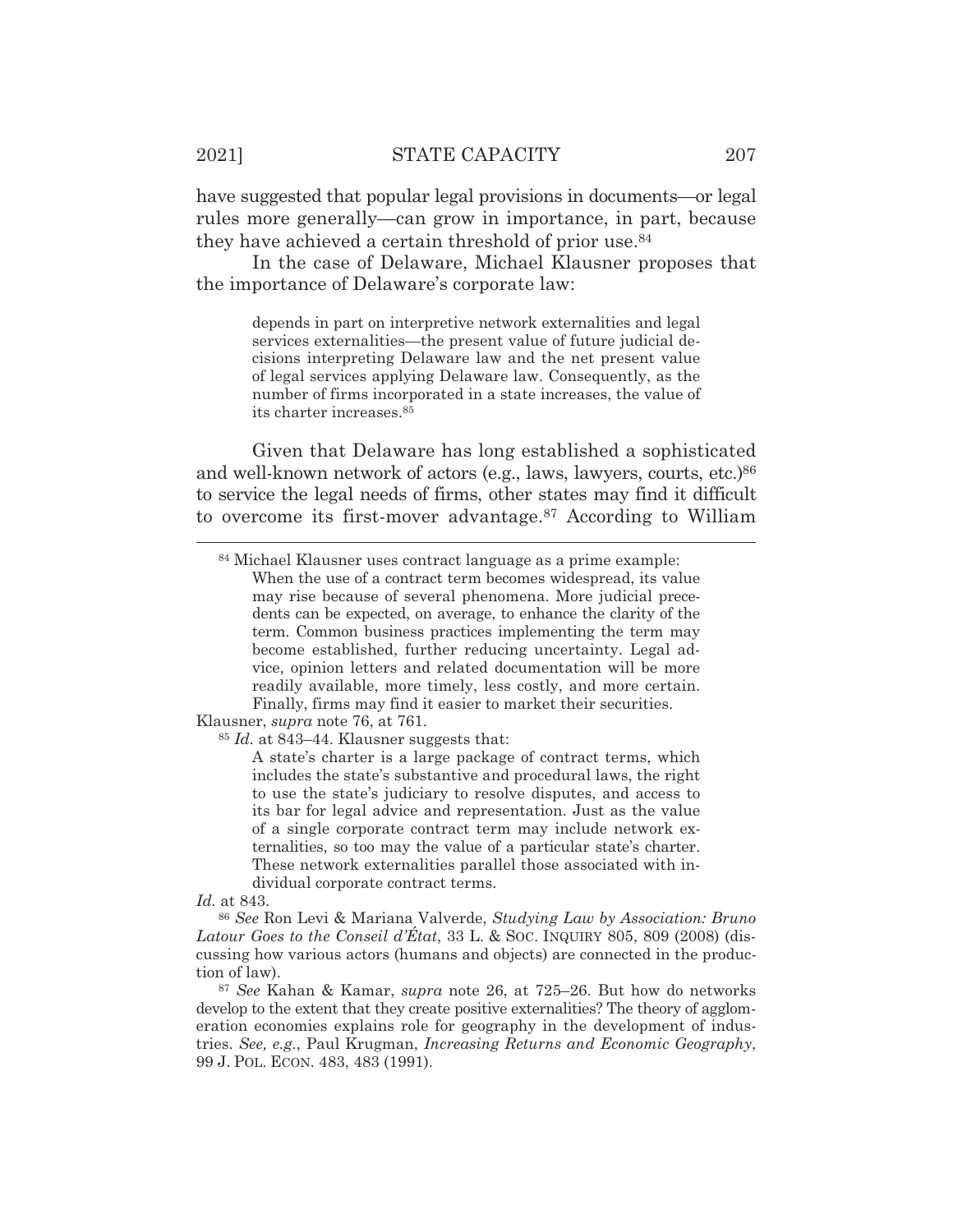Bratton, "it is not Delaware's code but its personnel and their reliable customer service incentives that keep it ahead and deter market entry by a competing state. A potential competitor would have to create courts of experts as knowledgeable as Delaware's existing bench."88 According to one view, "Delaware's appeal is driven by lawyers' default decision making based on Delaware's past preeminence and reflects lawyers' failure to assess the value added by Delaware compared to other states."89

 Network effects are also present in OFCs.90 Moon has identified the interaction between lawyers (e.g., the "offshore magic circle"91 law firms), corporations, "specialized business courts," and "corporate governance rules" as one reason for the rise of an "international market for corporate law"—with OFCs being important service providers.92 Arguably, much like Delaware,93 the institutional environment created by the various actors involved in the OFC may serve to make some OFCs more attractive destinations for finance.94 Investors may choose Jurisdiction A over

<sup>88</sup> *See* Bratton, *supra* note 77, at 469–70; Klausner, *supra* note 76, at 845.

<sup>89</sup> Anderson & Manns, *supra* note 60, at 1052. The scholars note that "[l]awyers appear generally to follow a 'herd mentality' in which Delaware serves as both the clear default (that lawyers and/or clients assume adds value) and the 'safe choice,' which constitutes the path of least resistance and effort." *Id.* at 1088. In a subsequent article, Anderson further suggests there is "a clear relationship between the sophistication of a company's legal representation and the jurisdictional choice decision." Anderson, *supra* note 71, at 694 (noting that "more sophisticated lawyers choose Delaware incorporation for their clients[,] and less sophisticated lawyers choose local (home state) incorporation for their clients"). On the one hand, sophisticated firms are more inclined to encourage their clients to incorporate in Delaware. *Id.* at 710. On the other hand, less sophisticated firms (which are smaller in terms of geographic scope of their practice) are more likely to steer clients toward home state incorporation. *Id.* That said, some scholars suggest that the federal government may be Delaware's top competitor because the federal government also regulates corporations. *See* Roe, *supra* note 68, at 600.

<sup>90</sup> Moon, *Regulating Offshore Finance*, *supra* note 5, at 48.

<sup>91</sup> Moon, *Delaware's New Competition*, *supra* note 1, at 1434.

<sup>92</sup> *Id.* at 1403.

<sup>93</sup> Klausner, *supra* note 76, at 843–44.

<sup>94</sup> Brett McDonnell artfully explains:

States which derive strong benefits from having many businesses incorporated there may become committed to keeping the law favorable to corporate decision makers. More corporate cases may lead to a more experienced and expert judiciary.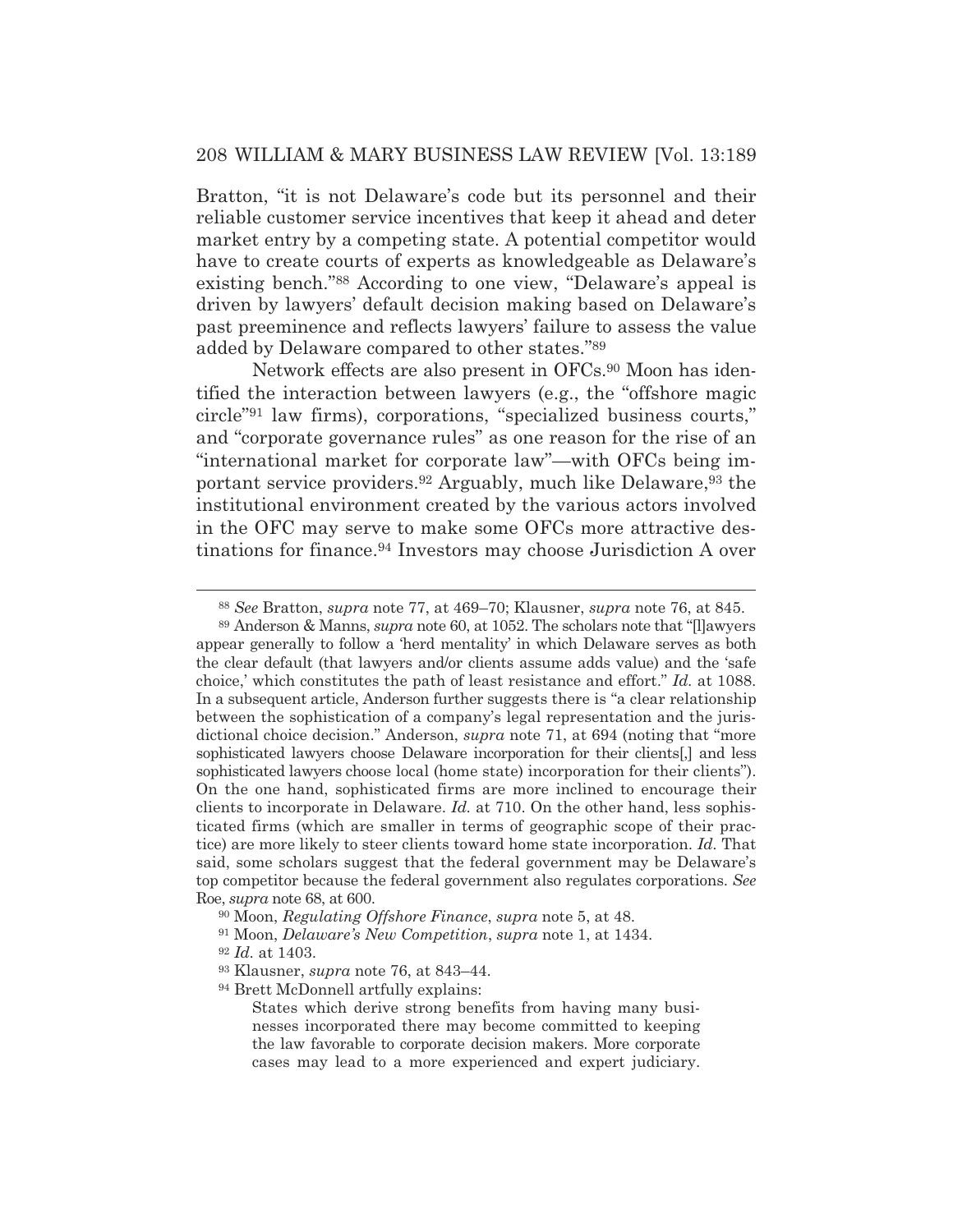Jurisdiction B because of the network that exists in Jurisdiction A and prior familiarity with this network, not exclusively because of the quality of Jurisdiction A's laws.95

 But while network effects can play a pivotal role in jurisdictions' attractiveness to firms, their explanatory power is limited without an in-depth, comparative historical explanation for why key networks developed in a particular location and not in others.96 This type of explanation is particularly important in the case of small OFCs.97 In these cases, one can find multiple island nations—similarly situated in geography and economic size—actively vying to be tax and corporate law havens.<sup>98</sup> How and why networks develop more robustly in some over others bears careful economic, social, and historical explanations.99

*2. Public Choice Theory* 

 Public choice theory provides another potential explanation—at least with respect to the race to the bottom perspective for Delaware's success, as well as the success of some OFCs.<sup>100</sup> While admittedly broad and multifaceted,<sup>101</sup> the public choice literature neatly connects the role of legislative capture to industry growth.102 Going a step further from network effects, scholars suggest that some special interests can effectively organize to

<sup>97</sup> *Id.* at 192.

<sup>98</sup> *See id.* at 191–220.

<sup>99</sup> *See infra* Part II.

<sup>100</sup> *See* Bratton, *supra* note 77, at 461.

<sup>101</sup> *See* Daniel Farber, *Public Choice Theory and Legal Institutions*, *in* THE OXFORD HANDBOOK OF LAW AND ECONOMICS: VOLUME I: METHODOLOGY AND CONCEPTS 181, 447–48 (Francesco Parisi ed., 2017).

<sup>102</sup> *See* Moon, *Delaware's New Competition*, *supra* note 1, at 1431–32.

Corporate lawyers and service companies know more about the leading states than other states. All of these gains from having many corporations incorporated in a state, in turn, make that state more favorable to future new incorporations or reincorporations.

Brett H. McDonnell, *Getting Stuck Between Bottom and Top: State Competition for Corporate Charters in the Presence of Network Effects*, 31 HOFSTRA L. REV. 681, 685 (2003).

<sup>95</sup> *See* Anderson & Manns, *supra* note 60, at 1051–54.

<sup>96</sup> BRUNER, *supra* note 7, at 200–01.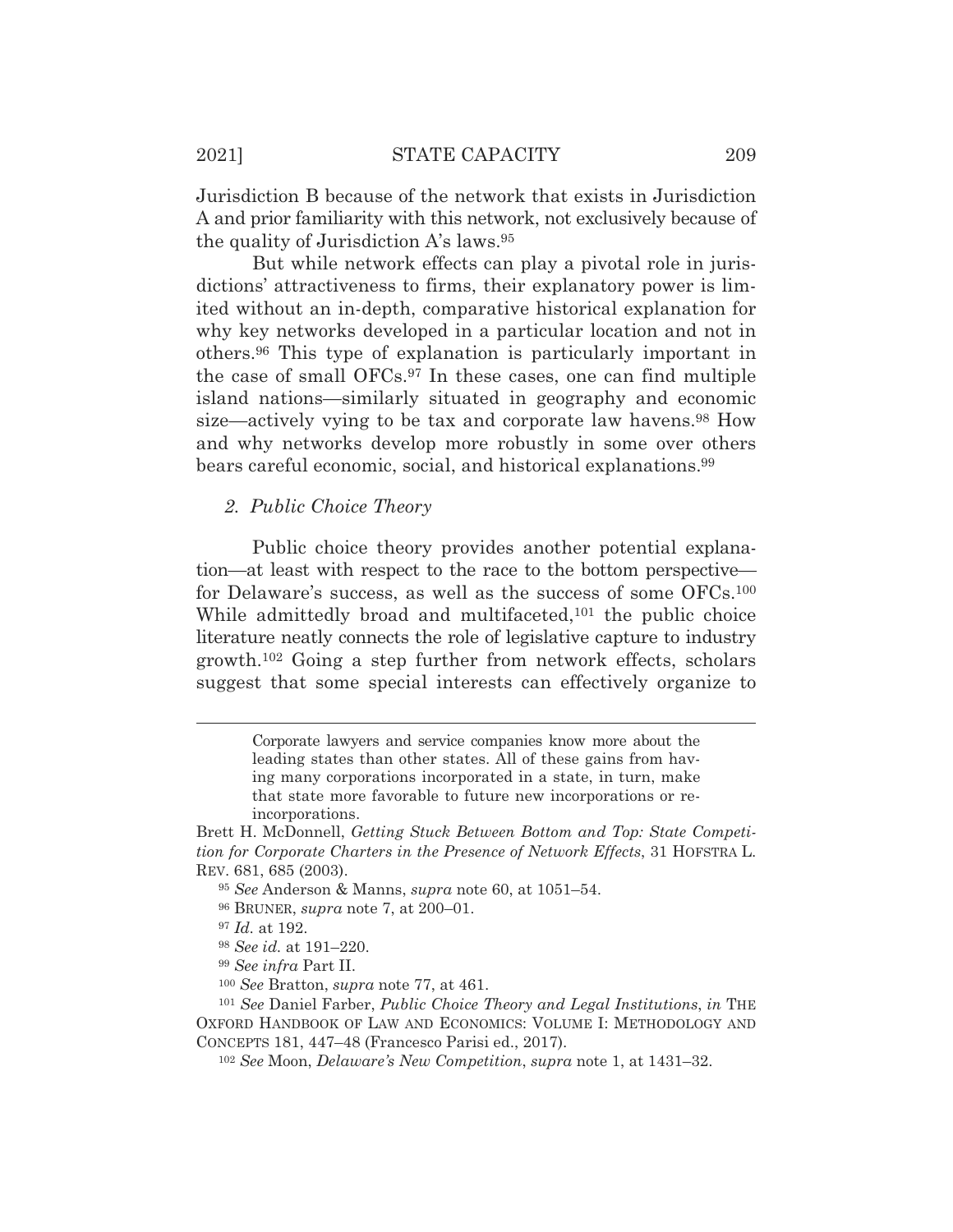promote their cause with policymakers.103 This is because of the smallness of their group, their political or economic influence, or a combination of these. 104

 If one takes a public choice perspective, it may seem unsurprising that Delaware's legislation may appear friendly to managers.105 In 1974, William L. Cary argued that Delaware had become subservient to the needs of corporate interest.106 More recently, Bratton noted that for a jurisdiction like Delaware to be competitive, it has to limit the likelihood of exit by business "by making a credible commitment to remain constant to its customer firms' interests."107 But Cary worried that the revenue benefits derived from incorporations may cause the legislative and judicial branches of government "to lack the neutrality and detachment" necessary to address the needs of shareholders.108 This further caused Cary to ponder the wisdom of allowing Delaware "to grant management unilateral control untrammeled by other interest."109

 According to one perspective in the political economy literature, a strong state (or jurisdiction) acts in the larger public interest without succumbing to the pressures from interest

<sup>104</sup> *See id.* at 1433.

<sup>108</sup> *Id.* at 663.

<sup>103</sup> Lina Eriksson explains that "a central problem for public choice theorists is the *capture* of the political and bureaucratic process by self-interested politicians, bureaucrats and special interest groups, that is the biasing of policy outcomes in favor of some interests over those of the general public." Lina Eriksson, *Public Choice Theory*, *in* HANDBOOK ON THEORIES OF GOVERNANCE 322 (Christopher Ansell & Jacob Torfing eds., 2016).

Consider the case of corporate criminal legislation. Vikramaditya Khanna has argued that, in times of prominent corporate malfeasance, corporate interests may actively lobby for specific kinds of corporate crime legislation that levy low costs on actors—thereby allowing for their continued prosperity. Vikramaditya S. Khanna, *Corporate Crime Legislation: A Political Economy Analysis*, 82 WASH. U. L. Q. 95, 98 (2004). The main aim of these actors is to "[avoid] legislative and judicial responses that are more harmful to their interests and sometimes deflect ... criminal liability away from managers and executives and onto corporations." *Id.*

<sup>105</sup> Thomas, *Institutions*, *supra* note 35, at 981. Chantal Thomas juxtaposed the idea of a benign welfare state with public choice theory. *Id*. The latter views "decisions by political institutions as merely the aggregate of individual self-interested choices ... subject to a variety of flaws." *Id.*

<sup>106</sup> Cary, *supra* note 2, at 663.

<sup>107</sup> Bratton, *supra* note 77, at 448.

<sup>109</sup> *Id.*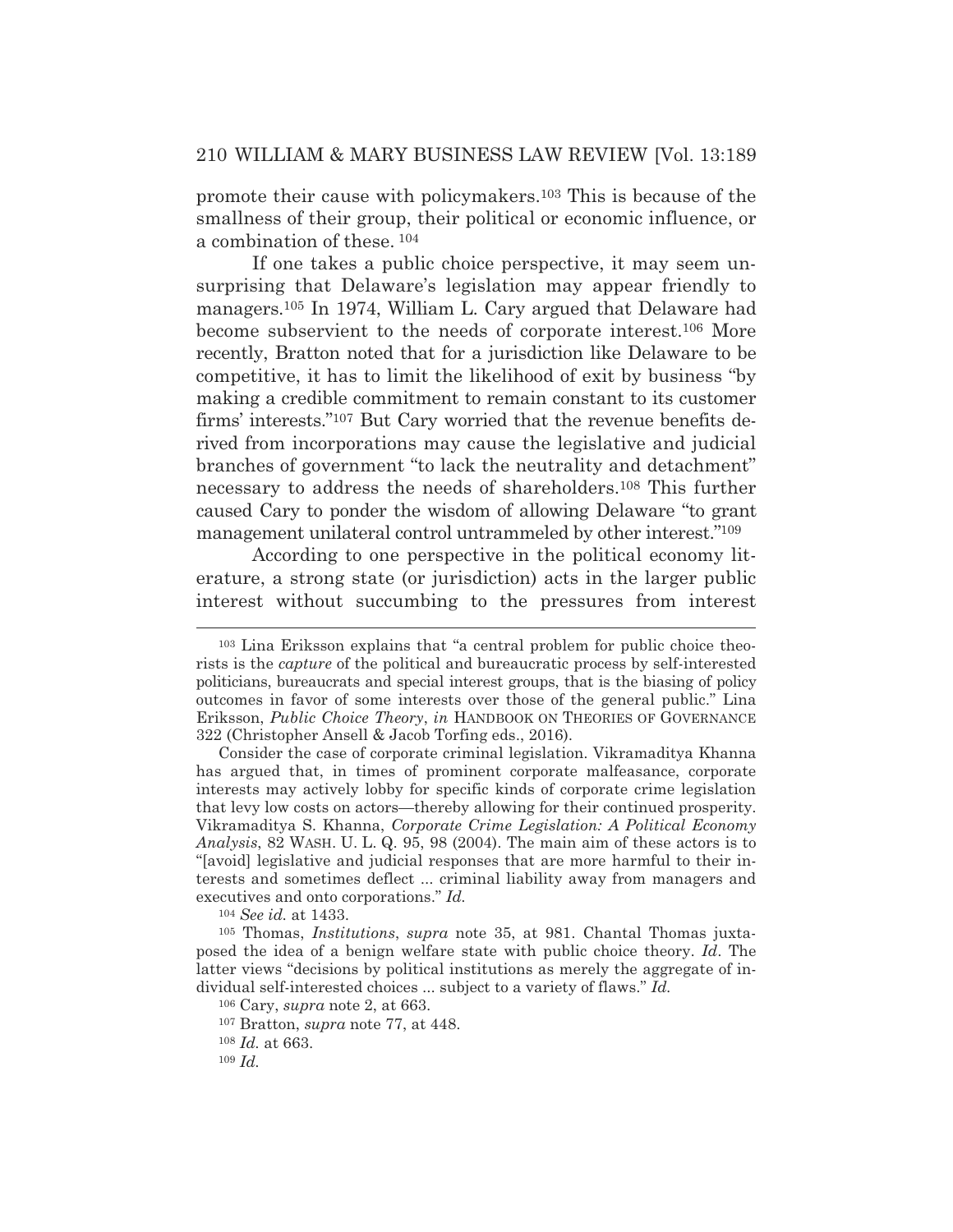groups.110 OFCs are hardly referred to as strong jurisdictions in this regard in the literature.111 Indeed, two interrelated features of OFC operations have been used to explain their rise: sophisticated transnational corporate lawyers and legislative capture by corporations (and their lawyers).112

First, with respect to legal professionals, some scholars point to the "emergence of 'offshore magic circle'113 law firms that purport to provide full-service law practice ranging from offshore mergers and acquisitions to offshore fund formations."114 One theory is that the norms about how offshore investments operate have traveled with these actors from one jurisdiction to another perhaps leading to efficiencies and best practices along the way.115

Second, it has been argued that well-organized and influential groups of lawyers who represent corporate interests have also managed to capture the legislatures in OFCs.116 These legislatures in turn make laws that are beneficial to their corporate

SHAXSON, *supra* note 74, at 87, 88, 92. 112 Moon, *Regulating Offshore Finance*, *supra* note 5, at 3.

<sup>115</sup> *See, e.g.*, YVES DEZALAY & BRYANT GARTH, THE INTERNATIONALIZATION OF PALACE WARS: LAWYERS, ECONOMISTS, AND THE CONTEST TO TRANSFORM LATIN AMERICAN STATES 5 (2002) (discussing how "law ... reproduce[s] the field of power" in several Latin American countries); *see also* DiMaggio & Powell, *supra* note 68, at 152–54 (discussing how social pressures from professionals can influence organizational change—not the pursuit of efficiencies).

116 Moon, *Delaware's New Competition*, *supra* note 1, at 1429–37.

<sup>110</sup> It bears noting that "the idea of the 'weak' state buffeted by pressures from interest groups, which is a staple of public choice theory and the literature on 'rent seeking' by lobbying groups, has family resemblance to the older Marxist theory of the state on the end of the political spectrum." Pranab Bardhan, *State and Development: The Need for a Reappraisal of the Current Literature*, 54 J. ECON. LIT. 862, 868 (2016). The strong state, on the contrary, "acts neither at the behest of, nor on behalf of, the dominant classes." *Id.* at 869. This type of state is capable of deciding when it is in the country's best interest to conform to select interest group pressures—such as when it has long term economic growth benefits for the population—and when it is useful to chart an entirely new course. *Id.* at 867. 111 *See, e.g.*, Moon, *Delaware's New Competition*, *supra* note 1, at 1406;

<sup>113</sup> This is "a colloquial term given to law firms that have established physical offices in strategic offshore jurisdictions like Jersey, Bermuda, the British Virgin Islands, Hong Kong and the Seychelles." Moon, *Delaware's New Competition, supra* note 1, at 1434.<br><sup>114</sup> Moon, *Regulating Offshore Finance*, *supra* note 5, at 3.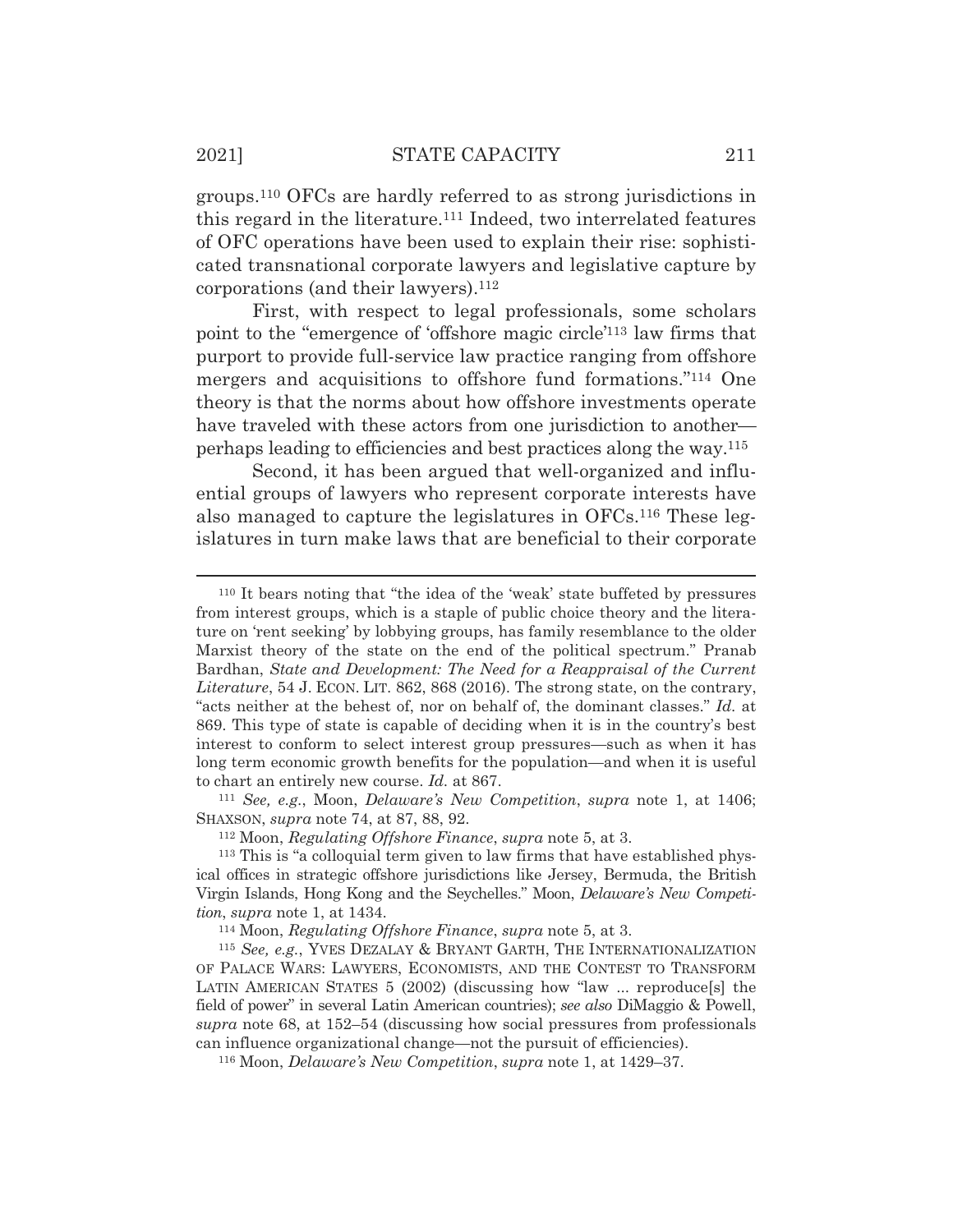"customers."117 As a consequence, American corporations are glad to evade domestic regulations by incorporating in an OFC and using the jurisdiction's corporate governance laws to regulate their internal affairs.<sup>118</sup> In short, "offshore financial havens" are often straightforward cases of legislative capture, whereby laws can literally be written by interested private actors."119

 Pursuant to this thesis, OFCs offer a permissive regulatory regime merely clothed in the appearance of legal formalities.<sup>120</sup> But a focus on the legislative capture of OFCs as the key explanatory variable for their success overlooks the possibility that the activities of special interest in OFCs—including local constituents—may offset those of special interests in "onshore jurisdictions," such as the United States.<sup>121</sup> For example, corporate law experts Anna Manasco Dionne and Jonathan Macey suggest that "[o]ffshore competition is particularly threatening for entrenched local interests because of the inability of onshore interest groups to influence offshore regulators. Indeed, the relative isolation of offshore regulators from onshore interest groups is likely one of the primary reasons for their success."<sup>122</sup>

how offshore jurisdictions compete with U.S. jurisdictions, specifically Delaware). 122 *Id.* at 1432–37. According to Moon, OFCs are faced with immense pres-

sures from special interests to legislate for their benefit. *See id.* (explaining how lawyers and other private-sector actors influence corporate law in OFCs). In this regard, the "motives of offshore corporate law havens (OFCs) are not too different from those of Delaware." *Id.* at 1431–32. There is a form of quid pro quo*—*i.e., favorable legislation in return for revenue. *See id.* at 1432. Moon notes that OFCs "rely on the profits from recurring franchise and incorporation fees received from locally registered business entities." *Id.* Even more directly, Moon argues:

To focus exclusively on government coffers to explain the behavior of legislators would neglect another pivotal aspect of [the] corporate lawmaking process—the various interest groups, including lawyers, accountants, and other stakeholders who stand to benefit from attracting foreign corporations, that also

<sup>117</sup> *Id.*

<sup>118</sup> Moon, *Regulating Offshore Finance*, *supra* note 5, at 7–10.

<sup>119</sup> *Id.* at 6–7.

<sup>120</sup> Moon focuses on Cayman, Bermuda and the British Virgin Islands ("BVI") in his article. Moon, *Delaware's New Competition*, *supra* note 1, at 1406. In addition to Bermuda, Bruner highlights the performance of Dubai, Singapore, Hong Kong, and Switzerland. BRUNER, *supra* note 7, at 11. 121 *See generally* Moon, *Delaware's New Competition*, *supra* note 1 (examining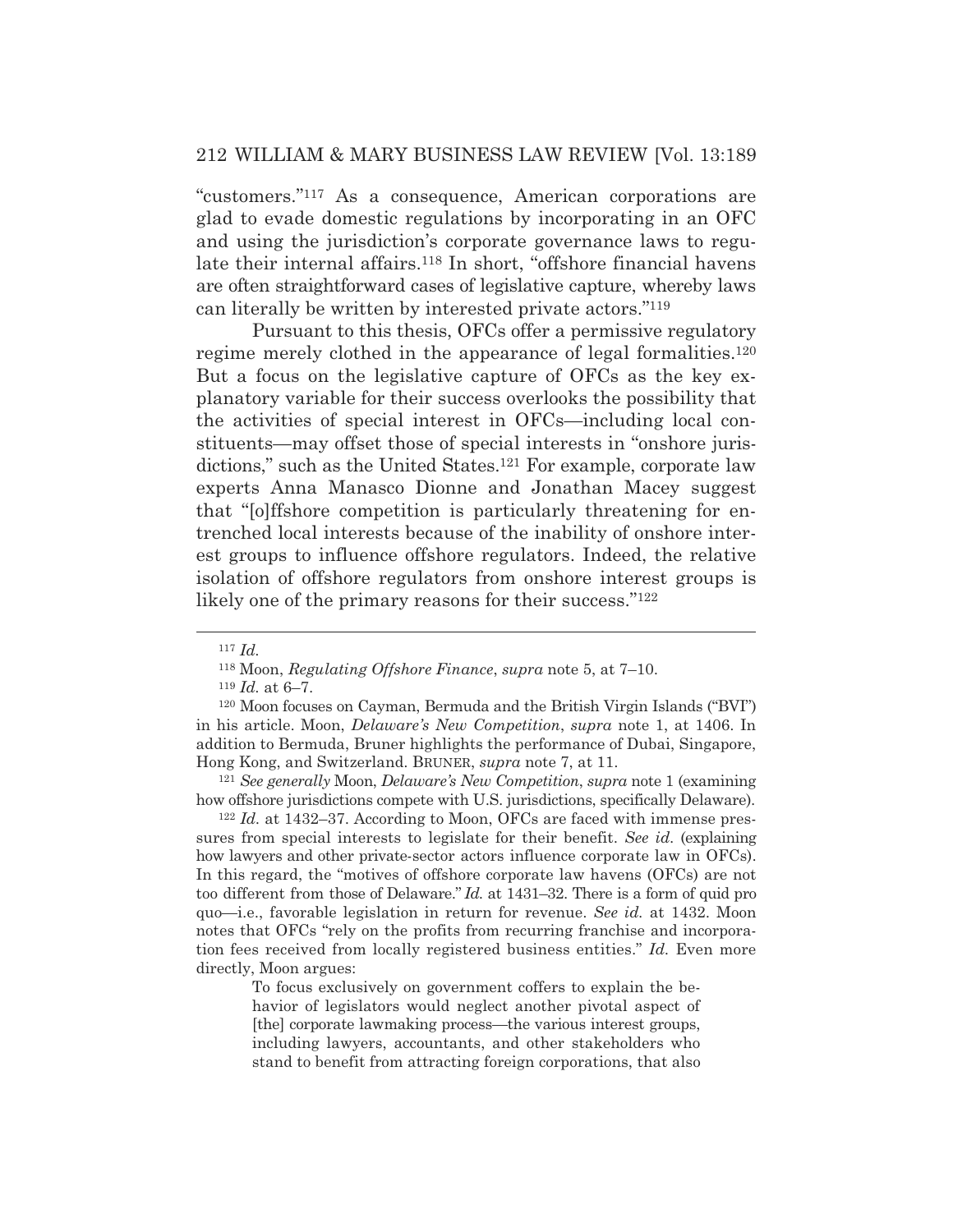# 2021] STATE CAPACITY 213

 But, while the legislative capture thesis is compelling, there is reason to suspect that not all of these jurisdictions are equally subject to the influence of special interests.<sup>123</sup> If these jurisdictions were all subject to capture by the same or similar set of external actors, we would likely see more uniformity in legal structures and less specialization among OFCs than currently exist.124 Consequently, a well-developed theory of capture across OFCs is required. This theory would explain variation in the degree of capture among these jurisdictions, which would include a role for interest groups from within OFCs (i.e., domestic actors) on the sector's institutional development and trajectory.125

#### *3. Institutional Isomorphism*

 If legislative capture alone does not explain legal change in OFCs, perhaps lessons about how states behave can be learned from scholars of organizations. States must decide whether to resist conformity and stand out in their policy choices or follow the lead of other states and move toward the standardization or harmonization of rules as suggested by the race to the middle theory.126 In this regard, Magnuson accepts that "the race to the

<sup>125</sup> *But see* Tony Freyer & Andrew P. Morriss, *Creating Cayman as an Offshore Financial Center: Structure & Strategy Since 1960*, 45 ARIZ. ST. L.J. 1297, 1299–300 (2013) (describing the actors and institutions that made Cayman a successful OFC). If there is significant divergence among OFCs in the type of interest groups that seek to exert influence on their development, this could explain differences in their success and viability. *See id.* 

<sup>126</sup> *See* Magnuson, *supra* note 60, at 1186 (describing "race to the middle" theory).

drive the corporate lawmaking process in offshore corporate law havens, just as they do in the domestic context.

*Id.* at 1432.

<sup>123</sup> *See* BRUNER, *supra* note 7, at 8 (identifying legislative autonomy—albeit, without a discussion of interest groups—as a feature of "market-dominant small jurisdictions").<br><sup>124</sup> *See id.* (focusing argument on the differences between offshore jurisdic-

tions). For example, Bermuda is known for its reinsurance market and Cayman has garnered a reputation as being "the largest holder of US Securities in the world. Hedge funds are the main factor for this strong Cayman-US link." Jan Fichtner, *The Anatomy of the Cayman Islands Offshore Financial Center: Anglo-America, Japan, and the Role of Hedge Funds*, 23 REV. INT'L POL. ECON. 1034, 1034 (2016); *see also* Moon, *Regulating Offshore Finance*, *supra* note 5, at 13–16; BRUNER, *supra* note 7, at 59–67.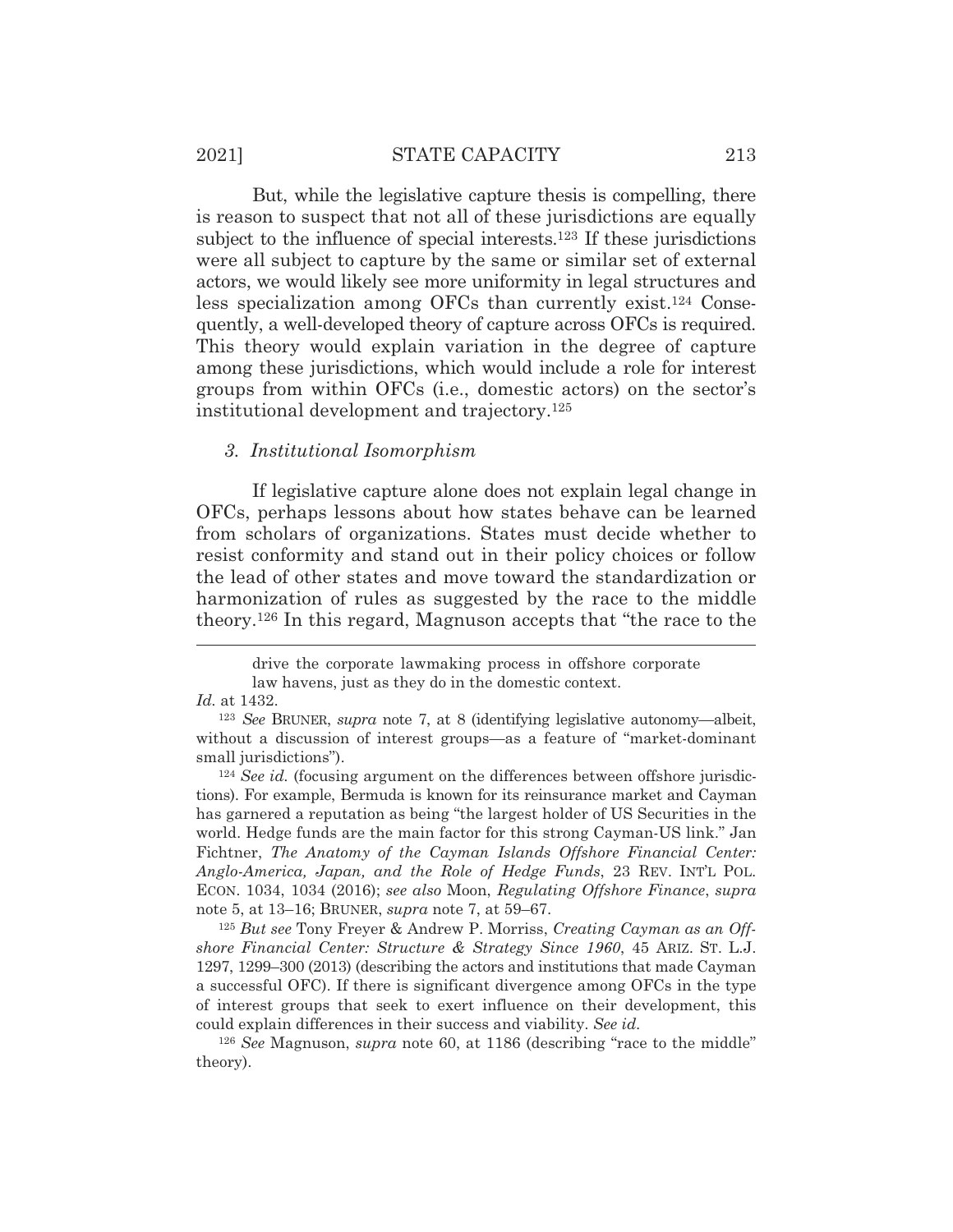# 214 WILLIAM & MARY BUSINESS LAW REVIEW [Vol. 13:189

middle may allow suboptimal, but widely adopted, regulatory schemes to crowd out more efficient, but sparsely adopted, ones."127 Implicit in this perspective is the long-accepted organizational theory of institutional isomorphism.128 According to scholars Paul DiMaggio and Walter Powell, while there is an efficiency argument for adopting pre-existing and well-developed rules, conformity—or institutional isomorphism—is often motivated by other reasons.129 Institutional isomorphism explains how institutions, including legal institutions, can become more homogenous due to social processes and forces that make them "more similar without necessarily making them more efficient."130

 Pursuant to the institutional isomorphism theory, three social forces tend to impact decisions around institutional choice.<sup>131</sup> First, there is the human and group desire to be seen as legitimate as compared to peers, which is referred to as mimetic isomorphism.132 This may be the case of poorer jurisdictions modeling the institutions of wealthier nations or ex-colonies modeling the governance strategies of former empires.133

Second, the influence of professionals (e.g., lawyers or accountants), who have specific training and ideals regarding how a type of business activity should be undertaken, can be imparted across different environments.134 This has been conceptualized as normative isomorphism.135 For example, American business lawyers may take their legal training and American approach to transactional lawyering to a number of foreign countries and present these features of law practice as the normatively better approach.136 In addition, these professionals often move from one organization or jurisdiction to another, thereby sharing their

<sup>133</sup> *See, e.g.*, Holger Spamann, *Contemporary Legal Transplants: Legal Families and the Diffusion of (Corporate) Law*, 2009 BYU L. REV. 1813, 1816.

134 DiMaggio & Powell, *supra* note 68, at 152.

<sup>135</sup> *Id.*

136 Carol V. Rose, *The "New" Law and Development Movement in Post– Cold War Era: A Vietnam Case Study*, 32 L. & SOC. REV. 93, 121–22 (1999).

<sup>127</sup> *Id*. at 1186.

<sup>128</sup> *See* DiMaggio & Powell, *supra* note 68, at 149–50 (describing three "mechanisms" of institutional isomorphism in detail).

<sup>129</sup> *See id.* at 153.

<sup>130</sup> *Id.* at 147.

<sup>131</sup> *Id.* at 151.

<sup>132</sup> *Id.* at 151–52.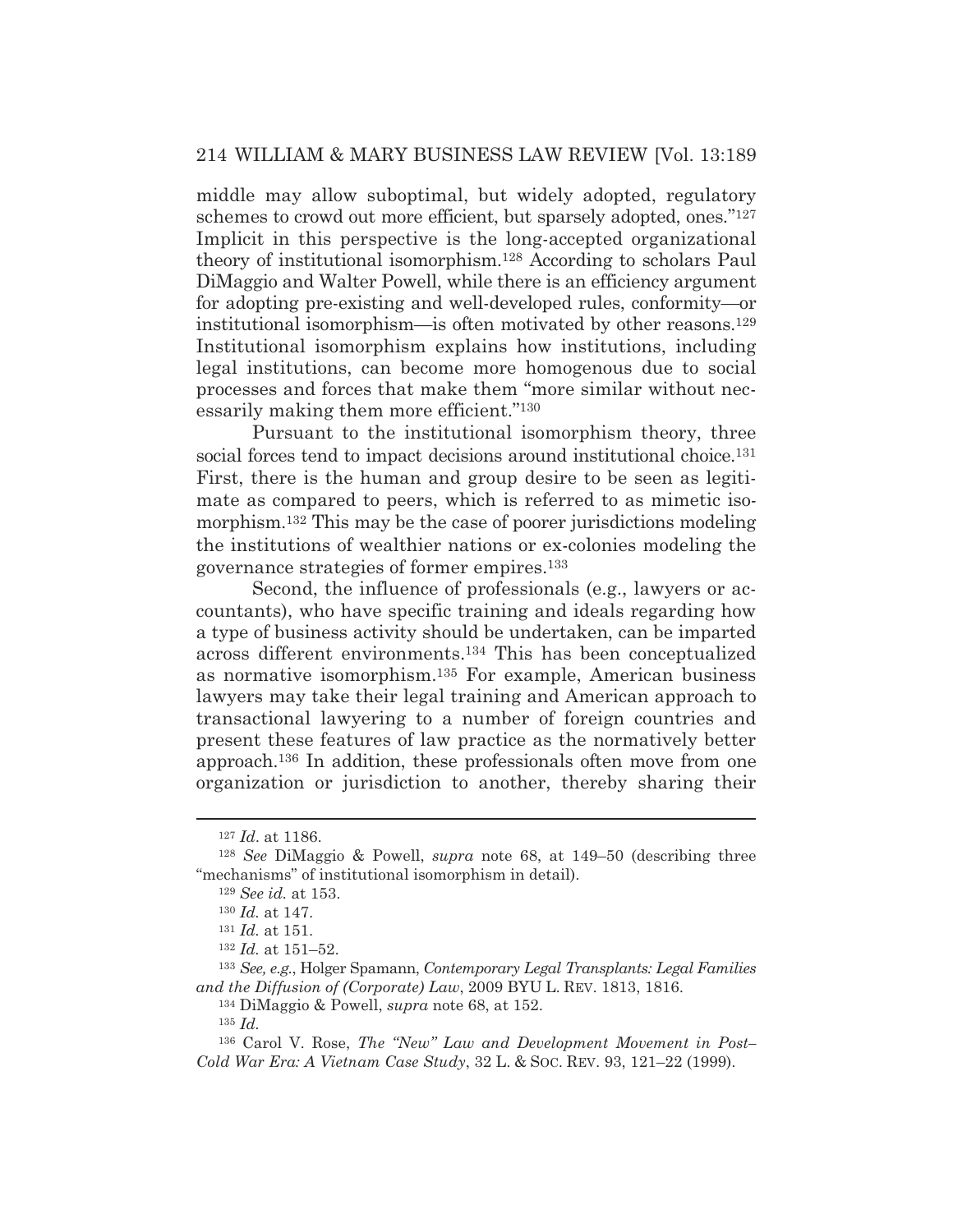knowledge and promoting some degree of uniformity or harmonization in policies and legislation.137

 Third, in some instances, there is a power dimension to institutional isomorphism.138 This has been termed coercive isomorphism.139 Here, "formal and informal pressures" are brought to bear on organizations from external actors upon which they depend, as well as "by cultural expectations in the society within which [the] organizations function."<sup>140</sup> For example, international organizations and wealthy nations may seek to influence the policy choices and legal reform strategies of developing countries by threatening to withhold foreign aid.141

 The institutional isomorphism thesis explains why OFCs may have strong institutional similarities, including their tax and corporate legal structures.142 But it does not explain how differences occur.143 Given the social pressures to conform, it does not articulate an explanation for why some OFCs stake out their own areas of specialization and prominence.144 For example, Cayman is known as the destination for hedge funds and Bermuda is well known for insurance captives.145

# *4. Governance*

 One of the more compelling theories for why some countries are better able than others to achieve economic growth relates to the quality of their governance.146 International tax scholars have suggested that the quality of governance in a country also directly impacts whether that country will become a tax haven (or

<sup>144</sup> *See id.* 

<sup>145</sup> *See* Fichtner, *supra* note 124, at 1051; Moon, *Regulating Offshore Finance*, *supra* note 5, at 13–16; BRUNER, *supra* note 7, at 59–67.

146 Francis Fukuyama, *What Is Governance?*, 26 GOVERNANCE 347, 360 (2013) [hereinafter Fukuyama, *What Is Governance?*].

<sup>137</sup> DiMaggio & Powell, *supra* note 68, at 152–53.

<sup>138</sup> *Id.* at 150–51.

<sup>&</sup>lt;sup>139</sup> *Id.* <br><sup>140</sup> *Id.* at 150.

<sup>&</sup>lt;sup>141</sup> *See* John W. Meyer et al., *World Society and the Nation-State*, 103 AM. J. SOC. 144, 167–68 (1997); *see also* Kevin E. Davis & Michael B. Kruse, *Taking the Measure of Law: The Case of the Doing Business Project*, 32 LAW & SOC. INQUIRY 1095, 1114 (2007) (discussing how legal indicators, such as the World Bank's Doing Business indicators, can be used as benchmarks for foreign aid). 142 DiMaggio & Powell, *supra* note 68, at 147.

<sup>143</sup> *See id.*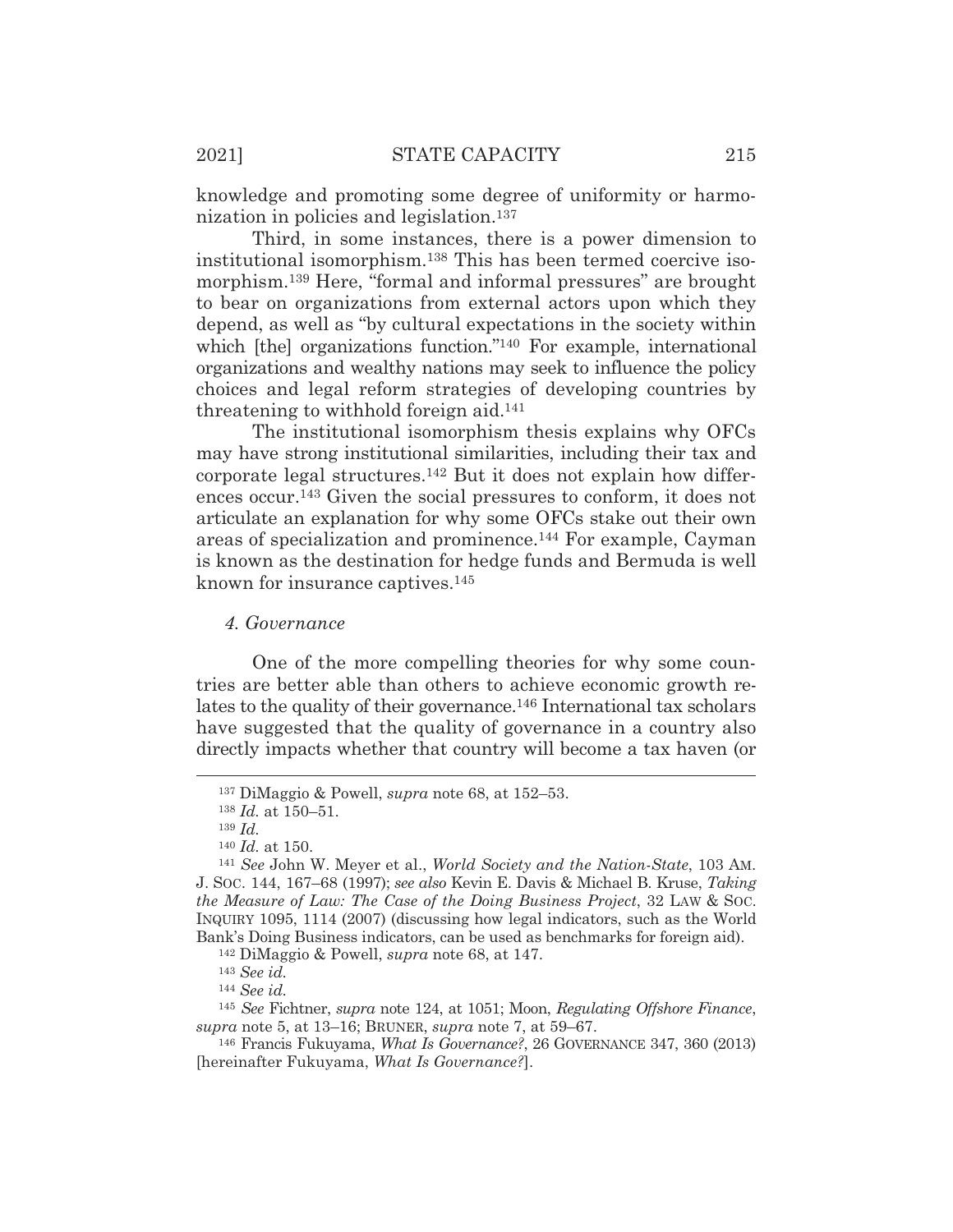OFC).147 In an analysis of over 200 countries, Dhammika Dharmapala and James Hines, Jr. show that well-governed countries are more likely than poorly governed countries to find success in the offshore finance world.148 These scholars convincingly show that OFCs "score very well on cross-country indices of governance quality that include measures of voice and accountability, political stability, government effectiveness, *rule of law*, and the control of corruption."149 Importantly, they argue that "causality runs from governance quality to tax haven status."150 Dharmapala and Hines further suggest that "there are almost no poorly governed tax havens [OFCs]."151 This makes sense if we accept that some of the key selling features of OFCs are the transparency and stability of their government,152 as well as the high quality and sophistication of their legal regimes.<sup>153</sup>

 Investors arguably pick some OFCs because of their confidence in the legal and political institutions they provide.154 But, despite frequent media and academic references to tax evasion and corruption in OFCs,155 scholars have found that these jurisdictions tend to demonstrate strong fidelity to the rule of law and regulatory effectiveness.156 To this point, it has become largely accepted

150 Dhammika Dharmapala & James R. Hines, Jr., *Which Countries Become Tax Havens?* 2 (Nat'l Bureau of Econ Rsch. Working Paper No. 12802, 2006) [hereinafter Dharmapala & Hines, *Which Countries Working Paper*].

151 Dharmapala & Hines, *Which Countries*, *supra* note 15, at 1058*.*

<sup>152</sup> *Id*. at 1059. Dharmapala and Hines show that "causality runs from governance quality to tax haven status." Dharmapala & Hines, *Which Countries Working Paper*, *supra* note 150, at 2. In other words, becoming a tax haven or OFC does not improve the quality of governance of a country. *Id.*

<sup>153</sup> *See* Moon, *Delaware's New Competition*, *supra* note 1, at 1407; Morriss & Henson, *supra* note 15, at 448.

154 For example, in discussing the value of money, anthropologist David Graeber observes that "the value of a unit of currency is not the measure of its value of an object, but the measure of one's trust in other human beings." DAVID GRAEBER, DEBT: THE FIRST 5,000 YEARS 47 (2014).

<sup>155</sup> *See, e.g.*, Andrew P. Morriss, *Offshore Financial Centers in Regulatory Competition*, *in* OFFSHORE FINANCIAL CENTERS AND REGULATORY COMPETITION 102–46 (Andrew P. Morriss ed., 2010) [hereinafter Morriss, *Regulatory Competition*].

<sup>156</sup> *See* Dharmapala & Hines, *Which Countries*, *supra* note 15, at 1058–59.

<sup>147</sup> Dharmapala & Hines, *Which Countries*, *supra* note 15, at 1058–59. <sup>148</sup> *Id.*

<sup>149</sup> *Id*. at 1058 (emphasis added). Dharmapala and Hines used the governance index from Daniel Kaufmann et al., *Governance Matters IV: Governance Indicators for 1996*–*2004*, 60 (World Bank Pol'y Rsch. Working Paper No. 3630, 2005).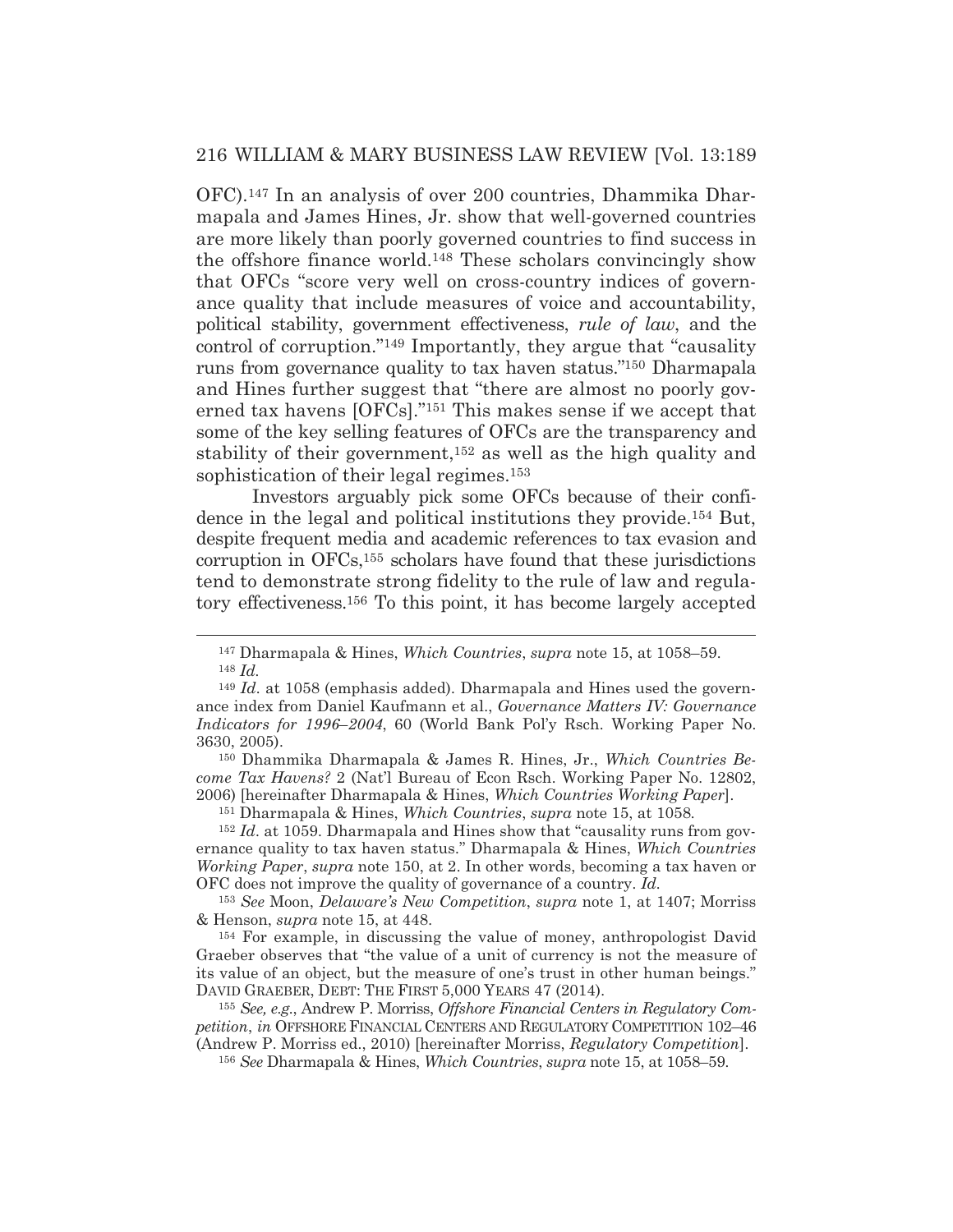that, beyond the promise of low taxes, OFCs can only attract multinational corporations and wealthy individuals to their shores by promising a high quality legal environment.157

Of course, not all OFCs reflect the same degree of good governance or are equally successful.158 Dharmapala and Hines distinguish between those countries that are focused on the substance of international finance versus those that, in their attempt to be tax havens, are involved in nefarious activities—and are consequently less reputable.<sup>159</sup> Specifically, the scholars explain:

A view that is frequently expressed in both scholarly and popular writings is that tax havens are 'outlaw' countries that disregard international norms. The results in [the study] may appear surprising from this perspective. It should be noted that there is some degree of overlap between the set of tax haven countries and those countries alleged by the OECD to facilitate money laundering activity, and with those countries that provide 'flags of convenience' for international shipping ... 'Pure' tax havens (i.e., those tax havens that are not also alleged by the OECD to facilitate money laundering or identified as providing 'flags of convenience') are even better-governed than tax havens as a group. Consequently, restricting attention to those 'pure' havens would only strengthen the association between tax haven status and good governance.160

 In a tribute to the importance of good governance in more successful and reputable jurisdictions, Andrew Morriss and Clifford Henderson suggest that OFCs have a strong "incentive to effectively regulate to protect the integrity of their 'brands' in the financial market by controlling money laundering and other criminal activities."161 These scholars propose that "[w]hen the differences in financial sectors, government structures, and other

<sup>157</sup> *See* BRUNER, *supra* note 7, at 21; Moon, *Delaware's New Competition*, *supra* note 1, at 1407; DIONNE & MACEY, *supra* note 15, at 12. Andrew Morriss argues that "[g]overnments can provide legal environments that facilitate economic activity by promoting contract enforcement, secure property rights, honest and efficient courts, registries for forms of property from land to security interests, and other services." Morriss, *Regulatory Competition*, *supra* note 155, at 122.

<sup>158</sup> *See* BRUNER, *supra* note 7, at 191–220 (discussing failed OFCs: what Bruner terms Market-Dominant Small Jurisdictions (MDSJs)).

<sup>159</sup> Dharmapala & Hines, *Which Countries*, *supra* note 15, at 1061.

<sup>160</sup> Dharmapala & Hines, *Which Countries Working Paper*, *supra* note 150, at 12–13.

<sup>161</sup> Morriss & Henson, *supra* note 15, at 434.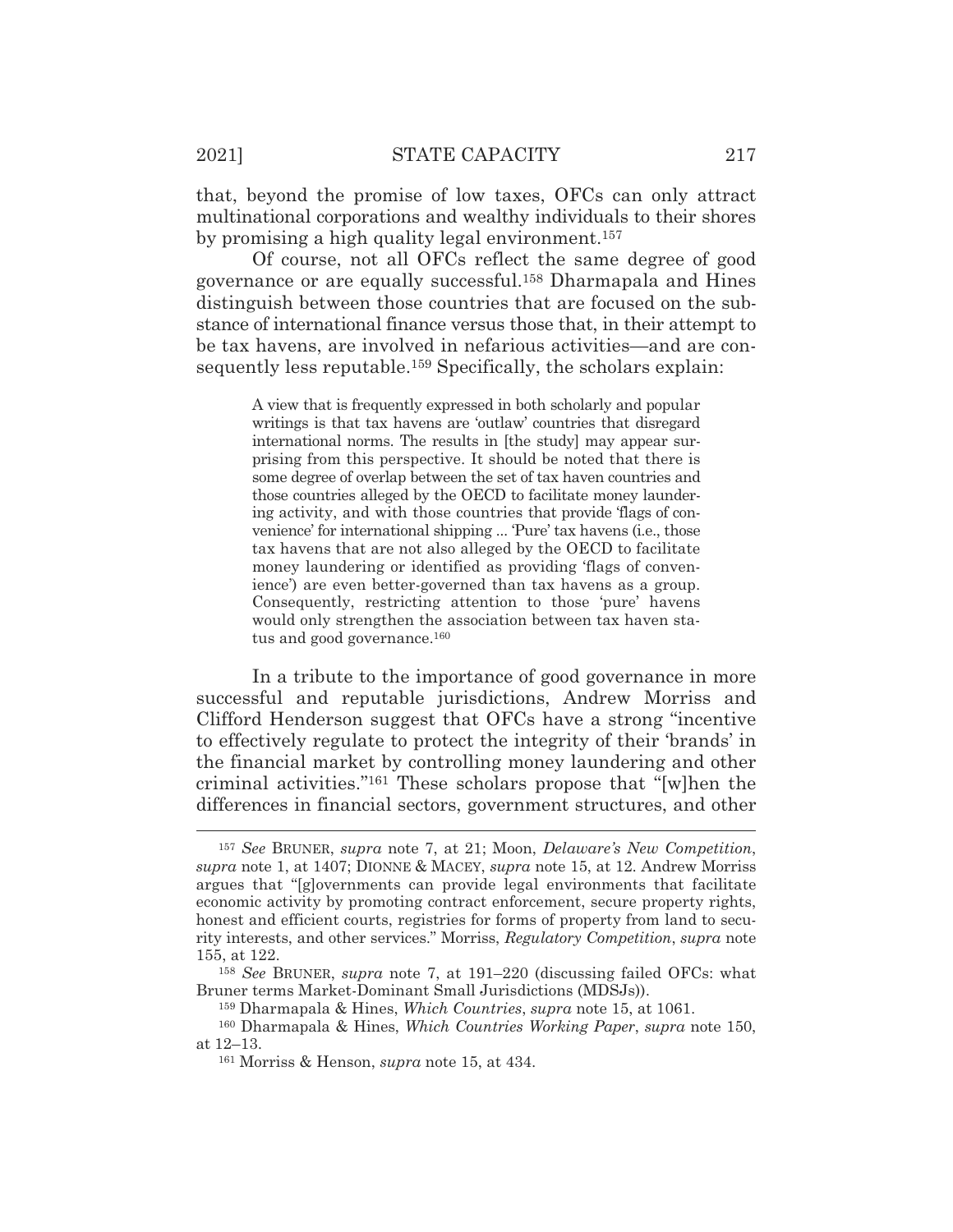# 218 WILLIAM & MARY BUSINESS LAW REVIEW [Vol. 13:189

factors are considered, mature OFCs are at least as likely to be exerting *more* regulatory effort than their onshore competitors as they are to be exerting less."162 According to Dionne and Macey, OFC optimists may argue that "some OFCs are at least as well regulated as, if not better regulated than, prominent onshore markets such as in the United States and the United Kingdom, particularly following a recent international effort to improve transparency and combat money laundering."163 But the desire to protect their brand and provide certainty to investors is not enough to ensure good governance since this desire may be necessary but not sufficient for effective regulation.164

 Even the most ambitious developing country in search of growth may find it difficult to become a successful OFC if it is poorly governed.165 Investors would be too insecure to invest their assets in this type of jurisdiction, tax benefits notwithstanding.166 But how is good governance assessed in this context? Dharmapala and Hines assess high quality governance by using specific indicators, including cross-national measures of the rule of law.167

163 Dionne and Macey argue that:

OFCs provide legitimate alternative markets for law-abiding individuals and corporations and protect corporations' ability to take risks in an increasingly global economy. OFCs are also said to have more generalized benefits for onshore governments, particularly to the extent they give companies access to tax-free or low tax capital, improving the free flow of capital and contributing to onshore markets.

DIONNE & MACEY, *supra* note 15, at 12.

<sup>164</sup> *See, e.g.*, Miguel Centeno & Alejandro Portes, *The Informal Economy in the Shadow of the State*, *in* OUT OF THE SHADOWS: POLITICAL ACTION AND THE INFORMAL ECONOMY IN LATIN AMERICA 28 (Patricia Fernandez-Kelly & Jon Shefner eds., 2006) ("[A] weak state may assign itself a large 'load' of regulatory measures over civil society .... These states may be described as 'frustrated' because of the permanent contradiction between the voluminous paper regulations that they spawn and their inability to enforce them in practice.").

<sup>165</sup> *See* Dharmapala & Hines, *Which Countries*, *supra* note 15, at 1058 (noting that tax havens tend to be well-governed).

<sup>166</sup> *See* DIONNE & MACEY, *supra* note 15, at 12.

167 Dharmapala & Hines, *Which Countries*, *supra* note 15, at 1060. The concern here is that references to governance, even when founded on indicators, remain void of actionable steps that can be taken to enhance regulatory competition. *See* Kevin E. Davis, *Legal Indicators: The Power of Quantitative Measures of Law*, 10 ANN. REV. L. & SOC. SCI. 37, 47 (2014) [hereinafter Davis, *Legal Indicators*].

<sup>162</sup> *Id.* at 454.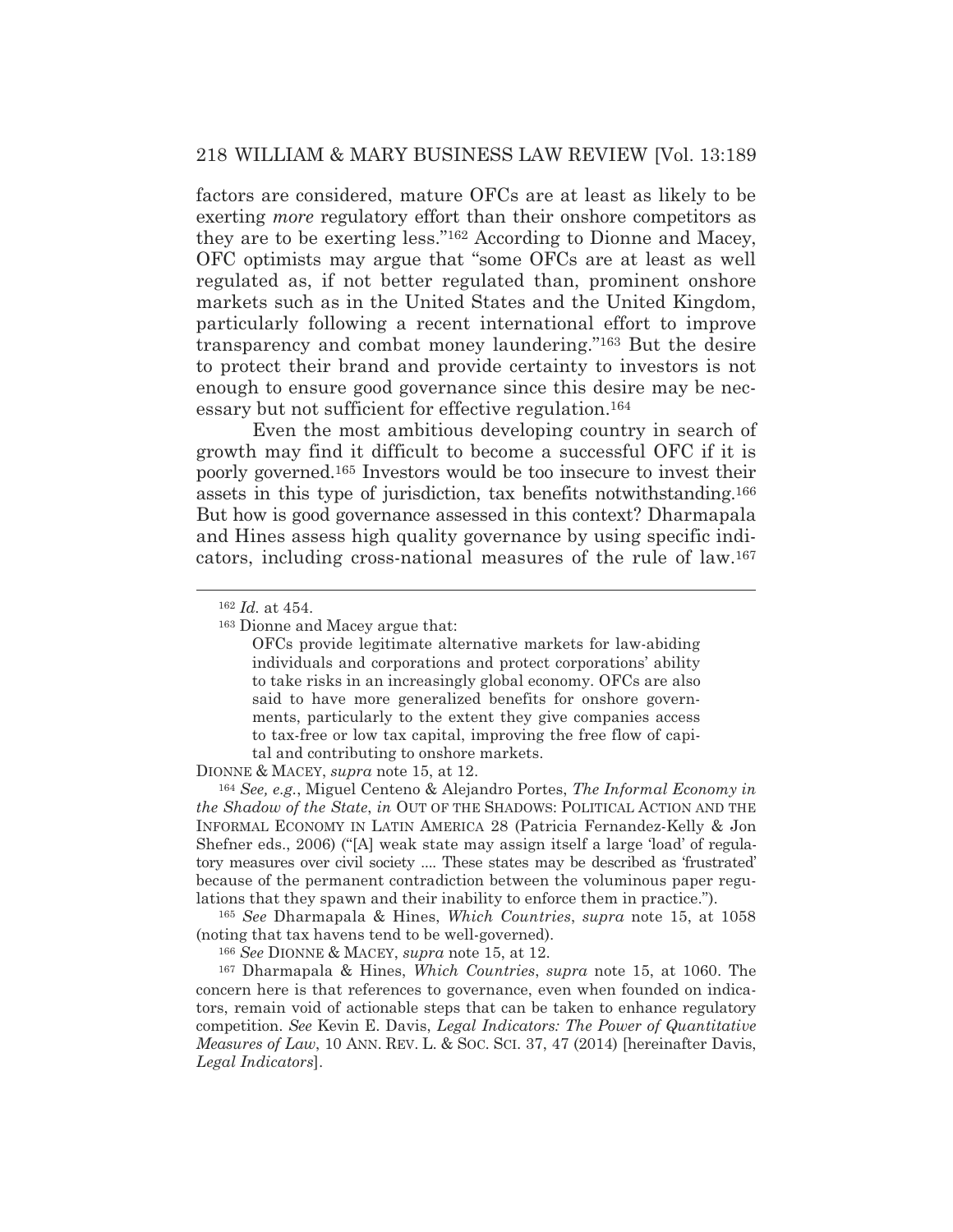Indicators—like the World Governance Indicators upon which Dharmapala and Hines rely—are innately imprecise as to the phenomena they seek to measure.168

As much as indicators objectively attempt to assess the quality of governance in a country, these technologies inevitably reflect standards that are influenced by their creator's method of analysis, ideology and even cultural norms.169 Further, it is unclear what high scores on sub-indicators of governance—like the rule of law, freedom of speech, accountability, political stability, low corruption, and government effectiveness—actually mean for the day-to-day running of government.170 Indeed, Dharmapala and Hines accept that "the evidence that [OFCs]171 are bettergoverned than comparable [non-havens] does not identify the mechanism through which governance [might influence] the propensity to become a [OFC]."172

<sup>172</sup> *Id.* Arguably, Christopher Bruner's description of successful MDSJs provides an ideal type for what governance means in practice. BRUNER, *supra* note 7, at 41–43. Bruner describes an "ideal type" as providing "an empirically grounded 'terminology' permitting one to speak more coherently about a given social phenomenon." *Id.* at 42–43. Bruner highlights five features that tend to stand out among successful OFCs*. Id*. at 42. First, they tend to be "small and poorly endowed with natural resources, limiting their economicdevelopment options." *Id.* at 43. Second, they are capable of passing legislation within their jurisdiction—a feature Bruner refers to as "legislative autonomy." *Id.* at 44–45. Third, they are geographically and culturally linked to several wealthier countries. *Id.* at 45. Fourth, they "heavily invest in human capital, professional networks, and related institutional structures." *Id.* at 46. Finally, they "consciously balance close collaboration with and robust oversight of the financial professional community, seeking at once to convey flexibility, stability, and credibility." *Id.* Reflecting on the underlying theories regarding Delaware's success—outlined in Part I—it would appear that factors such as network externalities, the ability to manage interest groups, and the approach to institutional isomorphism remain relevant*. See supra* Sections I.B.1–3. But, even if we accept that better governed small jurisdictions that feature Bruner's five factors are likely to achieve success in the OFC arena, we are still left to

<sup>168</sup> Dharmapala & Hines, *Which Countries*, *supra* note 15, at 1064; *see* Davis, *Legal Indicators*, *supra* note 167, at 44–45.

<sup>169</sup> Kevin Davis et al., *Indicators as a Technology of Global Governance*, 46 L. & SOC'Y REV. 71, 78 (2012).

<sup>170</sup> *See World Governance Indicators*, WORLD BANK, https://info.worldbank .org/governance/wgi/ [https://perma.cc/DRH5-J8AZ].

<sup>171</sup> Dharmapala and Hines use the term "tax haven." Dharmapala & Hines, *Which Countries*, *supra* note 15, at 1064.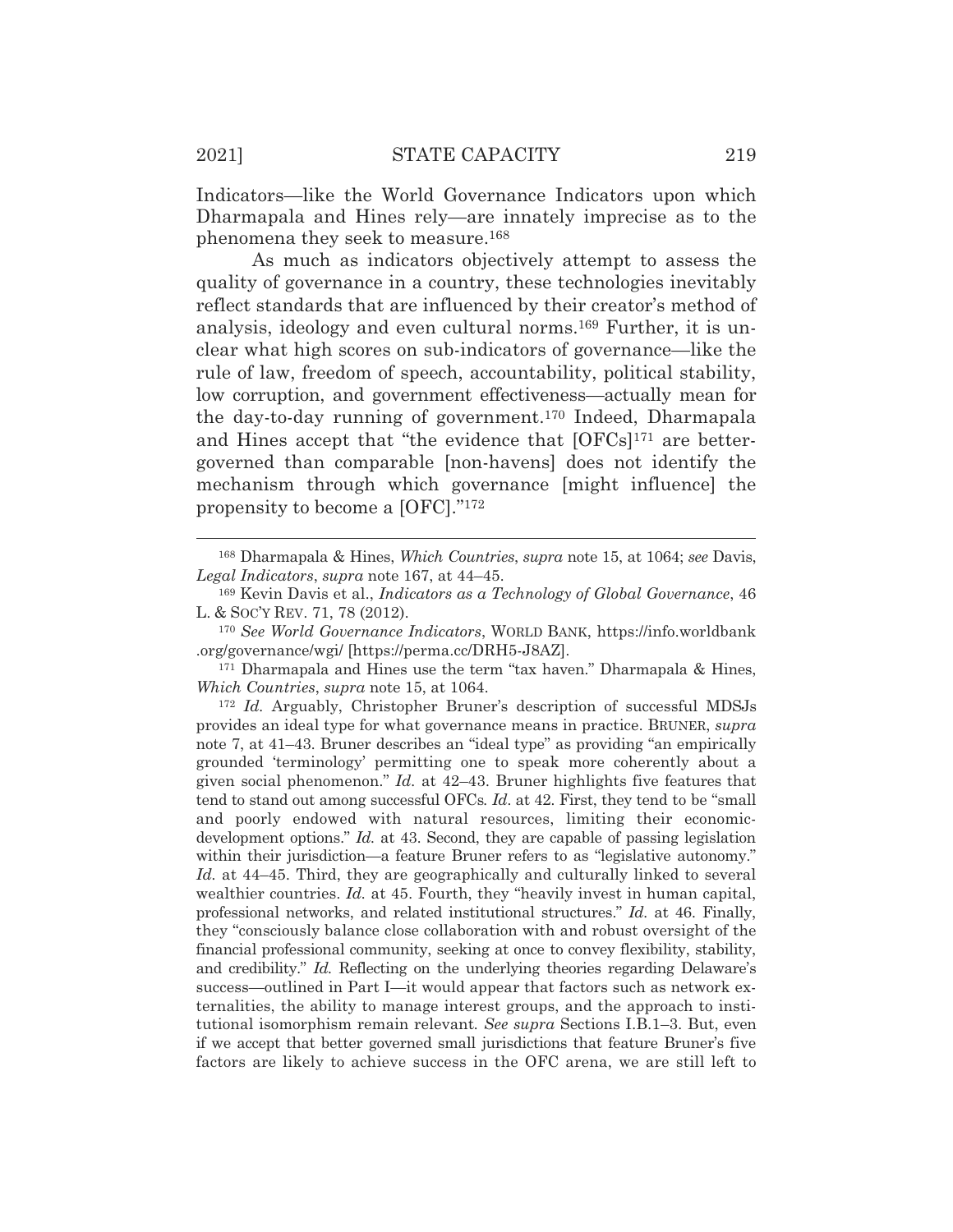# 220 WILLIAM & MARY BUSINESS LAW REVIEW [Vol. 13:189

 References to governance outcomes do not tell us how jurisdictions ensure that the relevant actors within their borders work together harmoniously to promote successful offshore financial services.173 According to economist Pranab Bardhan, "[b]eyond being a 'nightwatchman' of property rights and markets, the state often needs to be a guide, coordinator, stimulator, and a catalytic agent for economic activities in situations where, for various historical and structural reasons, the development process has been atrophied."174 Consequently, when contemplating an explanation for why some countries are better positioned to become OFCs and to be successful in this arena, this Article suggests it is worth considering a role for state capacity as an important explanatory factor.175

#### II. STATE CAPACITY

This Part introduces the concept of state capacity and suggests that the corporate charter race depends on a jurisdiction's ability to strategically coordinate and engage aspects of network effects, collective action problems, and institutional isomorphism. It suggests that state capacity may be the genesis or underpinning of good governance.

# *A. Conceptualizing State Capacity*

Scholars of development proffer that a state's capabilities or "capacity" is directly related to its developmental success.176

wonder how exactly they are able to achieve this feat, and why others that are similarly situated cannot. *See infra* Section III.C.

<sup>173</sup> *See infra* Section II.A.

<sup>174</sup> Bardhan, *supra* note 110, at 864.

<sup>175</sup> *See infra* Section II.A.

<sup>176</sup> *See, e.g.*, Elaine Enriquez & Miguel Centeno, *State Capacity: Utilization, Durability, and the Role of Wealth vs. History*, 1 INT'L & MULTIDISCIPLINARY J. SOC. SCI. 130, 132 (2012) (discussing the role of states in development); PETER EVANS, EMBEDDED AUTONOMY: STATES AND INDUSTRIAL TRANSFORMA-TION 10, 22 (1995).

Ruchir Sharma, Chief Global Strategist at Morgan Stanley Investment Management, touched on the concept in his book "The 10 Rules of Successful Nations"—although it is referred to as "state power." RUCHIR SHARMA, THE 10 RULES OF SUCCESSFUL NATIONS 65–83 (2020). In considering the role of states in a country's economic development, the author notes that: "Successful nations don't have small governments; they have the right-sized government for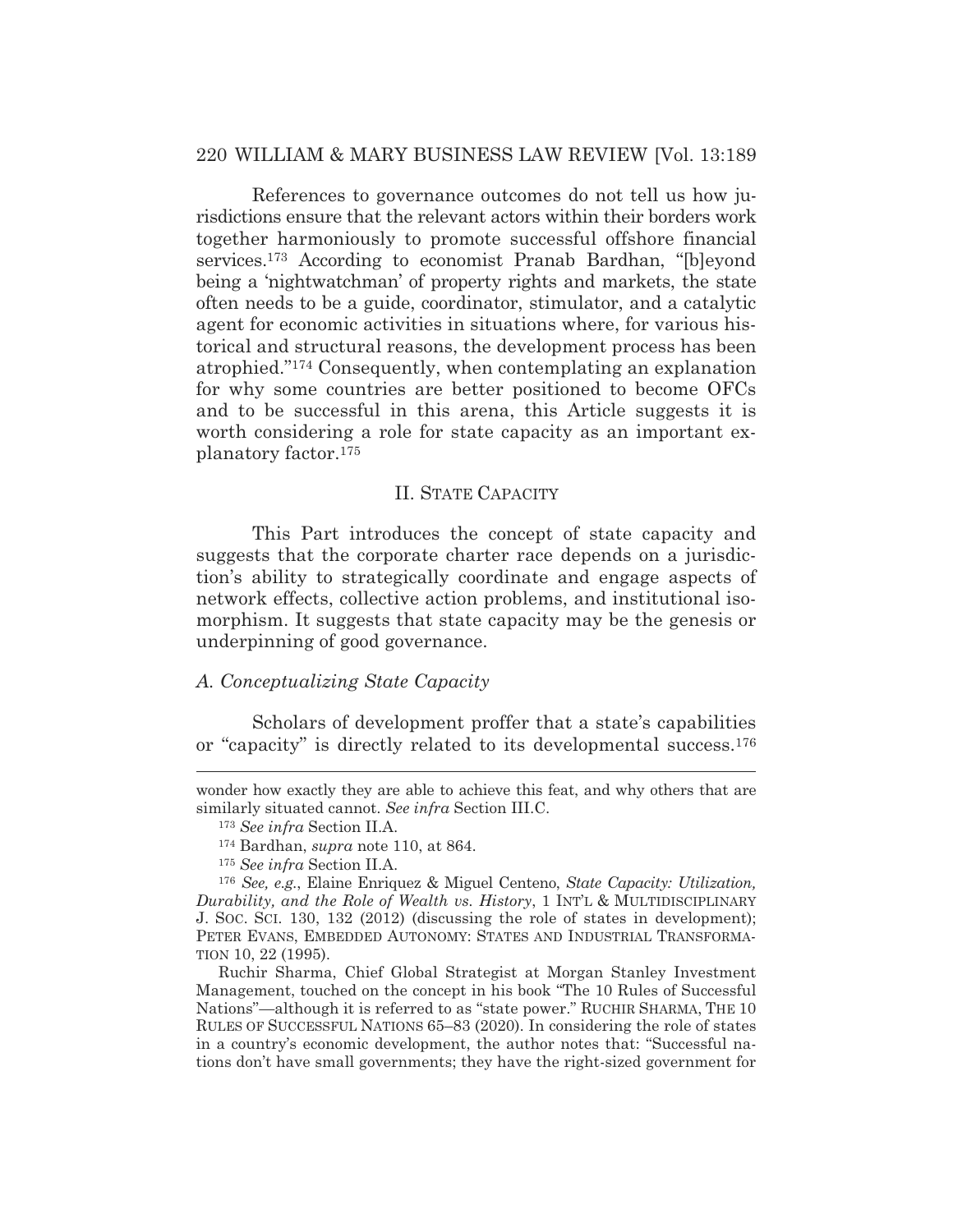Consequently, social scientists have used a range of variables to indicate a state's capacity in their empirical analyses.177 For example, scholars have defined state capacity as one of or a combination of the following: country wealth (i.e., economic strength), military power, the physical reach of the government throughout a territory, and the government's bureaucratic capabilities.178 Needless to say, a number of these variables are interrelated and correlated.179 However, the differing perspectives stem from the diverse disciplinary approaches used to study the concept.180 For example, economists are often, though not exclusively, concerned with country wealth and how states facilitate economic growth.181 Political scientists often contemplate how states make and implement policy choices.182 Sociologists have taken to studying the bureaucratic strength of states.183 Despite the divergence in strategy, each of these disciplines has revealed that a state's capacity for

<sup>177</sup> *See* Enriquez & Centeno, *supra* note 176, at 134–35.

<sup>178</sup> *See, e.g.*, *id.* at 134–36; Hillel Soifer & Matthias vom Hau, *Unpacking the Strength of the State Infrastructural Power*, 43 STUD. COMP. INT'L DEV. 219, 220–21 (2008).

<sup>179</sup> *See* Enriquez & Centeno, *supra* note 176, at 142–43.

<sup>180</sup> *See, e.g.*, *id.* at 134 (discussing the various ways scholars understand "state capacity"); *see also* Rafael La Porta et al., *The Economic Consequences of Legal Origins*, 46 J. ECON. LIT. 285, 286 (2008) [hereinafter La Porta et al., *Economic Consequences*]; Davis & Trebilcock, *supra* note 23, at 897–99; DARON ACEMOGLU ET AL., A REVIEW OF DOING BUSINESS (2013) [hereinafter DARON ACEMOGLU ET AL., A REVIEW]; Timothy Besley, *Law, Regulation, and the Business Climate: The Nature and Influence of the World Bank Doing Business Project*, 29 J. ECON. PERSPECTIVES 99, 101 (2015).

<sup>181</sup> *See, e.g.*, Daron Acemoglu et al., *State Capacity and Economic Development: A Network Approach*, 105 AM. ECON. REV. 2364, 2364–66 (2015); Timothy Besley & Torsten Persson, *The Origins of State Capacity: Property Rights, Taxation, and Politics*, 99 AM. ECON. REV. 1218, 1219 (2009).

<sup>182</sup> *See, e.g.*, Soifer & vom Hau, *supra* note 178, at 220; Michael Mann, *The Autonomous Power of the State: Its Origins, Mechanisms and Result*, 25 EUR. J. SOC. 185, 185, 189 (1984).

<sup>183</sup> *See, e.g.*, Peter Evans & James Rauch, *Bureaucracy and Growth: A Cross-National Analysis of the Effects of The "Weberian" State Structures on Economic Growth*, 64 AM. SOC. REV. 748, 748 (1999).

their stage of development." *Id.* at 65. In light of the ambiguity regarding the nature of this type of government, Sharma clarifies that: "The state needs to be large enough to maintain conditions essential to civilized commerce, including basic infrastructure and mechanisms to contain corruption, monopolies and crime." *Id.* at 71.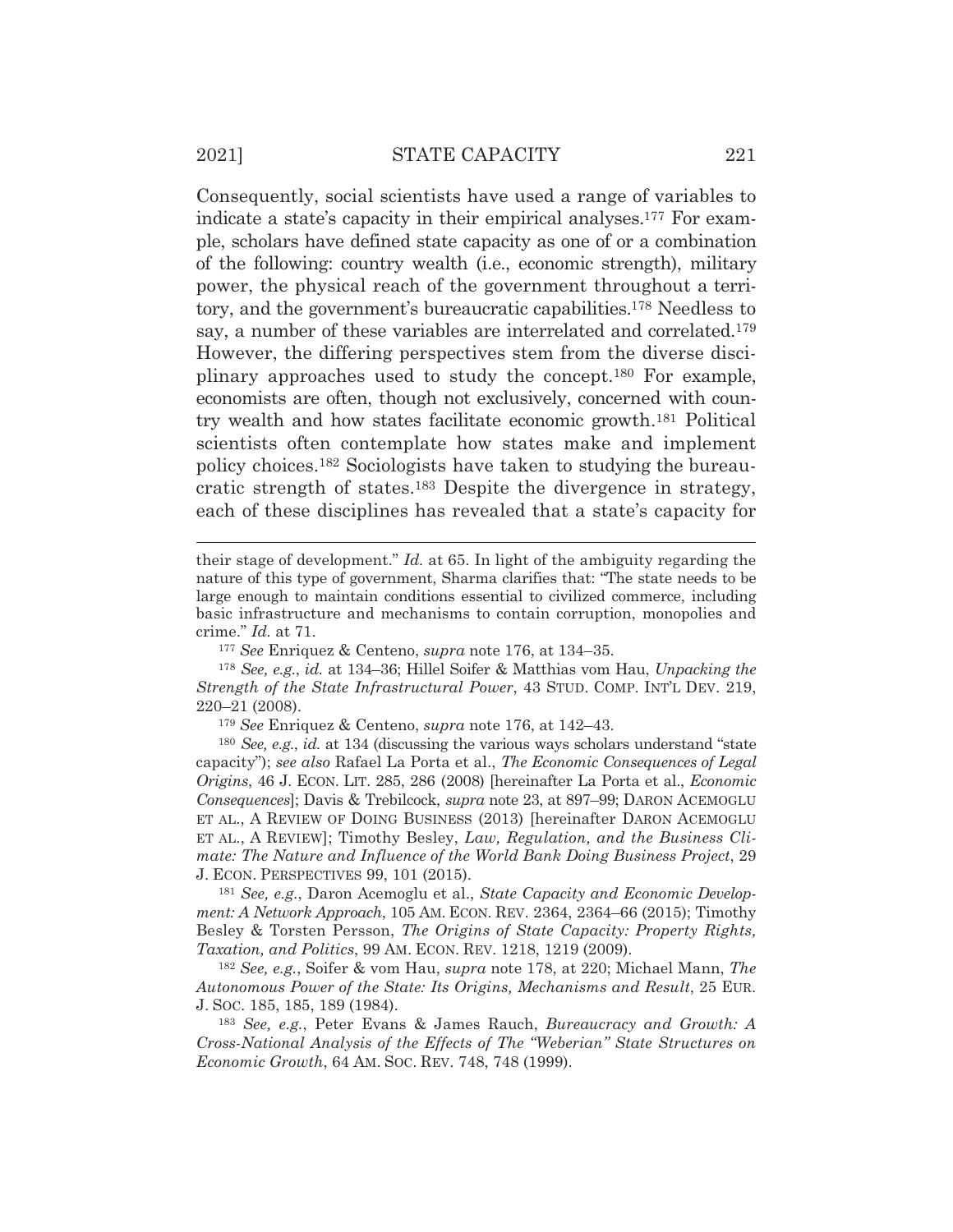development is contextual.184 For example, a given state may be extremely capable of activity A but not activity B.185

 Some political sociologists propose that state capacity enables the bureaucratic arm of government to effectively accomplish chosen policy goals.186 In this vein, state capacity speaks to the capabilities that allow governments to pursue and implement a chosen agenda designed by a well-organized, talented, and experienced group of experts from within, rather than rely on external (i.e., non-governmental) sources for advice and guidance.187 Arguably, this type of internal expertise helps the government withstand the pressures from special interest groups.188 While there is an economic component to creating this type of bureaucracy, since experts must be adequately compensated, there are other aspects as well.189 One view is that these countries may find it

<sup>187</sup> *See* Theda Skocpol & Kenneth Finegold, *State Capacity and Economic Intervention in the Early New Deal*, 97 POL. SCI. Q. 255, 260–61 (1982).

<sup>188</sup> *Id.* at 276–77. During Donald Trump's administration, the kind of bureaucratic depth and expertise often referred to by political sociologists has been referred to pejoratively as the "deep state." But, scholars, such as Jon Michaels, have argued that:

[T]he American bureaucracy is very much a demotic institution, demographically diverse, highly accountable, and lacking financial incentives or caste proclivities to subvert popular will; that demotic bureaucratic depth of the American variety should be celebrated, not feared; and that, going forward, we need greater, not lesser, depth insofar as the American bureaucracy serves an important, salutary, and quite possibly necessary role in safeguarding our constitutional commitments and enriching our public policies.

Jon D. Michaels, *The American Deep State*, 93 NOTRE DAME L. REV. 1653, 1655 (2018).

<sup>184</sup> *See, e.g.*, Enriquez & Centeno, *supra* note 176, at 156.

<sup>185</sup> *See, e.g.*, Elaine Enriquez et al., *A Cross-National Comparison of Sub-National Variation*, 61 AM. BEHAV. SCI. 908, 928 (2017) (discussing the contextual nature of "state capacity").

<sup>186</sup> Centeno et al., *supra* note 43, at 3–25. There is an implicit recognition that not all policy goals are achievable, particularly within a short time frame. *Id.* at 3. There is also the reality that it is infeasible to tackle too many goals simultaneously. Enriquez & Centeno, *supra* note 176, at 141–42; *see* Evans & Rauch, *supra* note 183, at 760.

<sup>189</sup> *See* Evans & Rauch, *supra* note 183, at 760.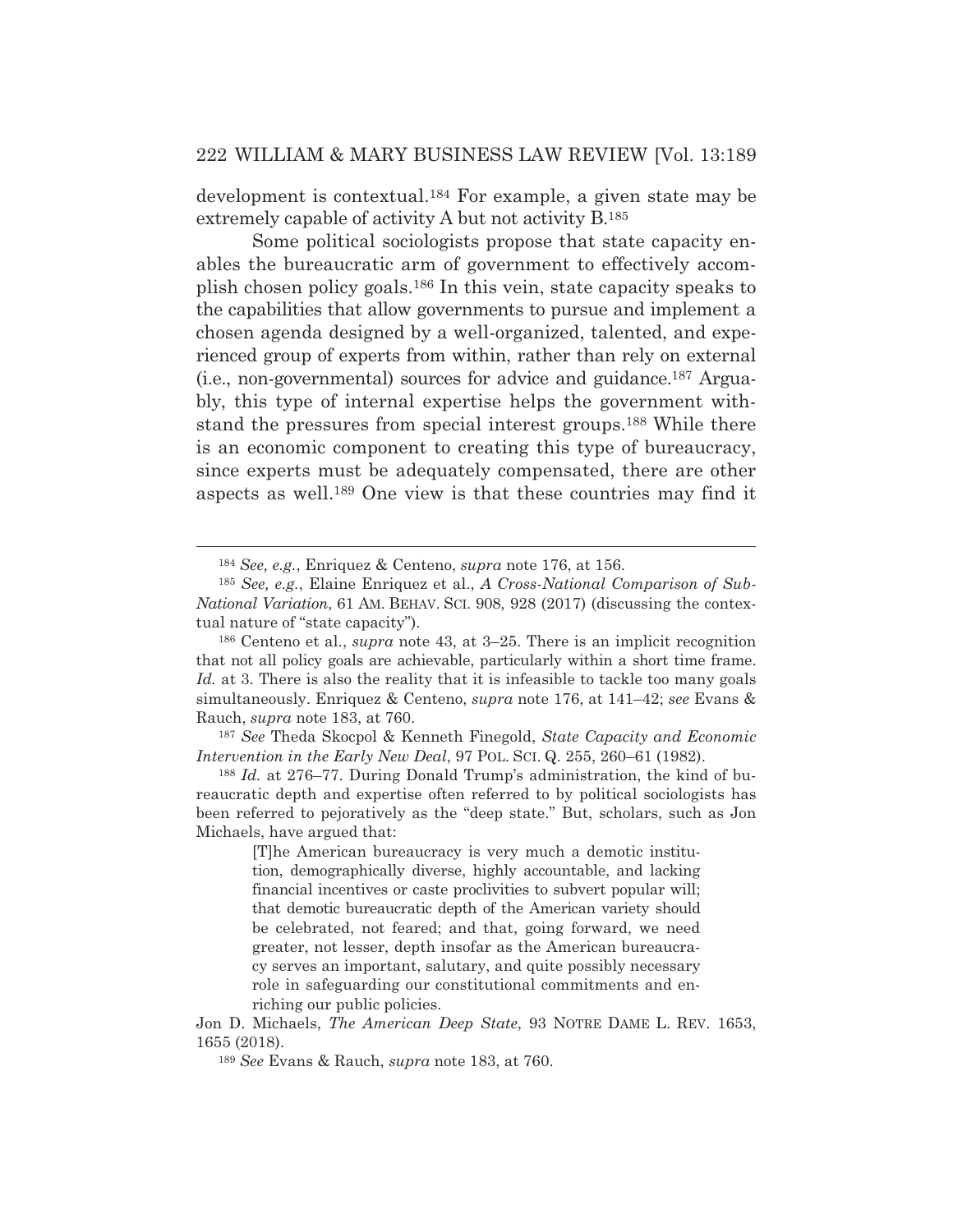economically beneficial to invest in high quality bureaucracies as a way to spark growth.190

 Sociologists Peter Evans and James Rauch have empirically shown that specific characteristics of government agencies are helpful for economic growth.191 These scholars empirically demonstrate that "variations in the form of state organization might affect economic dynamism."192 Features like "meritocratic recruitment" and "predictable career ladders" aid in "structur[ing] the incentives of individual bureaucrats in a way that enhances the ability of the organizations they manage to effectively pursue long-term goals."193 "Meritocratic recruitment" speaks to a form of government employment based on education and other objective measures of professional qualification.194 A "predictable career

Davis & Trebilcock, *supra* note 23, at 922.

191 Evans & Rauch, *supra* note 183, at 760. This suggests that the cost of a high-quality bureaucracy may be a small price to pay for the economic upside. *See id.* at 752; Alejandro Portes & Lori D. Smith, *Conclusion: The Comparative Analysis of the Role of Institutions in National Development*, *in* INSTITUTIONS COUNT: THEIR ROLE AND SIGNIFICANCE IN LATIN AMERICAN DEVELOPMENT 187 (Alejandro Portes & Lori D. Smith eds., 2012).

192 Evans & Rauch, *supra* note 183, at 750. Evans and Rauch construct their thesis and research around Max Weber's theory on bureaucracies. *Id.* at 748. According to these scholars, "[t]he Weberian perspective does not negate the positive effects of strengthening market institutions, but it does postulate that bureaucratically structured public organizations, using their own distinct set of decision-making procedures, are a necessary complement to market-based institutional arrangements." *Id.* at 749.

<sup>193</sup> *Id.* at 752.

<sup>194</sup> *Id.* at 751.

<sup>190</sup> According to Kevin Davis and Michael Trebilcock:

<sup>[</sup>W]ealth need not be a pre-requisite to institutional quality [because] high quality institutions may not actually be very expensive .... The principal costs associated with operating legal institutions are the costs of personnel. However, personnel costs tend to be determined principally by the supply of workers with relevant skills rather than simply by national wealth. Some countries that are poor in the sense of having low levels of national income and/or limited endowments of natural resources nevertheless have relatively low-paid but well-educated populations. In those countries, the cost of maintaining high quality legal institutions may not be prohibitive. Moreover, in some cases the quality of institutions is manifested in their ability to limit rather than expand the role of the state.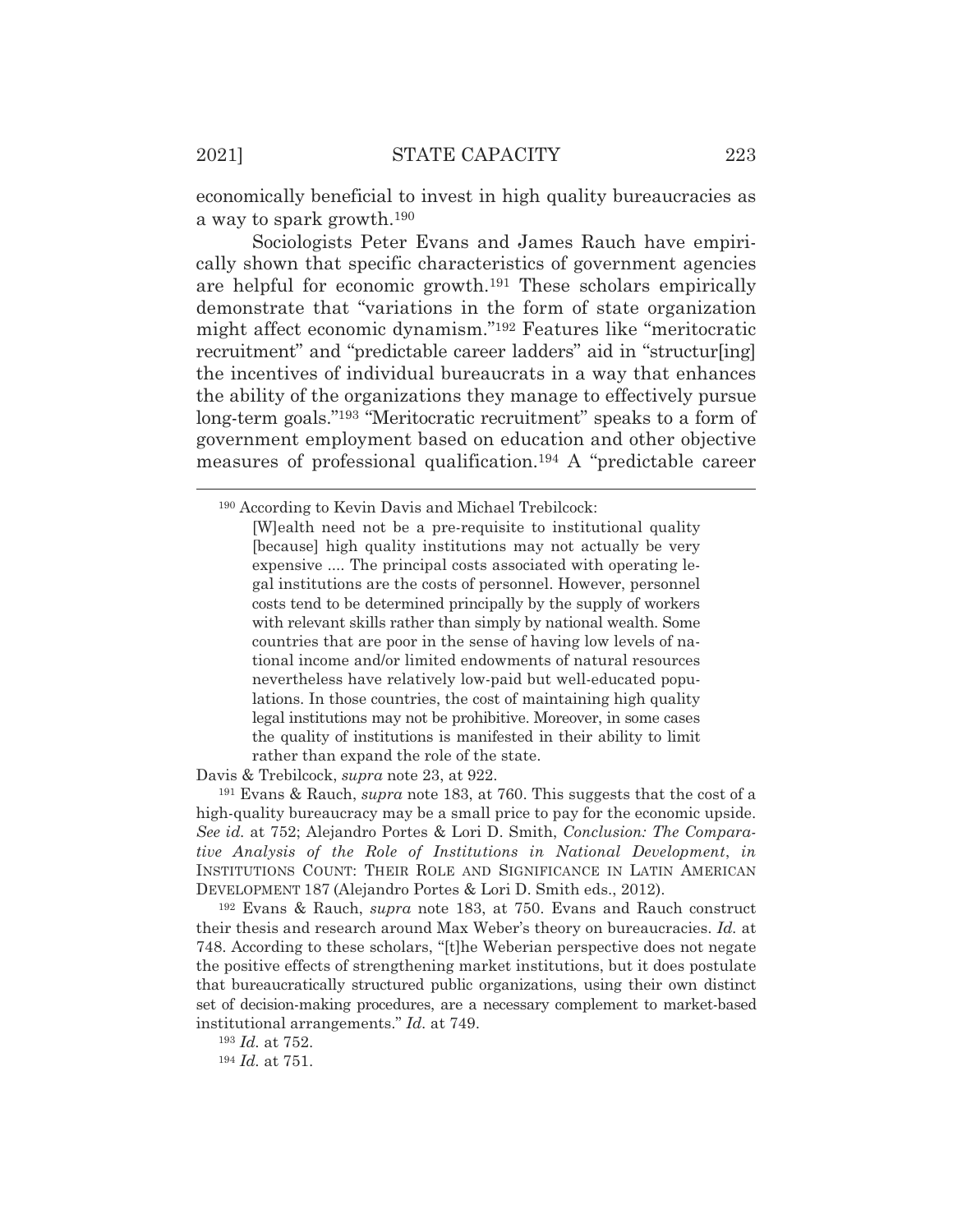ladder" refers to the provision of suitable, practical, and reliable incentives over the course of a career in government service—as a way to retain and promote skilled employees.195

 Evans and Rauch found that states with a bureaucracy that scored high on these features tended to have better economic performance—even when accounting for initial wealth.196 Going further, scholars have suggested that some agencies within the government bureaucracy may be more important to economic growth than others.197 These are "mostly economic agencies."198 But, perhaps the key benefit to having a competent bureaucracy is that it can effectively assist with "coordination problems that may be crucial in instigating new activities."199

 This ability—to skillfully and seamlessly identify and coordinate relevant actors and regulations—may separate some aspiring OFC jurisdictions from more prominent and established ones.200 Specifically, stronger OFCs may have the facility to build on network externalities, the autonomy to incorporate the best ideas from special interests while reducing the likelihood or the extent of being captured, and the sophistication to know when to adopt another country's rules and when to chart a new course.<sup>201</sup> This may amount to what Dharmapala and Hines refer to as good "governance."202

### *B. State Capacity and Policy Implementation*

The combination of expertise nurtured over time, a set of well-crafted and tested ideas by seasoned professionals, and the ability to effectively coordinate a range of actors are critical aspects of a state's capacity.203 Consequently, high quality government

<sup>195</sup> *Id.*

<sup>196</sup> *Id.* at 748.

<sup>197</sup> *See* Portes & Smith, *supra* note 191, at 178.

<sup>198</sup> *Id.* at 176–78 (noting that institutions "whose prime mission is economic," such as the "stock exchange and the tax authority" may prove especially important to development).

<sup>199</sup> Evans & Rauch, *supra* note 183, at 753.

<sup>200</sup> *See* Peter Evans et al., *The Political Foundations of State Effectiveness*, *in* STATES IN THE DEVELOPING WORLD 387 (Miguel Centeno et al. eds., 2017).

<sup>201</sup> *See infra* Section III.C.

<sup>202</sup> Dharmapala & Hines, *Which Countries*, *supra* note 15, at 1058.

<sup>203</sup> Skocpol & Finegold, *supra* note 187, at 260–61.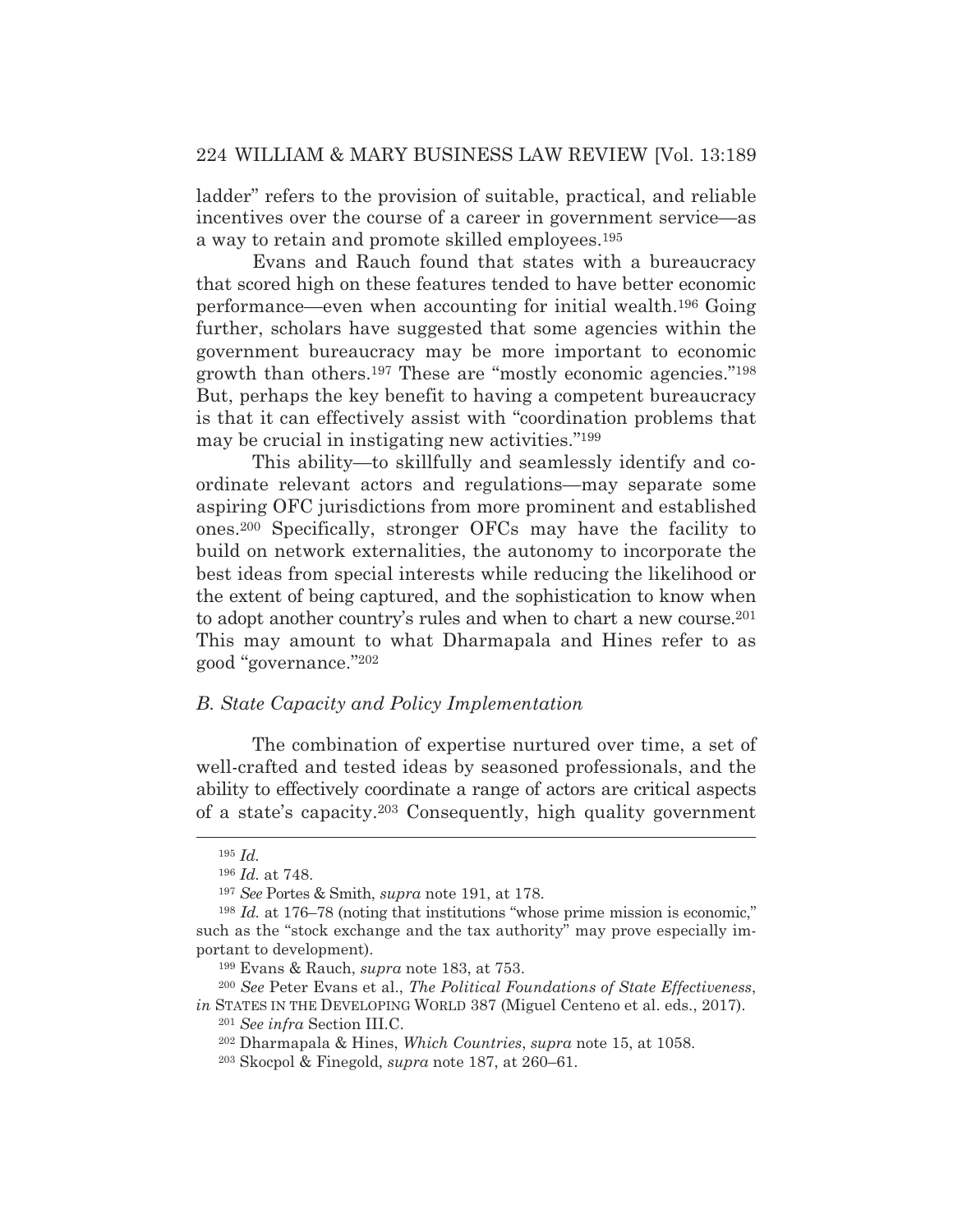bureaucracies are crucial to policy implementation.204 The cumulative years of experience and institutional knowledge of internal experts can guide policymakers away from potential implementation dead-ends, as well as leverage previously gathered data and analysis.205 In this regard, "state strength [is conceived as] autonomy from civil society and its power holders."206 This view of state capacity207 may be articulated as the counterweight to the legislative capture perspective, whereby powerful interests lay hold on the state apparatus and use it for their own personal gain.208

 An example of the role of bureaucratic quality for policy implementation comes from a form of natural experiment in American history.<sup>209</sup> Political scientists Theda Skocpol and Kenneth Finegold studied the relative success of two legislative acts signed into law under President Franklin D. Roosevelt during the Great Depression.210 These were the Agricultural Adjustment Act (Adjustment

<sup>208</sup> *See, e.g.*, Bertrall R. Ross, *Democracy and Renewed Distrust: Equal Protection and the Evolving Judicial Conception of Politics*, 101 CALIF. L. REV. 1565, 1609 (2013). On the contrary, poor quality bureaucratic arrangements can prove constraining on a country's economy. Evans & Rauch, *supra* note 183, at 749, 751. According to political economy scholars:

The insights of earlier work on bureaucratic coherence and capacity, which were a cornerstone of the analysis of the role of the state in promoting industrial growth, remain basic. The widespread provision of complex collective goods that have positive network externalities requires competent civil servants coherently organized on a very large scale. Meritocratic recruitment, career paths with overall rewards roughly on par with privatesector alternatives, and esprit de corps sufficient to valorize the accomplishment of shared projects are even more important when development is focused on capability expansion than they were in earlier models in which the state, while crucial, was essentially an auxiliary to private capital.

Evans et al., *supra* note 200, at 307.

<sup>204</sup> Evans et al., *supra* note 200, at 387.

<sup>205</sup> Skocpol & Finegold*, supra* note 187*,* at 260–61.

<sup>206</sup> Enriquez & Centeno, *supra* note 176, at 135.

<sup>207</sup> Skocpol and Finegold proffer "[g]overnments that have, or can quickly assemble, their own knowledgeable administrative organizations are better able to carry through interventionist policies than are government that must rely on extragovernmental experts and organizations." Skocpol & Finegold*, supra*  note 187*,* at 260–61.

<sup>209</sup> *See, e.g.*, NATURAL EXPERIMENTS OF HISTORY 8 (Jared Diamond & James A. Robinson eds., 2011).

<sup>210</sup> Skocpol & Finegold, *supra* note 187, at 255.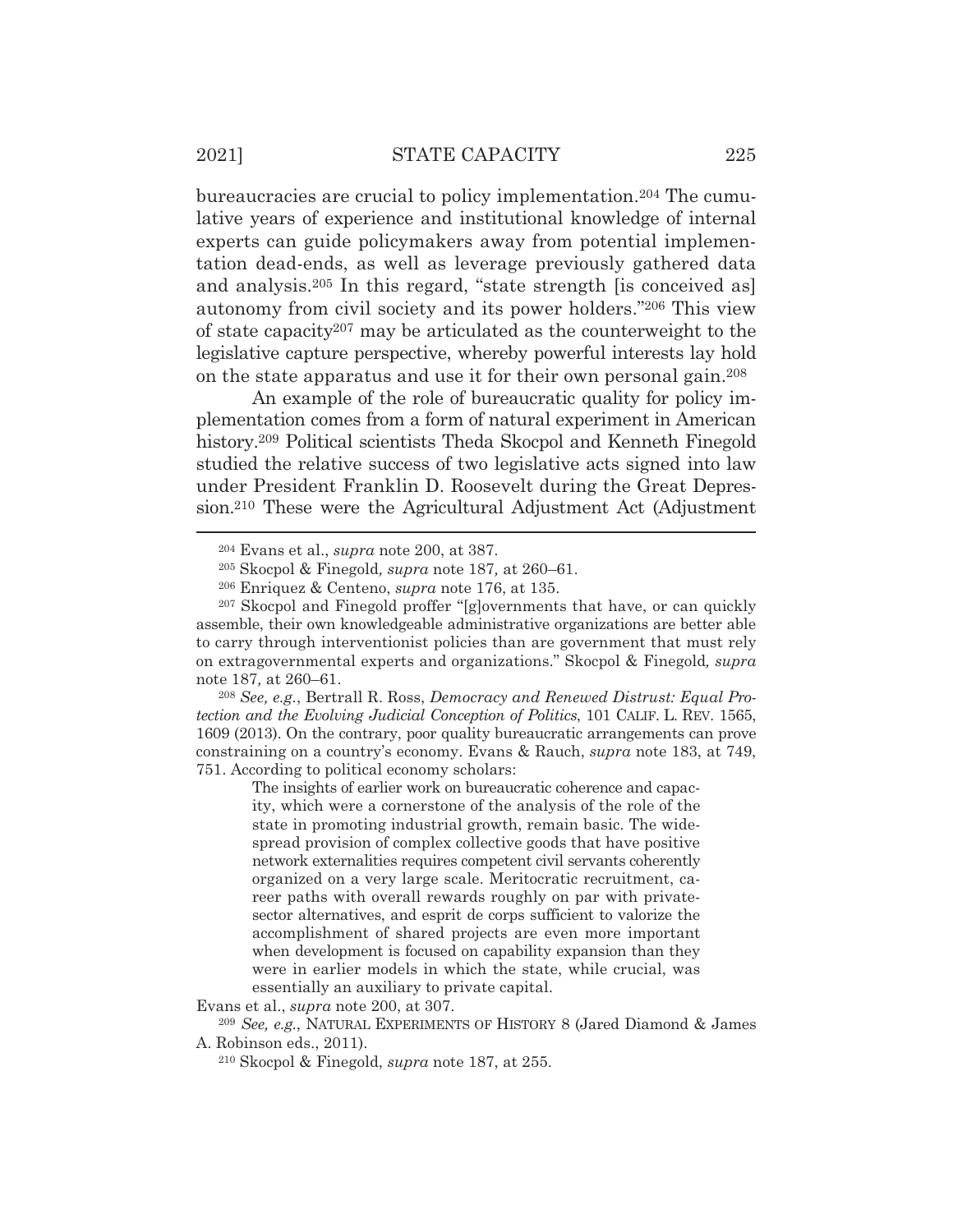Act) and the National Industrial Recovery Act (NIRA) (together with the Adjustment Act, the "Acts").<sup>211</sup> Both Acts were adopted in early 1933 and aimed to create "authoritative new administrative organizations—the National Recovery Administration (NRA) and the Agricultural Adjustment Administration (AAA)—through which economic functions formerly shaped by market competition would be planned and regulated in the public interest."212 Notwithstanding their similar ends, the Acts had "sharply contrasting trajectories of development."213 The Adjustment Act found success, and the NIRA eventually collapsed.214

 In terms of goals, NIRA sought to enable the private sector to make a "reasonable profit" while ensuring that labor receives "living wages."215 The Adjustment Act aimed to increase the price of "agricultural commodities."216 It sought to "promote[ ] a redistribution of income to farmers who were struggling financially from low prices and continual domestic surpluses in major agricultural commodities."217 Skocpol and Finegold suggest that the reason for

The NIRA required firms in the manufacturing sector to join with their competitors in drawing up industry-level "codes of fair competition." Compliance with these cartel codes, the contents of which were public record, was mandatory, and violations could be punished through government fines and imprisonment, although they rarely were .... The NIRA was designed as a quid pro quo in exchange for granting wage and hour alternations favorable to its employees, businesses were allowed to engage in collusive behavior.

Jason E. Taylor, *Cartel Code Attributes and Cartel Performance: An Industry-Level Analysis of the National Industry Recovery Act*, 50 J.L. & ECON. 597, 600 (2007).

216 Skocpol & Finegold, *supra* note 187, at 256.

217 Briggs Depew et al., *New Deal or No Deal in the Cotton South: The Effect of the AAA on the Agricultural Labor Structure*, 50 EXPLORATIONS IN ECON. HIST. 466, 466–67 (2013). Depew et al. suggest that "[t]he major program of the [Agricultural Adjustment Administration ('AAA')] involved paying farmers to take land out of production with a goal of reducing agricultural output and therefore placing upward pressure on output prices." *Id.* at 467.

<sup>211</sup> *Id.* According to Skocpol and Finegold, "[b]oth the [NIRA] and the [AAA] were passed by Congress in the spring of 1933, during the heady 'Hundred Days' of intense legislative activity that followed [Franklin Delano Roosevelt's] inauguration amidst the depths of the depression." *Id.*

<sup>212</sup> *Id.* at 256.

<sup>213</sup> *Id.* at 257. 214 *Id.*

<sup>215</sup> *Id.* at 256. Jason E. Taylor explains: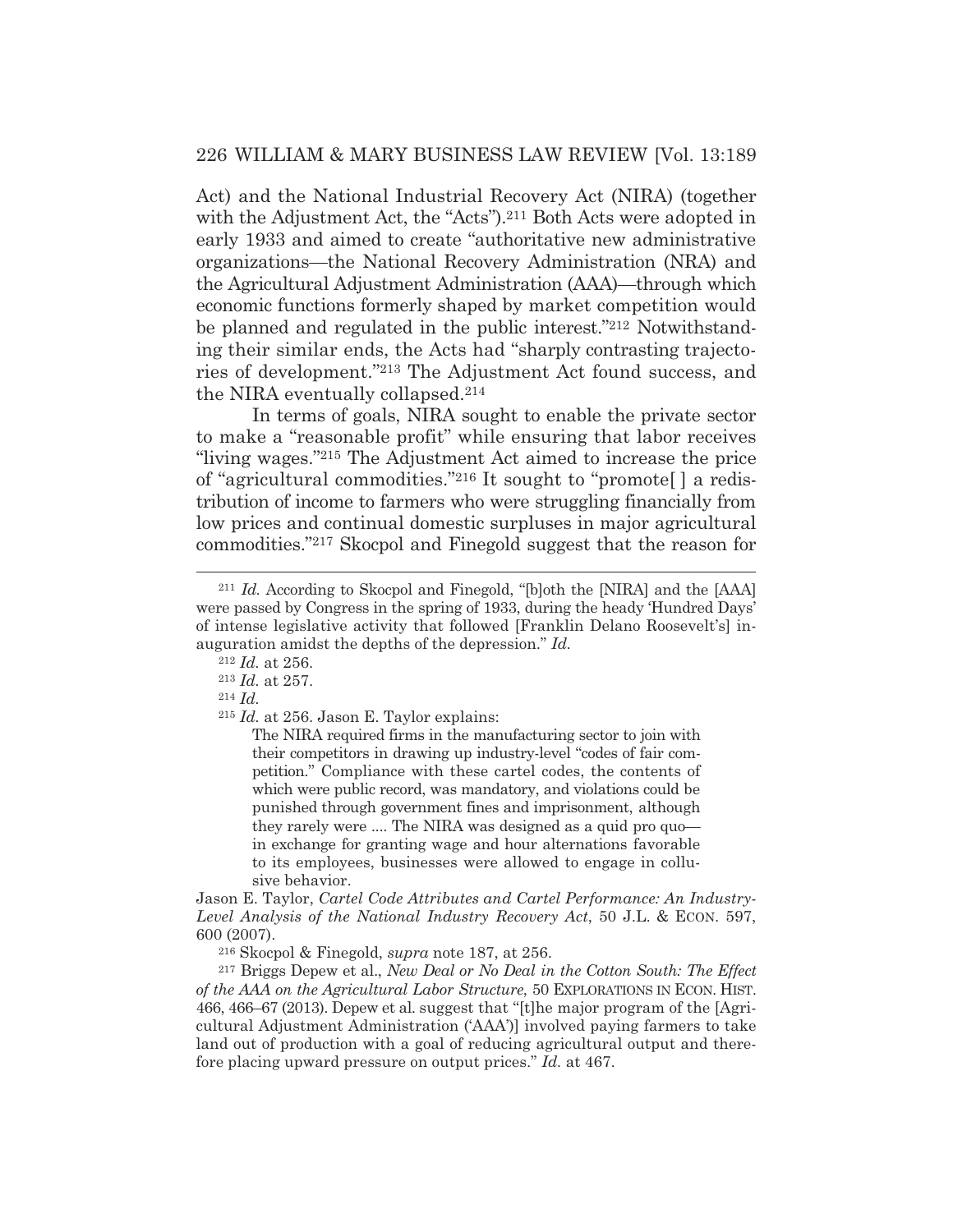the divergence in outcome between the two agencies is that NIRA was built on a weak bureaucratic administration, while the Adjustment Act benefitted from skilled career personnel who were effective at policy making and implementation.<sup>218</sup>

 On the one hand, NIRA inherited the more anemic side of what was an unevenly developed American federal bureaucracy.<sup>219</sup> The program was essentially built on a model that relied on outside experts who were not permanently situated within the government.220 And, while well-organized private sector special interests had tremendous influence over how the NIRA functioned, including its strategies, the eventual outcomes were not viewed as beneficial to these groups.221 Skocpol and Finegold theorize that the failure of organized interest groups to achieve their desired goals, especially given a weak government bureaucracy, is counterintuitive.222 Pursuant to public choice theory, we would expect that "the best organized interest groups in society, and those with access to the greatest political skills and resources, would be the ones to achieve their political goals in 'the governmental process.'"223

On the other hand, the Adjustment Agency inherited the U.S. Department of Agriculture (USDA)—a bureaucracy with immense capabilities.224 The USDA had benefitted from a unique history.<sup>225</sup> Congress had passed the Morrill Act in 1862, "authorizing federal land grants to support the establishment in each state of a college oriented to agricultural research and education."226 Graduates of these colleges were actively recruited to the USDA.227 And, over time, an arguably uniform identity of professional backgrounds and expertise—not to mention an emphasis on research and policy making—emerged.228

227 Skocpol & Finegold, *supra* note 187, at 273.

<sup>228</sup> *Id.* at 273–74.

<sup>218</sup> Skocpol & Finegold, *supra* note 187, at 257–61.

<sup>219</sup> *Id.* at 261–68.

<sup>220</sup> *Id.* at 262. 221 *Id.* at 259–60. 222 *Id.* at 259.

<sup>223</sup> *Id.* at 259–60. 224 *Id.* at 270.

<sup>225</sup> *Id.* at 271–73.

<sup>226</sup> *Id.* at 273; *see also* NATHAN M. SORBER, LAND GRANT COLLEGES AND POPULAR REVOLT: THE ORIGINS OF THE MORRILL ACT AND THE REFORM OF HIGHER EDUCATION 54 (2018).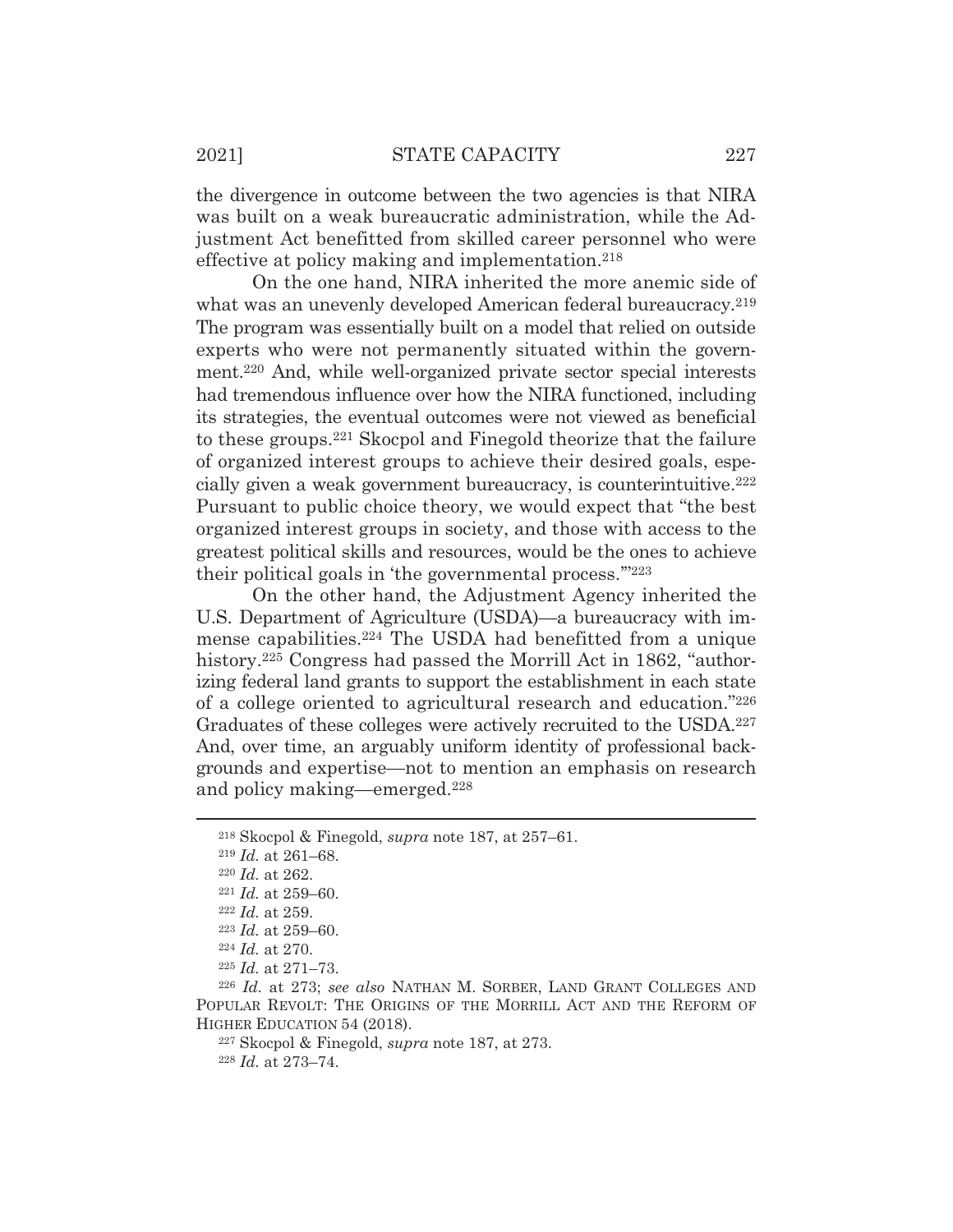Ultimately, the proficiency in the USDA was so formidable that civil servants "were willing to make policy *for*, rather than just *with*, the farmers and their organizations."229 Arguably, "their training and career experiences had given them a concrete sense of what could (and could not) be done with available governmental means."230 Moreover, these civil servants were able to skillfully balance the interests of the state, the larger public, and agriculture special interests to achieve "a programmatically coherent course" of policies, strategies, and outcomes.<sup>231</sup> It is this seemingly intangible quality that appears to separate high capacity states from others.232 Economists Pranab Bardhan suggests that "a more general characteristic of a strong and effective state is the capacity to make credible commitments in the face of pressures from diverse interest groups."233

In short, state capacity requires competent bureaucracies and strong leadership that can utilize the levers of government toward a chosen agenda.234 But, admittedly, even if a state has the capacity to fend off the pressures of special interests, the political will to do so may not always be present. Scholars argue that "constraints on executive power are considered necessary to restrain pandering to narrow interests or self-aggrandizement on the part of the leadership."235 This suggests a crucial role for law and legal institutions as both a means of constraining the executive (e.g., via a constitutional order with checks and balances) and a mechanism for policy implementation.236 In other words, once the policy goal is identified, an effective state readily targets the laws and institutions it intends to use to achieve these ends.237 A talented bureaucracy employs internal experts who can interpret and deploy rules in a manner suitable for the chosen economic and social policies.238

<sup>229</sup> *Id.* at 274.

<sup>230</sup> *Id.*

<sup>231</sup> *Id.* at 275.

<sup>232</sup> Bardhan, *supra* note 110, at 866–67.

<sup>233</sup> *Id.* at 867.

<sup>234</sup> *Id.* at 866–67, 869.

<sup>235</sup> *Id.* at 863.

<sup>236</sup> *See* Kim Lane Scheppele, *Autocratic Legalism*, 85 U. CHI. L. REV. 545, 547– 48 (2018) (noting how constitutions and law can be used to achieve illiberal goals).

<sup>237</sup> Bardhan, *supra* note 110, at 866–68.

<sup>238</sup> *Bureaucracy*, CORP. FIN. INST., https://corporatefinanceinstitute.com/re sources/knowledge/other/bureaucracy/ [https://perma.cc/Z675-D39P].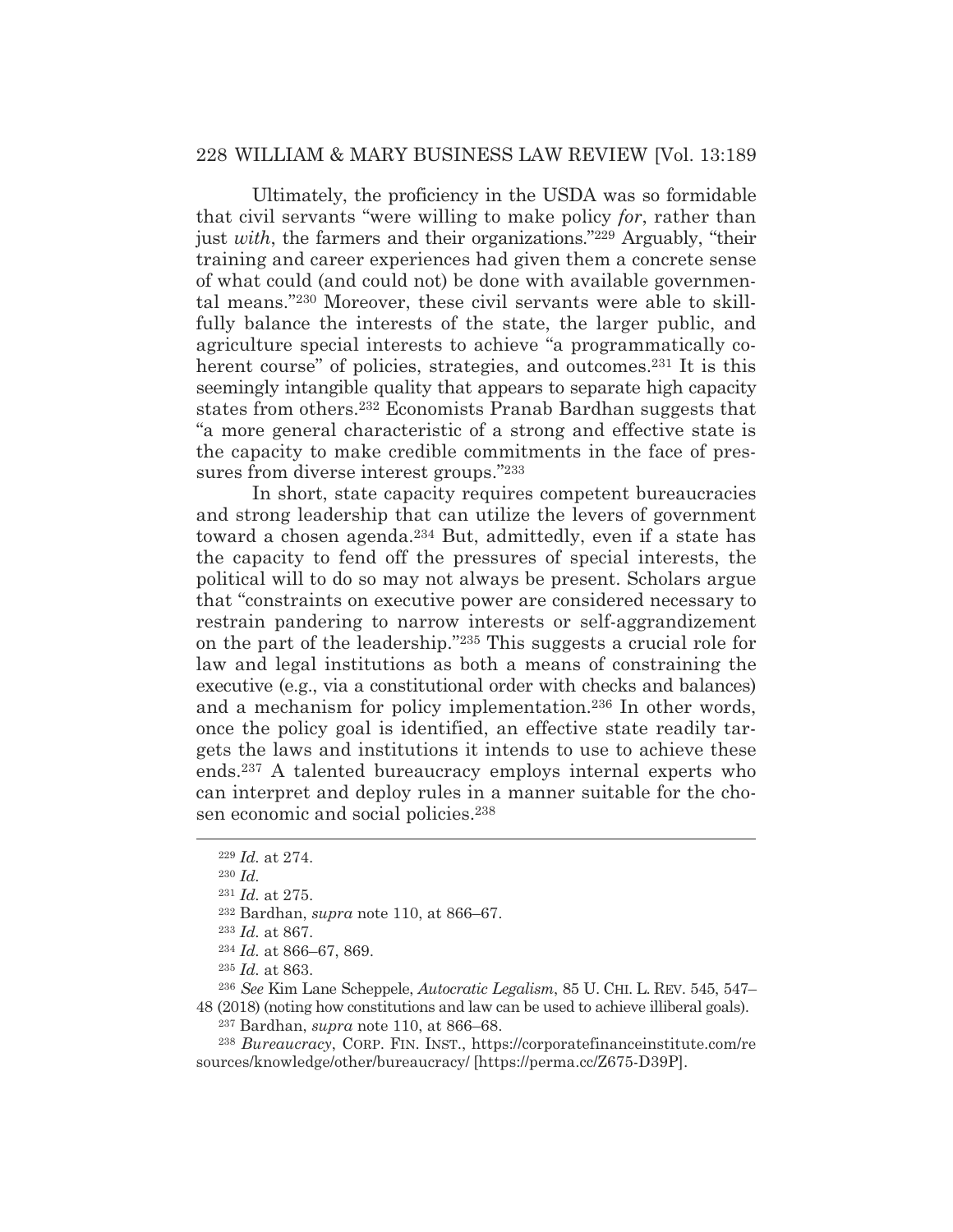#### *C. State Capacity, Bureaucracy, and Development*

As a general matter, legal scholars do not routinely analyze bureaucratic structure and strategy when exploring the relationship between law and economic development.239 In this regard, the theoretical connection between bureaucratic capacity, institutions and economic development remains underexplored in the legal academic literature. But, as legal scholarship has become more interdisciplinary,<sup>240</sup> there is growing interest in the value that disciplines like sociology can bring to legal analysis.241 For example, legal scholar Chantal Thomas has built on a broad range of literatures to bolster the argument for an "institutional analysis of institutionalism" as it pertains to theoretical and practical aspects of the relationship between law and economic development.242 Thomas has specifically explored how ideas from sociology can inform our understanding of law's role in development.<sup>243</sup> For example, Thomas artfully explains how sociologist Max Weber's early theories on modern government made the connection between government bureaucracy and the type of "legal system that allows capitalism to thrive."244

In a similar manner, legal scholar Alvaro Santos has meticulously tied the role of a precise form of state capacity—"legal capacity"—to the economic success of developing countries by

<sup>239</sup> *See, e.g*., Davis & Trebilcock, *supra* note 23, at 899–902 (discussing the history of law and development studies).

<sup>240</sup> *See, e.g*., Richard A. Posner, *The Future of the Student-Edited Law Review*, 47 STAN. L. REV. 1131, 1133 (1995) (discussing "the principal nondoctrinal subfields"). 241 *See, e.g.*, Chantal Thomas, *Max Weber, Talcott Parsons and The Sociology* 

*of Legal Reform: A Reassessment With Implications for Law and Development*, 15 MINN. J. INT'L L. 383, 385–86 (2006) [hereinafter Thomas, *Implications for Law and Development*]; *see also* Davis, *Legal Indicators*, supra note 167, at 38–44. 242 *See* Thomas, *Institutions, supra* note 35, at 1018 (discussing the flaws

in law and neoclassical economic development)*.*

<sup>243</sup> *See* Thomas*, Implications for Law and Development, supra* note 241, at 383 (discussing "the influence of Weberian thought on a particular strain of policy discourse on law and development that emerged during the mid-twentieth century in the United States")*.*

<sup>244</sup> *Id*.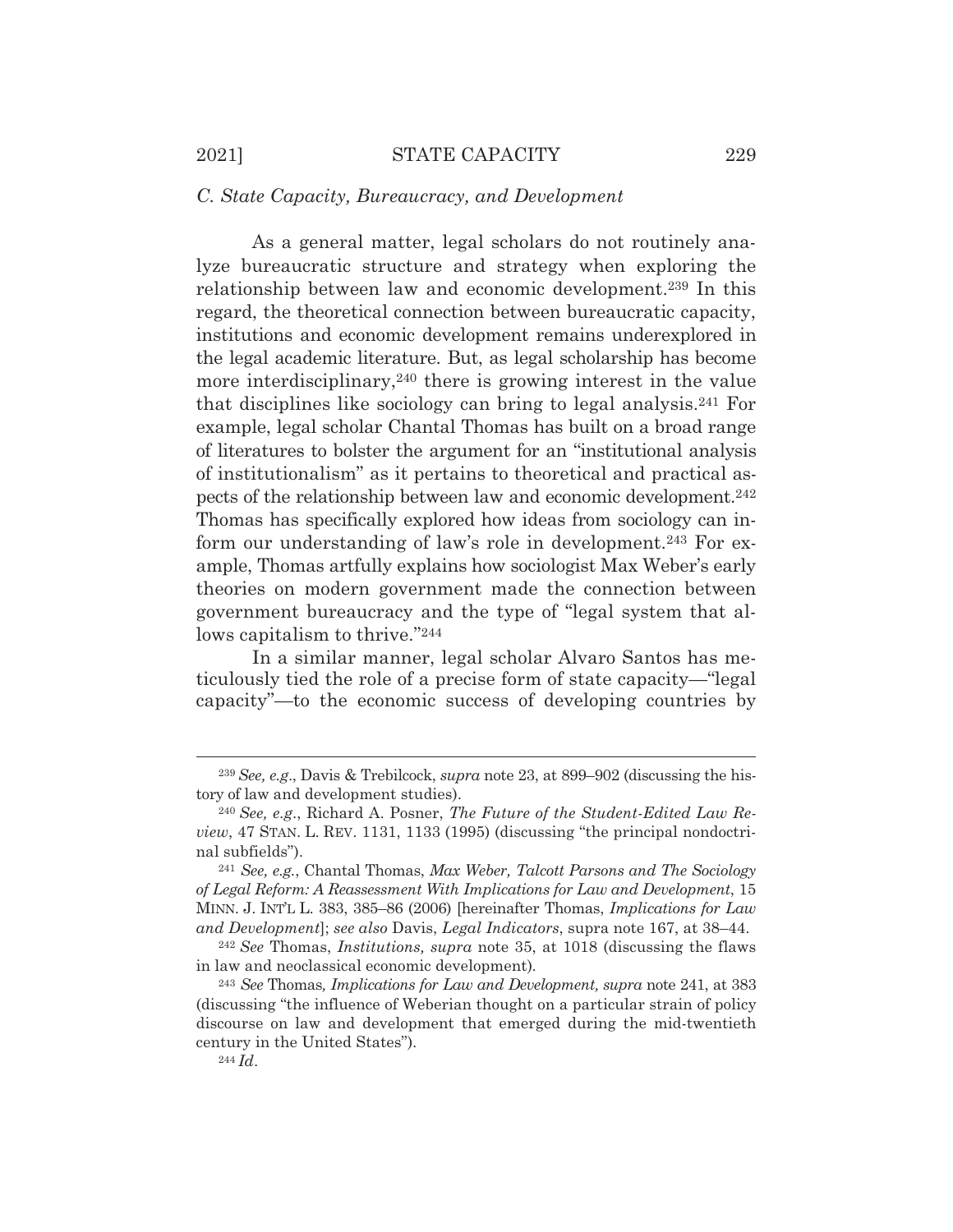focusing on international trade law.245 Similar to the analysis employed by Skocpol and Finegold, Santos makes the case that investments in a talented cadre of civil servants—in this case, government lawyers—who can effectively coordinate legal strategy in a forum like the World Trade Organization's (WTO) "dispute settlement system"246 with their government's economic policy objectives is one path to growth.247 More precisely, "[c]ountries that actively pursue heterodox development policies are also more likely to invest in their local legal capacity and to rely on it to advance their national policy goals."248

 To demonstrate the importance of the state capacity framework, Santos uses case studies of Mexico and Brazil.<sup>249</sup> Santos explains the difference in policy autonomy250 via the WTO litigation forum in terms of "developmental legal capacity," which is the ability to effectively use legal expertise to further "national policy goals."251 According to Santos, for an emerging economy to play the international trade game well, "[it] needs to carve out [local policy autonomy] deliberately, which requires a great degree of training, coordination, and institutional capability."252

247 Santos, *supra* note 245, at 592. Santos introduces "the concept of 'developmental legal capacity,' which acknowledges that trade law can be both a sword to open markets and a shield for heterodox policies." *Id.* at 554.

<sup>248</sup> *Id.* This framework is built in part on a socio-legal analysis of the litigation process. *See* Marc Galanter, *Why the "Haves" Come Out Ahead: Speculations on the Limits of Legal Change*, 9 L. & SOC'Y REV. 95, 95–97 (1974); *see also* Joel B. Grossman et al., *Do the "Haves" Still Come Out Ahead?*, 33 L. & SOC'Y REV. 803, 807 (1999).

249 Santos, *supra* note 245, at 596–628.

250 Santos describes "policy autonomy [as] the space that a country can create by mobilizing its legal capacity to use the rule and doctrinal flexibility of the WTO in the service of a developmental strategy." *Id.* at 606.

<sup>251</sup> *Id.* at 554.

<sup>252</sup> *Id.* at 555.

<sup>245</sup> Alvaro Santos, *Carving Out Policy Autonomy for Developing Countries in the World Trade Organization: The Experience of Brazil and Mexico*, 52 VA. J. INT'L L. 551, 554 (2012).

<sup>246</sup> The World Trade Organization ("WTO") has a well-developed system for resolving trade disputes among its member governments. *See* WTO, *A Unique Contribution*, https://www.wto.org/english/thewto\_e/whatis\_e/tif\_e/disp1\_e.htm [https://perma.cc/5REA-P7MN]. "The system is based on clearly-defined rules, with timetables for completing a case. First rulings are made by a panel and endorsed (or rejected) by the WTO's full membership. Appeals based on points of law are possible." *Id.*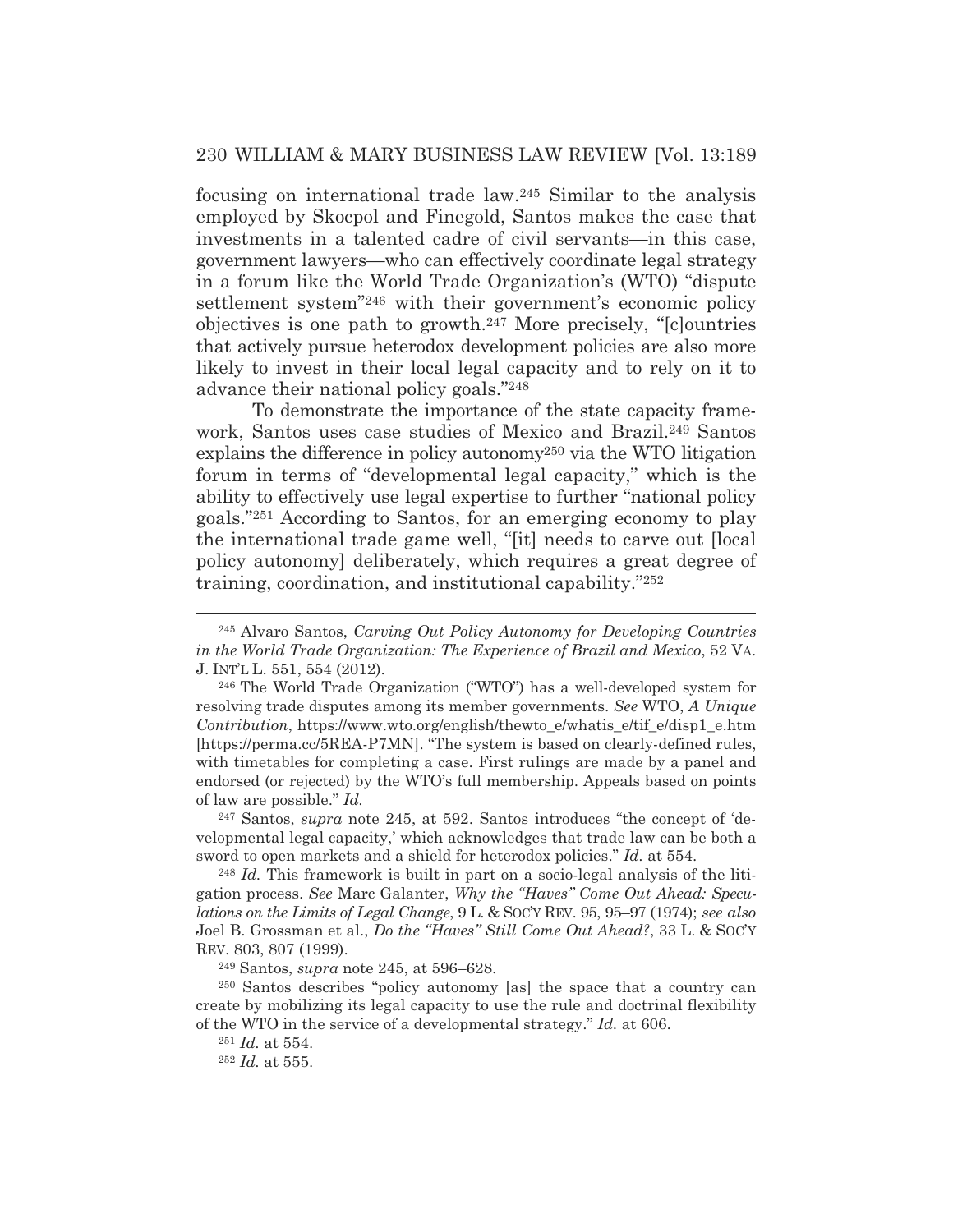### 2021] STATE CAPACITY 231

A part of this institutional strength is access to government lawyers who can translate economic policy into international legal rules that expand domestic policy autonomy and, ultimately, economic growth.253 For example, Brazil's development strategy is one in which industrial policy is seen as a path to economic development.254 Mexico's strategy for economic development "is one of free trade liberalization."255 In order to ensure their strategies are successful within a potentially constraining international trade law context, each country has had to rely on its legal capacity to win favorable judgments in front of the WTO.256 But Santos argues Brazil's legal capacity257 has been more well developed and consequently more effective than Mexico's legal capacity.258

 Santos explains that "Brazil has built an institutional legal infrastructure that includes a trade team in the Foreign Affairs Ministry, a variety of intra-ministerial trade groups, and established coordination mechanisms between the government and the private sector and civil society."259 In addition, Brazil's "Foreign Ministry lawyers have been sent for training to Brazil's permanent mission in the WTO and to trade litigation firms in Washington, D.C., and elsewhere. As a result, Brazil has created a cadre of lawyers who are able to represent the government in the WTO dispute settlement system."260

*Id.* at 609.

<sup>253</sup> *Id.* at 609, 612.

<sup>254</sup> *Id.* at 599 (noting that this model includes "trade promotion, industrial policy and science, technology and innovation policy, finance, and social policy").

<sup>255</sup> *Id.* at 607. <sup>256</sup> *Id.* at 613.

<sup>257</sup> *Id.* at 609. Santos argues that:

Brazil exhibits what can be described as developmental legal capacity, geared to advance the country's industrial policy agenda through the government's promotion of select, targeted sectors. An important aspect of Brazil's legal capacity is making sure that the country's legal strategies accord with the government's interests, not only for a given case but also systemically for the future. So far, Brazil has been able to defend several of its industrial policies in the WTO against challenges from countries that claimed they were violations of its WTO obligations.

<sup>258</sup> *Id.* at 608–10. <sup>259</sup> *Id.* at 609. <sup>260</sup> *Id.*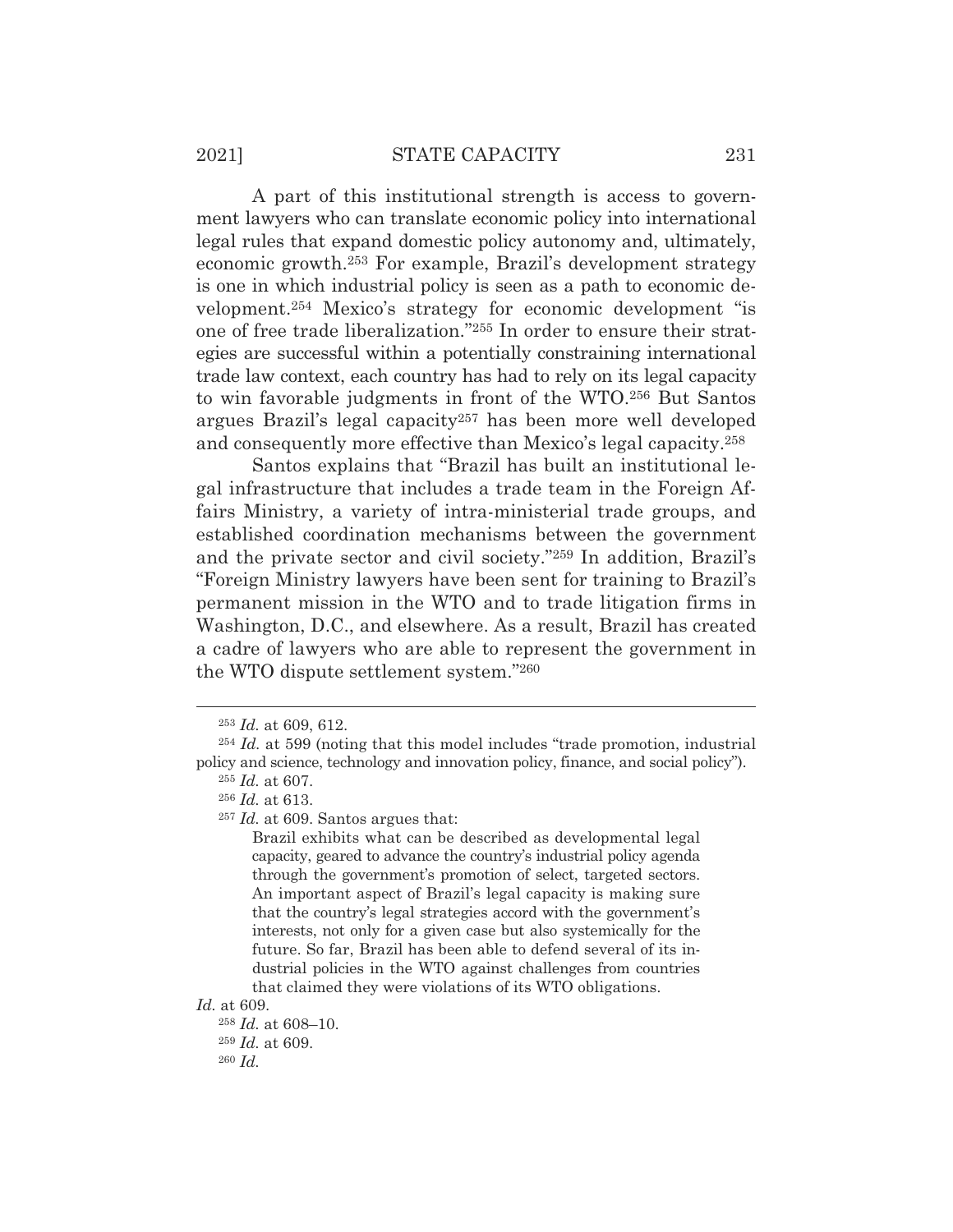Mexico, however, has a weaker legal bureaucratic structure in the international trade unit of its Ministry of the Economy.261 Instead of legal experts with long career tenures, "there has been considerable turnover and limited institutional continuity to take advantage of accumulated knowledge and experience."262 Significantly, "[t]here are few incentives for people to stay and ascend the career ladder, eventually pushing them out and losing valuable human capital."263 Notably, legal counsel from law firms—including the United States—are relied on for help with litigation strategy.264

Notwithstanding Santos's insightful work, scholars have yet to make a direct link between this type of indigenous legal capacity and OFC development.265 Given the limited resources of many small jurisdictions that have become successful OFCs, it bears exploring how these places are able to cultivate and coordinate the expertise required to promote and sustain an offshore finance sector. The next Part argues that a review of the colonial history of OFCs may reveal insights into why some of the smaller OFC jurisdictions have developed the deep capabilities and, indeed, agency to forge ahead in the international finance arena.<sup>266</sup>

<sup>264</sup> *Id.* Santos observes that "[t]here seems to be no movement towards investing in and training a cadre of Mexican lawyers that can do the bulk of the lawyering and litigation." *Id.* The assumption here, and one supported by a range of scholars, is that the state is required to guide development, and that the private sector alone was inadequate. Bardhan, *supra* note 110, at 864. Ultimately, the strategic investment in legal professionals and networks can be core to economic growth given that laws and legal institutions are vehicles for policy formulation and deployment. Santos, *supra* note 245, at 594.

<sup>265</sup> *See* Santos, *supra* note 245, at 610.

<sup>266</sup> *See infra* Part III. It is well accepted that the colonial experience has undermined the bureaucratic capabilities of some developing countries. *See, e.g.*, KOHLI, STATE DIRECTED DEVELOPMENT, *supra* note 23, at 1–24. There is a compelling argument that the current institutional structures of many postcolonial developing economies were molded in the colonial era. *Id.*; *see also* PATTERSON, *supra* note 33, at 27–28; DARON ACEMOGLU & JAMES A. ROBINSON, WHY NATIONS FAIL: THE ORIGINS OF POWER 250–71 (2012). Political scientist Atul Kohli proffers that countries like Nigeria experienced a particularly extractive type of colonialism whereby Britain invested little in developing a well-run and centralized state with an "effective civil service." KOHLI, STATE DIRECTED DE-VELOPMENT, *supra* note 23, at 18. This left independent Nigeria with the immense task of "overcom[ing] the original deficiencies of state construction."

<sup>261</sup> *Id.* at 609–10.

<sup>262</sup> *Id.*

<sup>263</sup> *Id.* at 610.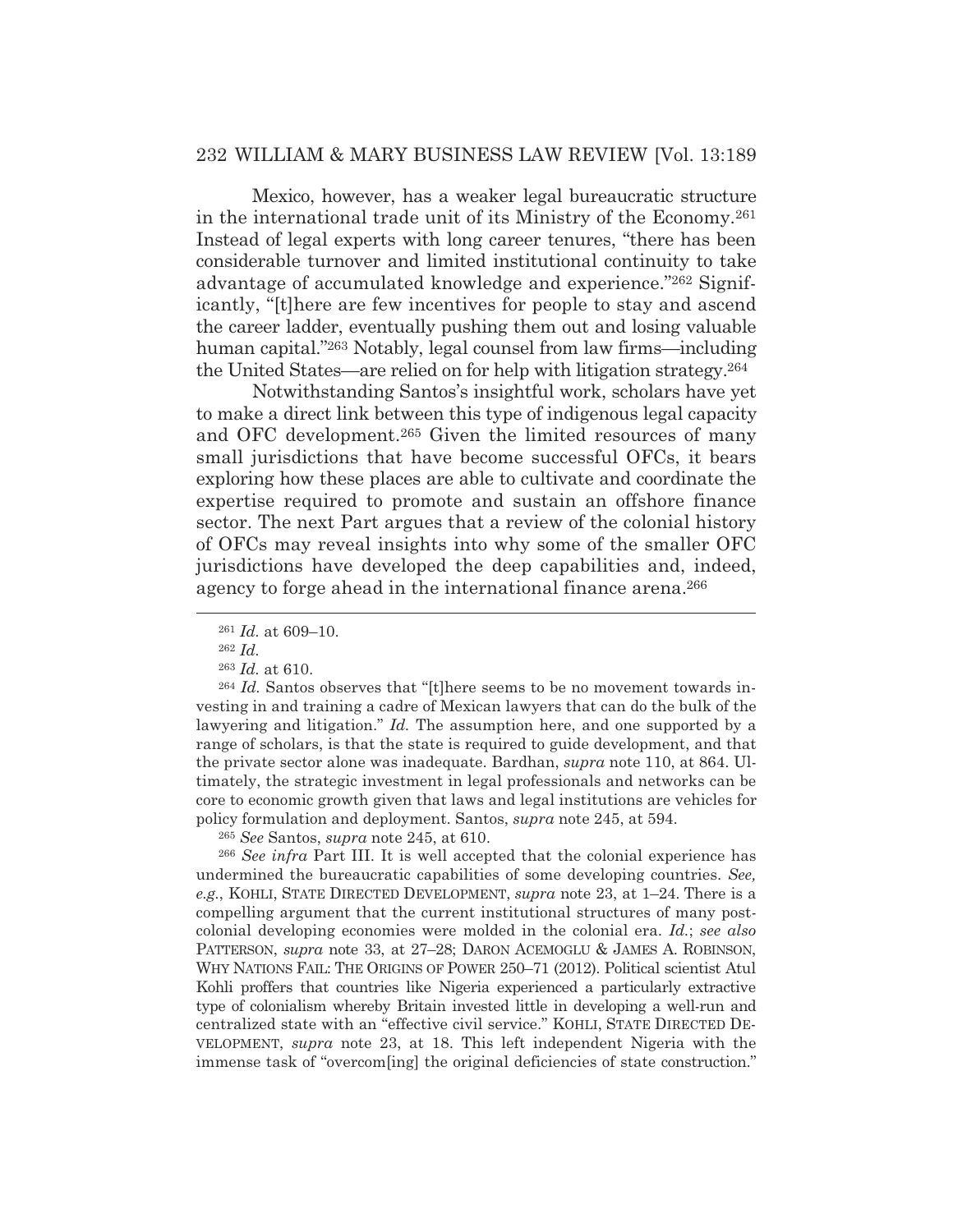### III. COLONIALISM, INSTITUTIONS AND DEVELOPMENT

# *A. The Institutions-Development Paradigm*

While OFCs have emerged in different parts of the world, including Europe, Asia, the Pacific region, and the Commonwealth Caribbean,267 this Article focuses on islands in the latter region because they share sufficient similarities and differences for fruitful scholarly analysis. First, there is a strong historical connection between the British Empire and the development of major financial centers, including in the Commonwealth Caribbean.268 Second, OFCs in this region are small islands that have comparable geographic and economic structures.269 Third, given the colonial history and demographics of these islands, they tend to share similar cultural contexts.<sup>270</sup> Nonetheless, the islands have also experienced divergence in economic performance.271 For example, the

<sup>269</sup> *See, e.g*., Winston H. Griffith, *CARICOM Countries and the Irrelevance of Economic Smallness*, 28 THIRD WORLD Q. 939–58 (2007) [hereinafter Griffith, *Economic Smallness*]; *see also* Winston H. Griffith, *Caribbean Countries and the Twenty-First Century*, 18 CANADIAN J. LATIN AM.&CARIBBEAN STUD. 25, 25–27 (1993) [hereinafter Griffith, *Caribbean Countries*].

<sup>270</sup> *See*, *e.g*., DAVID S. BERRY, CARIBBEAN INTEGRATION LAW 17–35 (2014) (describing countries in the Caribbean region and summarizing their economies).

<sup>271</sup> *See, e.g*., Winston H. Griffith, *A Tale of Four CARICOM Countries*, 36 J. ECON. ISSUES 79, 102 (discussing "the economic performances of four CARICOM

Id. But, even if an ex-colony had a colonial history that encouraged the building of high-quality institutions, political leadership is still required to skillfully marshal them toward the selected policy goals. *See, e.g.*, HENRY, *supra* note 42, at 21–44 (noting that Barbados and Jamaica inherited institutional features that some scholars would consider beneficial to economic growth—foremost, the British common law—but Barbados made better macroeconomic policy choices).

Scholars of state development have insightfully explained that: "An efficient state bureaucracy is merely a tool, and it can deliver on its potential only if is deployed in the right direction, if it is partially insulated from interference, and when it can provide mechanisms to address contradictory forces." Centeno et al., *supra* note 43, at 11. In other words, leadership matters. And, importantly, "a state's effectiveness in a given sector can be judged only in the context of a political decision to make that sector a priority." *Id.*

<sup>267</sup> *See* PALAN ET AL., *supra* note 53, at 149; Dharmapala & Hines, *Which Countries*, *supra* note 15, at 1061–62; BRUNER, *supra* note 7, at 15–38.

<sup>268</sup> *See* PALAN ET AL., *supra* note 53, at 124–49; Dharmapala & Hines, *Which Countries*, *supra* note 15, at 1066; BRUNER, *supra* note 7, at 28–30.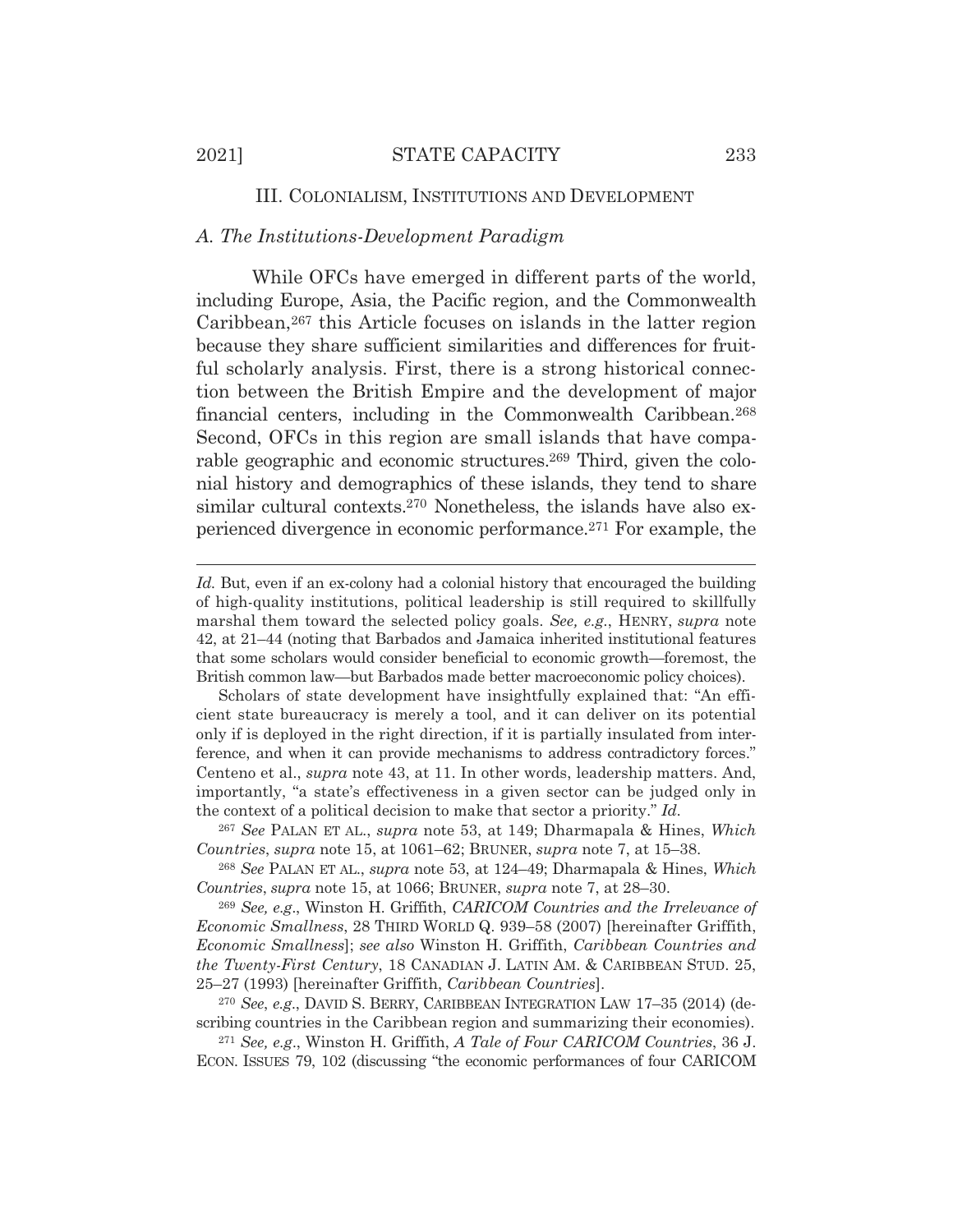OFCs of Antigua and Barbuda, Barbados, Belize, The Bahamas, and Grenada have all had varying levels of economic success.272

In recent decades, commentators have attempted to explain the divergence in economic development among Caribbean islands. Attention has swiftly turned to the role of institutions and governance in economic growth.273 Some scholars have debated whether institutions or policy choices explain economic performance among some of these countries.274 But little attention has been paid to the OFC enterprise resident in some Caribbean jurisdictions as a way of understanding how institutions—particularly legal institutions—are related to economic progress.

Since the 1990s, New Institutional Economics (NIE) scholars and international finance institutions have been advocating for "increasingly comprehensive notions of good governance in a globally integrated economy."275 However, interestingly, OFCs had already recognized that specific laws and legal practices were useful for growth.276 For example, as early as the 1930s several jurisdictions, including Bermuda and the Bahamas, were actively using legislation to attract foreign businesses.277 Bermuda began its offshore enterprise in 1935 by incorporating "what many believe

275 Kerry Rittich, *The Future of Law and Development: Second-Generation Reforms and the Incorporation of the Social*, 26 MICH. J. INT'L L. 199, 206 (2004).

countries from about 1970 to 1997") [hereinafter Griffith, *CARICOM Countries*]; *see also* Peter B. Henry & Conrad Miller, *Institutions vs. Policies: A Tale of Two Islands* 2–4 (Nat'l Bureau of Econ. Research, Working Paper No. 14604, 2008).

<sup>272</sup> *See, e.g*., DILLON ALLEYNE ET AL., PRELIMINARY OVERVIEW OF THE ECON-OMIES OF THE CARIBBEAN 2019–2020, 81 (2020); J. Rogrigo Fuentes et al., *Understanding Economic Growth in the Caribbean Region: A Conceptual and Methodological Study* 1–56 (Inter-Am. Dev. Bank Working Paper No. IDB-WP-595, 2015).

<sup>273</sup> *See, e.g.*, Griffin, *CARICOM Countries*, *supra* note 271, at 84–92 (discussing institutions and development where it concerns, Barbados, Guyana, Jamaica and Trinidad and Tobago).

<sup>274</sup> *See*, *e.g*., Henry & Miller, *supra* note 271, at 10–11 (arguing that policy choices matter more for economic growth); PATTERSON, *supra* note 33, at 21– 119.

<sup>276</sup> *See* PALAN ET AL., *supra* note 53, at 126, 137.

<sup>277</sup> *See id.* at 126–27; BRUNER, *supra* note 7, at 57; *see also* Freyer & Morriss, *supra* note 125, at 1315.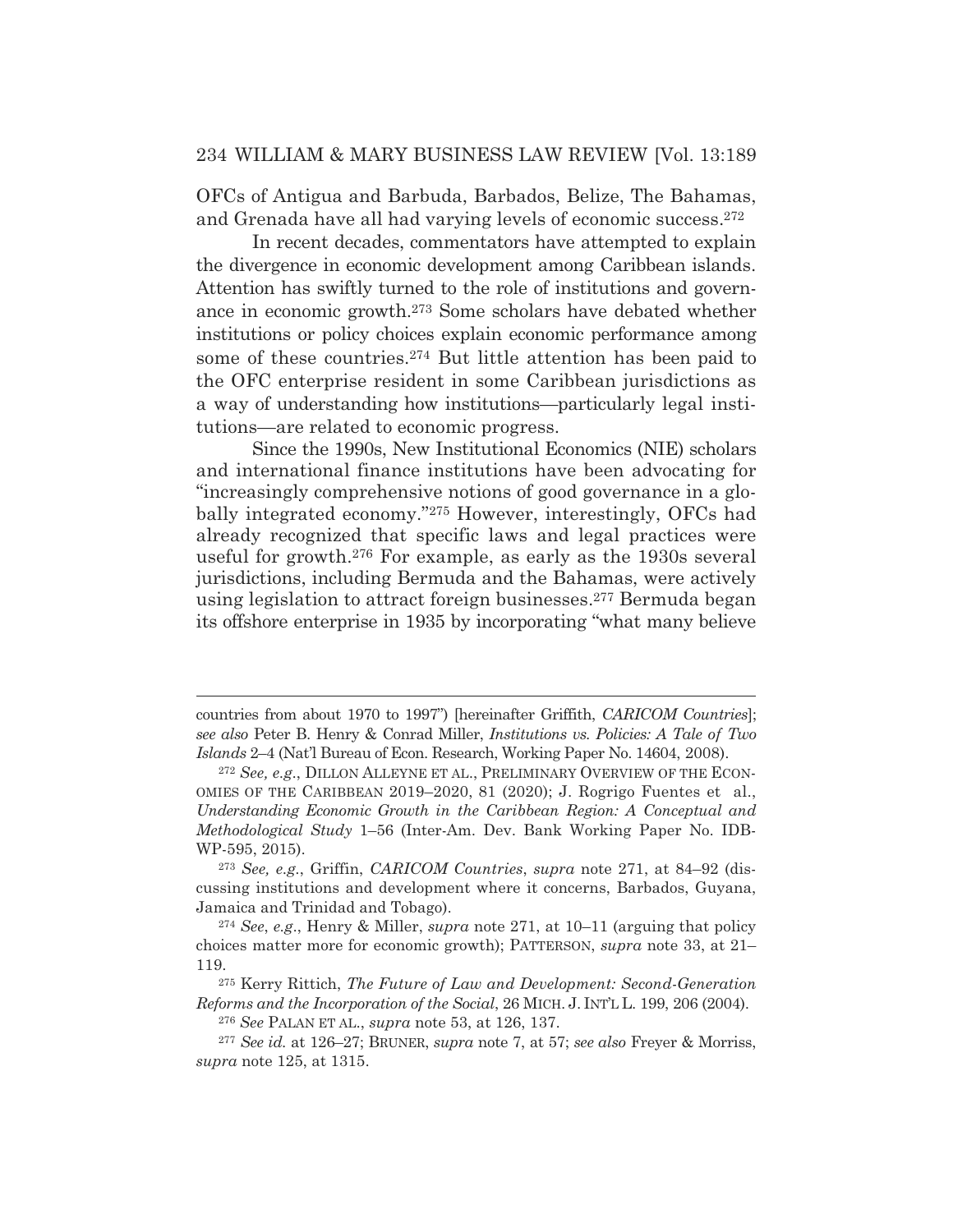was the first exempt company in the world."<sup>278</sup> Cayman began its international business efforts in 1966 by passing "the Banks and Trust Companies Regulation Law, the Trusts Law, and the Exchange Control Regulations Law, and [further developed] its 1960s companies law."279

One could reasonably argue that NIE scholars were late to the game.280 It was already clear to a subset of developing jurisdictions281 that "the design and functioning" of legal institutions were relevant for economic growth.282 But since OFCs did not emerge fully formed, we should consider their historical origins for clues as to why some jurisdictions gained more traction in the international finance market than other aspiring places.283

#### *B. The End of the British Empire*

As World War I came to a close, states began to explore various ways to rebuild their economies.284 "[F]ollowing the end of [the war] through the early 1970s, a small number of states led by Switzerland began to develop tax havens as [one] international development strategy."285 There quickly arose a significant number of OFCs of "English legal origins across those small jurisdictions active in cross-border finance."286 The growth of these

285 PALAN ET AL., *supra* note 53, at 108. Palan and his co-authors note that Switzerland was the first country to copy the U.S. states where it concerned innovating around laws in order to attract corporations. *Id.* at 111.

<sup>286</sup> *See* BRUNER, *supra* note 7, at 28; PALAN ET AL. *supra* note 53, at 149 (noting that "the largest [group of tax havens] is made up of the UK-based or British Empire–based tax havens").

<sup>278</sup> PALAN ET AL., *supra* note 53, at 126; *see also* OFFSHORE COMMERCIAL LAW IN BERMUDA 12–13 (Ian RC Kawaley ed., 2013).

<sup>279</sup> PALAN ET AL., *supra* note 53, at 137.

<sup>280</sup> Davis & Trebilcock, *supra* note 23, at 900–02.

<sup>281</sup> It bears emphasizing that some OFCs are not independent nations, but are territories. PALAN ET AL., *supra* note 53, at 149. Examples include Cayman, Bermuda, and British Virgin Islands. *Id.* at 124.

<sup>282</sup> Davis & Trebilcock, *supra* note 23, at 902.

<sup>283</sup> PALAN ET AL., *supra* note 53, at 112, 130.

<sup>284</sup> Richard N. Cooper, *Fettered to Gold? Economic Policy in the Interwar Period*, 30 J. ECON. LITERATURE 2120, 2121–22 (1992). Switzerland is considered to be the first OFC (i.e., outside of the United States), along with Liechtenstein and Luxemburg. PALAN ET AL., *supra* note 53, at 107. According to Palan, Murphy, and Chavagneux, "Switzerland was known as a tax haven in the 1920s." *Id.*; *see also* Alstadsaeter et al., *supra* note 10, at 2.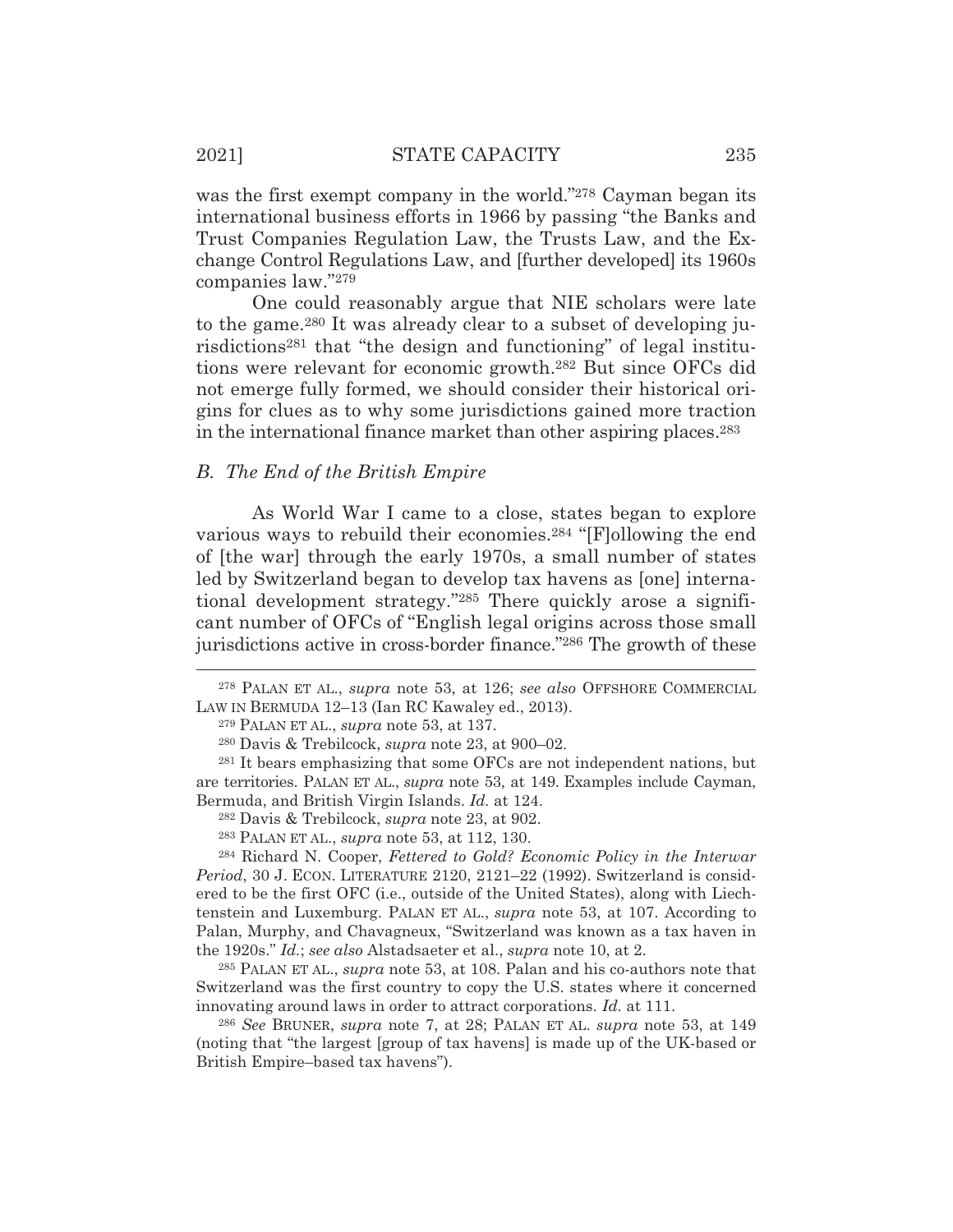jurisdictions in the international finance sector has made it difficult for scholars to ignore the apparent connection between English common law heritage and OFC development.287 This link emanates from the British colonial history of many of these jurisdictions.288 According to Palan et al.:

> Modern tax havens are still largely organized in three groups. First and still by far the largest is made of the UK-based or British Empire–based tax havens. Centered on the City of London and fed by the Euromarket, it consists of the Crown Dependencies, Overseas Territories, Pacific atolls, Singapore, and Hong Kong. The second consists of European havens, specializing in headquarter centers, financial affiliates, and private banking. The third consists of a disparate group of either emulators, such as Panama, Uruguay, and Dubai, or new havens from the transition economies and Africa.289

Given the diversity of OFCs, it is apparent that the common law alone does not explain the rise and relative success of some of these types of jurisdictions.290 If the common law was the secret to success, as some economists have previously argued,291 all the aforementioned territories and post-colonies of Britain should be equally prominent and successful—but this is certainly not the case.292 In fact, scholars have recognized a small subset of these common law jurisdictions, like Bermuda, British Virgin Islands and Cayman, that have gained a global reputation for cross-border finance and as corporate law havens.293

<sup>287</sup> DAM, *supra* note 40, at 26–28; BRUNER, *supra* note 7, at 28; PALAN ET AL., *supra* note 53, at 149; *see also* Dhammika Dharmapala, *What Problems and Opportunities Are Created by Tax Havens?*, 24 OXFORD REV. ECON. POL'Y 661, 663 (2008).

<sup>288</sup> PALAN ET AL., *supra* note 53, at 124–25.

<sup>289</sup> *Id.* at 149.

<sup>290</sup> *See* BRUNER, *supra* note 7, at 29–30.

<sup>291</sup> *See, e.g.*, La Porta et al., *Economic Consequences*, *supra* note 180, at 298.

<sup>292</sup> Katie Warren, *The top 15 tax havens around the world*, BUS. INSIDER (Nov. 19, 2019, 11:24 AM), https://www.businessinsider.com/tax-havens-for-mil lionaires-around-the-world-2019-11 [https://perma.cc/9XA2-HE2T].

<sup>293</sup> *See* Moon, *Delaware's New Competition*, *supra* note 1, at 1427 (highlighting the prominence of Bermuda, Cayman, and the British Virgin Islands); BRUNER, *supra* note 7, at 51–187 (highlighting the success of Bermuda,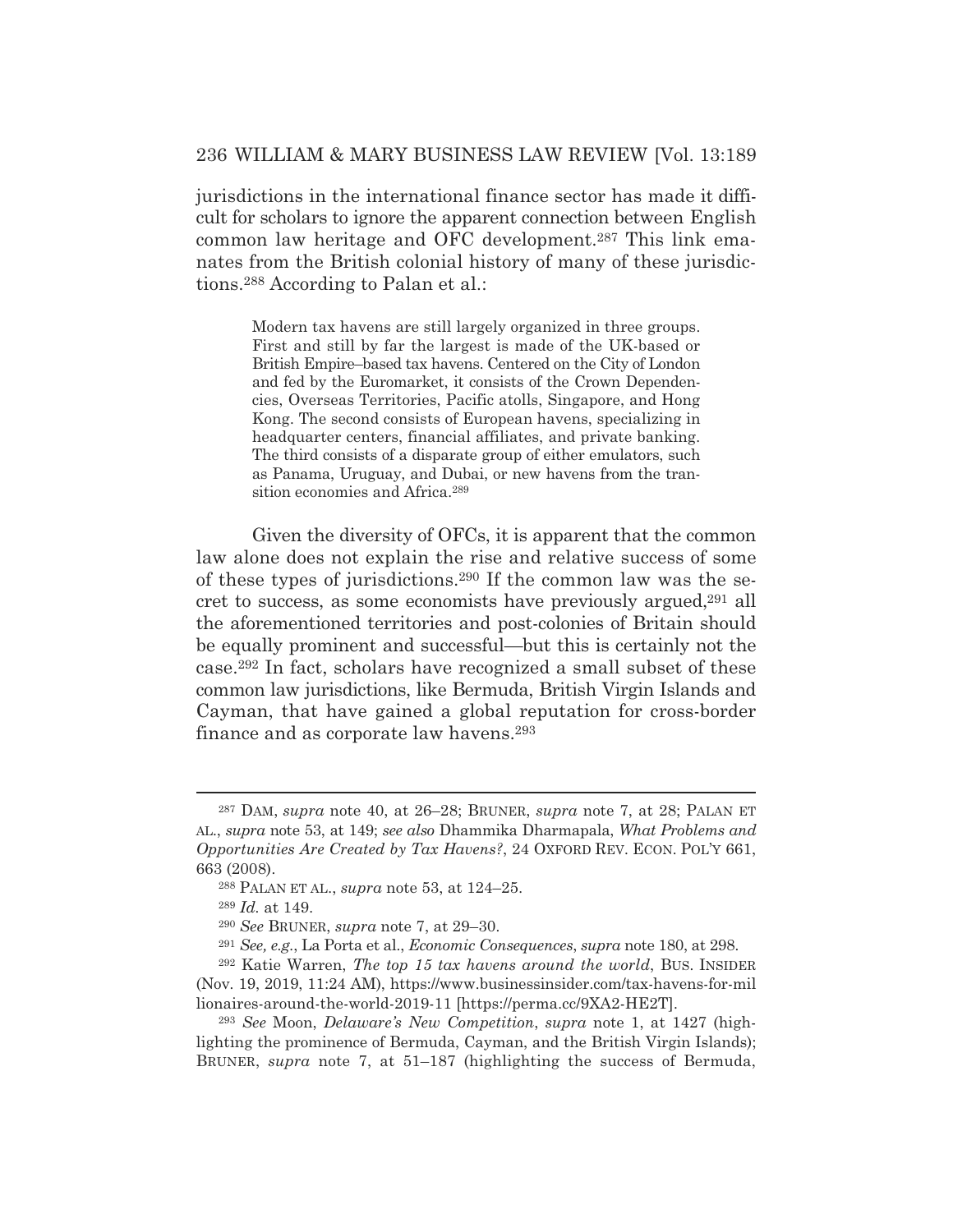OFCs in the British Commonwealth were cultivated over time and from afar.294 Their beginnings can be traced to British courts circa 1876 with court rulings that "allow[ed] companies to incorporate in Britain without paying tax."295 Due to the nature of the common law and the expanse of the British Empire at the time, this type of ruling was binding on remote colonies like "Bermuda, the Bahamas, and later the Cayman Islands and Hong Kong."296 Commentators have described how elites in London capitalized on this allowance and orchestrated a network of offshore centers throughout the Caribbean to serve their interests.<sup>297</sup> But there is more to this narrative.<sup>298</sup>

Much of the story began after World War II when Britain lacked the financial and military capacity to hold and maintain its colonies.299 At the same time, London had developed "a relatively powerful, and more importantly, internationally-oriented financial sector."300 Thus Britain was "in search of quick and easy 'savings' to

<sup>297</sup> *See* SHAXSON, *supra* note 74, at 88–91.

298 At the fall of the British Empire, elites in Britain sought to retain their global power through a less visible means—international finance. *Id.* at 88. This was made feasible by the Bank of England, which allowed English Banks to engage in unregulated foreign transactions in foreign currency. *Id.* These types of transactions slowly and deliberately spread to Britain's offshore territories, perhaps the most well-known being Cayman. *Id.* The City of London of Corporation, as distinct from the City of London, was at the center of this development. *Id*. Indeed, the accommodating regulations of the Bank of England, which was heavily influenced by the City of London Corporation, made London an attractive place to foreign banks. But London was not enough. *Id.* Banks situated in the City of London Corporation would in turn establish branches in former colonies and current territories of Britain. *Id.* at 89.

<sup>299</sup> *See* JOHN DARWIN, BRITAIN AND DECOLONIZATION: THE RETREAT FROM EMPIRE IN THE POST-WAR WORLD 3–33 (1988); Ronen Palan, *International Financial Centers: The British Empire, City-States and Commercially Oriented Politics*, 11 THEORETICAL INQUIRIES L. 149, 174 (2010).

300 PALAN ET AL., *supra* note 53, at 165.

Singapore, and other jurisdictions); *see also* Freyer & Morris, *supra* note 125, at 1297–1398 (highlighting the rise of Cayman).

<sup>294</sup> PALAN ET AL., *supra* note 53, at 124–42.

<sup>295</sup> *Id.* at 112.

<sup>296</sup> *Id.* at 115; *see, e.g*., Todd v. Egyptian Delta Land & Inv. Co. [1929] 1 KB 119, 150 (HL) (appeal taken from Eng.) (a key case in the United Kingdom that allowed foreign firms registered in the United Kingdom to avoid taxation because they operated elsewhere).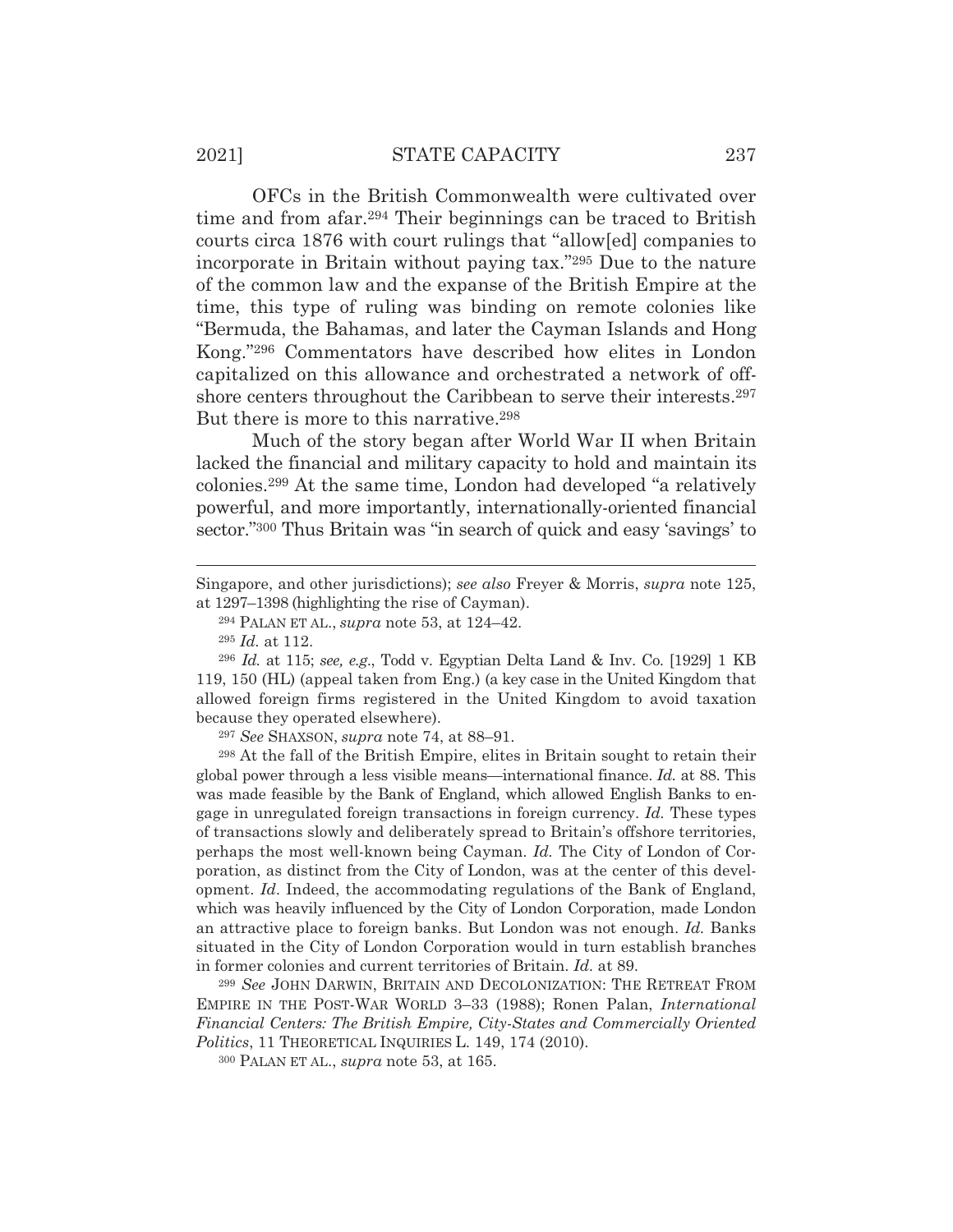maintain its unwieldy empire" and was consequently, "keen to embrace tax haven status for its small colonial outposts, because it kept the local elites happy and lowered payments from London."301

At the time of the British Empire's decline, its currency was weakening, and "the British government imposed strict restrictions on the use of the pound sterling in trade credits with nonresidents."302 The British pound had sunk so low in value at the end of World War II that "no one wanted to hold it."303 As an alternative, British banks began to use other currencies when engaging in international transactions—such as the U.S. dollar—claiming that this was allowable under the relevant banking restrictions at the time.304 These types of transactions were referred to as "Euromarket transactions" and the Bank of England did not penalize them.<sup>305</sup> Consequently, among other standard banking requirements, "reserve depository requirements were not applied to Euromarket transactions."306 They were deemed to be foreign transactions that were technically not within the Bank of England's jurisdiction.<sup>307</sup> In short, these unregulated Euromarket transactions were considered early offshore banking transactions.308 These unregulated markets ultimately became both feasible and popular beyond the shores of England.309

OFCs exist in different parts of the world where Britain had colonies, but the islands of the Commonwealth Caribbean have a high concentration.310 For example, seven of the United Kingdom's current fourteen Overseas Territories, and three Crown Dependencies, are deemed OFCs.<sup>311</sup> These are the Overseas Territories of "Bermuda, Cayman Islands, British Virgin Islands, Gibraltar, Turks and Caicos, Anguilla, and Montserrat," and the

<sup>301</sup> *Id.* at 124–25.

<sup>302</sup> *Id.* at 160.

<sup>303</sup> JOHN DARWIN, UNFINISHED EMPIRE: THE GLOBAL EXPANSION OF BRITAIN 352 (2013).

<sup>304</sup> PALAN ET AL., *supra* note 53, at 160.

<sup>305</sup> *Id.* at 161.

<sup>306</sup> *Id.*

<sup>307</sup> *Id.*

<sup>308</sup> *Id.*

<sup>309</sup> *Id.* at 167.

<sup>310</sup> *Id.* at 124.

<sup>311</sup> *Id.*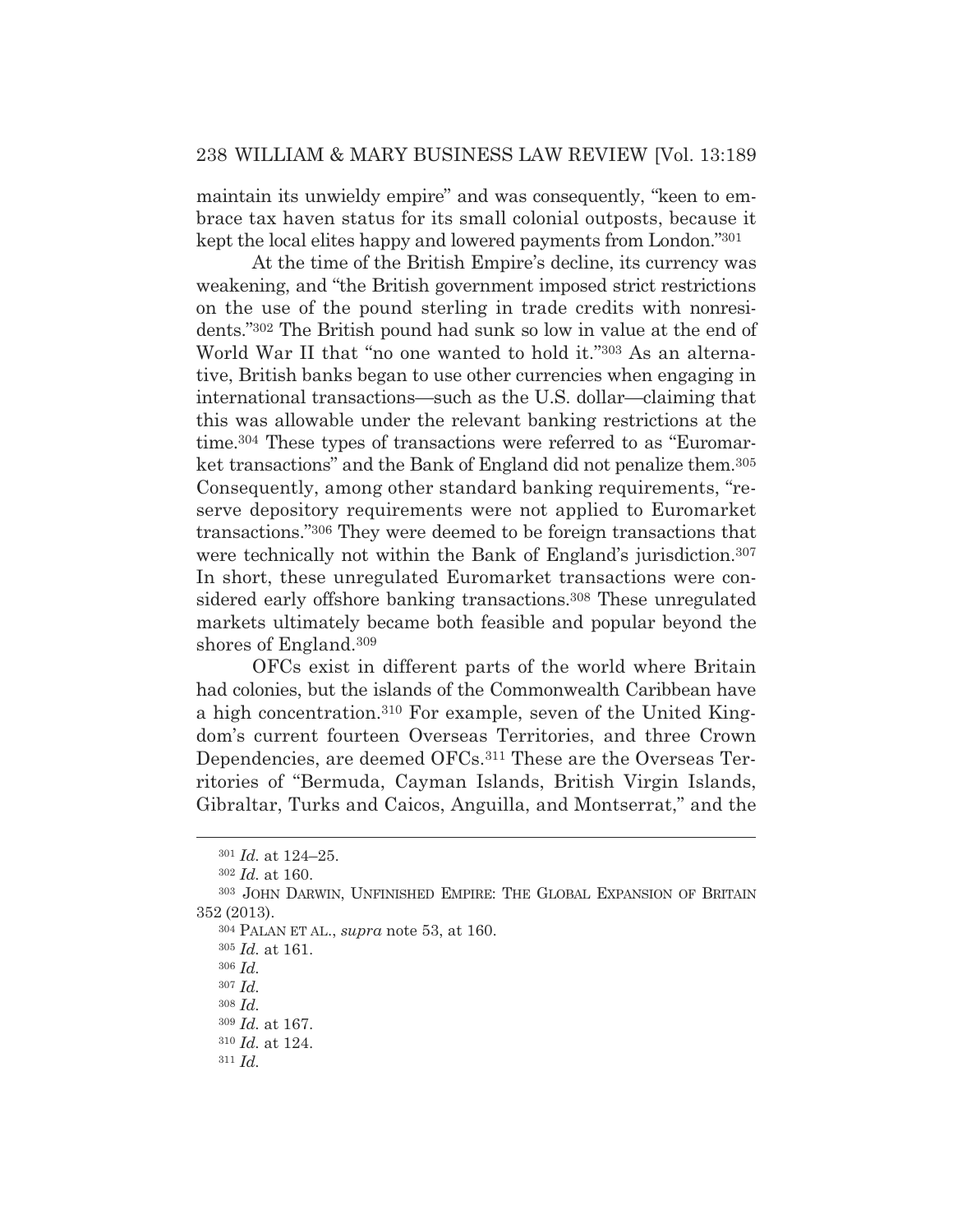"Crown Dependencies of Jersey, Guernsey, and the Isle of Man."312 A majority of the Overseas Territories are in the Commonwealth Caribbean, which makes them particularly worthy of further study and comparison with non-OFC jurisdictions of similar geography, colonial history and size where it concerns OFC development.313 It bears noting that several independent Commonwealth Caribbean post-colonies are also considered OFCs.314 These include Antigua and Barbuda, Barbados, Belize, Grenada, Saint Kitts and Nevis, Saint Lucia, as well as Saint Vincent and the Grenadines.315

#### *C. Searching for State Capacity*

The political climate in Britain's tiny Caribbean colonies and overseas territories provided a ripe atmosphere for OFC development during the post–World War II period.316 Many of these jurisdictions had become interested in international finance because of what they thought it could do for their economies.317 Two factors were particularly critical to the OFC enterprise in these places. First, nationalism was on the rise—with local elites vigorously making the case for political independence.318 These elites wanted self-governance—or at least local legislative autonomy.319 Second, there was a desire to transform their economies to serve the needs of growing populations.320 For those colonies that ultimately achieved their sovereignty—predominantly between the 1960s and '80s—they were faced with serious economic

<sup>312</sup> *Id.*

<sup>313</sup> *See, e.g.*, Moon, *Delaware's New Competition*, *supra* note 1, at 1423 (explaining that it is worth studying Bermuda, BVI, and Cayman because of their global prominence).

<sup>314</sup> BRUNER, *supra* note 7, at 21.

<sup>315</sup> *See* Dharmapala & Hines, *Which Countries*, *supra* note 15, at 1067.

<sup>316</sup> *See id*. at 1060.

<sup>317</sup> *See id*.

<sup>318</sup> *See, e.g.*, CHARLES C. MOSKOS, JR., THE SOCIOLOGY OF POLITICAL INDE-PENDENCE: A STUDY OF NATIONALIST ATTITUDES AMONG WEST INDIAN LEADERS 308 (1967).

<sup>319</sup> *See, e.g.*, Freyer & Morriss, *supra* note 125, at 1338.

<sup>320</sup> BERRY, *supra* note 270, at 17–35.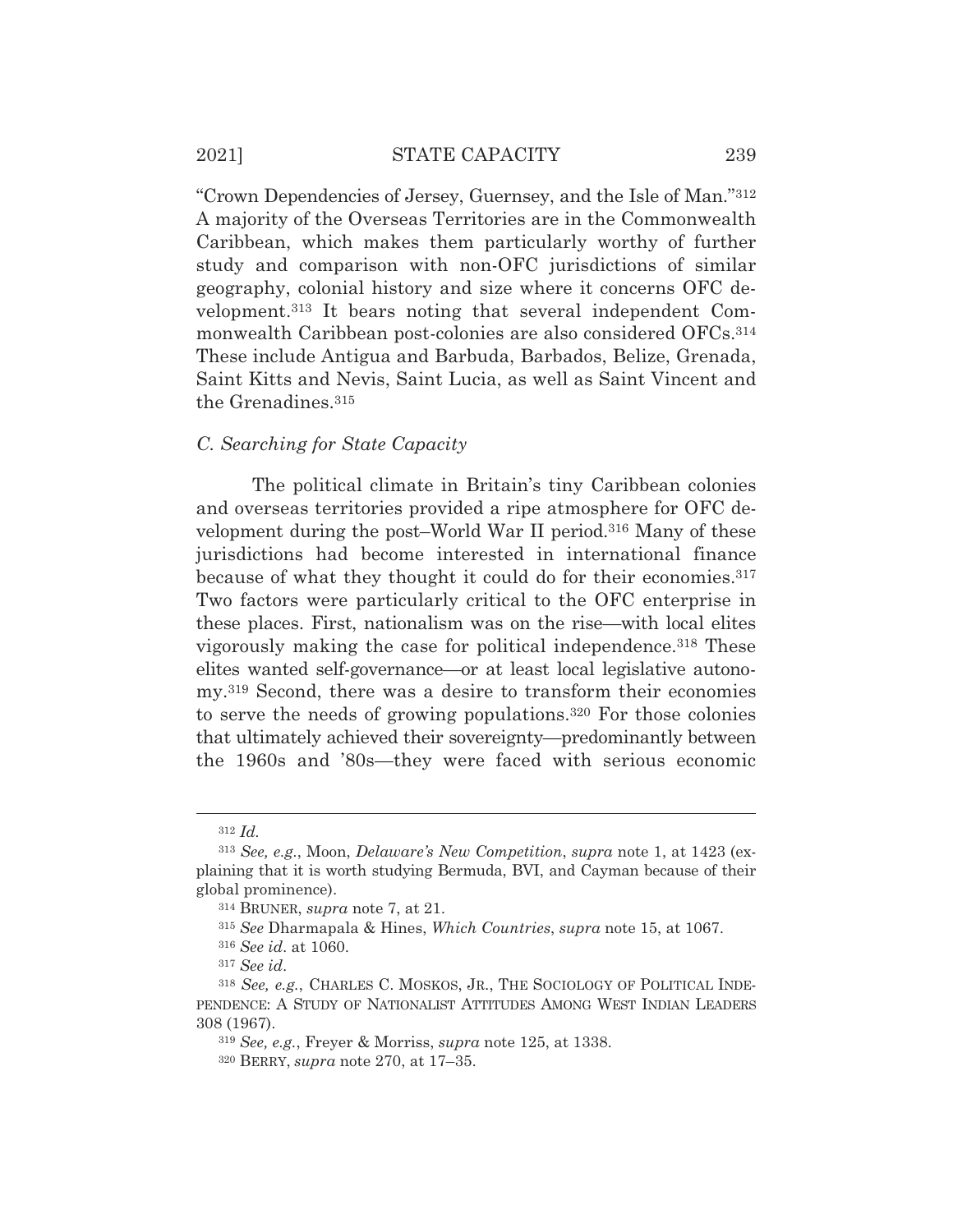difficulties.321 The colonial enterprise had nurtured plantation economies throughout most of the Caribbean to service the needs of the British Empire.322 The elites in the post-colonies and remaining British Overseas Territories (BOTs) thought it was crucial to reorient the economies they inherited toward different and more productive types of commercial activities.323 Further, after centuries of colonial rule, these small Caribbean jurisdictions were actively in pursuit of new and more sophisticated sources of economic growth.324

 Economic diversification became the new goal, and business, community, and political leaders within these jurisdictions were eager to find new sources of foreign exchange to pay for the imports they required.325 While this budding desire for self-governance and economic growth blossomed, Britain—London in particular—saw its small territories and former colonies as an ideal way to develop a network of offshore jurisdictions that could funnel business back to the Empire.326 Some commentators note that:

> Serious discussions of the introduction of wealth taxes in Britain also created a growing demand for offshore products within the sterling area (as the exchange control area managed by the British and incorporating both colonies and some former colonies were known), as did the weakening of capital controls brought about by the British return to current account convertibility in 1959.327

<sup>321</sup> *Id.*

<sup>&</sup>lt;sup>322</sup> Id. Since the colonial enterprise was predominantly skewed toward external (British) interests as opposed to local ones, the economy that remained at the time of political independence required reform. *Id.* According to Alex Dupuy, "[t]he purpose of colonization was obviously to secure new markets and sources of raw materials, and wealth for colonizing powers." Alex Dupuy, *Slavery and Underdevelopment in the Caribbean: A Critique of the "Plantation Economy" Perspective*, 7(3) DIALECTICAL ANTHROPOLOGY 237, 238 (1983); *see also* ERIC WILLIAMS, CAPITALISM AND SLAVERY 98–107 (1994).

<sup>323</sup> *See* Dupuy, *supra* note 322*,* at 237–38; BERRY, *supra* note 270, at 17–35.

<sup>324</sup> *See, e.g.*, Freyer & Morriss, *supra* note 125, at 1303.

<sup>325</sup> *See, e.g.*, Griffith, *Economic Smallness*, *supra* note 269, at 939–58; *see also* Griffith, *Caribbean Countries*, *supra* note 269, at 25–27.

<sup>326</sup> *See* SHAXSON, *supra* note 74, at 87–106.

<sup>327</sup> Freyer & Morriss, *supra* note 125, at 1312.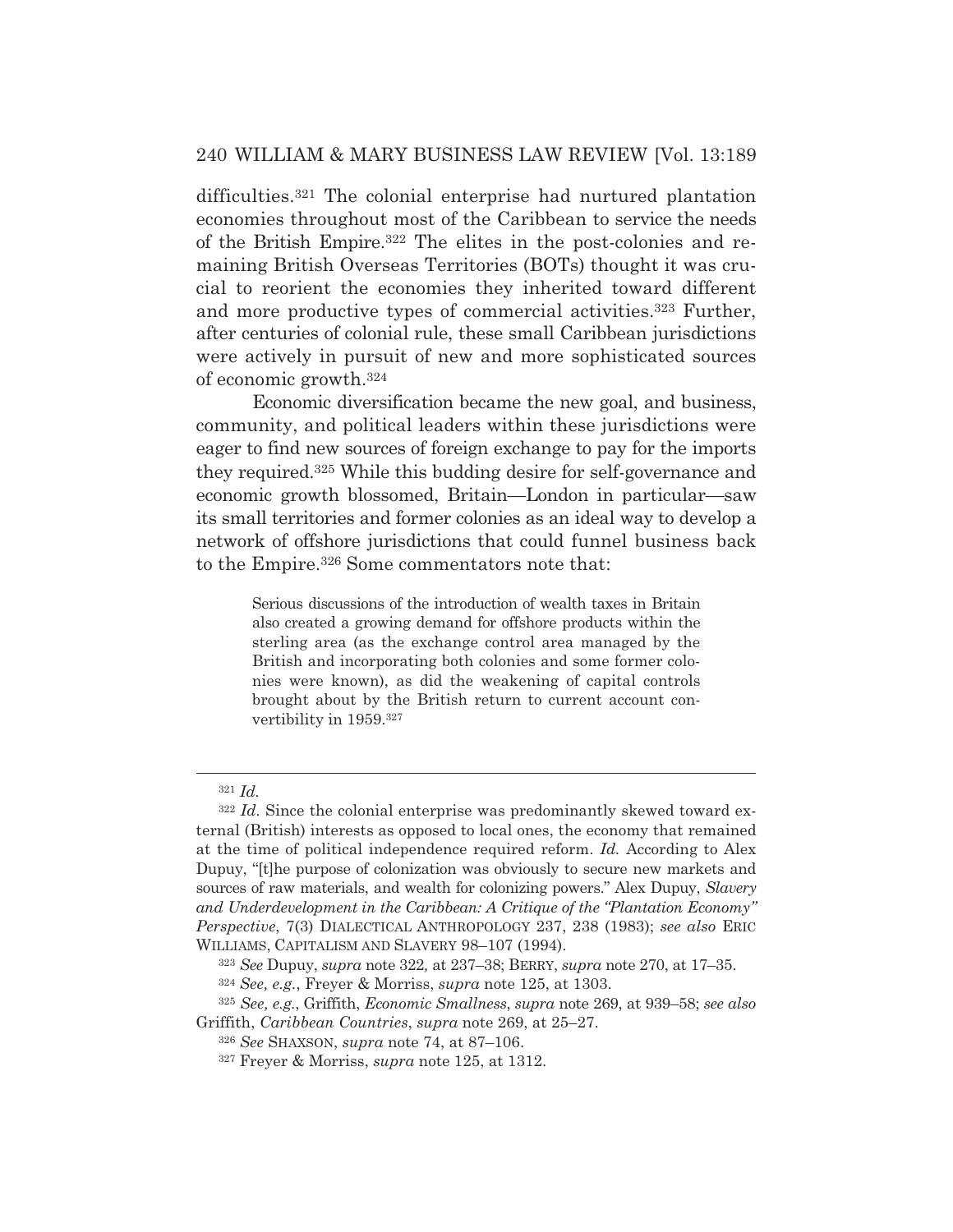Further, there was an abiding concern in Britain<sup>328</sup> that those colonies that had not pursued political independence would remain indefinitely dependent upon the Empire.329

 One concern was the limited capabilities of these small jurisdictions.330 According to Ronen Palan, "whereas large, heavily populated states have a great many instruments of competition at their disposal, the smallest states cannot realistically compete for large-scale production or manufacturing facilities, nor can they compete in high-value sectors."331 With the potential for a steady flow of foreign investors, the offshore financial market promised to create a new growth engine for these small economies.332 And, with that possibility, offshore financial services emerged as a viable development strategy.333 The fundamental tools for this kind of activity—a ready market, attractive business laws, and skilled professionals—were within reach for even the smaller and more resource-constrained jurisdictions.334

329 Tony Freyer and Andrew Morriss note that:

Freyer & Morriss, *supra* note 125, at 1318.

<sup>330</sup> *Id.* at 1312.

<sup>328</sup> But it would be a mistake to frame the British position as monolithic or uniform. *Id.* Interest groups within the government had divergent concerns. *Id.* Andrew Morriss and Lotta Moberg note:

During internal British government debates over the establishment of tax havens in Britain's overseas territories, the British Treasury worried about revenue losses, the Foreign and Colonial Office about the fiscal sustainability of the territories and their budgetary impact on Britain, and the Bank of England about the implications for exchange control.

Andrew P. Morriss & Lotta Moberg, *Cartelizing Taxes: Understanding the OECD's Campaign Against Harmful Tax Competition*, 4 COLUM. J. TAX L. 1, 11 (2012).

Given its concerns over being left with an expensive legacy of financially dependent territories, Britain's interest in the region focused on finding a means for fiscal self-sufficiency in the Caribbean. The Colonial Office was intent that Britain not be 'left with a residue of financially dependent territories such as Caymans, Turks and Caicos, and the British Virgin Islands.'

<sup>331</sup> PALAN ET AL., *supra* note 53, at 167; *see* Enriquez & Centeno, *supra* note 176, at 130–32; Soifer & vom Hau, *supra* note 178, at 1.

<sup>332</sup> *See generally* ROSE-MARIE BELLE ANTOINE, CONFIDENTIALITY IN OFF-SHORE FINANCIAL LAW (2002).

<sup>333</sup> *See* PALAN ET AL., *supra* note 53, at 159–60.

<sup>334</sup> *See id.* at 184–85.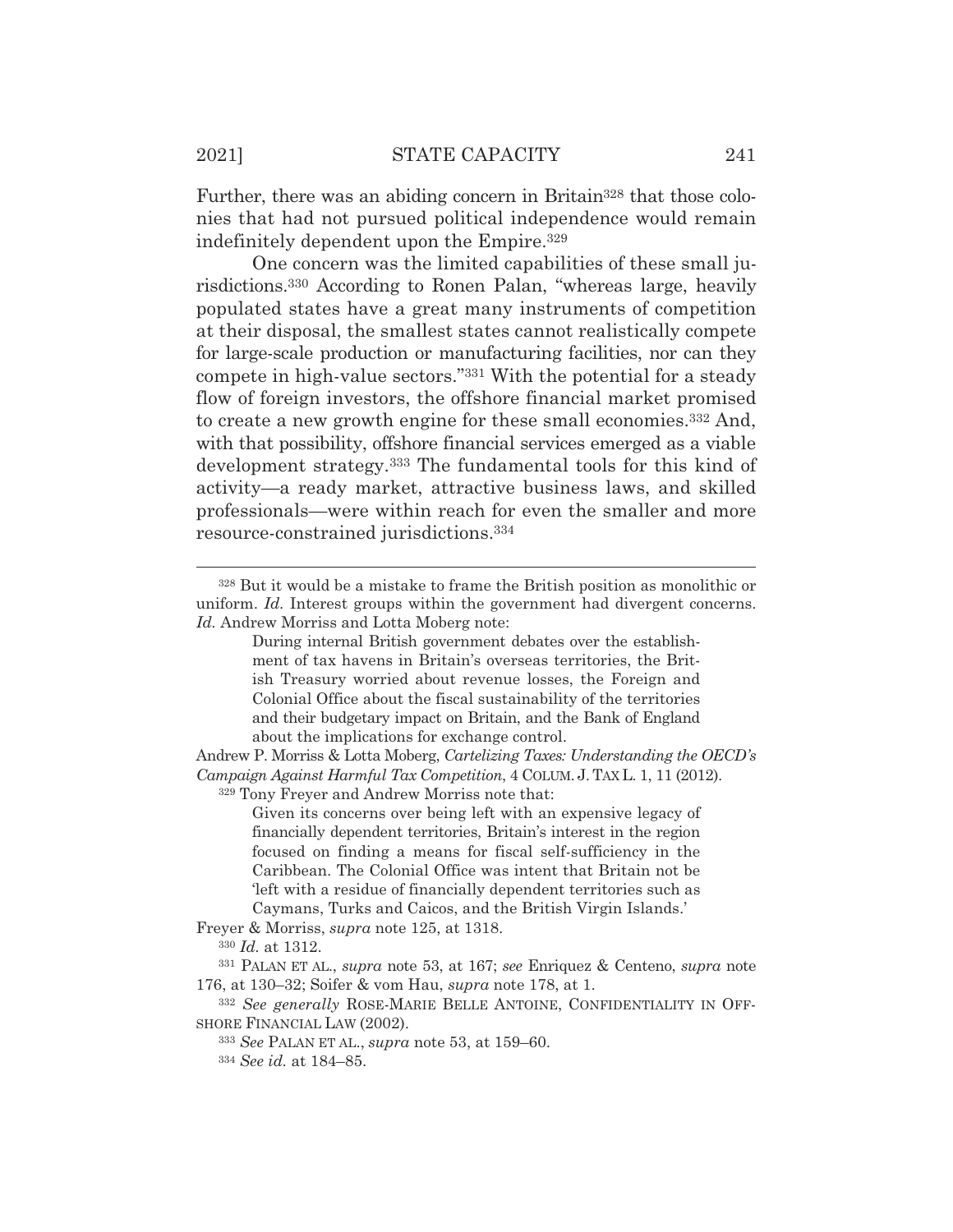But, despite the social and economic forces pushing toward international finance, not all of Commonwealth Caribbean postcolonies would become OFCs—nor find economic growth.335 And, of those who became OFCs, not all would become successful—as measured by the number of incorporations and investments flowing to their shores.336 William Moon notes that "corporations traded on American securities markets like the New York Stock Exchange tend to cluster around only a handful of jurisdictions, suggesting that there is something more than tax motivating their behavior."337 For example, as of 2018, 18.5% of foreign corporations338 were incorporated in the Cayman Islands and 5.8% were incorporated in Bermuda.339 BVI accounted for 4.5% of foreign incorporations.340 According to Moon, "about a quarter of firms incorporated in foreign nations are accounted for by three jurisdictions ... the Cayman Islands, Bermuda and [BVI]."341

#### *D. Institutional Learning and State Capacity*

It is generally accepted that colonial history matters for development.342 But scholars have only recently begun to explore how specific kinds of colonial experiences may have impacted current approaches to institutional development, including the rule of law, in the post-colonial period.343 For example, legal scholars Ronald Daniels, Michael Trebilcock, and Lindsey Carson suggest that the various ways the British governed their colonies and the way citizens of those colonies responded to the chosen governance model mattered for "the long-run, stable commitment to legality" when the colony became a sovereign state.<sup>344</sup> The authors focus on specific features of British colonial governance.345 They

<sup>342</sup> *See, e.g.*, ATUL KOHLI, IMPERIALISM AND THE DEVELOPING WORLD: HOW BRITAIN AND THE UNITED STATES SHAPED THE GLOBAL PERIPHERY 1 (2020).

<sup>335</sup> *See* Dharmapala & Hines, *Which Countries*, *supra* note 15, at 1060, 1064. <sup>336</sup> *Id.*

<sup>337</sup> Moon, *Delaware's New Competition*, *supra* note 1, at 1426–27.

<sup>338</sup> Moon uses this term to refer to "firms incorporated in foreign nations" that is, not in the United States. *Id.* at 1424–26.

<sup>339</sup> *Id.* at 1427.

<sup>340</sup> *Id.*

<sup>341</sup> *Id.* at 1426.

<sup>343</sup> *See, e.g.*, KOHLI, STATE DIRECTED DEVELOPMENT, *supra* note 23, at 1. 344 Daniels et al., *supra* note 33, at 127.

<sup>345</sup> *Id.*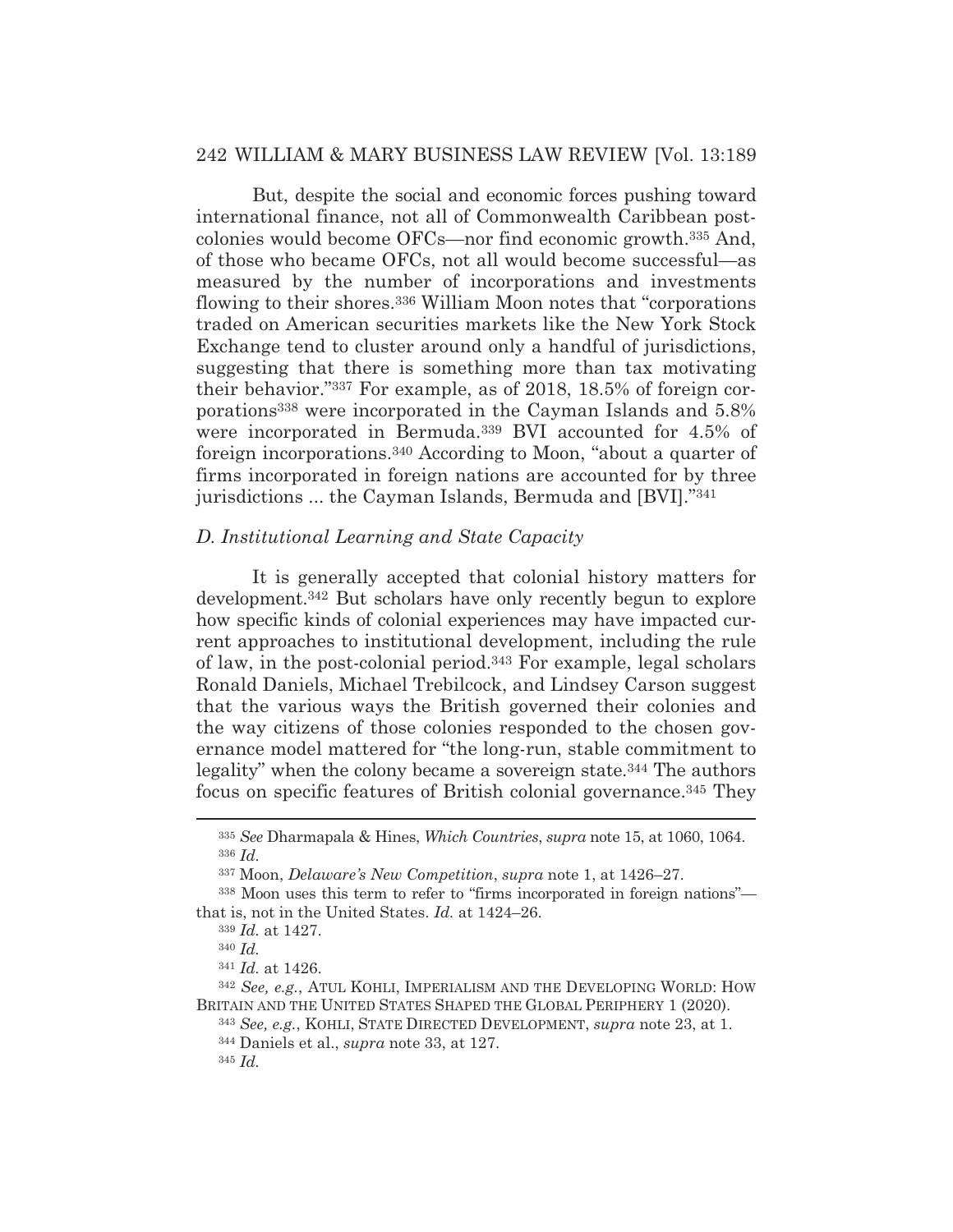investigate "(1) the degree of representation in legislative bodies afforded to the indigenous population and (2) the extent to which indigenous and British common law courts and animating values were integrated, fostering the development of a localized common law jurisprudence."<sup>346</sup> In short, the authors suggest colonial history may have played a critical role in the "long-term persistence" of how law and legal institutions are perceived and designed for development in some places.347

But not all well-designed laws will serve their desired ends.348 Some scholars of development note "it is not the case that once institutional rules are established, role occupants blindly follow. Instead, they constantly modify the rules, transform them, and bypass them in the course of their daily interaction."349 Institutions are therefore only as effective as the actors who engage and change them—i.e., they are products of the social environment.350 A key difference between successful and unsuccessful OFCs (or merely aspiring OFCs) in the area of regulatory competition may relate to social environment within which the state's institutional capabilities developed.351

Orlando Patterson proposes that institutional knowledge matters for development.352 Indeed, it may reasonably be considered a type of state capacity.353 Patterson suggests there are two types of institutional knowledge: "declarative and procedural."354 The difference between the two is in the *how*.355 "Declarative knowledge can be learned verbally, whereas procedural knowledge is learned only through observation and practice; it is, for example,

<sup>354</sup> *Id.* at 25.

<sup>346</sup> *Id.*

<sup>347</sup> *Id.* at 113; *see* Luigi Guiso et al., *Long-Term Persistence*, 14 J. EUR. ECON. ASSOC. 1401, 1410 (2016).

<sup>348</sup> *See* PATTERSON, *supra* note 33, at 22–38.

<sup>349</sup> Alejandro Portes, *Institutions and Development: A Conceptual Reanalysis*, *in* INSTITUTIONS COUNT: THEIR ROLE AND SIGNIFICANCE IN LATIN AMERICAN DEVELOPMENT, *supra* note 191, at 8.

<sup>350</sup> *See* NORTH, *supra* note 35, at 1018–23. According to Centeno and Portes, "[n]o doubt, 'institutions matter,' but they are themselves subject to ... 'the problem of embeddedness': The fact that the human exchanges that institutions seek to guide in turn affect these institutions." Centeno & Portes, *supra* note 164, at 8.

<sup>351</sup> Centeno & Portes, *supra* note 164, at 8.

<sup>352</sup> PATTERSON, *supra* note 33, at 25–26.

<sup>353</sup> *See id.* at 24–26.

<sup>355</sup> *Id.*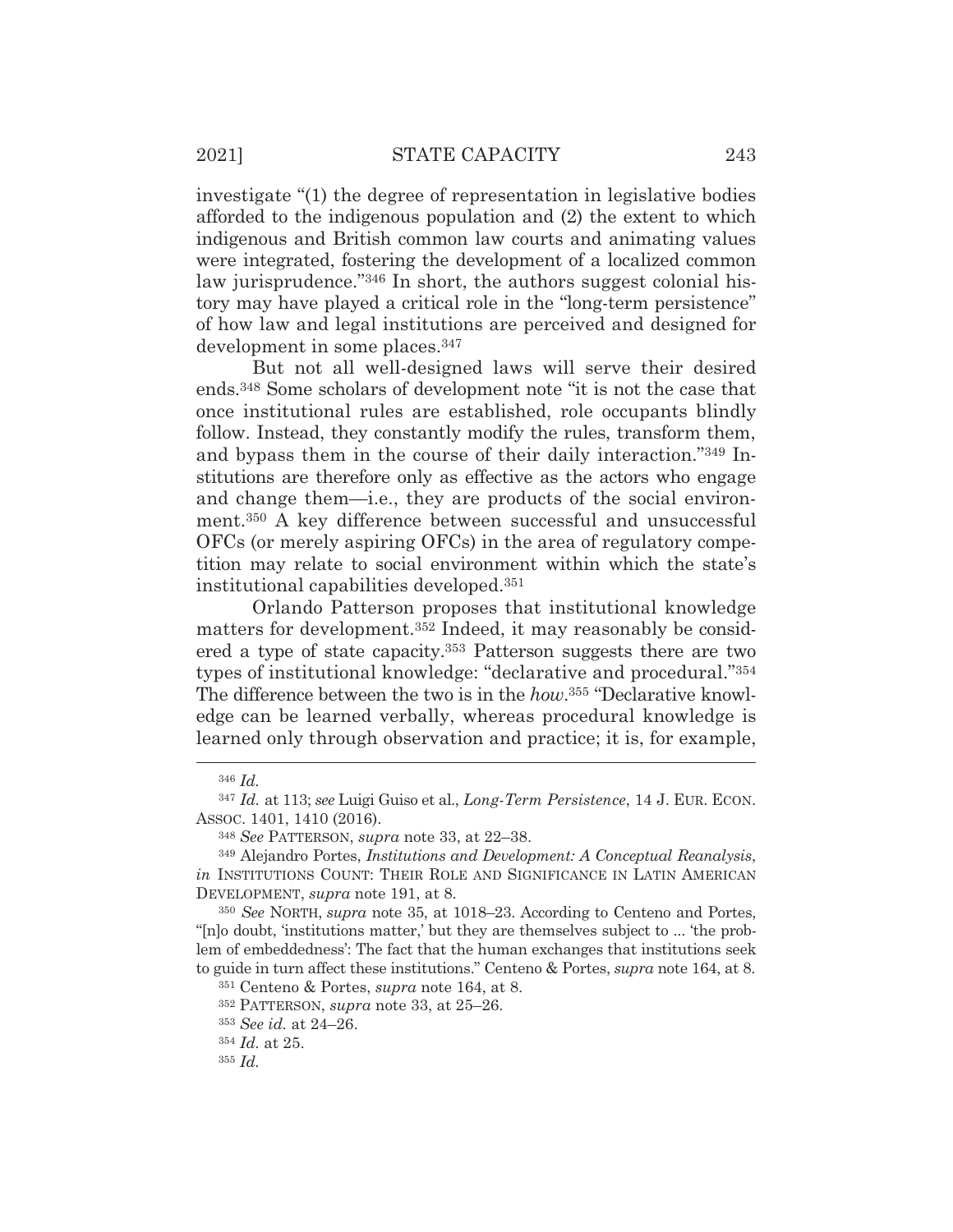the difference between knowing what a bicycle is and does and how to ride one."356

According to this thesis, "institutional learning and practice" may explain the divergent economic development outcomes of countries.357 Countries must inherit an appropriate degree of "procedural knowledge" to effectively manage and adapt their institutions in ways that will produce high levels of economic (and social) gain in the long run.<sup>358</sup> While declarative knowledge (e.g., specific legal rules) is important, perhaps procedural knowledge is more critical for coordinating factors like network externalities, the influence of special interests on legal reform, and legal institutional isomorphism for economic competition.

#### IV. INSTITUTIONAL LEARNING AND OFC DEVELOPMENT

This Part explicitly connects the colonial history of Caribbean jurisdictions, the state capacity concept and the development of OFC status. It suggests that state capacity may have been harnessed in a particular manner in some Commonwealth Caribbean jurisdictions, which made them well suited for the OFC enterprise. More specifically, OFC state capacity may have emanated from specific types of institutional learning.<sup>359</sup> The cases of Barbados, Cayman Islands, and Jamaica—three Commonwealth Caribbean jurisdictions—demonstrate the differences in institutional learning during the colonial period and how this learning may have influenced both the decision to become an OFC and the level of success ultimately attained once that choice was made.<sup>360</sup>

Barbados, Cayman Islands, and Jamaica represent points on a spectrum. Cayman is a well-developed OFC.361 Cayman is a territory of Britain and one of the world's most prominent OFC.362

<sup>356</sup> *Id.*

<sup>357</sup> *Id.* at 22–24.

<sup>358</sup> *Id.* at 107–13. Patterson argues that Barbados's greater economic success compared to Jamaica's is due to a British colonial history that facilitated a greater degree of procedural knowledge about institutions of governance than the colonial history experienced by Jamaica, which only afforded leaders declarative knowledge. *Id.* at 107–09.

<sup>359</sup> *See infra* Section IV.A.

<sup>360</sup> *See infra* Section IV.A.

<sup>361</sup> *See* Moon, *Delaware's New Competition*, *supra* note 1, at 1426.

<sup>362</sup> *See id.* at 1448; Freyer & Morriss, *supra* note 125, at 1297–1300.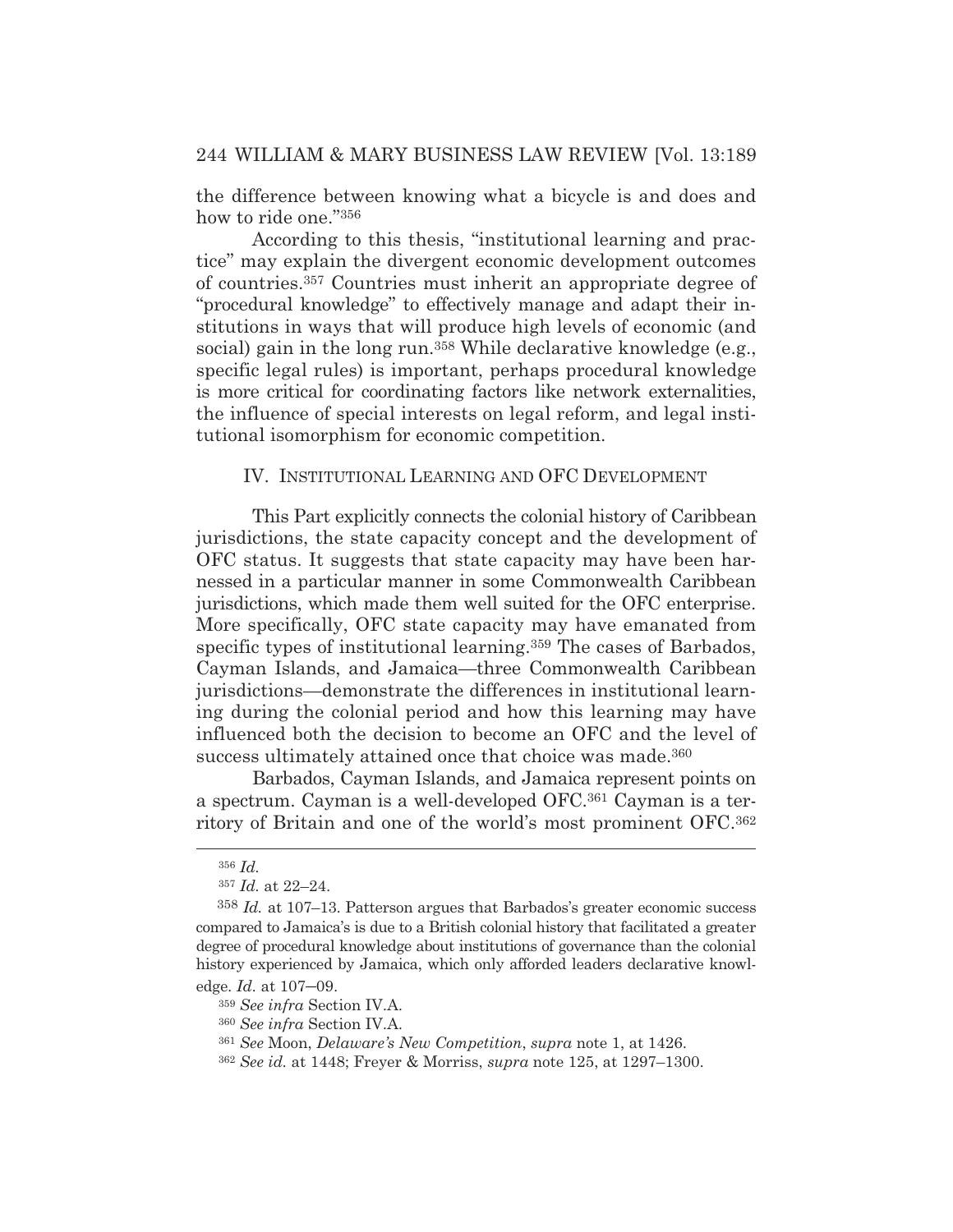Barbados is a sovereign nation, ex-colony of Britain, and a reasonably well-developed OFC.363 Jamaica is also a sovereign nation and ex-colony of Britain, but it is not an OFC.364

This Part uses cases from the Commonwealth Caribbean for two key reasons. First, the jurisdictions in this region generally reflect a strong tie between British colonial heritage and OFC activity.365 Specifically, this selection of jurisdictions control for the British common law tradition—i.e., declarative knowledge inherited during the colonial period. Christopher Bruner artfully notes that the connection of OFC activity to English legal origins in small jurisdictions "has been so frequently remarked upon that it is worth exploring, at least briefly, how far this might take us in describing and evaluating this category of jurisdictions."366

Second, these small jurisdictions provide more readily available and accessible case studies that can prove insightful to larger and more complex societies.<sup>367</sup> Economist Peter Blair Henry argues wealthier countries can learn important economic lessons about growth from smaller developing nations.368

 As noted in Part II, some scholars argue that a state with a well-qualified and reasonably autonomous bureaucracy is well governed and capable of good policy choices.369 In the case of OFCs, successful non-American jurisdictions like Cayman and Barbados, arguably have a well-developed bureaucracy of experts specially equipped to address financial regulations and adjust to changing international politics.370

<sup>363</sup> *See* PATTERSON, *supra* note 33, at 89–96.

<sup>364</sup> *See id.*

<sup>365</sup> Dharmapala & Hines, *Which Countries*, *supra* note 15, at 1064–66.

<sup>366</sup> BRUNER, *supra* note 7, at 28.

<sup>367</sup> Dharmapala & Hines, *Which Countries*, *supra* note 15, at 1065–66.

<sup>368</sup> HENRY, *supra* note 42, at 17–19.

<sup>369</sup> *See supra* Part II; Fukuyama, *What Is Governance?*, *supra* note 146, at 360. Political scientist Francis Fukuyama suggests that if an "agency were full of professionals with graduate degrees from internationally recognized schools, one would not just feel safer granting them considerable autonomy, but would actually want to reduce rule boundedness in hopes of encouraging innovative behavior." *Id*.

<sup>370</sup> *See* Freyer & Morriss, *supra* note 125, at 1300; PATTERSON, *supra* note 33, at 104–05.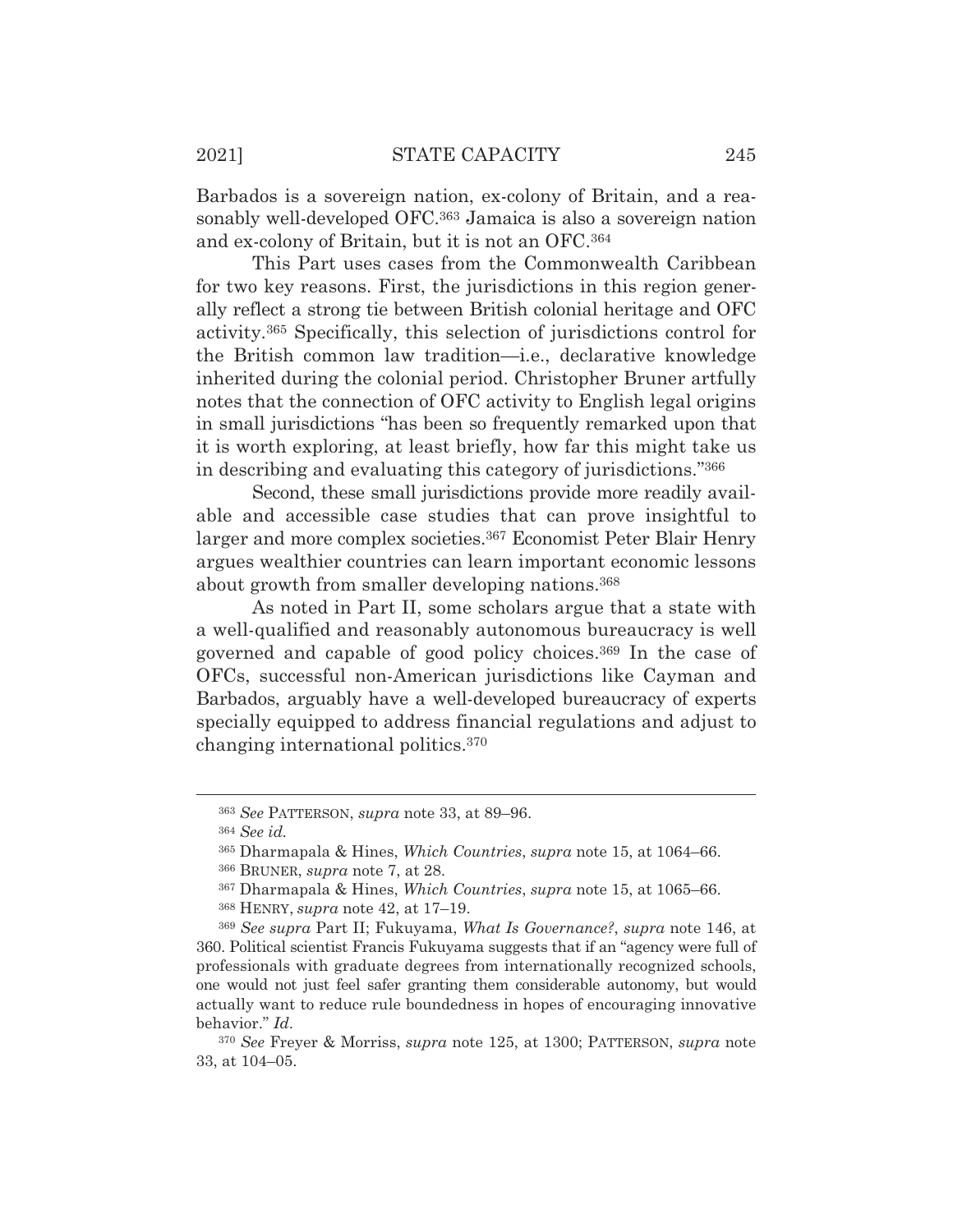These experts understand the overarching policy directives of elected officials and are able to suggest and implement regulations geared at achieving these goals.371 To the extent that these bureaucrats are professionals—accountants and lawyers, for example—they are typically self-regulated and bound by "professional norms that seek to preclude certain self-seeking behavior."372 This combination of deep expertise, autonomy, and normative guidance suggests that the ability to coordinate key professional networks,373 effectively blend public sector goals with private sector innovations,374 and choose other jurisdictions with which the OFC should be isomorphic in terms of rules and institutional design.<sup>375</sup>

#### *A. Learning Confidence in Lawmaking: Barbados v. Jamaica*

Consider the cases of Barbados and Jamaica, two small Commonwealth Caribbean island ex-colonies of Britain.376 Barbados has become an OFC in the post-colonial period, but Jamaica has not, despite both countries' inheritance of British common law institutions.377 One explanation for this divergence could be the difference in size between the islands.<sup>378</sup> Jamaica has a land mass of 27,750 square kilometers and is just shy of three million people, compared to Barbados, which is 430 square kilometers with a population just over 280,000 people.379 A smaller jurisdiction may

376 Legal scholars and social scientists have undertaken careful comparative economic, legal, and socio-historical studies of both island nations. *See, e.g.*, Daniels et al., *supra* note 33, at 131; PATTERSON, *supra* note 33, at 89–90; HENRY, *supra* note 42, at 21–44; Martin W. Sybblis, *Law, Growth, and the Identity Hurdle: A Theory of Legal Reform*, 95 TUL. L. REV. 867, 896–901 (2021).

<sup>377</sup> *See* PATTERSON, *supra* note 33, at 89–103.

<sup>378</sup> *Id.* at 87.

<sup>379</sup> *See* BERRY, *supra* note 270, at 11; Jamaica—World Bank Open Data— WORLD BANK, https://data.worldbank.org/indicator/SP.POP.TOTL?locations=JM [https://perma.cc/PP6L-Q5EQ]; Barbados—World Bank Open Data—WORLD BANK, https://data.worldbank.org/indicator/SP.POP.TOTL?locations=BB [https:// perma.cc/5EF3-SKBG].

<sup>371</sup> PATTERSON, *supra* note 33, at 107–08.

<sup>372</sup> *See* Fukuyama, *What Is Governance?*, *supra* note 146, at 361.

<sup>373</sup> *See* Freyer & Morriss, *supra* note 125, at 1336–41. (Here, this Article refers to those networks of professionals in the country, as well as those that flock to their shores from North American countries.)

<sup>374</sup> *See* Fukuyama, *What Is Governance?*, *supra* note 146, at 361.

<sup>375</sup> *See* PATTERSON, *supra* note 33, at 99–104.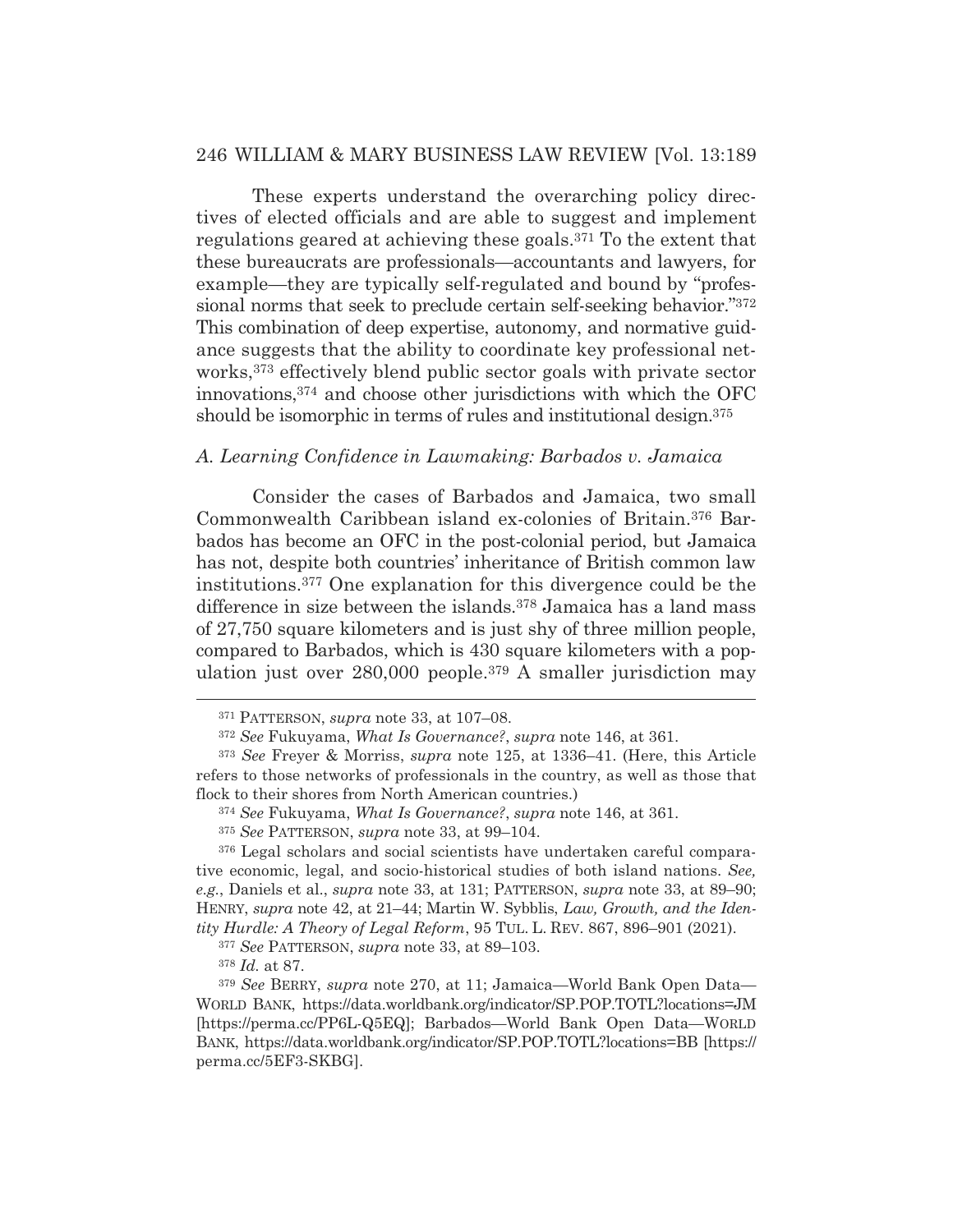lack a substantial local corporate sector from which it can derive taxes and consequently may be more likely to look externally for revenue opportunities.380 On a related note, as compared to larger jurisdictions, smaller jurisdictions may be more prone to legislative capture by external special interests because they may lack significant domestic constituencies to resist these interests.381 But this explanation does not account for several larger countries than Barbados that are prominent OFCs—e.g., Singapore, with a population of over five million people.382

 Another potential explanation for Barbados's status as an OFC and Jamaica's status as a non-OFC is how each country's community economic identity (CEI)—i.e., "public and recognizable identities developed by community leaders"383—was formed in the decades following the colonial period.384 Indeed, it has been argued that CEI informs a community's development strategy and legal reform choices in the business arena.385 But CEI itself is influenced by, among other factors, a jurisdiction's resources and historical choices, both of which implicate state capacity considerations.386 Colonial history may play a critical role in the "longterm persistence" of resource constraints and perceptions about how development should unfold to support a new political and economic identity in the post-colonial period.387 A look into the actual process of institution formation as a vehicle for state capacity could provide some insights here.388

 For example, as of 1834—after the abolition of slavery and contrary to the trend to abolish representative legislatures in colonial island outposts,389 Barbados kept its representative

<sup>380</sup> *See* Dharmapala & Hines, *Which Countries*, *supra* note 15, at 1065–66; Dharmapala, *supra* note 287, at 663.

<sup>381</sup> Dharmapala, *supra* note 287, at 663–65.

<sup>382</sup> Singapore—World Bank Open Data, THE WORLD BANK, https://data.world bank.org/indicator/SP.POP.TOTL?locations=SG [https://perma.cc/QJ9J-4LF3].

<sup>383</sup> Sybblis, *supra* note 376, at 871.

<sup>384</sup> *Id.* at 896.

<sup>385</sup> *Id.* at 930–31.

<sup>386</sup> *Id.*

<sup>387</sup> *See* Luigi Guiso et al., *Long-Term Persistence*, 14 J. EUR. ECON. ASS'N 1401, 1433 (2016).

<sup>388</sup> PATTERSON, *supra* note 33, at 104.

<sup>389</sup> *See* Jean-Paul Carvalho & Christian Dippel, *Elite Identity and Political Accountability: A Tale of Ten Islands*, 130 ECON. J. 1995, 2006–07 (2020); *see also* PATTERSON, *supra* note 33, at 41.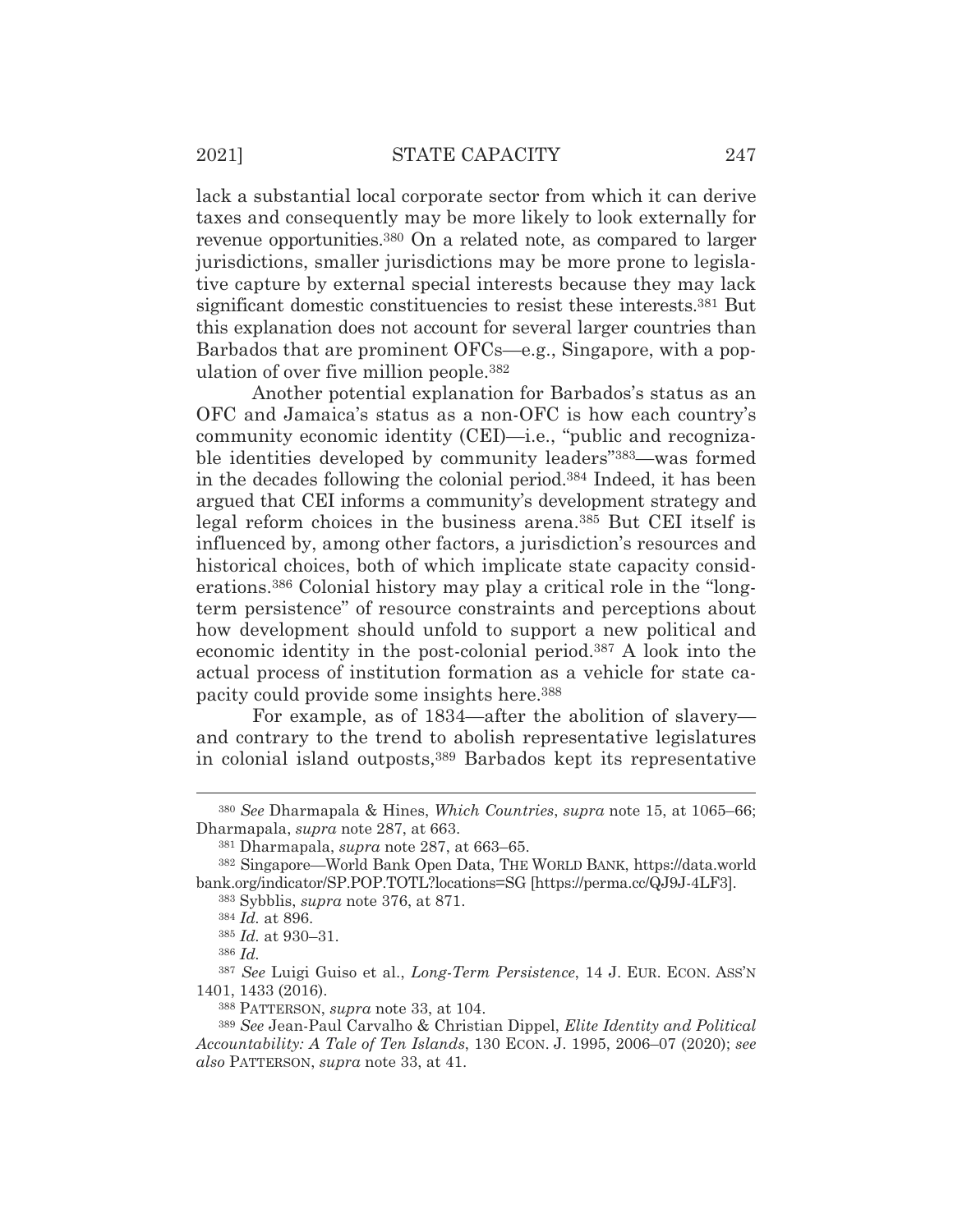legislature.390 This was due to a unique socio-history of slavery which made Barbadian colonists feel sufficiently comfortable and less threatened by the ex-slave population to make the island home and build durable institutions.<sup>391</sup> This choice may have inadvertently served an important role in the islands post-colonial development.392 The retention of the legislature allowed Black Barbadians—albeit at a slow pace—the early ability to participate in the local legislature.<sup>393</sup> This allowed them early exposure

392 Carvalho & Dippel*, supra* note 389, at 2021–22. According to Patterson, the geography of Barbados—especially physical landscape and relative mildness of the climate—played an important role in making colonists feel welcome and willing to invest their time and energy in building local institutions. PATTERSON, *supra* note 33, at 40–42. Factors, including greater access to suitable land for sugar plantations and the ability to sufficiently control rebellions, also made the island desirable to colonists. *Id.* at 38–39. For example, Patterson notes that "[f]ar more committed to residence on the island, Barbadian [W]hites were likelier [than their Jamaican counterparts] to regard the island as their permanent home rather than to yearn for the leisurely life of an absentee landlord in Britain." *Id.* at 44. Where it concerned the post-emancipation period, Patterson argues:

So confident was the Barbadian elite of its control of the Barbadian working class that Barbados was the only Caribbean island not to abolish its system of elite representative government in the latter half of the nineteenth century in favor of direct Crown colony rule from Britain out of fear of being taken over by the increasingly educated colored groups. The Barbadian Assembly remained in place until the 1950s, which contributed to securing a three-hundred-year history of legislative continuity. Another remarkable expression of the elite's selfconfidence appeared much earlier, as the island's police force was composed entirely of Afro-Barbadians by 1842, a mere four years after the abolition of slavery.

*Id.* at 64.

<sup>393</sup> *See* Daniels et al., *supra* note 33, at 138–41. Economists Jean-Paul Carvalho and Christian Dippel, suggest that Barbados's geography was important to the post-colonial franchise of Blacks. *See* Carvalho & Dippel, *supra* note 389, at 2022. The island "consisted of flat limestone rather than rugged volcanic stone." *Id.* The consequence was significant. *See id.* According to the scholars:

This meant plantations comprised of 95% of land on the eve of emancipation, compared with under 50% elsewhere in the Caribbean. Therefore, post-emancipation Barbados had no hinterland that [B]lack citizens could purchase, so they obtained

<sup>390</sup> Carvalho & Dippel, *supra* note 389, at 1996–97 (noting that Barbados did not terminate its legislative assembly and "was also the only island [of ten studied] not to experience significant change in the composition of the political elite, with the old [W]hite elite holding more than 90% of assembly seats.").

<sup>391</sup> PATTERSON, *supra* note 33, at 40–42.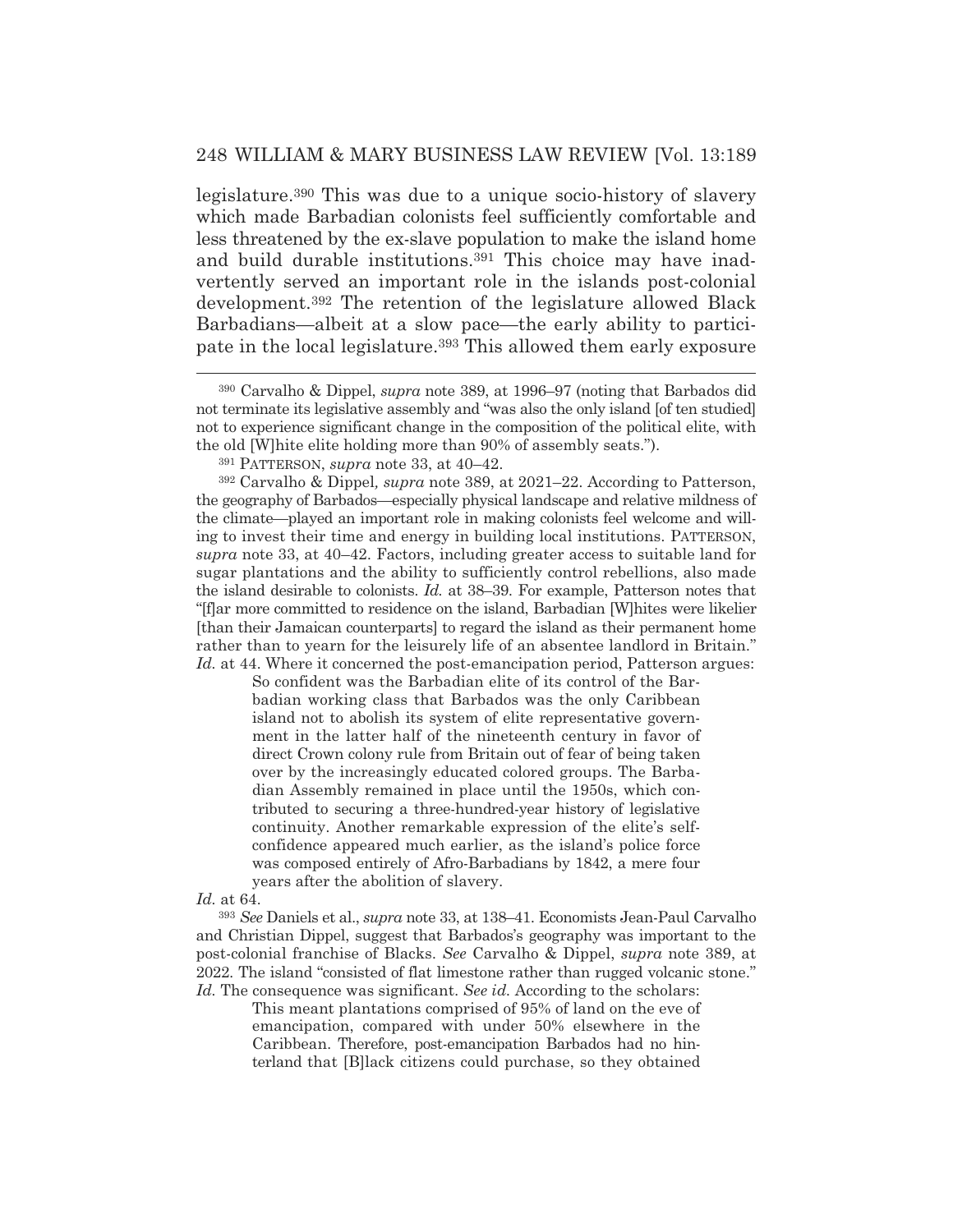to the power and promise of the legislative process long before the country achieved political independence 132 years later in 1966.394

By contrast, and as a direct result of its own socio-history of slavery, in 1865 the legislative body in Jamaica was dissolved.395 This was done "at the request of [W]hite colonists concerned about the emerging political power of the former slaves in their colony."396 Black Jamaicans experienced arbitrary state rule and were excluded from meaningful opportunities for practice with self-governance.397 Jamaicans, therefore, inherited a post-colonial state, including a bureaucracy, which had limited experience with the type of governance398 necessary for the rapid economic growth required of the small post-colonial developing jurisdiction.399

 The difference between Barbados and Jamaica—and other British post-colonies for that matter—suggests that common law inheritance and historical connections to Britain alone were not sufficient for OFC formation or subsequent competitiveness.<sup>400</sup> Experience with building and operating legal institutions may have mattered more.<sup>401</sup> Arguably, Black Barbadians had greater experience with law making during the colonial period and were therefore empowered by their ability to influence social policy, placing opportunities like offshore finance squarely within their institutional capabilities.402 Black Jamaicans would have to wait

Carvalho & Dippel, *supra* note 389, at 2022.

<sup>396</sup> *Id.* at 131.

<sup>397</sup> *Id.* at 140 n.103.

398 Commentators note that: "after nearly a century of political and economic exclusion, Jamaica's [post-colonial] leadership focused on reorienting the state apparatus to further the interest of indigenous Jamaicans (who were almost all [B]lack working-class citizens), rather than crafting a limited government with institutionalized checks and balances." *Id.* at 140–41.

<sup>399</sup> *See* PATTERSON, *supra* note 33, at 28–29.

400 DAM, *supra* note 40, at 49–55.

401 PATTERSON, *supra* note 33, at 37.

402 According to Daniels et al.,

By retaining its representative legislature, Barbados continued to provide its residents with a means of popular expression

the franchise at a much lower rate than elsewhere. As such, the share of new elites in the Barbadian assembly remained below 10% throughout the nineteenth century. Changes in the composition of the Barbadian assembly were so muted that institutional change never became necessary ....

<sup>394</sup> Daniels et al., *supra* note 33, at 138–41, 139 n.101.

<sup>395</sup> *Id.* at 140.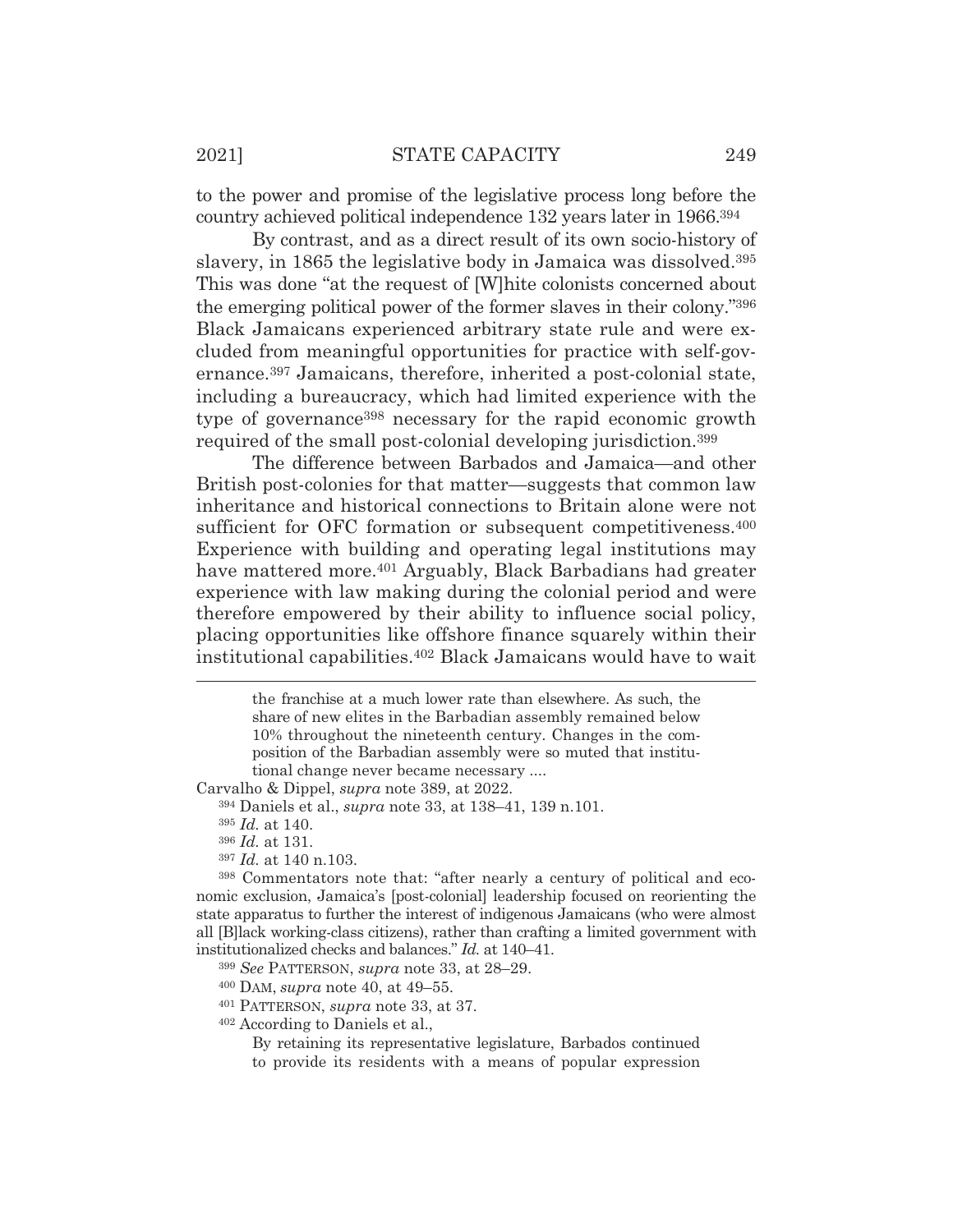until 1944 to experience self-government.403 To the extent that better governance is impacted by how a government deploys laws and legal institutions for the general public welfare, earlier exposure to lawmaking and the actual method of institutional learning are important variables to consider.404

 Rather than viewing small island ex-colonies and existing BOTs as homogenous places that are immediately receptive to legislative capture in pursuit of foreign income, it is worth paying close attention to early strategies of both the colonizer and the colonized regarding how institutions actually developed.405 For example, more deeply entrenched British political and legal institutions emerged in Barbados by virtue of a colonial choice to build a "settler elite democrac[y]."406 This meant the British colonists saw the island as a new and permanent home and invested in churches, schools, "institutions of private property, parliamentary democracy, the rule of law, and functioning judiciaries."407 The colonists did not have the same perception of Jamaica.408

Daniels et al., *supra* note 33, at 139. 403 According to Daniels et al.,

> In 1865, they voted to dissolve the legislative council and switched to crown colony status in order to maintain their monopolistic control of economic and governmental power. The new nominative council structure did not afford any scope for elected seats and consisted solely of [W]hite representatives; although a small handful of elective seats were introduced by the Colonial Governor in 1885, burdensome financial requirements for officeholders persisted and ultimately limited the ability of [B]lacks to run for office. Blacks remained politically disempowered, while power remained largely concentrated in the hands of a small group of [W]hite British landholders and merchants until the institution of universal suffrage in 1944.

Daniels et al., *supra* note 33, at 140.

404 PATTERSON, *supra* note 33, at 112–13.

405 Daniels et al., *supra* note 33, at 155–58.

406 PATTERSON, *supra* note 33, at 112; *see also* Daniels et al., *supra* note 33, at 155–58.

407 PATTERSON, *supra* note 33, at 112.

<sup>408</sup> *Id.* at 111–14.

through formal government channels, thereby opening opportunities for the development of diverse interests—divorced from those of the state apparatus—that could in turn continue to foster the institutional elements necessary for the functioning of a rules-based, impartial, accessible, and efficient legal system.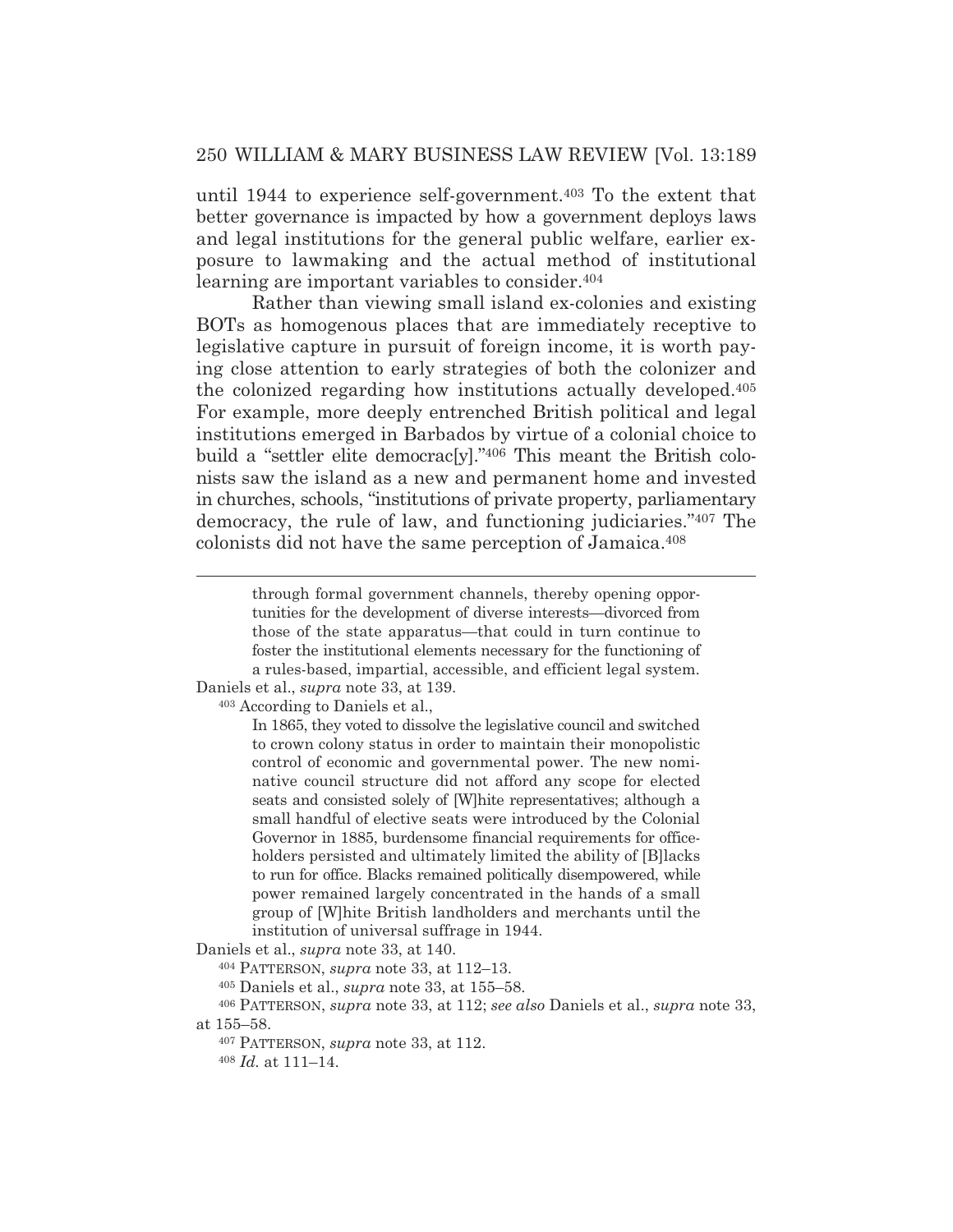According to Patterson, British colonists viewed Jamaica as unwelcoming due to its relatively harsher climate and terrain, which made it less conducive to the development of dense sugar plantations—a resource of great interest to them. The mountainous terrain was also more conducive to frequent slave uprisings.409 As a result, the colonist were disinclined to make the island a permanent home and, consequently, the quality of institutional learning and governance capabilities that emerged there were lower than in Barbados.<sup>410</sup> This colonial history set the stage for social instability and political turmoil in the early postcolonial years—which are not attractive for foreign investment or suitable for growth.411

 In addition to gaining greater social and political stability in the colonial period than Jamaica, Patterson argues that Barbadians did not merely copy British institutions; they were able to master them.412 This proficiency may account for the state capacity to effectively engage in OFC activities.413 With it came the ability to (1) capitalize on professional networks, (2) incorporate private sector innovation without significant legislative capture, and (3) strategically choose the types of laws and regulations that best fit its growth policies—not merely copy them from other jurisdictions.414

413 According to Patterson:

PATTERSON, *supra* note 33, at 107. 414 *Id.* at 7–8; *see also* Enriquez & Centeno, *supra* note 176, at 133. These abilities were on full display in the 1970s and 1990s when the country faced financial hardship due to international economic crises. *See* Henry & Miller, *supra* note 271, at 9–11. Policymakers controlled government spending, brought

<sup>409</sup> *Id.*; *see also* TREVOR BURNARD, JAMAICA IN THE AGE OF REVOLUTION 3 (2020); TOM ZOELLNER, ISLAND ON FIRE: THE REVOLT THAT ENDED SLAVERY IN THE BRITISH EMPIRE 4 (2020).

<sup>410</sup>*See generally* PATTERSON, *supra* note 33. 411 *See generally* EVELYNE HUBER STEPHENS & JOHN D. STEPHENS, DEMO-CRATIC SOCIALISM IN JAMAICA: THE POLITICAL MOVEMENT AND SOCIAL TRANSFOR-MATION IN DEPENDENT CAPITALISM (1986) (providing a detailed historical account of Jamaica with a focus on the interaction of economics and politics). 412 *See* PATTERSON, *supra* note 33, at 115.

British elite [W]hites, and increasingly upper-class [W]hite Americans, find the Barbadian social system extremely congenial, and this has partly accounted for the growth of a flourishing offshore banking sector and expatriate [W]hite community, a trend enabled by nimble legislative maneuvering.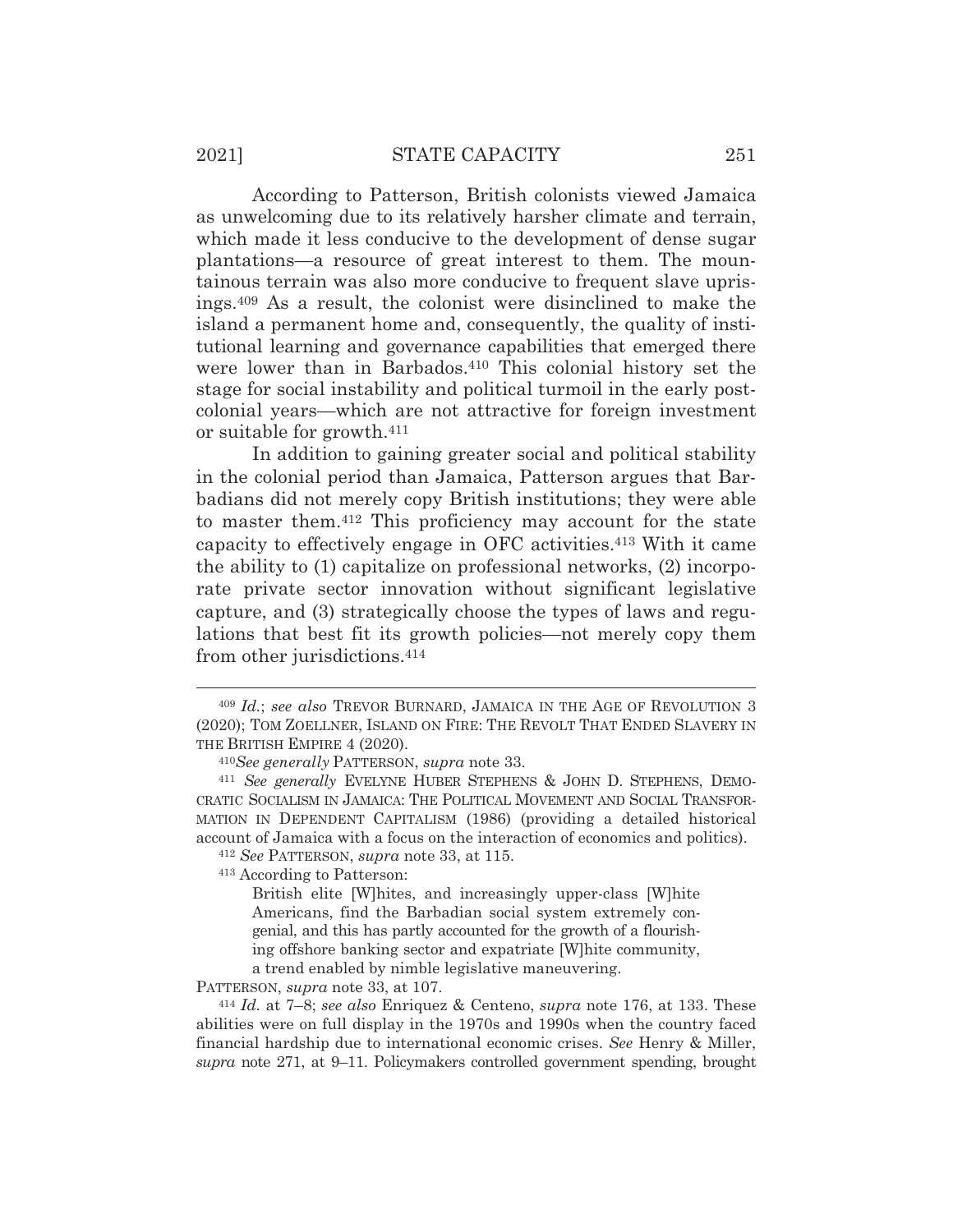Barbados's mastery of its legal institutions was also on full display over the past few years, as the country reformed its OFC sector.415 Despite vigorous and consistent opposition from national leaders, the tiny Caribbean island was listed on European blacklists for its lack of transparency in international tax matters.416 Accusations have primarily come from the European Union (EU) and the Organization for Economic Cooperation and Development (OECD), which represent some of the wealthiest nations.417 In the wake of this effort to shame some OFCs, the ongoing discourse over international tax policy took a curious turn in the Barbadian parliament recently.418 The parliament repealed legislation that granted tax preferences for international business companies (IBCs)419 and now treats these entities as regular

Henry and Miller suggest that:

Countries have no control over their geographic location, colonial heritage, or legal origin, but they do have agency over the policies that they implement. Of particular importance for small open economies (i.e., most countries in the world), is the response of policy to macroeconomic shocks such as a fall in terms of trade. Pedestrian as it may seem to say, changes in policy, even those that do not have a permanent effect on growth rates of GDP per capita, can have a significant impact on a country's standard of living within a single generation.

#### *Id.* at 11.

<sup>415</sup> *OECD Says Barbados Will Not Appear on its Forthcoming List of Uncooperative Tax Havens*, ORG. FOR ECON. COOP.&DEV. (Jan. 31, 2002), https:// www.oecd.org/ctp/harmful/oecdsaysbarbadoswillnotappearonitsforthcominglist ofuncooperativetaxhavens.htm [https://perma.cc/G48H-ZUT3]; *Barbados Removed From EU's Blacklist*, INV. BARB. (May 17, 2019), https://www.invest Barbados.org/news/barbados-removed-from-eus-blacklist/ [https://perma.cc/2D LR-KS8N].

416 Mia Mottley, *Remarks of the Honorable Mia Mottley, Attorney General & Minister of Home Affairs of Barbados*, 35 GEO. WASH. INT'L L. REV. 411, 414 (2003).

<sup>417</sup> *See, e.g.*, Morriss & Moberg, *supra* note 328, at 11; INV. BARB., *supra* note 415; ORG. FOR ECON. COOP.&DEV., *supra* note 415.

<sup>418</sup> *See* Mottley, *supra* note 416, at 416.

419 International Business Companies (Repeal) Act, 2018–40. An IBC is a foreign company that is registered in Barbados, but does business elsewhere. Mike Godfrey, *Barbados to Shutter IBC Regime, Remove Harmful Tax Provisions*  (Nov. 16, 2018), https://www.lowtax.net/news/Barbados-To-Shutter-IBC-Re gime-Remove-Harmful-Tax-Provisions-96950.html [https://perma.cc/5EVS-7TTW]. These companies opt to register in Barbados because of special tax preferences

public and private sector actors together and facilitated joint sacrifices—including price constraints and wage cuts that helped to spur an economic revival. *Id.*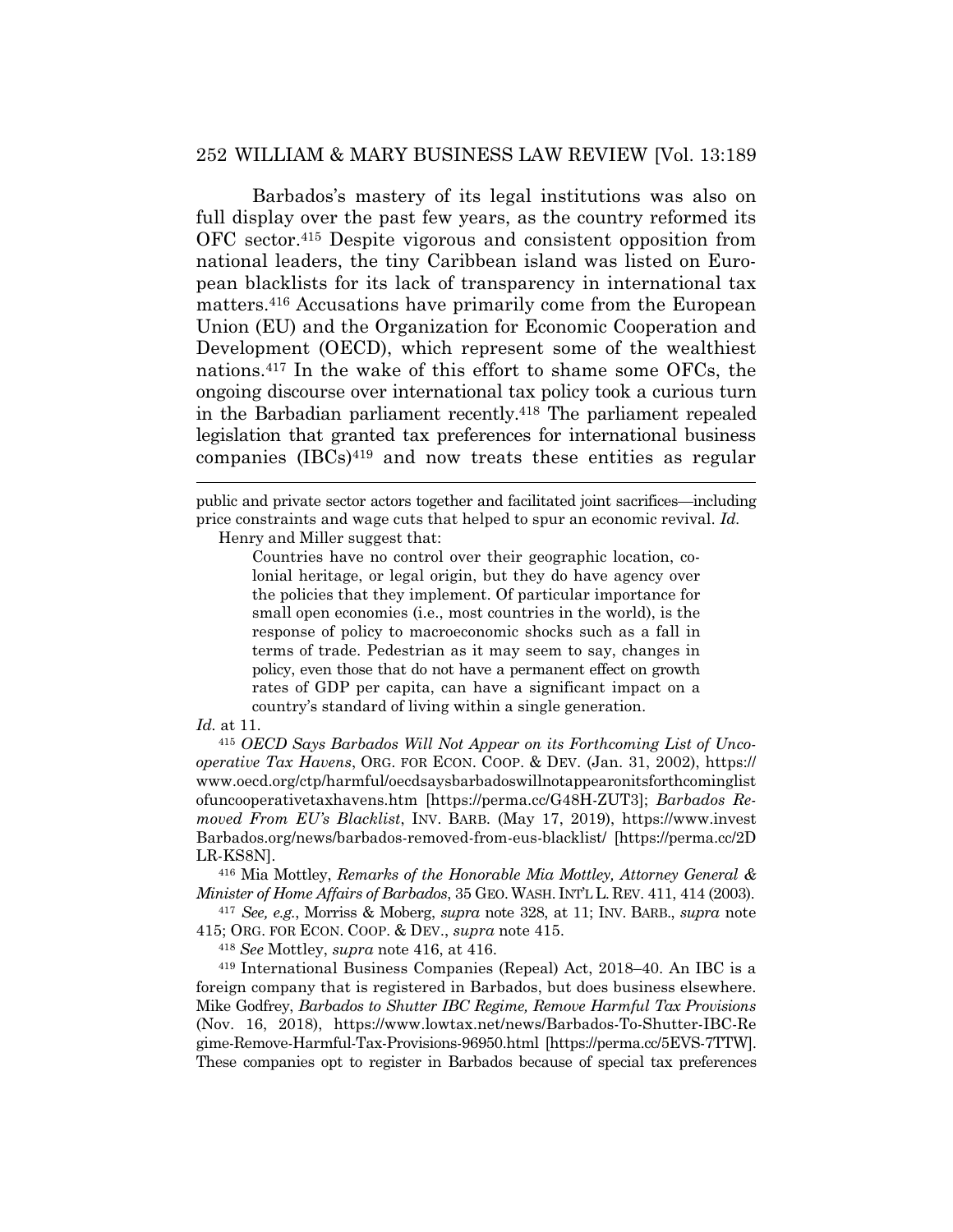Barbadian companies.420 The result is that "domestic and international tax rates" have converged.421

 At first glance, this move appears to have undercut the country's status as an OFC, since there is no clear tax-related carveout or preference for foreign business entities—one defining feature of OFCs.422 It also undermines the argument that legislative capture explains many OFCs' choice of legislation.423 Presumably, foreign firms, corporate lawyers and influential accounting firms would have pushed the country's lawmakers toward continuing to enact friendly tax legislation.424 The recent developments in Barbados support the thesis that OFC governments tend to have the capacity to reform in creative ways and coordinate policy goals with the private sector efficiently.<sup>425</sup> Three points bear highlighting from Barbados's legislative strategy.

 First, while the corporate tax rates in Barbados are still lower than in the United States,<sup>426</sup> the country's leaders perceive their advantage in the competition for IBCs as hinging on more than just low taxes—hence their departure from the status

they receive and the country's company laws and legal institutions. *Id.* According to Invest Barbados, a government agency focused on economic development:

An International Business Company (IBC) is a company that is licensed to carry on business in manufacturing, trade or commerce from within Barbados for customers residing outside of Barbados. An IBC may therefore manufacture, process or otherwise prepare products for export outside of Barbados or provide services to non-residents of Barbados.

*International Business Companies (IBC)*, GO BARB., https://barbados.org/ibc .htm#.YTI3BdNKhQI [https://perma.cc/77RB-T4YB].

420 Henderson Holmes, *Barbados: A Global Business Centre*, BUS. BARB, (Mar. 16, 2020), https://businessbarbados.com/industries/Barbados-global-busi ness-centre/ [https://perma.cc/5XFP-7BA3]. 421 *Id.*

423 Moon, *Delaware's New Competition*, *supra* note 1, at 114.

<sup>424</sup> *See id.*

425 DIONNE & MACEY, *supra* note 15, at 26.

426 Corporate tax rates start at 5.00 percent on income of US \$500,000 or less, and they decrease to 1.00 percent for income above U.S. \$15 million. *Tax Rates—General*, INV. BARB., https://www.investbarbados.org/investing-in-bar bados/setting-up-in-barbados/revised-tax-regime/ [https://perma.cc/84DK-LEJE]. The United States currently has a corporate tax rate of 21.00 percent. *See* Curtis Dubay, *Corporate Tax Rates and a Financial Transactions Tax in 2020*, 112 A.B.A. BANKING J. 49, 49 (2020).

<sup>422</sup> BRUNER, *supra* note 7, at 48.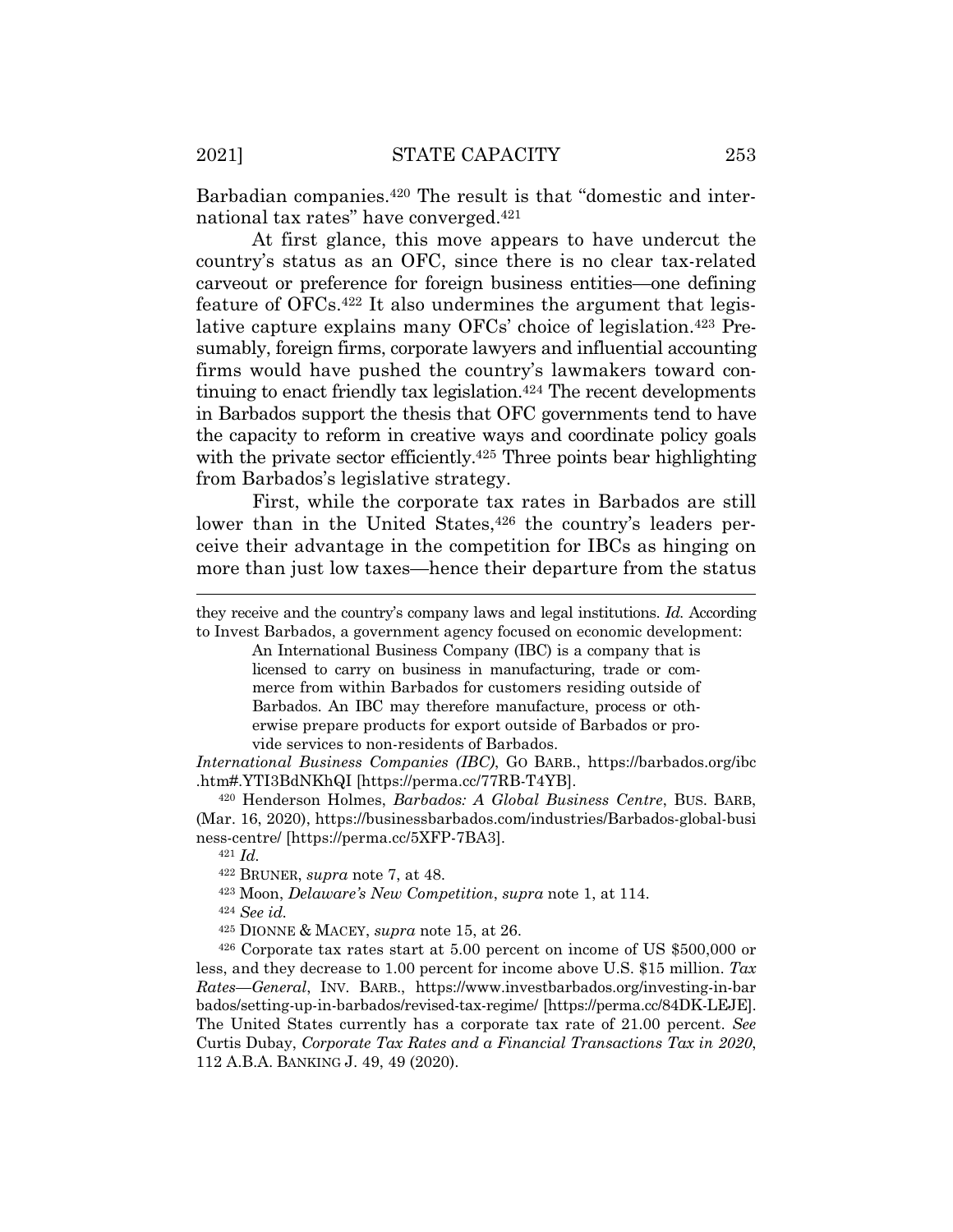quo.427 Second, the country has demonstrated that its real strength resides in strategic policy making.428 More precisely, their facility with lawmaking allows for an apparently seamless transition to a new era in their international business pursuits that maintains complementarity between the state's policy goals and the legal, bureaucratic, and private sectors of the country.429 Third, Barbados's actions suggest that leaders have made the calculation that foreign corporations will maintain their affiliation with the country—despite the loss of preference—because of its overarching laws and legal institutions.430 According to one commentator, "Barbados was confident in being a first mover in this tax reformation space because it has always prided itself on being a jurisdiction of substance rather than competing in the race to the bottom posed by zero tax environments."431

# *B. Procedural Knowledge in Cayman—Learning Through Trial and Error Alone*

While Barbados provides a ready contrast to Jamaica in its institutional learning and subsequent development of OFC status, Cayman tells an even more compelling story. Cayman is one of the more well-known OFCs in the world.432 While Barbados's institutional prowess may have evolved in part from the longterm investments in government, legal institutions, education, as well as other facets of social life during the colonial period,433 Cayman had a different trajectory.434 Its development was fueled

<sup>427</sup> *See* Holmes, *supra* note 420. To date, other Caribbean OFCs have not similarly reformed the regulatory infrastructure of their offshore sector. *Id.*

<sup>428</sup> *See, e.g.*, PATTERSON, *supra* note 33, at 32.

<sup>429</sup> *Id.* at 83. This is unsurprising, since scholars theorize that Barbados's colonial past prepared the state to govern effectively and commit to the rule of law. *See id.*; Daniels et al., *supra* note 33, at 128–36.

<sup>430</sup> *See* MEDIA RES. DEPT., INDEPENDENCE RESOURCE BOOKLET 2014: CELE-BRATING 375 YEARS OF PARLIAMENTARY DEMOCRACY & 48 YEARS OF INDE-PENDENCE 1966–2014 5 (2014).

<sup>431</sup> Holmes, *supra* note 420.

<sup>432</sup> *See* Freyer & Morriss, *supra* note 125, at 1297–98; Dharmapala & Hines, *Which Countries, supra* note 15, at 1066; ORG. FOR ECON. COOP. & DEV., *supra* note 415.

<sup>433</sup> *See* PATTERSON, *supra* note 33, at 21–27; *see also* Daniels et al., *supra* note 33, at 131, 138–39, 159.

<sup>434</sup> *See infra* Section IV.B.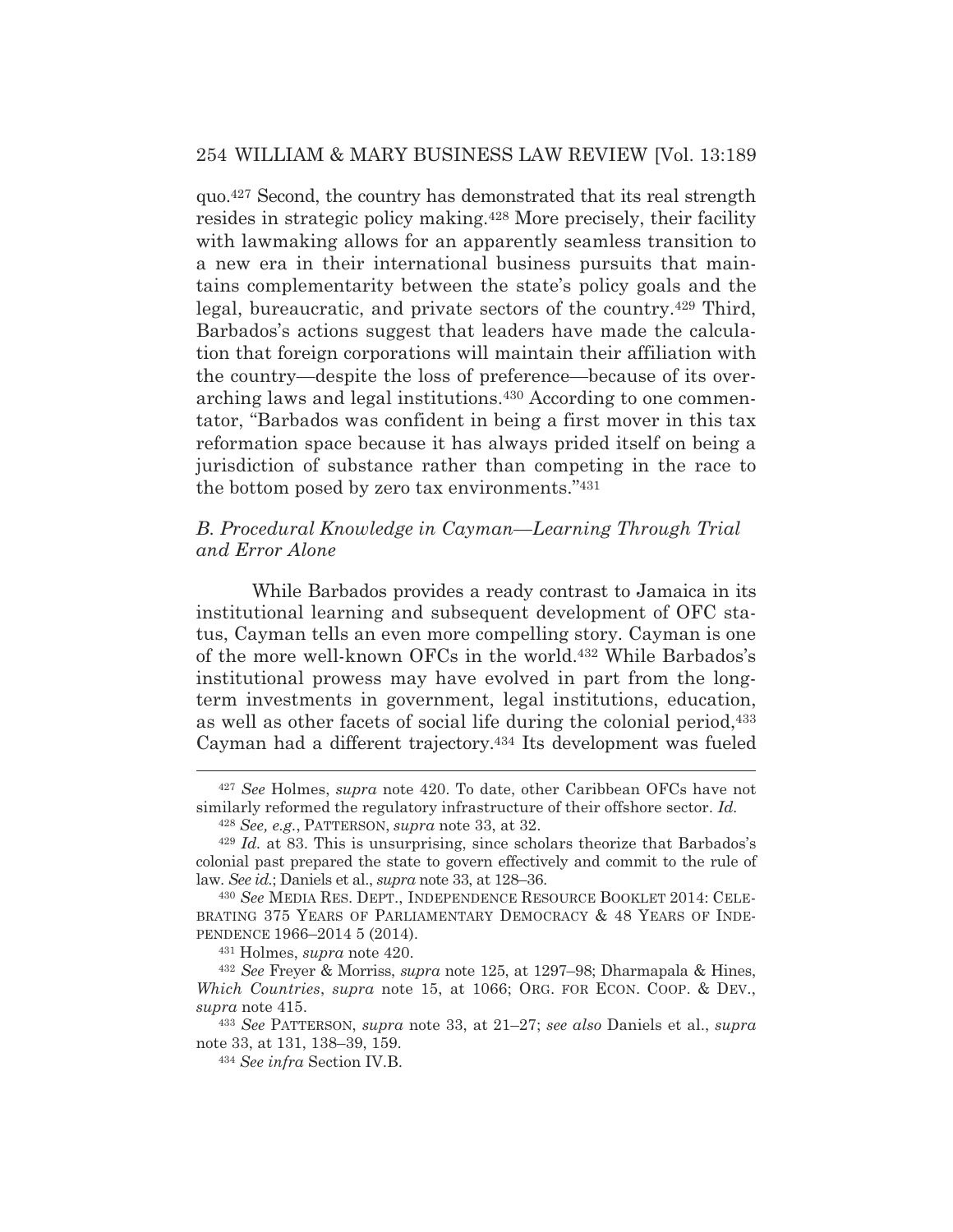by early functional independence and the autonomy to craft an economy and society suitable to the needs of Caymanians.435 This likely gave its early leaders the opportunity to build their governance capabilities first hand and strategically lay the foundations for the jurisdiction's economic future.436 A detailed sociological historiography of Cayman, such as the one provided by Patterson for Barbados and Jamaica, is currently unavailable, but a few key points about how the jurisdiction developed the state capacity for international finance can be gleaned from the work of scholars across disciplines.437

 Cayman's development strategy was arguably inductive.438 Leaders followed opportunities where they arose and leveraged the social and physical endowments that were available to them.439 One could articulate Cayman's approach in terms once used to describe China's development: "incremental, selectively adaptive, or more perceptive."440 As an initial matter, Cayman's story is extraordinary, not only because it is now recognized as one of the top "emerging 'laboratories' of corporate law,"441 but because of the jurisdiction's growth from an early, unsophisticated history as an isolated set of islands known for "provid[ing] turtle-meat for 'hungry ships'" to its current world status442 as one of the wealthiest BOTs.443

<sup>435</sup> Freyer & Morriss, *supra* note 125, at 1301. It bears noting that Cayman is comprised of three islands. They are Grand Cayman, Cayman Brac and Little Cayman. John E. Kersell, *Government Administration in a Small Microstate: Developing the Cayman Islands*, 7 PUB. ADMIN.&DEV. 95, 97 (1987). The islands "have a total area of approximately 100 square miles. Grand Cayman is situated 178 miles west-nor-west of Jamaica and 480 miles south of Miami ... largest island of the three is Grand Cayman, with an area of about 80 square miles." SIR VASSEL JOHNSON, AS I SEE IT: HOW CAYMAN BECAME A LEADING FINANCIAL CENTRE 31 (2001).

<sup>436</sup> Freyer & Morriss*, supra* note 125, at 1301.

<sup>437</sup> *See, e.g.*, *id*. at 1339–40; Howard A. Fergus, *The Cayman Islands: Britain's Maverick Caribbean Colony*, 29 J. E. CARIBBEAN STUD. 1, 2–3 (2004).

<sup>438</sup> *See* Freyer & Morriss, *supra* note 125, at 1299–300.

<sup>439</sup> Fergus, *supra* note 437, at 2–3.

<sup>440</sup> DAM, *supra* note 40, at 269 (noting that Deng Xiaoping has described China's development path as "crossing the river by feeling for stones"). 441 *See* Moon, *Delaware's New Competition*, *supra* note 1, at 1406. 442 *See* Fergus, *supra* note 437, at 2–3.

<sup>443</sup> *Id.* at 2. Freyer and Morriss note that "between 1960 and 1980, the Cayman Islands went from being of the least developed, both legally and economically,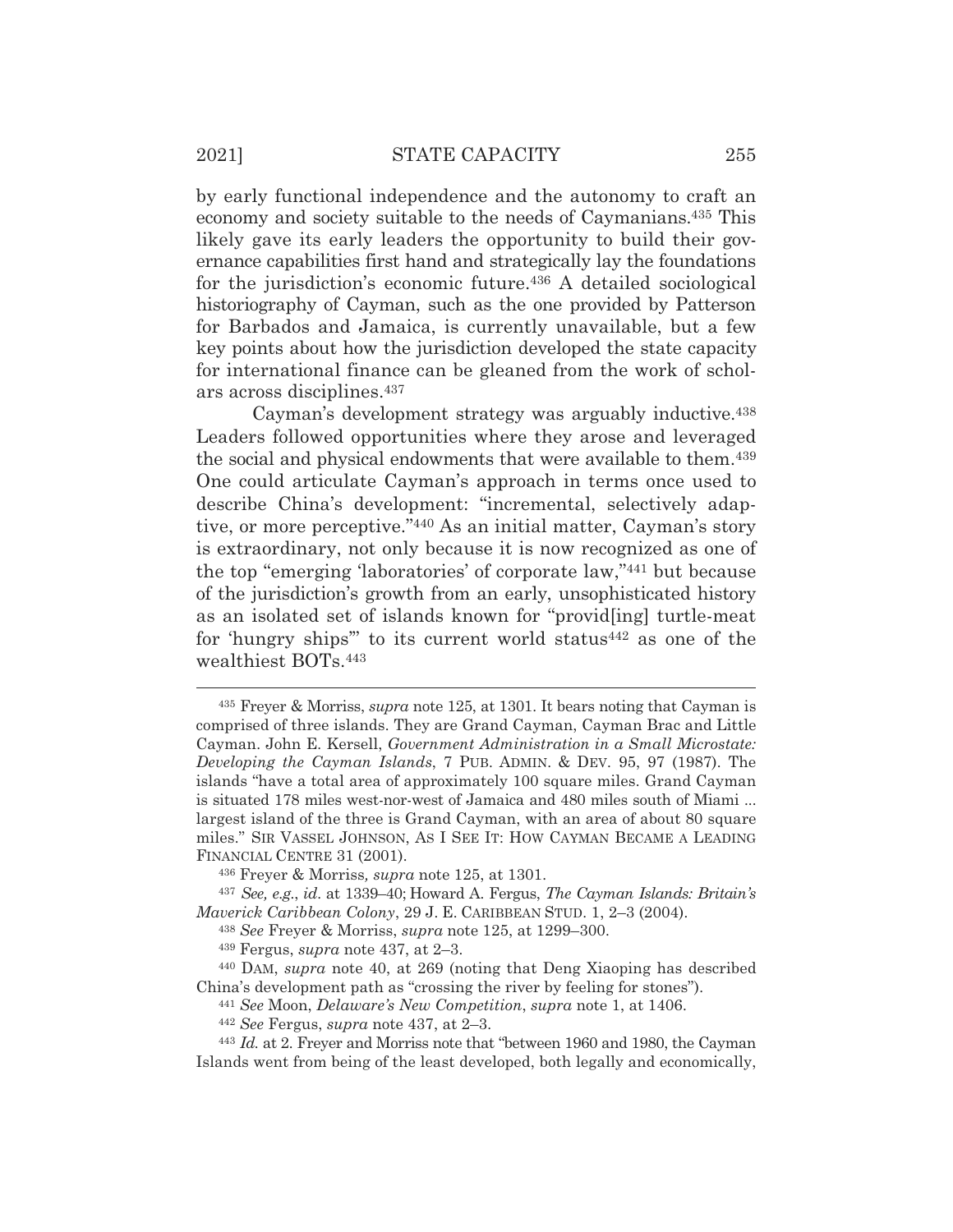Cayman's prominence is a product of sustained institution building geared toward international finance in a most competitive world economy.444 Like many island colonies in the Caribbean, Cayman had minimal state capacity for development prior to the 1960s.445 The island became a British colony in the 17th century and quickly became a "colony of a colony" since it was administered by the British from the colony of Jamaica.446 Curiously, perhaps because of its remoteness, the territory was effectively left to manage its own internal affairs during the early colonial period and became known for its rugged independence.447 One scholar noted that "[e]ven [Cayman's] governors, though responsible to the Governor of Jamaica until 1962, rarely referred anything to Kingston and more rarely received any but the most general instructions therefrom."448

 Unlike many British colonies in the Caribbean, Cayman did not experience the same type of agricultural (sugar) plantation economy—primarily because its geography was not conducive to this kind of activity.449 As a result, there were fewer slaves and more racial intermixing occurred.450 Some scholars argue that better race relations in Cayman proved helpful where governance was concerned, since there was less conflict around race matters.451 A notable departure for Cayman's governance came in 1959, when its formal relationship with Jamaica<sup>452</sup> came to an end.453 Cayman sought to remain a BOT, as opposed to becoming

jurisdictions in a poorly developed region to surpassing its former colonial power in GDP per capita terms, and developing a sophisticated body of financial law." Freyer & Morriss, *supra* note 125, at 1300. 444 Fergus, *supra* note 437, at 1.

<sup>445</sup> *Id.* at 6.

<sup>446</sup> *Id.* at 2.

<sup>447</sup> *Id.* at 3 (noting that "[t]he British Parliament placed [Cayman] under the legislative authority of Jamaica in 1863"); *see also* Kersell, *supra* note 435, at 96.

<sup>448</sup> Fergus, *supra* note 437, at 7 (noting that air transportation was established in the 1960s and with it "the rapid growth in tourism").

<sup>449</sup> *Id.* at 2.

<sup>450</sup> *Id.* at 3.

<sup>451</sup> Freyer & Morriss, *supra* note 125, at 1329–30; *see* Kersell, *supra* note 435, at 97.

<sup>452</sup> Jamaica became a sovereign country in 1962. JOHNSON, *supra* note 435, at 10.

<sup>453</sup> *Id.* at 112; *see also* Freyer & Morriss, *supra* note 125, at 1312–13.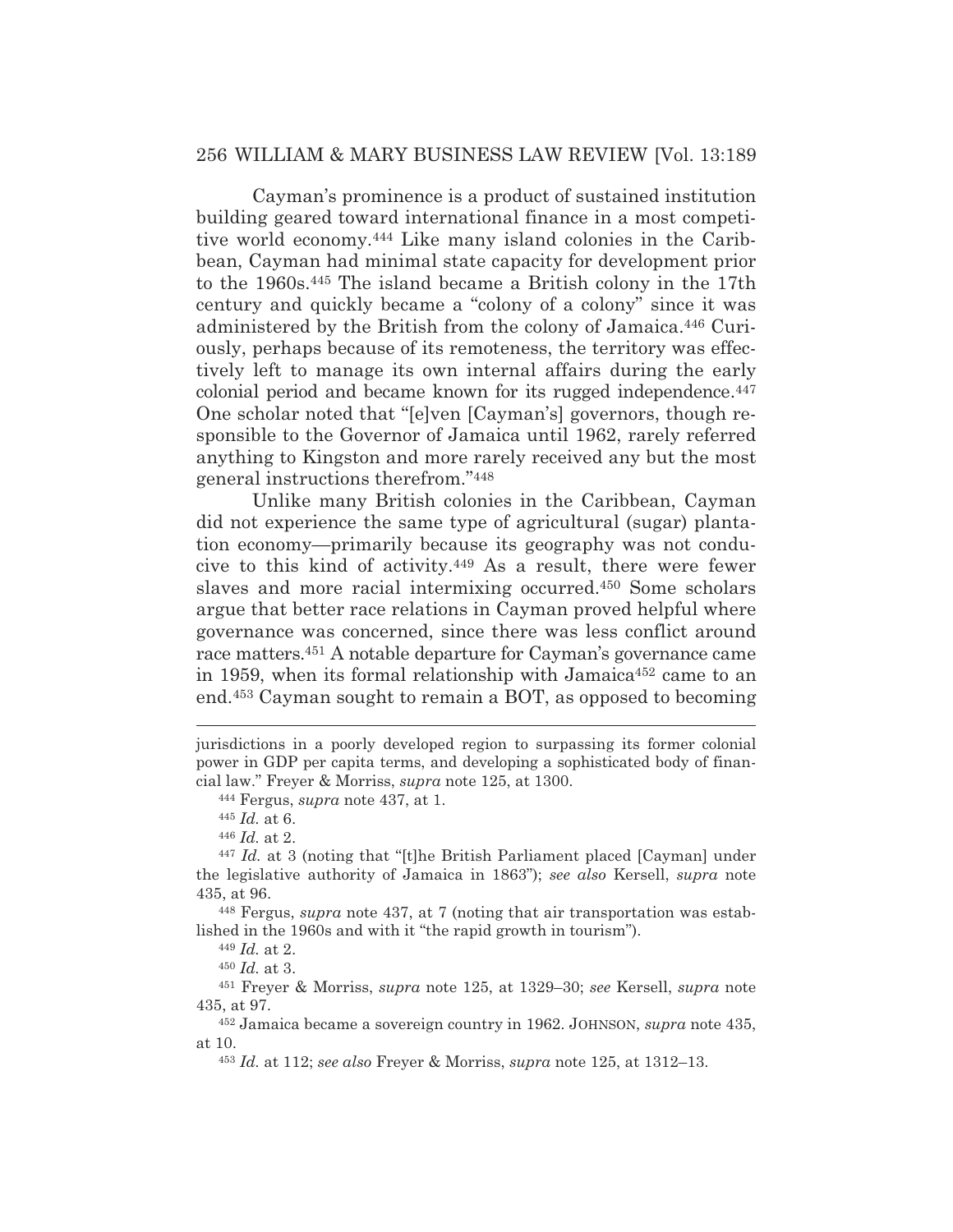politically independent, but with greater internal autonomy over its political and legal affairs.454

In a detailed analysis of Cayman's development as an OFC, Tony Freyer and Andrew Morriss highlight the efforts made by local leaders to create a legal environment<sup>455</sup> that balanced multiple interests.456 These included a constitutional order that "promoted a regulatory and tax competitive advantage that avoided capture and resisted both corruption and abuse better than many other jurisdictions."457 Cayman's success is likely also a product of the country's self-reliance and a sustained and systematic effort to build the capacity for international business.458 Consider that, as of the early 1800s, Cayman had a high rate of illiteracy, lacked well-developed legislation, and arguably lacked a meaningful representative government—given that Caymanians were governed from Jamaica.459 With no commercial banks until 1908,460 Caymanians relied on "a largely barter-based domestic economy."461 A few remarkable steps were taken by the island's leadership to advance the economy from this state.462

 First, during the 1960s, Cayman recognized its potential as an OFC.463 It had developed to this point without a direct tax; "its government's total income was derived only from indirect taxes."464 Since this was a natural baseline for the country, it was feared that any change might deter investors.465 Perhaps more

463 Howard Fergus notes that "[t]he Cayman Islands hit the scene as an offshore financial center around 1966 and gained the distinction of being a premier center after some 17 years." Fergus, *supra* note 437, at 7.

464 JOHNSON, *supra* note 435, at 111 (noting that indirect taxes included "customs import duty ... sale of stamps, company registration and annual fees, banks and trust companies licensing fees, tourist accommodation tax," etc.).

<sup>465</sup> *Id*. Vassel Johnson argues that "Cayman ... developed well without the need to introduce any form of direct taxes such as income tax, corporation tax, capital gains tax, sales tax, inheritance tax, death dues etc." *Id.*

<sup>454</sup> *See, e.g.*, Freyer & Morriss, *supra* note 125, at 1308–16.

<sup>455</sup> Freyer and Morriss used "archival sources, participant interviews, and a wide range of other materials" in their research and analysis. *Id.* at 1297. <sup>456</sup> *Id.* at 1300.

<sup>457</sup> *Id.*

<sup>458</sup> *Id.*

<sup>459</sup> Fergus, *supra* note 437, at 4–5.

<sup>460</sup> JOHNSON, *supra* note 435, at 31.

<sup>461</sup> Freyer & Morriss, *supra* note 125, at 1305.

<sup>462</sup> *See infra* notes 463–92 and accompanying text.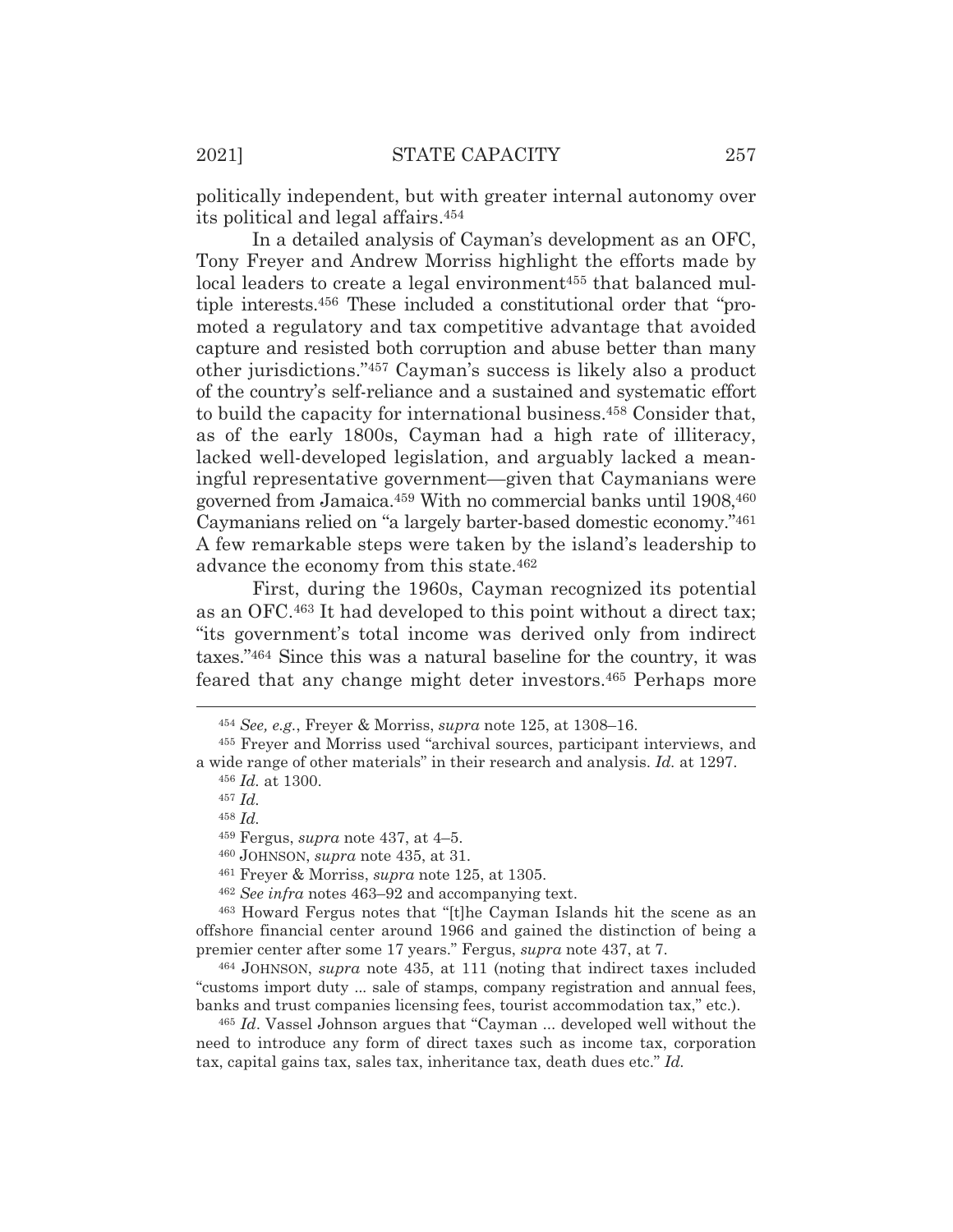important, places like Bermuda, Bahamas, 466 Curacao, and "the Channel Islands and Europe generally" were already on the path to developing a reputation as tax havens<sup>467</sup> and provided a ready model. Second, while pre-existing OFCs provided a road map for the development of an international business sector, 468 Cayman had its own unique history and challenges and needed a path that best suited its reality.469 In other words, a modified type of isomorphism was required.470 Not only did Cayman have to decide which countries or jurisdiction to be isomorphic with, it also needed to determine the degree to which any other OFCs path was suitable for its political, social, and economic circumstances.471 For example, as a consequence of the severed relationship with Jamaica, a new constitution was required that simultaneously maintained a connection with Britain<sup>472</sup> as a territory and

472 A continued connection with Britain meant that Cayman could benefit from British legal institutions—which were credible to investors—and could also enjoy the "collaborative promotion of the offshore financial center." *Id.* at 1319. The credibility of Cayman's legal system is connected to its "English legal origins." *See* BRUNER, *supra* note 7, at 29–30. There is an argument that the common looms strong in the scholarship and policies addressing business friendly legal institutions. *See, e.g.*, Rafael La Porta et al., *Legal Determinants of External Finance*, 52 J. FIN. 1131, 1132 (1997); La Porta et al., *Economic Consequences*, *supra* note 180, at 287; Ross Levine, *Finance and Growth: Theory and Evidence* 2–3 (Nat'l Bureau of Econ. Rsch., Working Paper No. 10766, 2004); DARON ACEMOGLU ET AL., A REVIEW, *supra* note 180, at 3; *see also* Besley, *supra* note 180, at 101. British Overseas Territories like Cayman rely wholly on the English common law or modifications thereof. *See* Michael J. Burns & James McConvill, *An Unstoppable Force: The Offshore World in a Modern Global Economy*, 7 HASTINGS BUS. L.J. 205, 219–20 (2011). This means that legal decisions are guided by judicial rulings in England, not to mention that the Judicial Committee of the Privy Council in England is the court of last resort for the vast majority of Commonwealth Caribbean OFCs. *Id.* Following English law provides OFCs with "well-defined and alienable

<sup>466</sup> Bahamas became a sovereign country in 1973. *Our History*, BAHAMAS (Aug. 22, 2021), https://www.bahamas.com/our-history [https://perma.cc/9836 -JTH3].

<sup>467</sup> Freyer & Morriss, *supra* note 125, at 1311.

<sup>468</sup> *See id.* at 1302, 1311.

<sup>469</sup> *See* Fergus, *supra* note 437, at 2–3 (identifying notable historical differences between Cayman and other OFCs).

<sup>470</sup> *See supra* notes 126–28 and accompanying text.

<sup>471</sup> *See* Freyer & Morriss, *supra* note 125, at 1300.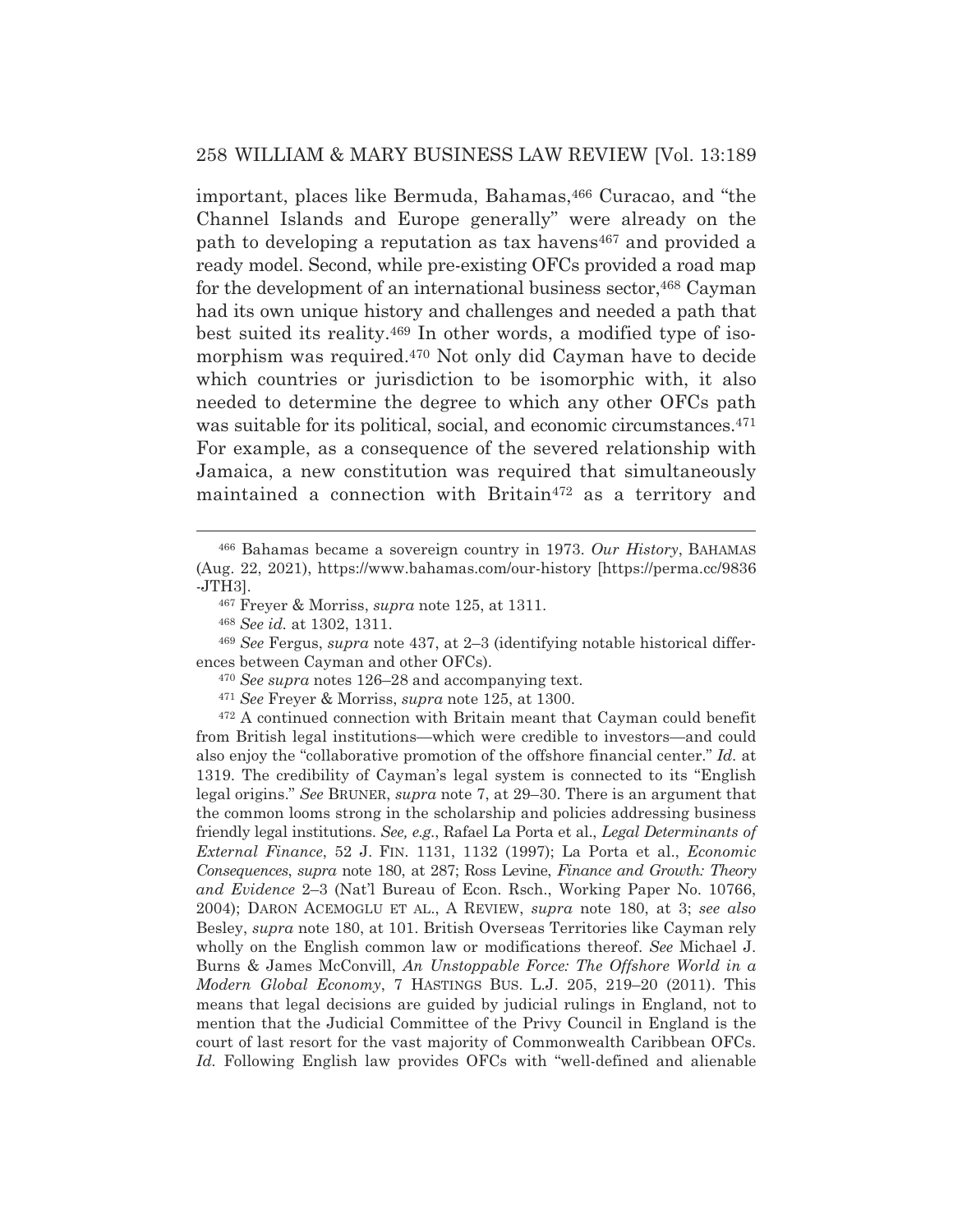allowed for increased autonomy over domestic affairs.473 A new companies law was also needed to allow "Cayman to register the companies on their own, without any reference to Jamaica or anywhere else."474 And, on a similarly practical note, the islands considered it beneficial to establish an airline to transport tourists and investors to its shores and found it necessary to resolve its persistent problem with "mosquitos and sandflies."475 The latter solutions were crucial to welcoming tourists, a good portion of whom would be interested in the financial sector.476

 Third, Cayman built a network of experts.477 With a small population, a "nascent Civil Service,"478 few educational institutions,  $479$  and a handful of lawyers  $480$  on the island, outside experts were welcomed in the early days of international business.<sup>481</sup> Indeed, "an important source of policy innovation for Cayman was [a] slowly growing group of expatriate professionals."482 These professionals would prove invaluable to the early business laws, including "Banks and Trust Companies Regulation Law" and "Trusts Law."483 Ultimately, Cayman created the Cayman Island Monetary Authority (CIMA), an independent regulatory body with a mission to ensure that international banking standards are met and that crimes—like money laundering—are prevented.484

<sup>473</sup> *See* Freyer & Morriss, *supra* note 125, at 1312–13.

<sup>474</sup> *Id.* at 1315.

- <sup>475</sup> *See* Fergus, *supra* note 437, at 7; JOHNSON, *supra* note 435, at 147.
- 476 JOHNSON, *supra* note 435, at 147.

<sup>477</sup> *Id.*

- 478 Freyer & Morriss, *supra* note 125, at 1320.
- <sup>479</sup> *See* Kersell, *supra* note 435, at 98.
- <sup>480</sup> *See* Freyer & Morriss, *supra* note 125, at 1326.

<sup>481</sup> *See id.*

<sup>482</sup> *Id.* at 1326, 1333.

<sup>483</sup> *Id.* at 1326.

private property rights; [and] a formal system of contract law that facilitates impersonal contracting"—core tenets of the New Institutional Economics ("NIE"). Davis & Trebilcock, *supra* note 23, at 903. Similarly, NIE scholars realize that the best of contract and property rules amounts to very little without an independent and reliable judiciary to enforce them. *See* DAM, *supra* note 40, at 93–122.

<sup>484</sup> *See About Us*, CAYMAN ISLANDS MONETARY AUTHORITY (Aug. 22, 2021, 2:29 PM), https://www.cima.ky/about-us [https://perma.cc/Y974-GLFP]; *see also* Freyer & Morriss, *supra* note 125, at 1378.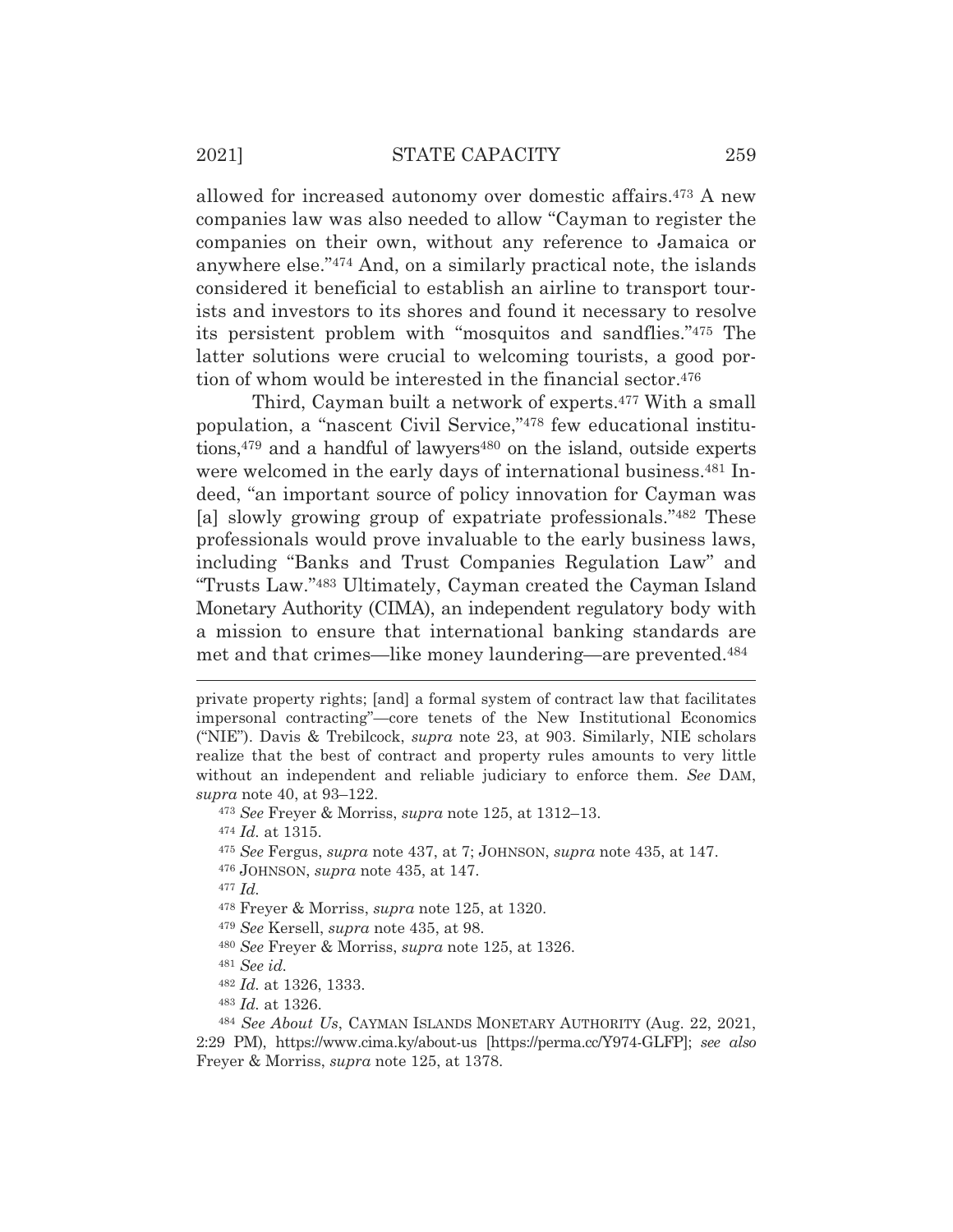## 260 WILLIAM & MARY BUSINESS LAW REVIEW [Vol. 13:189

 Fourth, Cayman has sought to ensure that the legislation and regulation of the offshore sector is not captured by special interests.485 The early days of international finance leaned heavily on private sector experts—lawyers, accountants and bankers but there has subsequently been a determined and persistent effort to keep the government at the helm of the ship and fully in charge of the industry.486 This approach has been described by scholars as one of "collaborative policymaking."487 In practice, this meant that "government and business sectors worked together to develop an effective regulatory structure that both safeguarded the jurisdiction's reputation and facilitated profitable financial activity that provided law firms, accountants, insurance companies, company agents, and others with profits and the government with resources from fees."488

 This is undoubtedly a delicate balance. The government seeks to maintain credibility in terms of transparency and fidelity to the rule of law with legitimate investors, but does not want to overregulate.489 If it does, it could "[kill] the goose that laid the golden eggs."490 Political leaders are well aware of the likelihood and dangers of legislative capture and seek to minimize the risks of too much special interest influence, while gaining from the benefits of innovation that comes from the private sector.491 The presence of CIMA helps to ensure an acceptable standard of quality among the banking sector and to offset the strong influence of corporate actors.492

 The special interest aspect to offshore finance is complicated.493 But, it is likely that where commentators end in their analyses largely depends on their starting point.494 If one begins with the assumption that the United States (or another wealthy

<sup>485</sup> *See* JOHNSON, *supra* note 435, at 111–12.

<sup>486</sup> *See* Freyer & Morriss, *supra* note 125, at 1301, 1388–90; *see also* JOHNSON, *supra* note 435, at 111–12. Freyer & Morriss, *supra* note 125, at 1297.

<sup>487</sup> Freyer & Morriss, *supra* note 125, at 1297.

<sup>488</sup> *Id.* at 1301.

<sup>489</sup> *See id.*

<sup>490</sup> *See id.*

<sup>491</sup> *See id.* at 1300.

<sup>492</sup> *See id.* at 1394–95.

<sup>493</sup> *See* Moon, *Delaware's New Competition*, *supra* note 1, at 1405–06.

<sup>494</sup> *See id.* at 1432–33.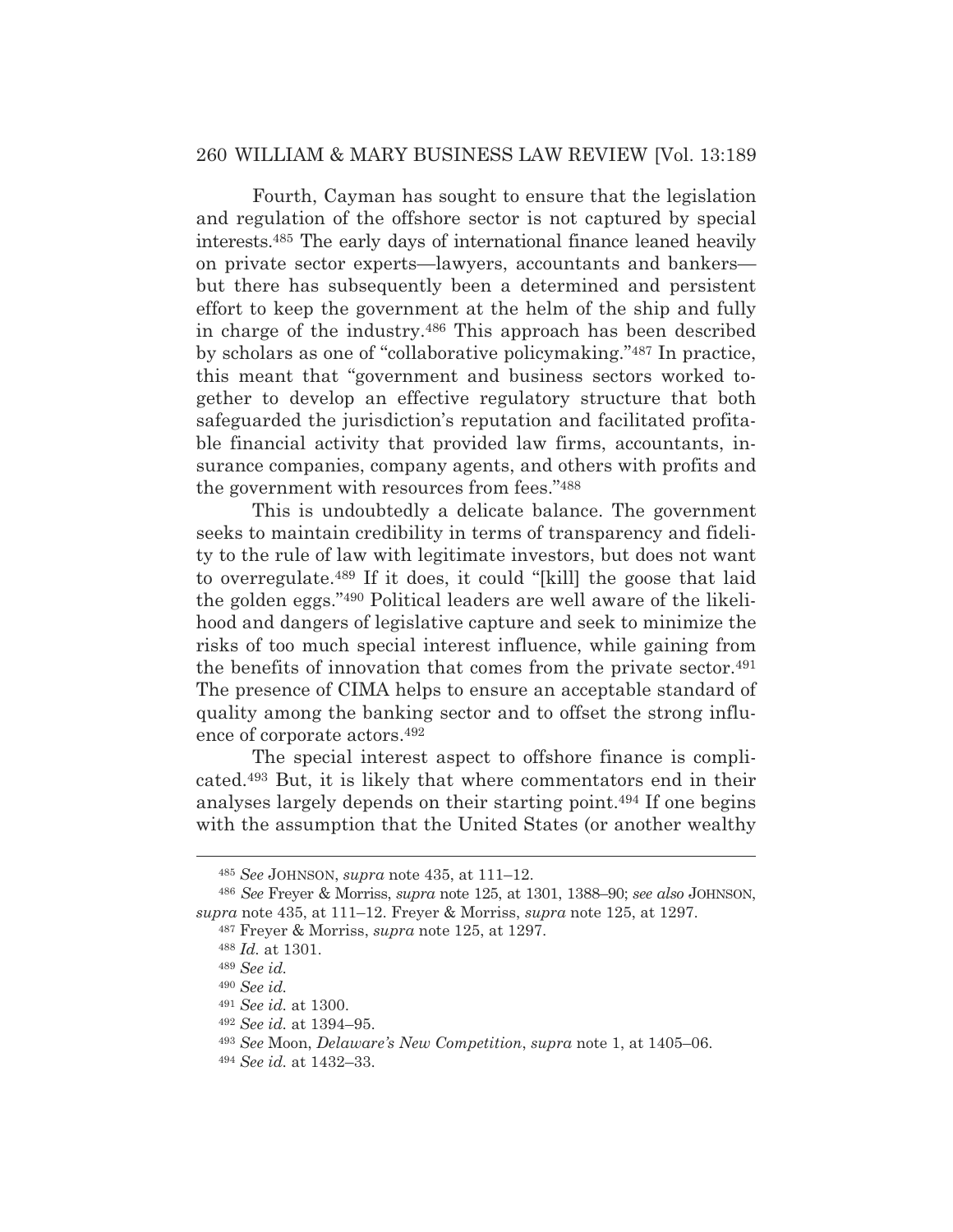nation) is the reference point for comparative analysis, there may likely develop concerns that American special interests are influencing the political and legal apparatus on a nearby small island and will then depart for those shores to take advantage of various legal and tax benefits.495 But, if one begins from the perspective of the offshore sector, it is possible to see special interests as contributors to a vibrant and competitive sector—i.e., merely sources of technology and not dictators of how that technology is ultimately used.496

 In summary, institutional learning is an important component of state capacity. How countries develop and the choices they make are a function of how and what they learn along the way.497 Two examples of institutional learning can be gleaned from the OFCs of Barbados and Cayman.498 On the one hand, Barbados—in contrast to Jamaica—learned the art of governance by practicing, engaging, and building on the institutions developed by colonists during the colonial period.499 On the other hand, Cayman learned the art of governance by trial and error through its own determined exploration.500

## **CONCLUSION**

In the past few years, scholarly attention has been drawn to the development of competitive OFCs that provide sophisticated corporate law for American firms.501 While commentators acknowledge that these jurisdictions are leading a form of revolution in the corporate law arena,502 the depth of this revolution is not yet fully understood.503 If OFCs provide examples of good governance, scholars, policymakers, and development practitioners should seek to learn how these jurisdictions cultivated these governance skills for purposes of economic development.504 Instead

<sup>495</sup> *See id.* at 1429.

<sup>496</sup> *See* Farber, *supra* note 101, at 183.

<sup>497</sup> *See supra* text accompanying notes 54–56.

<sup>498</sup> *See supra* Part IV.

<sup>499</sup> *See supra* text accompanying notes 383–88.

<sup>500</sup> *See supra* text accompanying notes 432–34.

<sup>501</sup> *See supra* text accompanying note 12.

<sup>502</sup> *See supra* text accompanying note 12.

<sup>503</sup> *See supra* text accompanying notes 21–22.

<sup>504</sup> *See supra* text accompanying notes 39–40.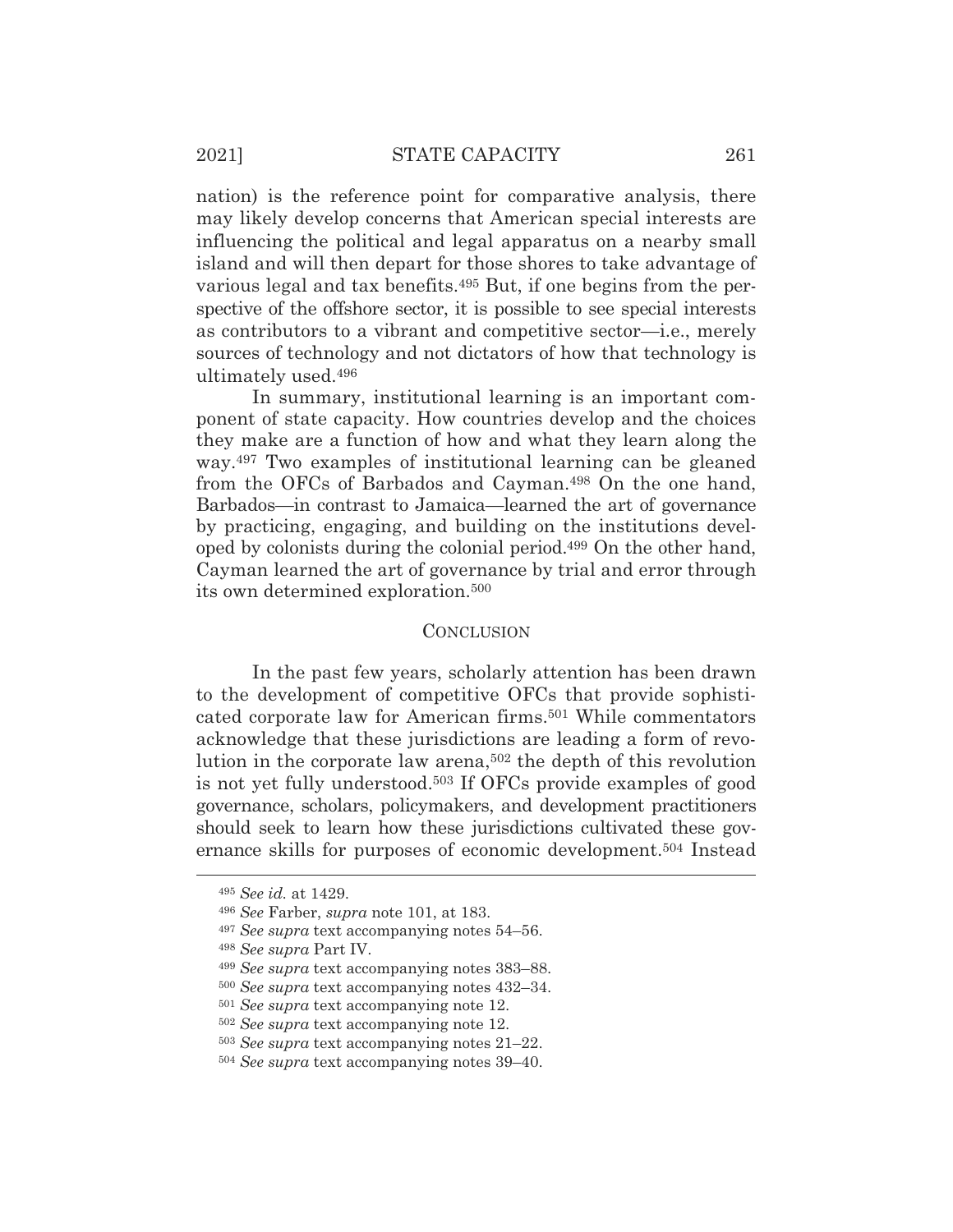## 262 WILLIAM & MARY BUSINESS LAW REVIEW [Vol. 13:189

of focusing exclusively on where American firms are inclined to incorporate, greater scholarly effort should also be focused on why some OFCs are more successful than others and, specifically, what role their internal capabilities play in the process.505

This Article introduced the concept of state capacity to the legal academic discourse on OFCs and suggests that state capacity can be conceptualized as a jurisdiction's manner of institutional learning.506 Under this approach, it is possible to unpack the development trajectory of prominent OFCs to understand how the leaders in these jurisdictions have managed to effectively coordinate network externalities, the immense pressures of corporate interests, and the need to choose appropriate business legislation.

 Perhaps it has been difficult to analyze OFC development objectively because of the predominant assumption of some scholars and policymakers about the character of the international economy.507 There is an implicit understanding of the United States and the Global North more generally—as the default reference points from which all other countries and regulations should be judged.508 In other words, legitimacy is assessed from and by the standards of Western countries and institutions. Hence, other jurisdictions—particularly small OFCs in the Global South—are viewed as "offshore," both geographically and maybe even as a metaphor for being on the periphery of world power, technological advancement, and even morals.509

While some scholars argue for the right of OFCs to create their own rules,510 concerns have been raised as to the laxity of the laws in these jurisdictions and the potential harm these jurisdictions may bring to American corporations—and, by extension,

<sup>505</sup> *See supra* text accompanying note 54.

<sup>506</sup> *See supra* text accompanying note 54.

<sup>507</sup> *See, e.g.*, Katharina Pistor, *The Standardization of Law and its Effect on Developing Economies*, 50 AM. J. COMP. L. 97, 98 (2002).

<sup>508</sup> *Id.*

<sup>509</sup> *See, e.g.*, Meyer et al., *supra* note 141, at 158; Terence K. Hopkins & Immanuel Wallerstein, *Patterns of Development of the Modern Worlds-System*, 1 REV. (FERNAND BRAUDEL CTR.) 111, 113 (1977); *see also* Steven A. Dean, *FATCA, the U.S. Congressional Black Caucus, and the OECD Blacklist*, 168 TAX NOTES FED. 95 (2020).

<sup>510</sup> *See, e.g.*, Morris, *Regulatory Competition*, *supra* note 155, at 102–46.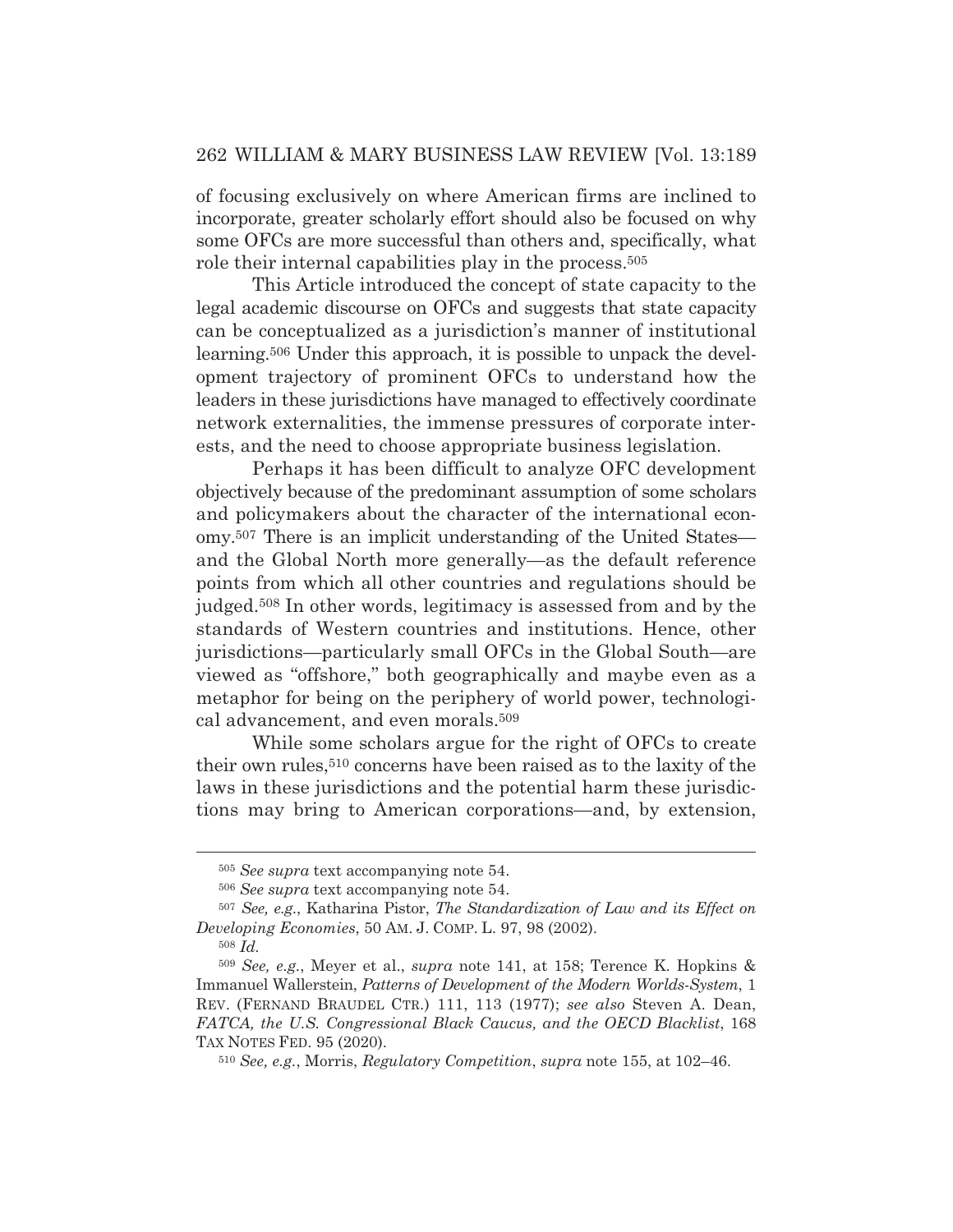American society.511 A view of OFCs from the theoretical frame of state capacity may provide new insights to the ongoing discourse—as well as reorient our collective scholarly perspective.

 OFCs are jurisdictions like many others with strengths and weaknesses, but their importance has been underappreciated due to a sordid narrative focused on criminality and permissive laws.512 The tales of tax evasion and other crime generally associated with OFCs imply that only a small group of wealthy companies and individuals, as well as well-placed policymakers and professionals in these jurisdictions, gain from the sector.<sup>513</sup> Arguably, since William Cary broached the phenomenon of a race among American states for corporate charters, attention has been skewed to a narrow set of potential winners and losers.514 But as we enter a period in American life, and across the world for that matter, where there is a growing interest in inequality and inclusive economic growth,515 there is reason to ask if regulatory competition should serve a larger public purpose.

It is important to note that the state capacity framework that this Article proposes is not meant to be normative. Sociologists Miguel Centeno and Elaine Enriquez suggest: "whether a state uses its capacity to enact policy preferences for 'good' or 'bad' ends does not negate the empirical reality of that state's ability."516 Notwithstanding, it bears inquiring into what kind of state can promote the type of regulatory competition that brings forth flourishing to a wide swath of its citizens without making private sector, unelected actors de facto legislators.<sup>517</sup>

<sup>511</sup> *See, e.g.*, Moon, *Delaware's New Competition*, *supra* note 1, at 1453; *see also* Moon, *Regulating Offshore Finance*, *supra* note 5, at 17.

<sup>512</sup> *See* Morriss, *Regulatory Competition*, *supra* note 155, at 102.

<sup>513</sup> *See, e.g.*, Valpy FitzGerald & Erika Dayle Siu, *The Effects of International Tax Competition on National Income Distribution*, *in* INTERNATIONAL POLICY RULES AND INEQUALITY: IMPLICATIONS FOR GLOBAL ECONOMIC GOVERNANCE (Jose Antonio Ocampo ed., 2019).

<sup>514</sup> *See, e.g.*, Cary, *supra* note 2, at 701.

<sup>515</sup> *The Case for Inclusive Growth*, MCKINSEY & CO. (April 28, 2021), https:// www.mckinsey.com/industries/public-and-social-sector/our-insights/the-case -for-inclusive-growth [https://perma.cc/JUP3-2M87].

<sup>516</sup> Enriquez & Centeno*, supra* note 176, at 136.

<sup>517</sup> *See, e.g.*, AMARTYA SEN, DEVELOPMENT AS FREEDOM 149–55 (1999); GREGORY ALEXANDER, PROPERTY AND HUMAN FLOURISHING 1044 (2018) (discussing how property law can be used to facilitate flourishing among property owners and non-property owners alike).